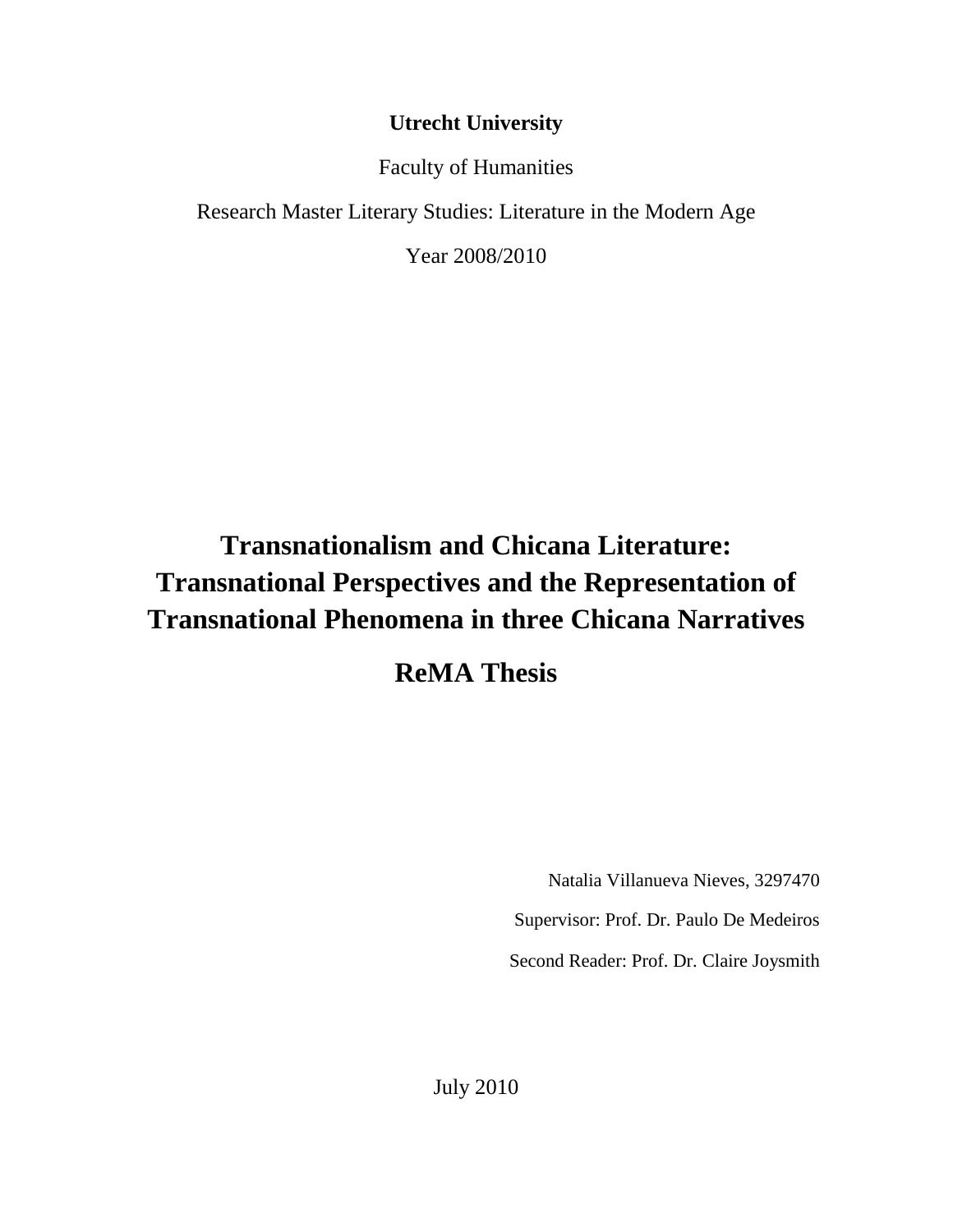# **Table of contents**

## **Introduction 4**

### **Chapter 1:**

| <b>Chicana Literature and the Formation of a Transnational Memory Network:</b> |    |
|--------------------------------------------------------------------------------|----|
| <b>Sandra Cisneros' Caramelo as Literary Transnational Memory Formation</b>    | 14 |
| <b>Chicana Literature: Space for Remembrance and Collective Memory Bank</b>    | 15 |
| Memory: a Trans-cultural and Transnational Formation                           | 19 |
| <i>Caramelo:</i> a Transnational Memory Network                                | 24 |
| Conclusions of the First Chapter                                               | 39 |

### **Chapter 2:**

| <b>Transnational Flows and the Reconfiguration of Space: the Recreation of</b> |    |
|--------------------------------------------------------------------------------|----|
| the Border as a Transnational Process in If I Die in Juárez by Stella Pope     |    |
| Duarte and <i>Desert Blood</i> by Alicia Gaspar de Alba                        | 41 |
| Chicana Literature and the Deconstruction of Spaces                            | 43 |
| Transnational Flows and Transnational Power Relations in the Border            | 46 |
| Transnational Flows and the Redefinition of space                              |    |
| In the U.S-Mexican Border                                                      | 51 |
| Transnational Border Space: Convergence among Diverse Spatial Formations 59    |    |
| Conclusions of the Second Chapter                                              | 70 |

## **Chapter 3:**

# **Transnational Gender Relations and the Generation of Transnational Sexual Violence in** *Desert Blood* **by Alicia Gaspar de Alba and** *If I Die in Juárez* **by**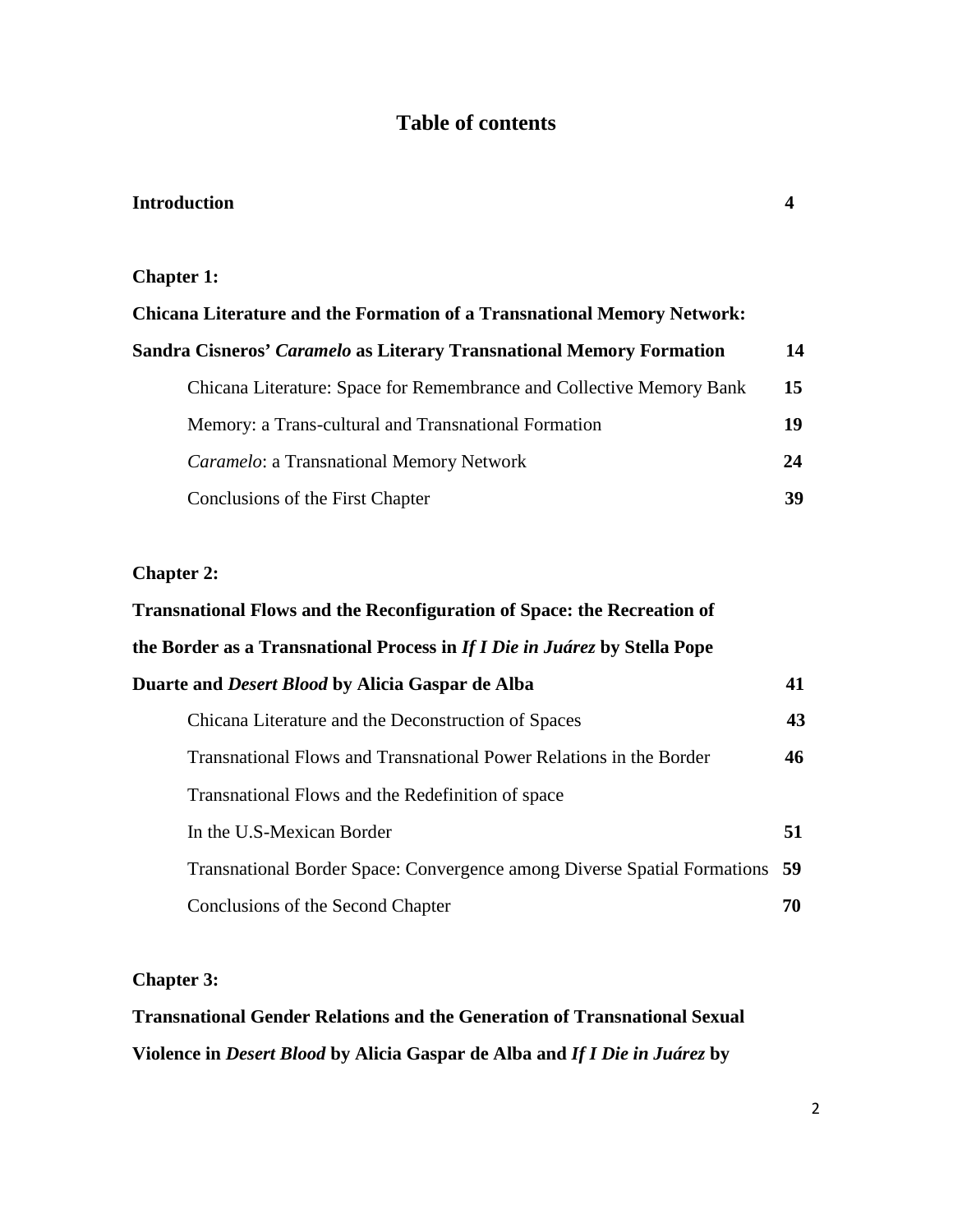| <b>Stella Pope Duarte</b>                                        | 71  |
|------------------------------------------------------------------|-----|
| Transnational Interchanges and the Reshaping of Gender Notions   |     |
| and Gender Relationships                                         | 72. |
| <b>Transnational Gender Formations and Extreme Transnational</b> |     |
| <b>Sexual Violence</b>                                           | 82  |
| Conclusions of the Third Chapter                                 | 92  |
|                                                                  |     |
| <b>Conclusions</b>                                               | 94  |
|                                                                  |     |

# **Bibliography 97**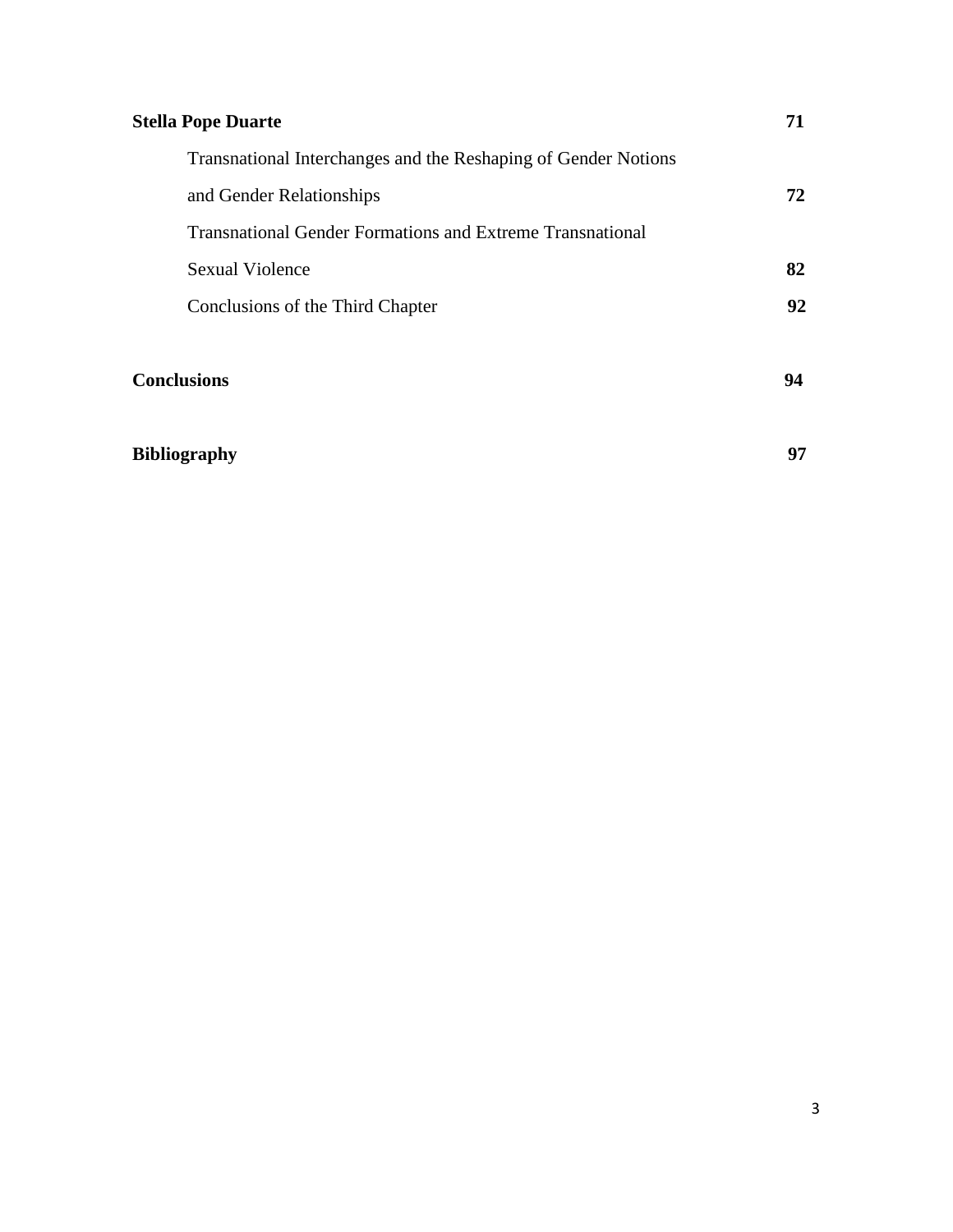### **Introduction**

The main purpose of this thesis is to analyzing the connection between Chicana literature and transnationalism. Therefore, this thesis departs from the following research question: are recent Chicana narratives involved in transnational phenomena or are they still only concerned with local (American) issues? This question is fundamentally related to a current discussion in Chicana/o studies. Nowadays, Chicana/o critics, such as Ellie D. Hernández (2009), are inquiring if Chicana/o literary forms could be defined in global and transnational terms, or if they are still fundamentally determined by "a cultural nationalistic-based critical study of the U.S" (Hernández 2009, 16).

According to these critics, and specifically to Ellie D. Hernández, although Chicana literature is not anymore only a national literary phenomenon, it also is not yet totally a transnational or global literature. This literature is essentially a "post-national" literary form, which means that it fundamentally is integrated by "cultural works in which the connection between two nations plays a central and vital role by offering a new critique" (Hernández 2009, 15). For Hernández, this bicultural or bi-national character is still fundamentally focused on legitimizing Mexican-Americans' position in the U.S –therefore it is still fundamentally related to a specific national context and to an ethnic nationalistic movement; but, at the same time, it expresses "an important experience that is part of the global encounter" (Hernández 2009, 15). Thus, the post-national character of Chicana literature could be understood as a transition "from a cultural nationalistic-based critical study of U.S Chicanas/os as the group begins its entry into transnational globalization" (Hernández 2009, 16).

In order to understand completely this transition phase in which Chicana literature is involved, it is necessary to explain briefly the historical development of Chicana literature and its fundamental connection with a national-based critique. This literary tradition emerged in relation to the Chicano social and nationalistic movement that took place in the United States, during the 1960's and 1970's. As Ellie D. Hernández suggests, "for ethnic minorities living in the United States, few avenues of self expression have been as powerful as cultural nationalist's drive to formulate group solidarity and political resistance against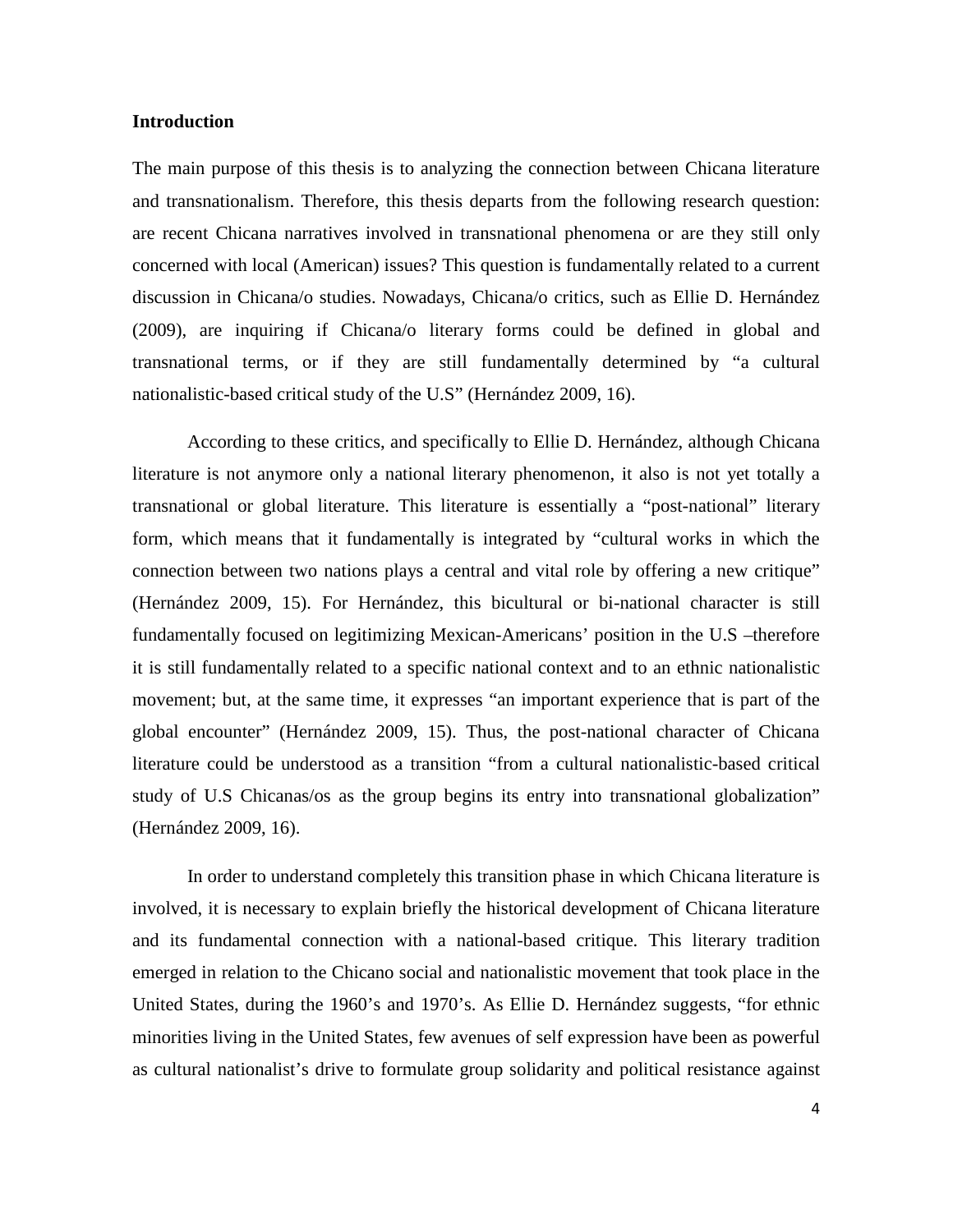the dominant cultural ordering of people" (Hernández 2009, 17). Consequently, Mexican-Americans were influenced by the social mobilization of other American racial minorities – especially by the Black nationalistic movement- and created a militant civil right and ethnic movement which underlined Chicano community historical legacy of discrimination and structural inequality in American society; and which challenged the hegemonic notions of American nation.

As Alma M. García stresses, this social movement, known as "the *movimiento*" or "*La Causa*", "focused on social political and economic self-determination and autonomy for Mexican-American communities throughout the United States. This focus at the same time manifested a paradoxical agenda of civil rights and equal opportunity demands, on the one hand, and a more separatist ethnic rebellion, on the other" (García 1997, 2). Therefore, the *movimiento* was fundamentally supported by a cultural nationalistic basis called *Chicanismo*, which:

emphasized cultural pride as a source of political unity and strength capable of mobilizing Chicanos and Chicanas into an oppositional political group within the dominant political landscape in the United States. As an ideology, *Chicanismo* crystallized the essence of a nationalist ideology: a collective ethnic consciousness. Chicano Cultural nationalism placed the socio-historical experiences of Mexican-Americans within a theoretical model of internal colonialism. Chicano communities represented ethnic "nations" or "internal colonies" under the domination and exploitation of the United States (García 1997, 3)

This nationalistic ideology was expressed not only through the multiple social and political agendas that integrated the *movimiento*, but also by artistic and cultural manifestations. In this sense, the *movimiento* released a new energy of artistic and literary expression. Literature and other artistic manifestations were used and mobilized to express, on the one hand, the social and political demands of *La Causa*; and, on the other, the particular Chicana/o experience (see García 1997 and Rebolledo 1993). Therefore, Chicana/o literature emerged principally as means to communicate the particular bicultural Mexican-Americans' experience -which at the same time was the basis of the Chicano nationalistic ideology-, and to make visible the racial, social and political discrimination to which individuals of Mexican origin were subjugated in the American landscape.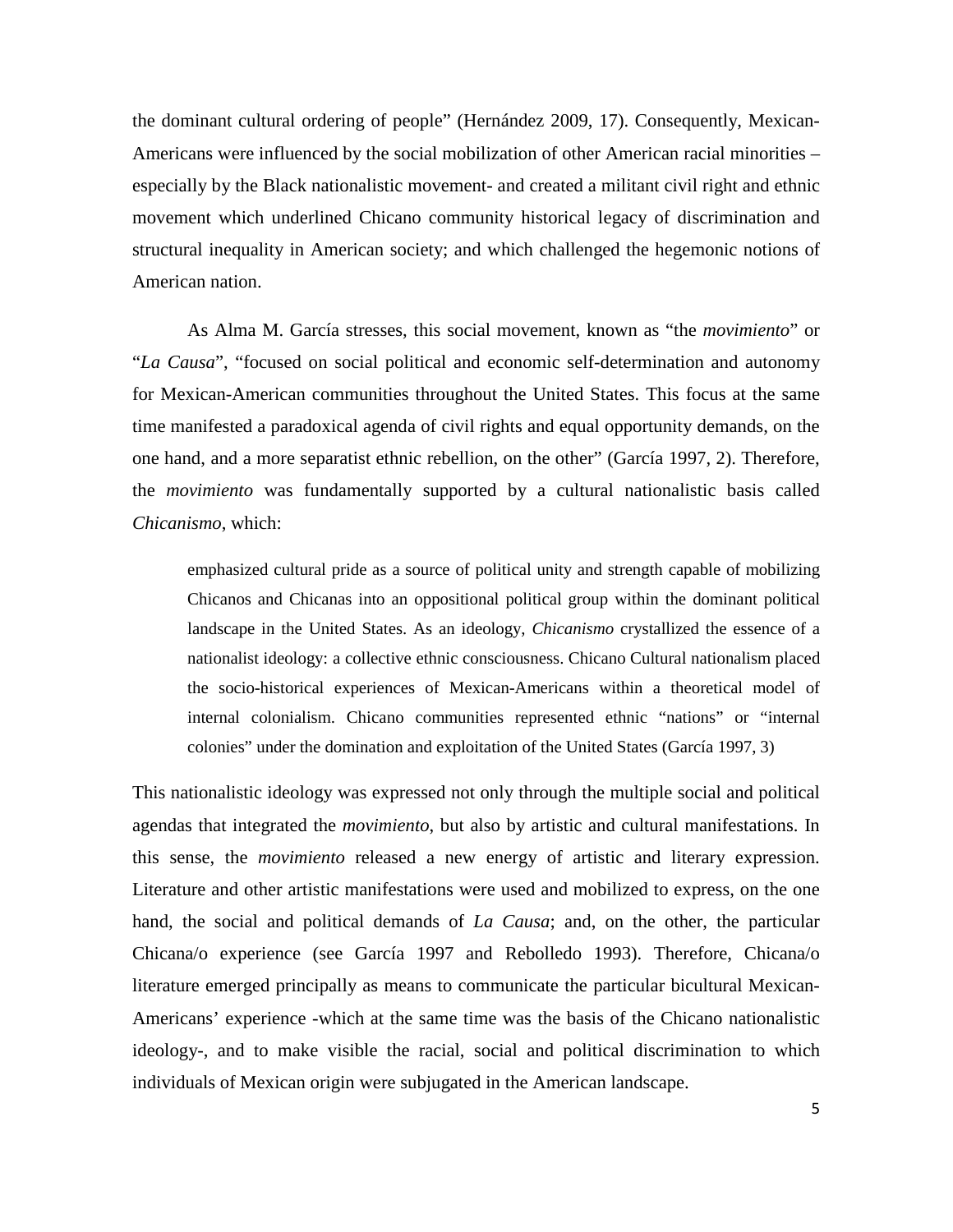In this sense, Chicana literature has its origin in a national-based critique which had as principal objective the legitimation of Mexican-Americans' experiences and positions in the racial, social and political American landscapes. Nonetheless, in contrast to literary forms written by male individuals of Mexican origin, Chicana literature also emerged in relation to a feminist movement that questioned patriarchal structures within the Chicano social and nationalistic movement.

As Alma M. García stresses, although the Chicano movement challenged "persistent patterns of social inequality in the United States" (García 1997, 1), it was supported by cultural patriarchal structures which oppress and subjugate women into the Chicano community as well as inside the *movimiento*. In consequence, Chicanas started to produce an "ideological critique of the Chicano cultural nationalist movement that struggles against social injustice yet maintained patriarchal structures of domination" (García 1997, 1). This critique promoted the emergence of a Chicana feminist movement, which did not only denounce the sexism involved in *La Causa*, but also stressed gender and sexuality as fundamental factors involved in the oppression and subjugation of individuals in the Chicano community, and in the social and political American landscape in general.

In consequence, Chicana feminism created a fundamental opposition against nationalistic structures which subjugate women –in this sense Chicana feminism could be defined as an anti-nationalistic movement-; but, at the same time, it promoted an ethnicalbased critique supported by sexual and gender disparities. This means that Chicana feminism expressed and underlined the particular vectors of oppression and the gender and sexual constructs that specifically subjugate women of color in the U.S, and had not been noticed by White feminists.

As mentioned, Chicana literature was fundamentally influenced by this feminist movement. Consequently, Chicana writers created their own literary forms in order to emphasize their marginalization in the Chicano patriarchal, social and political order (Rebolledo 1993, 22); and to stress the fundamental role that gender and sexuality play in the construction of social and power structures that marginalize and subjugate specific groups and individuals in the U.S. Hence, Chicana literary forms are fundamentally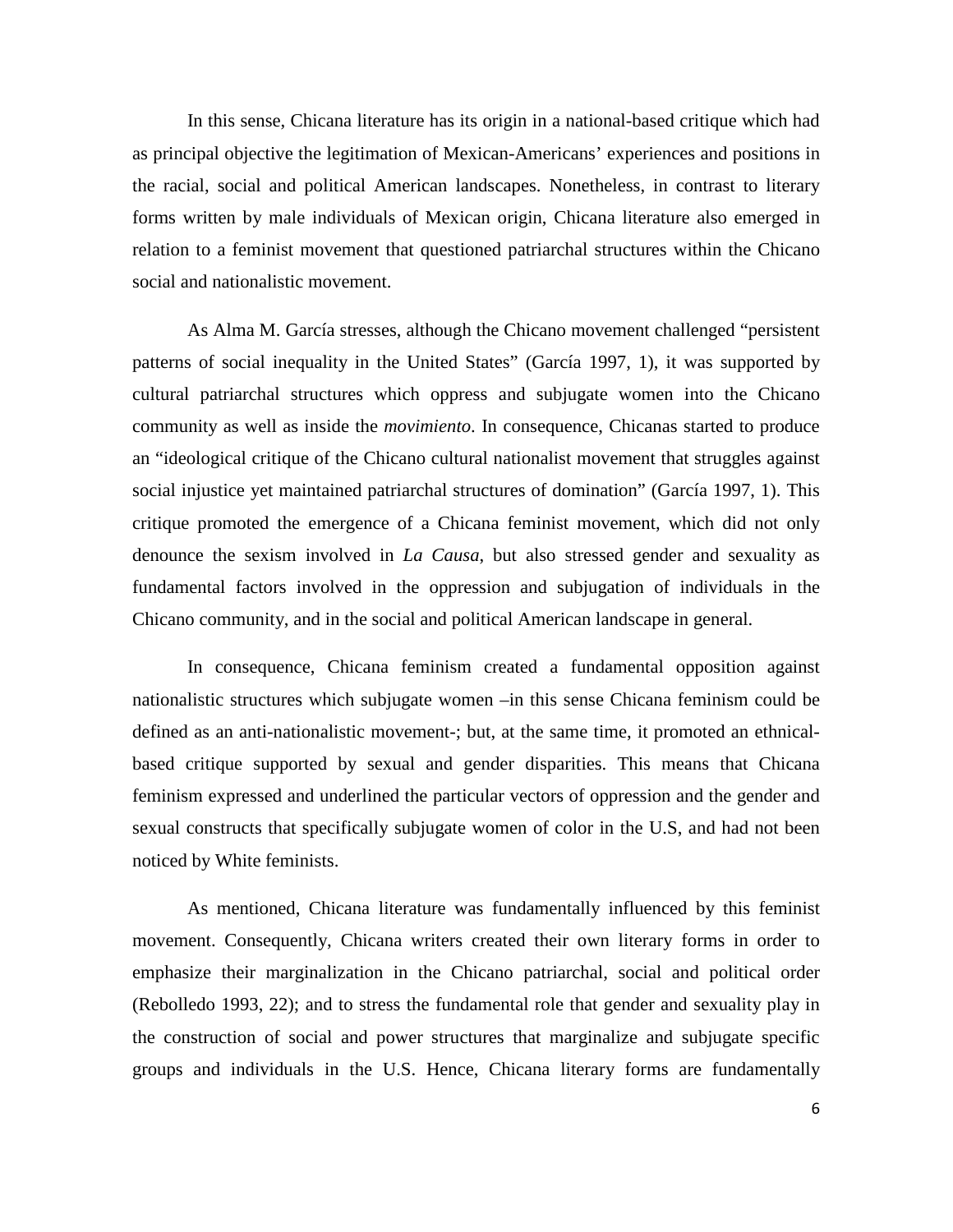counter-hegemonic activities which "mark both a commitment to, and a continuity of, the decolonizing practices emerging with the civil rights movements and a rupture and discontinuity that insist on the inscription of gender and sexuality as the missing elements of the initial male nationalist propositions" (Klahn 2003, 115).

According to critics, such as Tey Diana Rebolledo (1993 and 1995), the double counter-hegemonic character of Chicana literature evolved during the 1980's and 1990's, creating literary practices which do not only interconnect gender and sexuality to the specific Chicana/o experience, but also to the experiences of other minorities in the U.S, and which argues for the dislocation of gender, racial and social categories and, therefore, for the creation of identities that allow the convergence of multiple gender, racial and social vectors.

These literary practices, principally represented by authors such as Gloria Anzaldúa and Cherrie Moranga, are the ones identified by Ellie D Hernández as principal examples of post-nationalisms features in Chicana literature. As Hernández correctly emphasizes, these literary forms, by claiming for the dislocation of identity categories and for the creation of multi-identities, are clearly separated from nationalistic delimitations, and express a multiculturalism which has been constantly related to globalization and transnationalism. Therefore, they could be defined as literary practices which recreate Chicana literature transition from a nationalistic basis to global and transnational terms. Nonetheless, as Hernández also emphasizes, these texts are still fundamentally interconnected with an American context, and, hence, they do not express completely globalization or transnationalism. In consequence, in order to demonstrate a clear connection between transnationalism and Chicana literature it is fundamental to analyze Chicana narratives focused on issues outside just the particular Chicana experience or the American context, and which involved transnational or global concerns, and other national contexts.

This thesis is based on the analysis of three recent Chicana narratives which are focused on issues relating not only to the Chicana experience in America, but rather enjoying transnational relationships and interchanges between Mexico and the U.S. This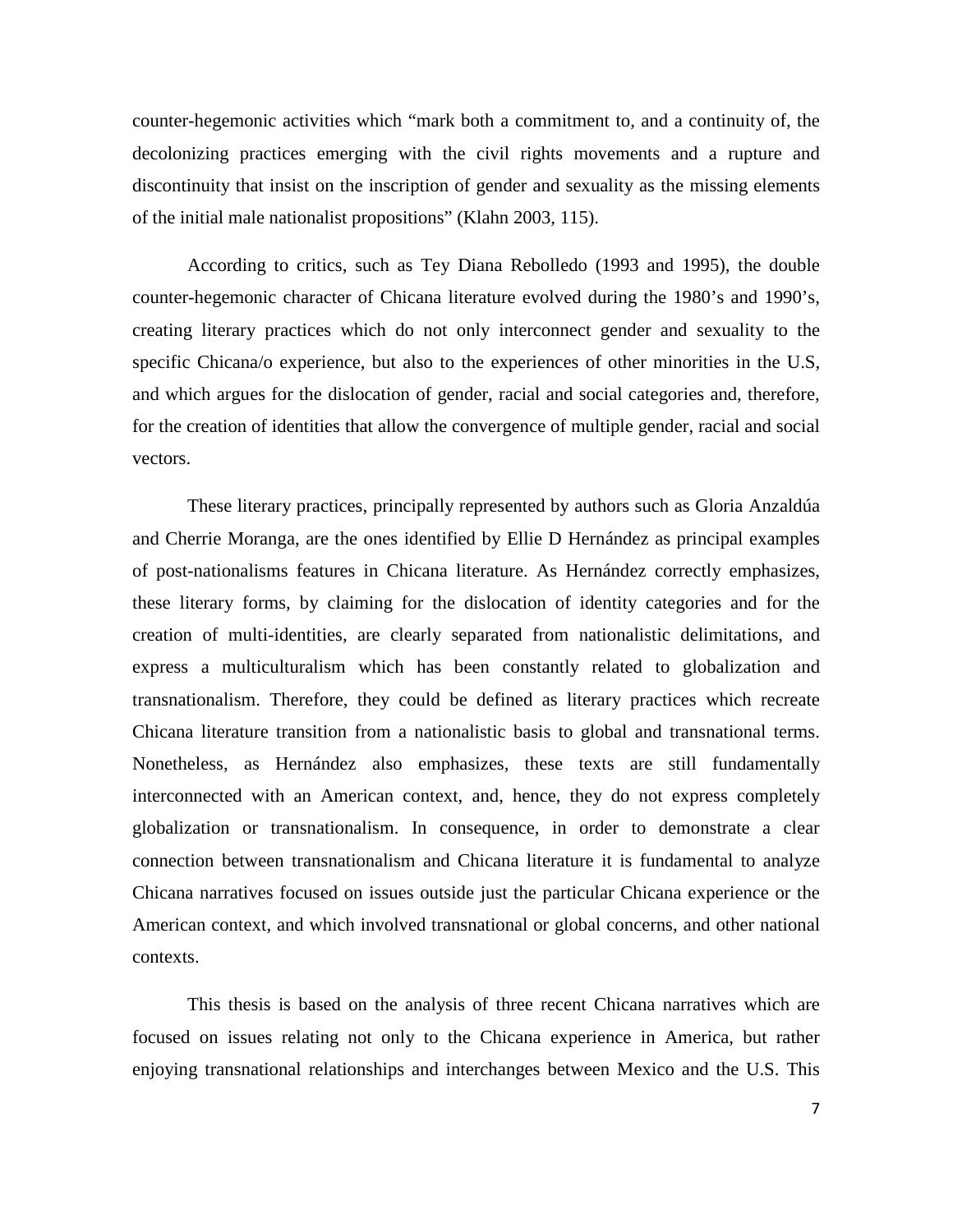means that these three narratives represent a significant difference with post-national Chicana narratives and, hence, illustrate a clearer interconnection between Chicana literature and transnationalism. These three novels, which are *Caramelo* (2002) by Sandra Cisneros, *Desert Blood* (2004) by Alicia Gaspar de Alba, and *If I Die in Juárez* (2008) by Alicia Pope Duarte, develop a transnational perspective from which they recreate fundamental topics in Chicana literature, such as memory, space, and gender and sexual relations, to express individuals' position and experiences, not in an American landscape, but in a landscape integrated by the continuous interchanges between Mexico and the United States. Therefore, I refer to these novels as examples of how Chicana literature in the last decade has developed a transnational perspective, which separates it from a more limited American national context.

The analysis of the transnational perspective recreated in these novels is supported by theoretical notions developed by transnational studies in recent years, and specifically by critics such as Steven Vertovec, Alejandro Portes and Luis E. Guarnizo focused on immigrant transnationalism. According to Steven Vertovec, transnationalism could be defined in the following terms:

Transnationalism broadly refers to multiple ties and interactions linking people or institutions across the borders of nations states […] transnationalism (as long-distance networks) certainly preceded 'the nation'[…] Transnationalism describes a condition in which, despite great distances and notwithstanding the presence of international borders (and all the laws, regulations and national narratives they represent), certain kind of relationships have been globally intensified and now take place paradoxically in a planetspanning yet common –however virtual- arena of activity (Vertovec 1999, 447).

The different kinds of activities that could be related to the previous definition have produced a series of different perspectives from which transnational phenomena could be studied. According to Vertovec (2009), transnationalism has been understood principally as a social morphology, which implies that transnational phenomena, such as migration, have transformed social structures in many localities. Hence, this perspective focuses on the study of diasporas. Also, transnationalism has been related to a type of consciousness, which specifically refers to the double consciousness or diaspora consciousness of

8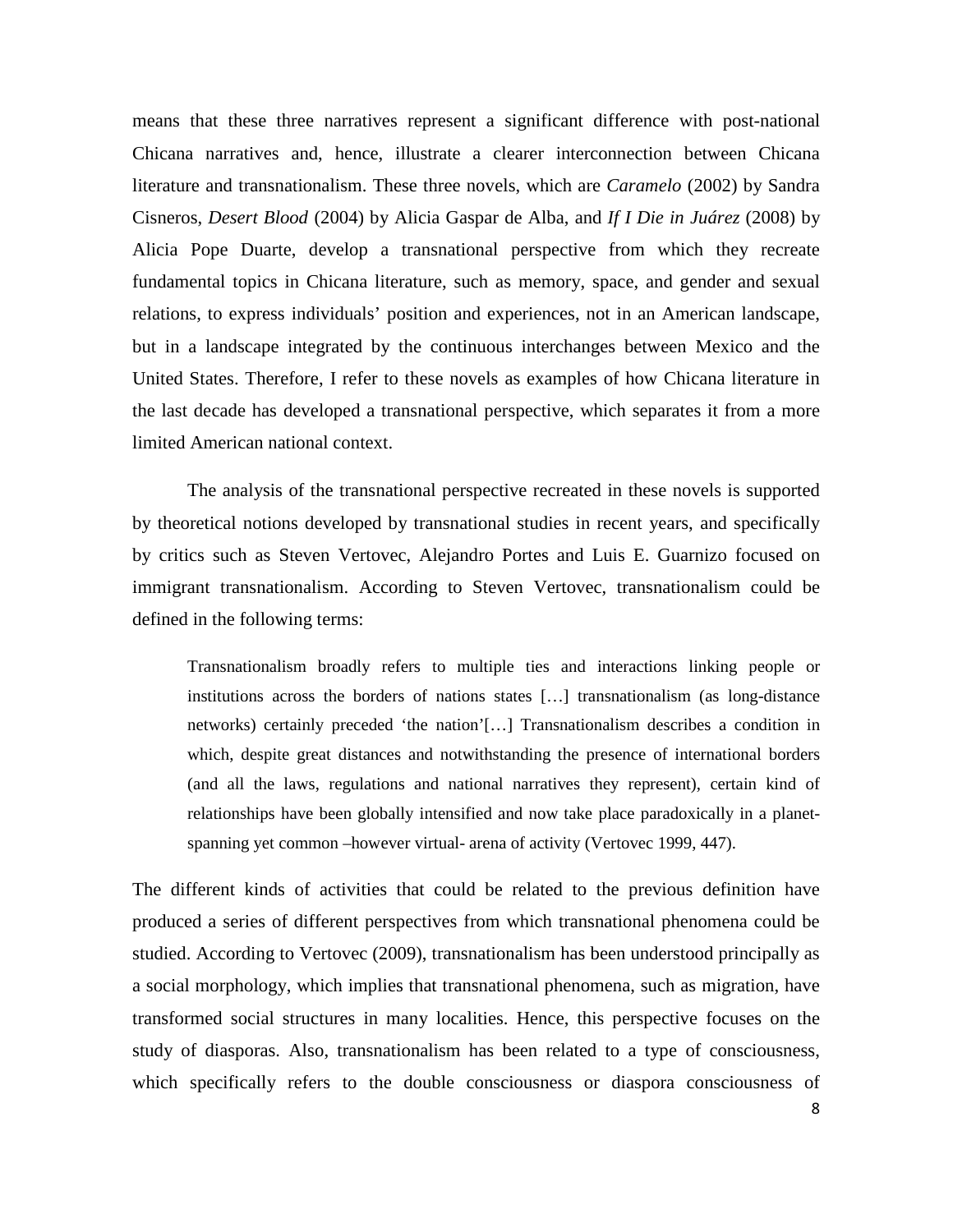immigrants; and to modes of cultural production, which underlines the link between hybrid cultural manifestations and transnationalism. Moreover, as Vertovec correctly emphasizes, transnationalism has been defined as an avenue of capital, a site of political engagement, and a reconstruction of place or locality.

These multiple perspectives and definitions have enriched the study of transnational phenomena. Nonetheless, as critics such as Alejandro Portes stress, this multiplicity of implications have made it difficult to distinguish between transnational phenomena and phenomena which are not totally transnational. For instance, from three of the perspectives above mentioned –transnationalism as a social morphology, as diaspora consciousness and as cultural hybridity-, Chicana literature, as the artistic expression of hybrid literary forms, the social position of immigrants in their host society, and of a bicultural consciousness, is *per se* a transnational phenomenon. Therefore, from these perspectives, the difference between recent Chicana narratives as developers of transnationalism and previous Chicana literary forms is not sustainable. For this reason, the notion of transnationalism that supports this work is based on the delimitation of the term suggested by Alejandro Portes and other critics of transnational studies in the analysis of immigrant transnationalism.

For Portes, Guarnizo and Patricia Landolt, immigrant transnationalism refers "to the creation of a transnational community linking immigrant groups in the advanced countries with their respective sending nations and hometowns" (Portes, Guarnizo and Landolt 1999, 217). In consequence, the field is integrated by "a growing number of persons who live dual lives: speaking two languages, having a home in two countries, and making a living through continuous regular contact across national borders" (Portes, Guarnizo, and Landolt 1999, 217). According to these critics, this "continuous regular contact across borders" produces the construction of networks beyond and between borders. These networks are integrated by the constant links and interchanges that immigrants promote between their place of settlement and their community of origin. In consequence, transnational networks are processes which could not be totally identify with a single national context. They are based on activities that promote the constant interaction among two or more national contexts. For Portes, Guarnizo and Landolt, the production of these networks is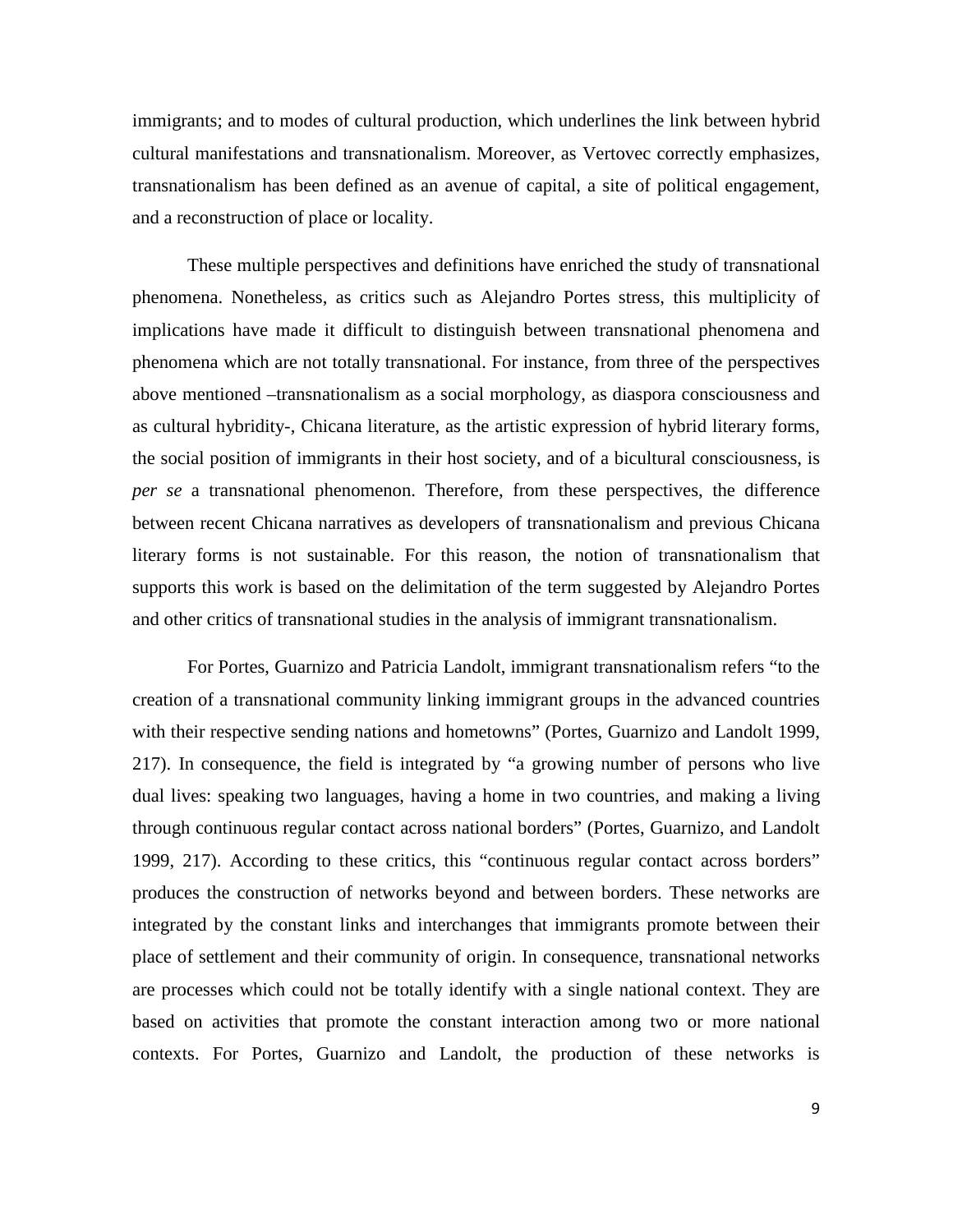fundamental to define transnational phenomena, and, consequently, to distinguish between immigrants and transmigrants (immigrants involved in transnational interchanges).

As these critics correctly stress, not all immigrants are transmigrants (Portes 2003). This implies that the fact that immigrants express a bicultural consciousness or bicultural experiences does not make them participants of transnational interchanges. To define immigrants as transmigrants, they should be involved in activities which engage the constant communication and interchanges between them and their place of origin. This delimitation of transnational immigrants' activities is central to understand the difference between the novels analyzed in this work and previous Chicana narratives. The three novels that are at the core of this thesis do not focus on expressing the bicultural Chicana/o experience in the U.S, but on the networks produced and promoted by the constant interchanges between Mexico and the U. S. Like transmigrants, the narrators of these novels are not focused on the American national context, but on a transnational context, integrated by the Mexican and American realities and territories.

Nonetheless, although the delimitation of transnationalism to networks that involved the interchanges among different national contexts is useful to determine how the three novels analyzed in this thesis express transnationalism, the notion of immigrant transnationalism suggested by Portes, Guarnizo and Landolt do not explain at all the transnational networks reproduced in the novels, neither the transnational perspective developed in them. This is because immigrant transnational studies are principally focused on political and economic interchanges; hence, they do not offer a directly applicable theoretical background to analyze cultural phenomena involved in transnational networks such as literature.

The novels analyzed in this thesis, fundamentally, recreate and depict transnational networks integrated by cultural notions and images, such as memories, spatial formations and gender constructs. Even though, these networks are fundamentally interconnected to the economic, politic and social transnational interchanges between Mexico and the U.S, they could not be measured or depicted in the same way as material transnational interchanges. For this reason, in this thesis, I interconnect the term suggested by immigrant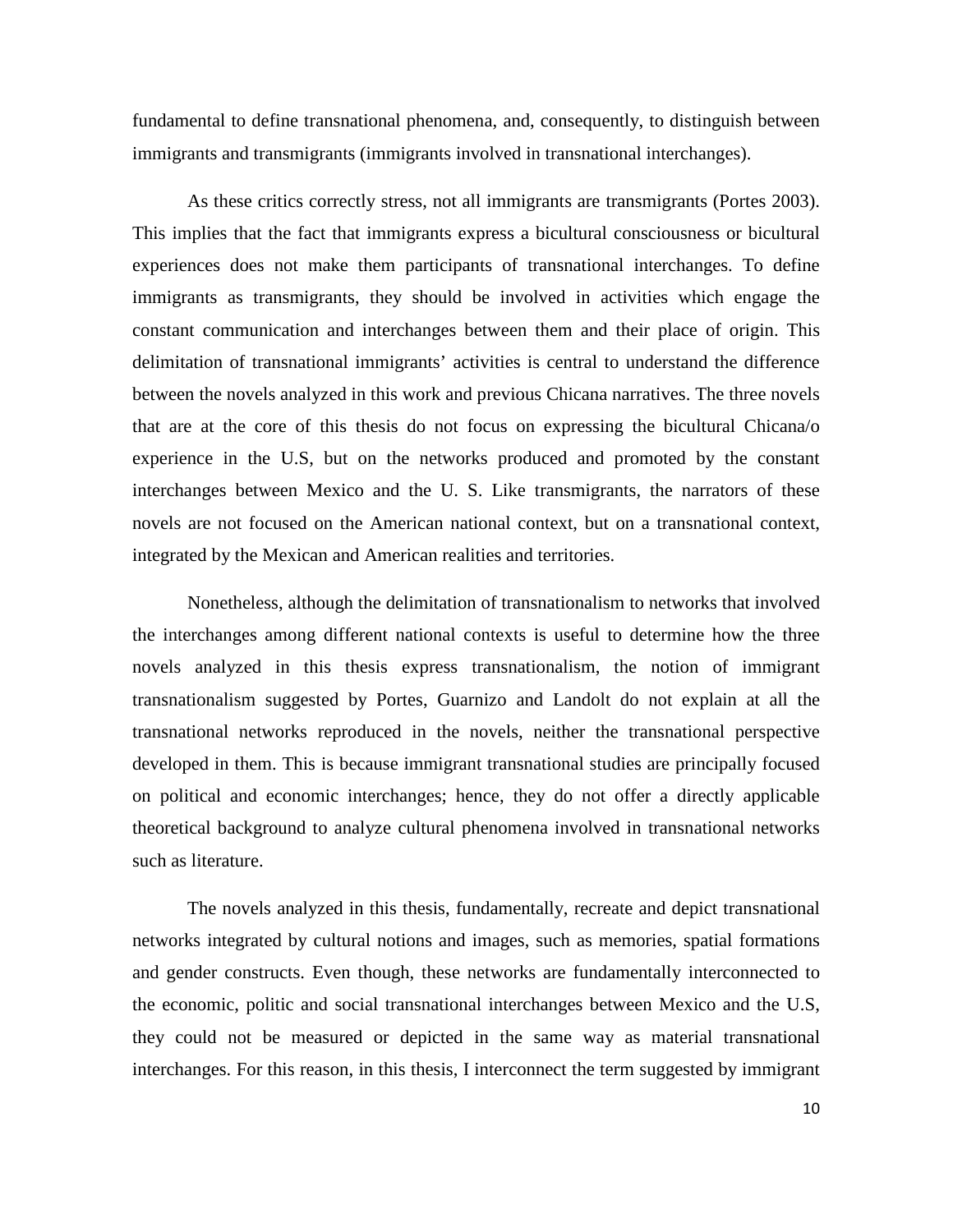transnational studies with theoretical notions of other fields, such as memory studies, globalization studies and gender studies. These fields have developed theoretical models which underline that global connections and interchanges as well are engaged with the movement and interconnection of cultural notions and images. Although these studies focus on globalization, and globalization and transnationalism although related are different phenomena (see Vertovec 2009), these studies could be used as a possible theoretical basis for understanding cultural interchanges and networks in a transnational scale.

Moreover, in order to support the notion that the three novels analyzed in this thesis express a transnational perspective, and that this perspective implies a clear connection between Chicana literature and transnationalism, I define transnationalism not only as the material interchanges between two national contexts, or as the generation of networks beyond national borders, but also as a change of perspective. In this sense, as Alejandro Portes (2003) suggests that immigrant transnational studies implies the emerging of a new analytical lens, which has transformed the traditional perspective of immigrant studies focused only on analyzing immigrants in relation to their host society; I argue that transnationalism as well could be understood as a phenomenon which affects:

how people think about and position themselves in society both here and there; how they undertake aspects of their everyday activities while taking account of their multiple connections across borders; and how they organize themselves collectively according to multiple criteria and participate within encompassing contexts and scales –within or spanning specific localities – (Schuerkens 2005, 534)

Therefore, in my study, I suggest that transnationalism could be also expressed in the ways that individuals develop, recreate and express a perspective which involves not only their position in a single national context, but also their impressions and positions in the transnational networks integrated by the continuous material and non-material interchanges among different national contexts. As such, this thesis has a twofold objective: on one hand it attempts to contribute to Chicana/o studies as regards current discussions about the integration of Chicana literature in transnationalism and globalization. On the other, this thesis attempts to contribute directly to transnational studies, through the definition and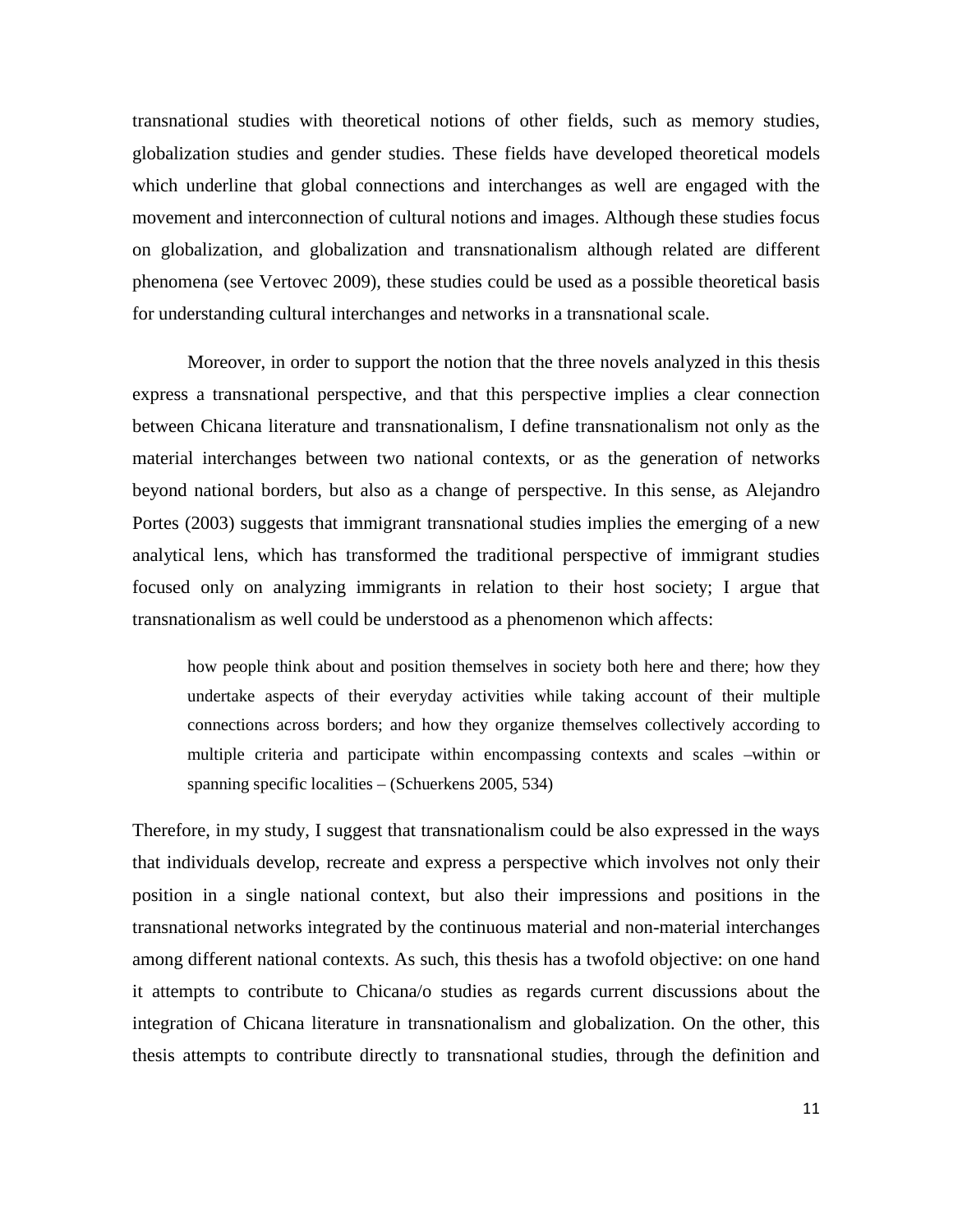analysis of non-material items, such as cultural notions, and artistic manifestations, such as literature, as factors fundamentally involved in transnational relationships and interchanges.

In order to achieve these objectives, this thesis analyzes the three novels above mentioned in relation to three topics: memory, space, and gender and sexual relations. The selection of these topics is based firstly on the fact that the novels clearly develop these topics as transnational formations. Secondly, it is based on the fundamental role that these topics have in Chicana literature in general, as it has been suggested by Chicana/o critics such as Juan Velasco (2004), Tey Diana Rebolledo (1993), Mary Pat Brady (2002), Monika Kaup (2001) and Norma Klahn (2003). Hence, the recreation of these fundamental topics as transnational formations illustrates how recent Chicana narratives are developing a transnational perspective, from which, fundamental topics in this literary tradition are being reconfigured. And thirdly, it is based on the centrality that these topics have as cultural formations; consequently, they clearly illustrate how transnational interchanges are fundamentally integrated by the convergence, movement, and redefinition of cultural notions.

Based on the above mentioned, this thesis is organized in the following three chapters: in the first chapter, I analyze how *Caramelo* by Sandra Cisneros recreates memory as a transnational network, integrated by memories and experiences of two national contexts. In this chapter, I emphasize that this integration illustrates, on the one hand, how transnational interchanges promote the movement and redefinition of memories, and on the other, how transnational interchanges generate in this case a transnational memory network which could not be totally identified with a single national context, and constitutes thus a memory network beyond or between nations. This analysis is supported by the theoretical notions developed by critics of memory studies, such as Astrid Erll, Daniel Levy and Natan Sznaider.

The second chapter is devoted to analyzing how *Desert Blood* by Alicia Gaspar de Alba and *If I Die in Juárez* by Stella Pope Duarte recreate the border zone, integrated by El Paso, Texas, and Ciudad Juárez, Mexico, as a transnational process which involves the geographical remmappings promoted by the constant transnational interchanges between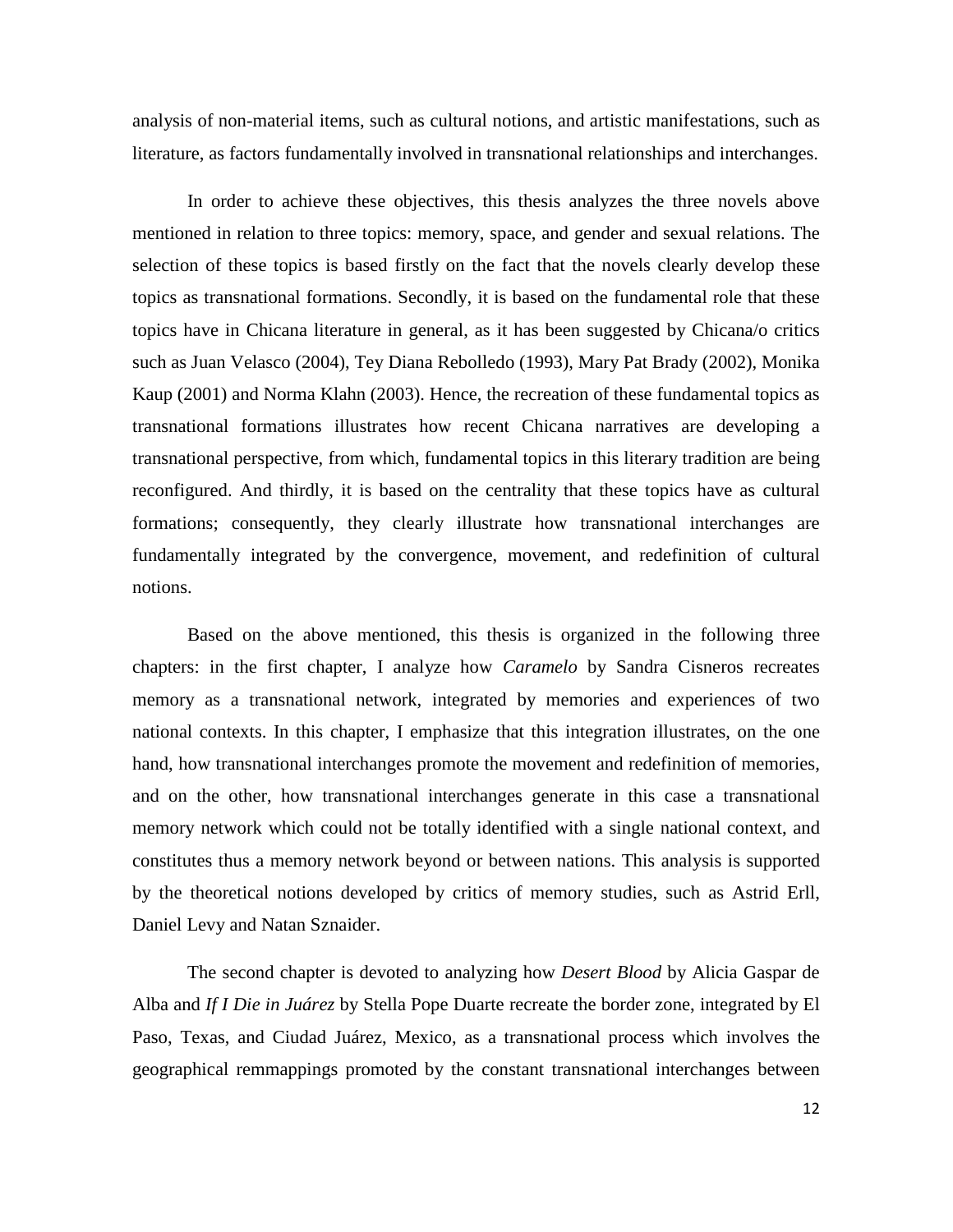Mexico and the U.S; and the convergence among Mexican and American spatial imaginaries. In this chapter, as well, I argue that the representation of the border between Mexico and the United States as a transnational process exemplifies how transnational phenomena have a fundamental influence in the definition and redefinition of geography and spatial structures. The analysis developed in this chapter is supported by globalization studies critics, such as George Ritzer, Jan Aart Scholte, and Anna Tsing, who argue that transnational and global transactions imply geographical and spatial redefinitions.

Finally, in the third and last chapter, I analyze how *Desert Blood* by Alicia Gaspar de Alba and *If I Die in Juárez* by Stella Pope Duarte represent the gender notions and the sexual violence that rule in the border zone integrated by El Paso and Ciudad Juárez, as a result of the transnational interchanges between Mexico and the U.S, and of the convergence among American and Mexican gender notions and sexual practices. In this chapter, I emphasize that this representation illustrates how transnationalism as well is related to the construction and redefinition of gender structures and sexual practices; and that transnationalism also could be understood as a gendered and sexualized process. The analysis developed in this chapter is supported by critics, such as Tine Davids and Francien Van Driel, who suggest that transnational and global processes involve the movement and renegotiation of gender categories; and by feminist critics, such as Patricia Hill Collins, who have analyzed the fundamental interconnections between gender, race, violence, power and sexuality.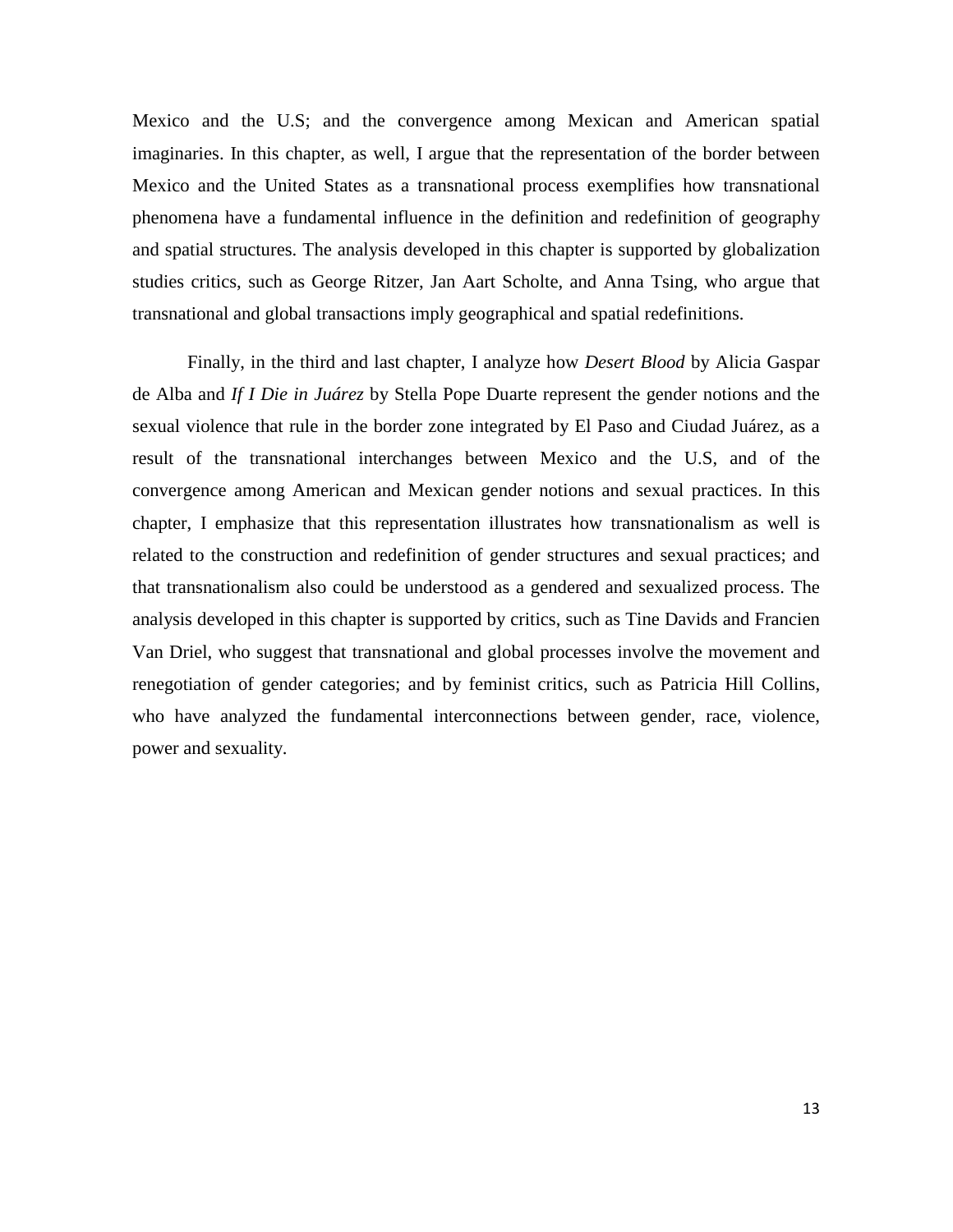### **Chapter 1:**

# **Chicana Literature and the Formation of a Transnational Memory Network: Sandra Cisneros'** *Caramelo* **as literary transnational memory formation**

"For me these things, that song, that time, that place, are all bound together in a country I am homesick for that doesn't exist anymore. That never existed. A country I invented. Like all emigrants caught between here and there" (Cisneros 2002, 434).

This first chapter is devoted to analyzing the relationship between memory and transnationalism in Chicana literature, taking as example Sandra Cisneros' most recent novel, *Caramelo* (2002). Memory is one of the fundamental topics in Chicana literary production and it is at the core of Cisneros' text as a transnational formation. In *Caramelo,* the essential role that memory has in Chicana literature as source of a sense of belonging and community converges with a transnational perspective, which combines the particular Chicana experience in the U.S with individual and collective Mexican experiences.

Because of the use that it makes of memory, I employ Cisneros' novel in this chapter to argue that it exemplifies how in Chicana narratives of the last decade a transnational perspective is emerging. And how, from this perspective, topics developed by Chicana authors since the emergence of this literary tradition –such as memory, the border, and gender discrimination- are being relocated in a transnational context constituted by the social, cultural and economic interchanges between Mexico and the U.S.

In order to make clear this argument, this chapter is divided in four sections. In the first section, following Chicana/o cultural and literary critics, I explain briefly the importance that memory has in general in Chicana literature. This explanation is essential to understand in which sense the construction of memory in Cisneros' novel signifies a change in relation to previous Chicana narratives. In the second section, I point out and explicate the theoretical notions of memory that allow understanding the memory formation in Cisneros' novel. The third section is devoted to analyzing the use and representation of memory in *Caramelo*. In this third section, I illustrate and demonstrate how Cisneros' text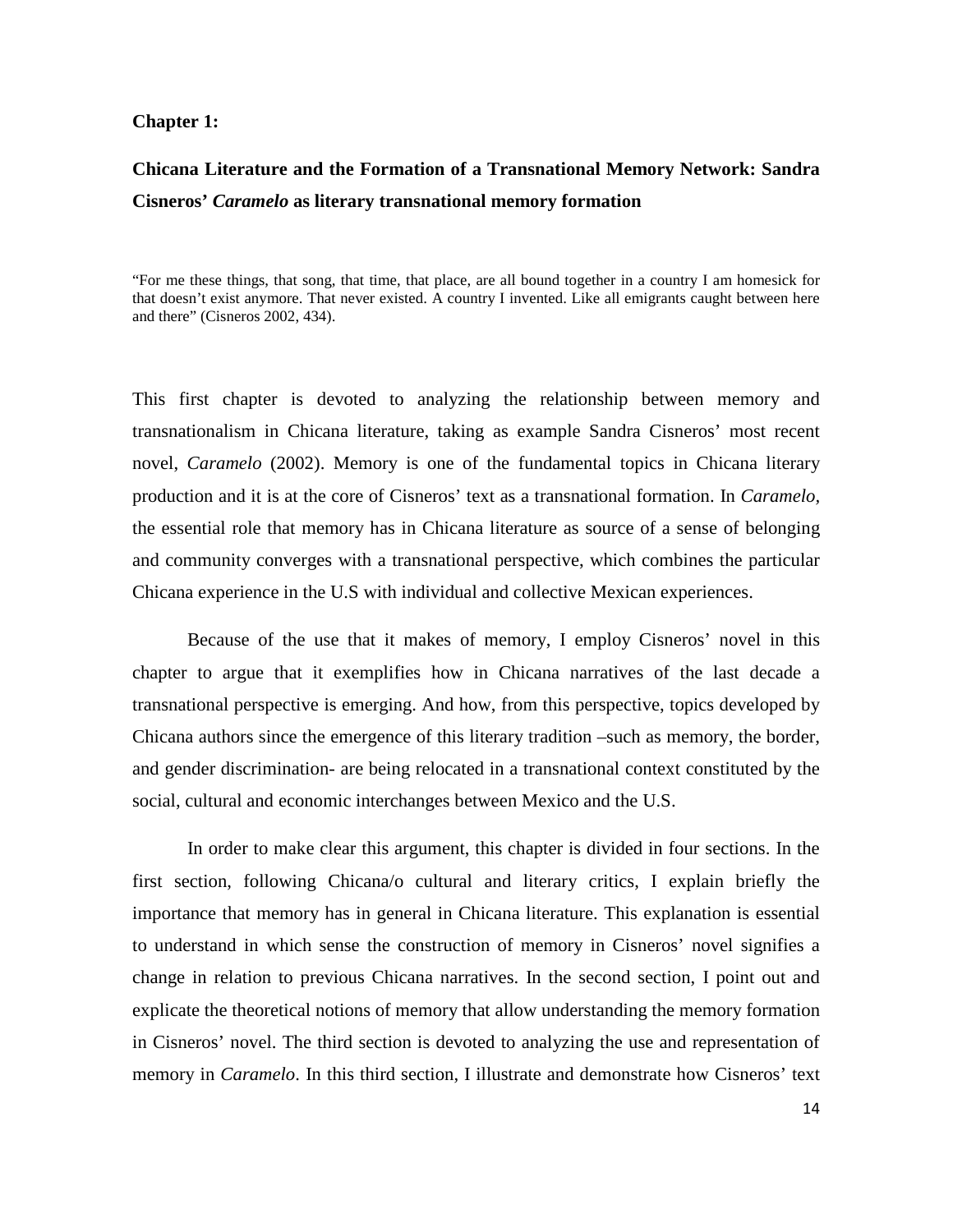creates a transnational memory network which supports identity and gives a sense of home and belonging. The last section is integrated by the conclusions of this chapter.

### **Chicana Literature: Space for Remembrance and Collective Memory Bank.**

Since the emergence of Mexican-Americans as social and ethnic group in the United States, Chicanos and Chicanas have created literary forms that work as spaces of resistance but also as collective memory banks. This fact has been noticed by Chicana critics, such as Norma Klanh who claims that:

Since the 1848 war, Mexican-Americans had voiced persistent critiques of their treatment as second-class citizens. These works marked in lived experience a space of resistance and a collective memory bank […] Chicano literature as representing the implicit desire of a people for a sense of community, particularly the centrality of memory and language (Klahn 2003, 115)

This implies that Chicana/o writers have used their literary texts to recollect personal and collective memories. This recollection has a twofold objective. On the one hand, it has the goal of creating a sense of community and history that allows Chicanos and Chicanas to defy as a group the American political and social order which locates them in the lowest social status. On the other, this memory recollection makes explicit the marginalization and discrimination that Mexican-Americans suffer as bicultural individuals in the U.S. Thus, the interconnection between memory and literary practices, at the same time; generates a counter-discourse which challenges the American mainstream historical accounts. In this sense, Chicanos and Chicanas understand literature as a place for remembering where "the redrawing of socio-cultural and symbolic boundaries has memory as its organizing element" (Klahn 2003, 115).

In order to understand completely this twofold function of memory in Chicana literature, it is fundamental to emphasize that it is a result of the position occupied by Mexican-American narrators in their social and political context. Chicana writers are located in a marginal and minor position in the American social landscape. Because of this,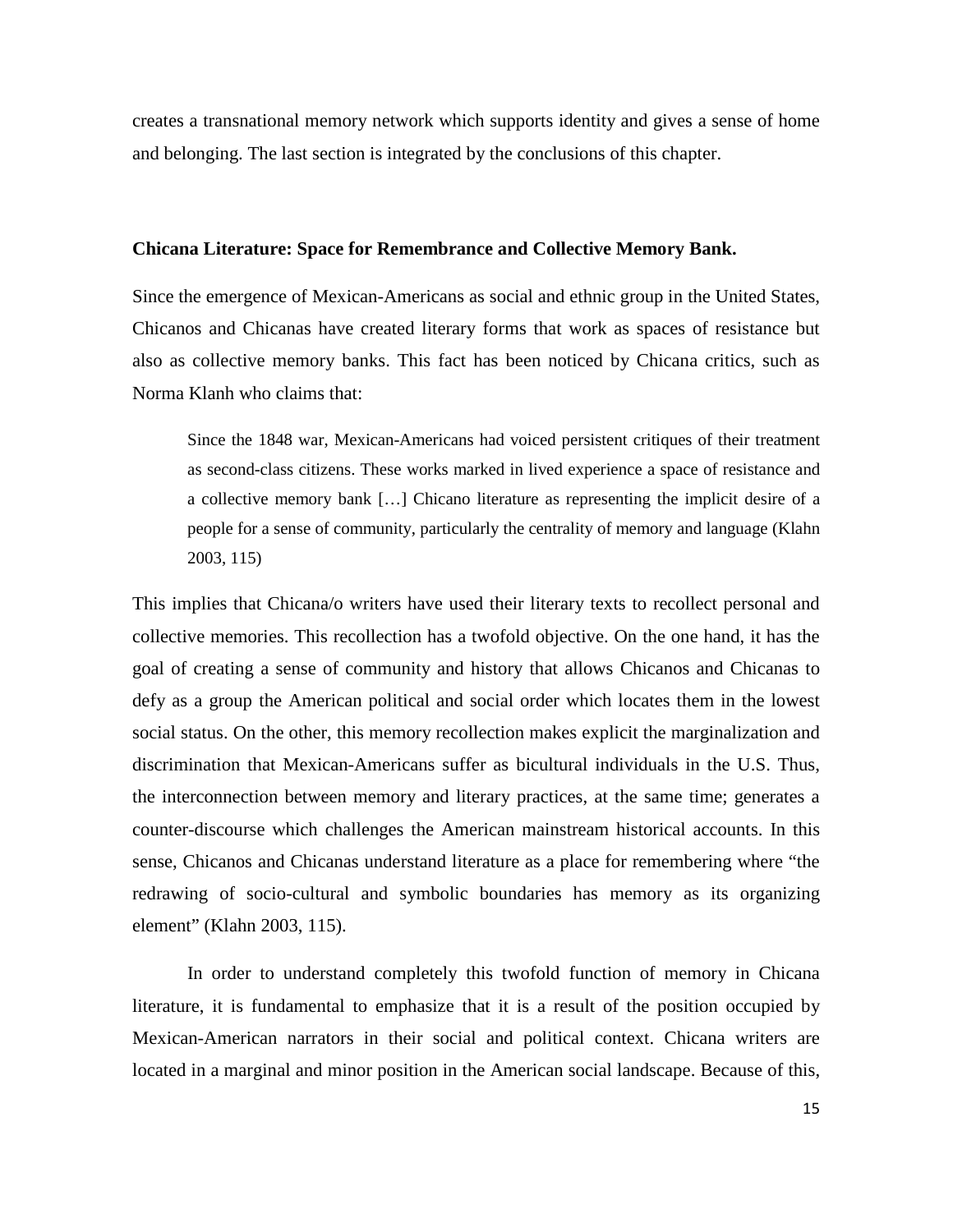Chicanas' writings as repositories of memories acquire an essential political function, as it is underlined by Norma Klahn:

It [literature] serves a political function because the speaking subject is positioned outside the dominant symbolic order. This positionality of 'becoming minor' […] is not a question of essence […] but a question of position: a subject position that in the final analysis can be defined only in 'politica' terms –that is, in terms of the effects of economic exploitation, political disenfranchisement, social manipulation, and ideological domination on the cultural formation of minority subjects and discourses (Klahn 2003, 118)

This marginal position and this political function promote that Chicanas recreate memories in first person accounts which not only are testimonies of personal experiences, but also of the collective experiences of Mexican-Americans as community. This means, that Chicana narratives by telling individual memories, at the same time, tell the memories of a silenced and marginalized community. In this sense:

Chicana writers bear witness from a particular space gained through struggle that permits them to act as the interlocutors/mediators of marginalized voices lacking access to the printed word. It is from this culturally or politically rooted position that the narrator become the voice, her own, of a self who recollects her memories and those of other members of her community (Klahn 2003, 120)

Therefore, Chicana narrators create discursive spaces where the silenced memories of Mexican-Americans acquire a voice capable of testifying the political, racial and social marginalization of Chicanos and Chicanas in the American context. As mentioned, this recollection of marginal individual and collective memories, at the same time, generates a discursive support for a sense of community, identity, and belonging. This implies that moreover Chicana narratives express how the recollection of memories is fundamental in the creation of Mexican-American community. Chicana narratives recreate the fundamental link between memory and the construction of collective identity, and recognize memory as "the central faculty of our being in time, the negotiation of past and present through which we define our individual and collective selves" (Olick 1998, 385).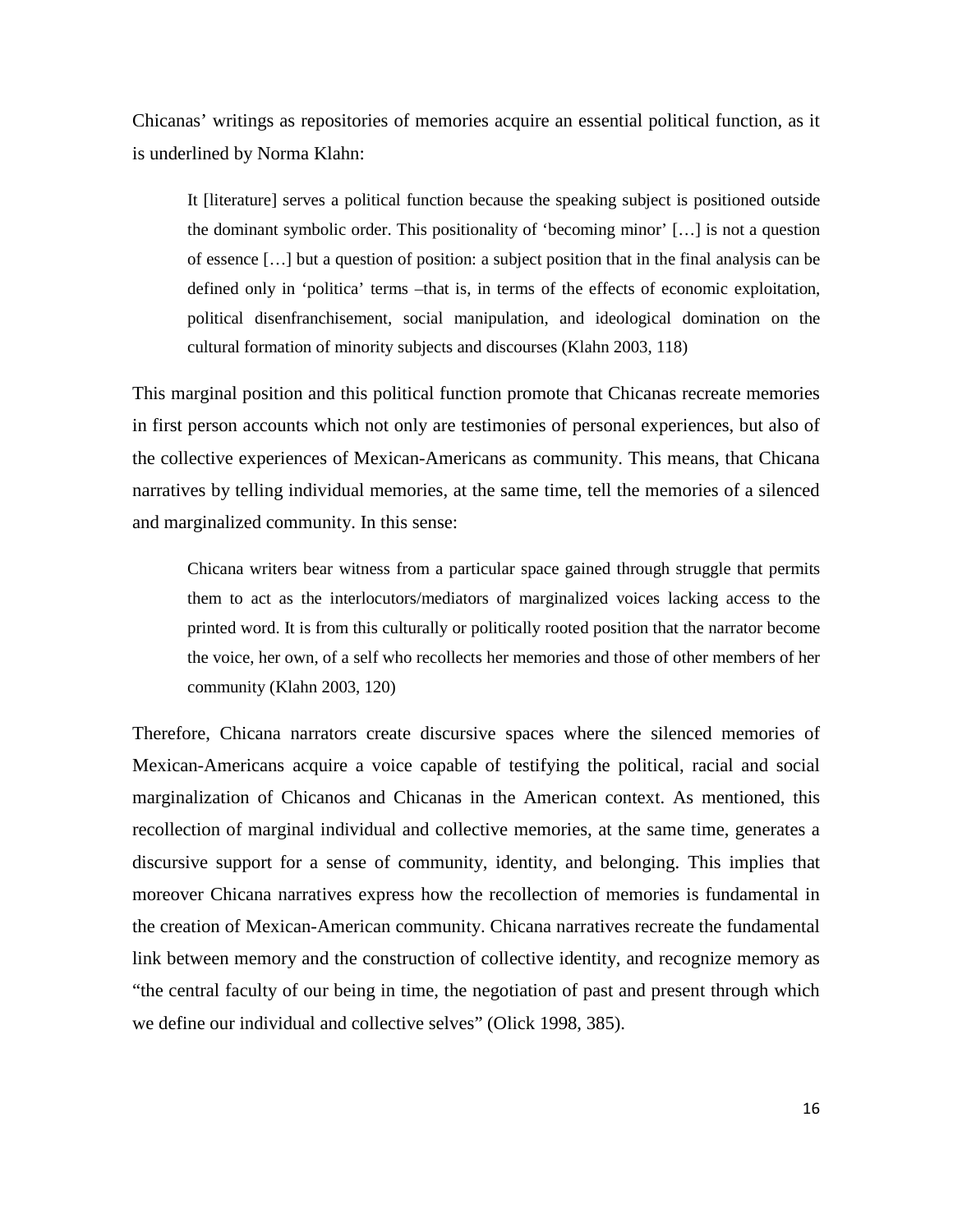The centrality of memory as creator of community in Chicana literature indicates that Mexican-Americans principally construct their collective identity through the creation of an imaginary community. This is consequence of the dislocated position of Chicanos and Chicanas as immigrants and as racial minority in the United States. As Chicana/o critics, such as Juan Velasco (2004), point out, Mexican-Americans have been displaced from their national and cultural roots. By the process of migration, Mexicans have lost the fundamental contact with their national territory which supports their individual and collective identities. By their relocation in a marginal racial and social status, Mexicans in the U.S are unable of identifying with an American national context that discriminates and marginalizes individuals of Mexican origin. This implies that for Chicanos and Chicanas the nation, "traditionally described as the people's place of governance, as it is also a mark of citizenship, a moniker of origins, an identity, a tribal unity, a geographical space, and a site of economic and cultural exchange" (Hernández 2009, 17), has lost its traditional function as primary basis for identity and community.

According to Juan Velasco (2004), the absence of a national context along with the marginal position of Mexicans in the U.S, generated in Mexican-Americans an identity crisis, as well as the necessity of creating a sense of collective identity and belonging. As a result of this urgency, Chicanos and Chicanas recognized the fundamental role that images and discourses have in the construction of community; and, consequently, started to generate spaces to develop images and discourses capable of generating a Chicano sense of community in the United States.

This implies that Mexican-Americans understand community and its construction principally in terms of Benedict Anderson's imaginary communities. According to Anderson:

All communities, and specially nations, are unities that are fundamentally imagined. The very belief that there is something fundamental at the bottom of them is the result of a conscious myth-building process. The nation-state, at the turn of the twentieth century, depended for its coming into existence on a process by which existing societies used representations to turn themselves into new wholes that would act immediately upon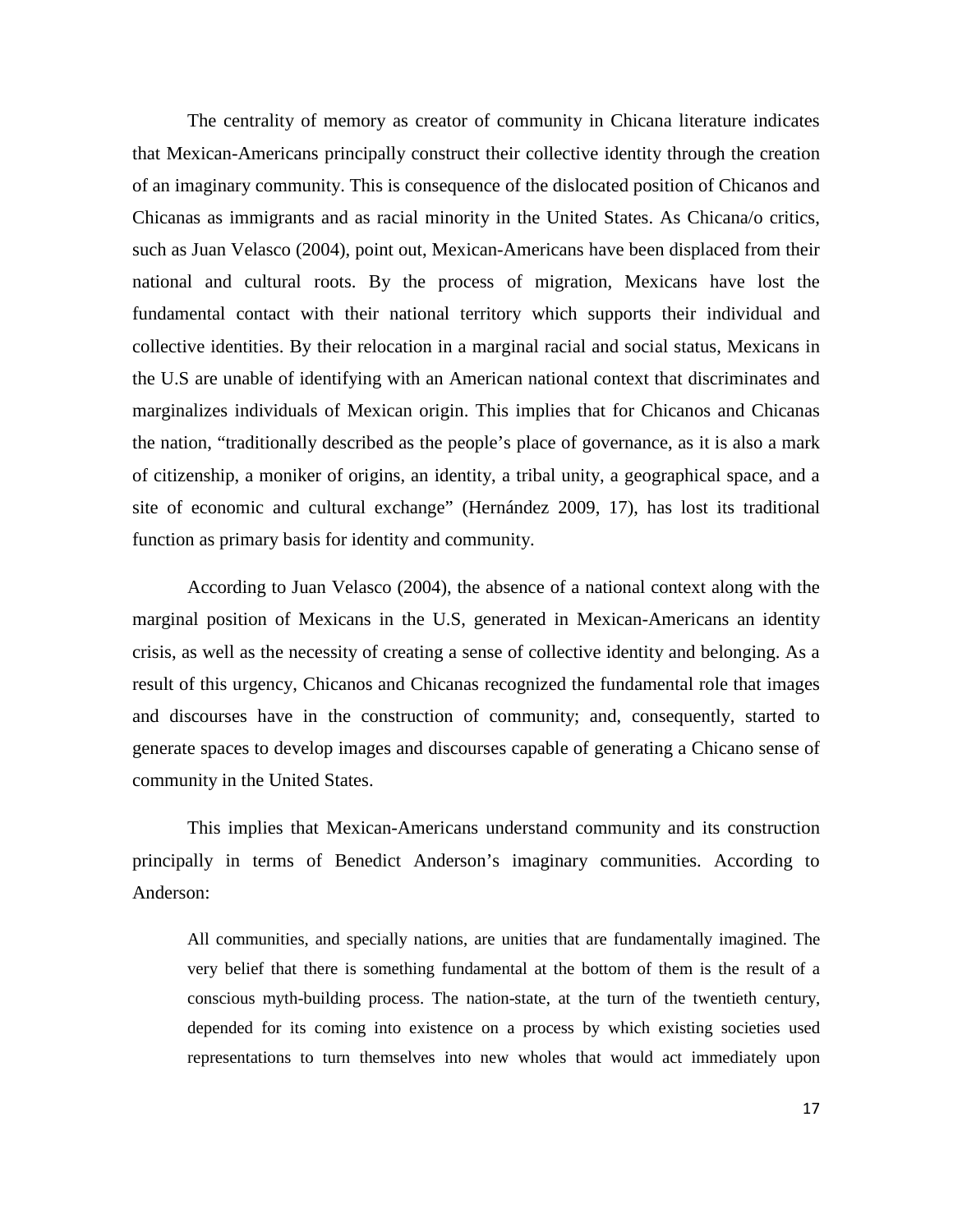people's feelings, and upon which they could base their identities –in short to make them into groups that individuals could identify with (Levy and Sznaider 2002, 90)

This means that Chicanos and Chicanas, in the same way as Anderson, understand that a community "is not a 'natural' phenomenon, but is rather a social and political construction" that "has to be literally created" and "has to be defined by those within it, as well as those without, as such an entity" (Ritzer 2010, 147).

As Norma Klahn suggests, the creation of an imaginary community requires the creation of an imaginary space (Klahn 2003, 116). To construct their imaginary community, Chicanos and Chicanas have employed literary forms. This implies that Mexican-Americans have used literature as a repository of stories, myths, histories and memories which are the images and representations that support the Chicano community in the U.S. In this sense, Chicana narratives as repositories of individual and collective memories have a fundamental role not only as texts that have the political function of making explicit the marginal experiences of Chicanas and Chicanos, but also as creators of collective identity and of a sense of belonging.

As mentioned at the beginning of this chapter, the novel that is at the center of this analysis, *Caramelo*, reproduces the function that memory has had in Chicana literary production. In this sense, Cisneros' novel, like previous Chicana narratives, recollects individual and collective memories to create an identity and a sense of belonging. Nonetheless, in *Caramelo*, the narrator not only recollects memories provided by the Chicana/o experience in the United States, but also memories that were tied in the past to a Mexican national context, and then dislocated by the process of migration. In this sense, in Cisneros' novel, memories travel in the bodies of immigrants, and could be relocated in different bodies and national contexts. This relocation generates that memories lose their national character, and acquires a transnational character. In consequence, in *Caramelo*, identity and belonging are not only supported by memories, discourses and images that generate a sense of community for Chicanos in the U.S, but also by a transnational network in which the Mexican experience converges with the Chicana/o experience.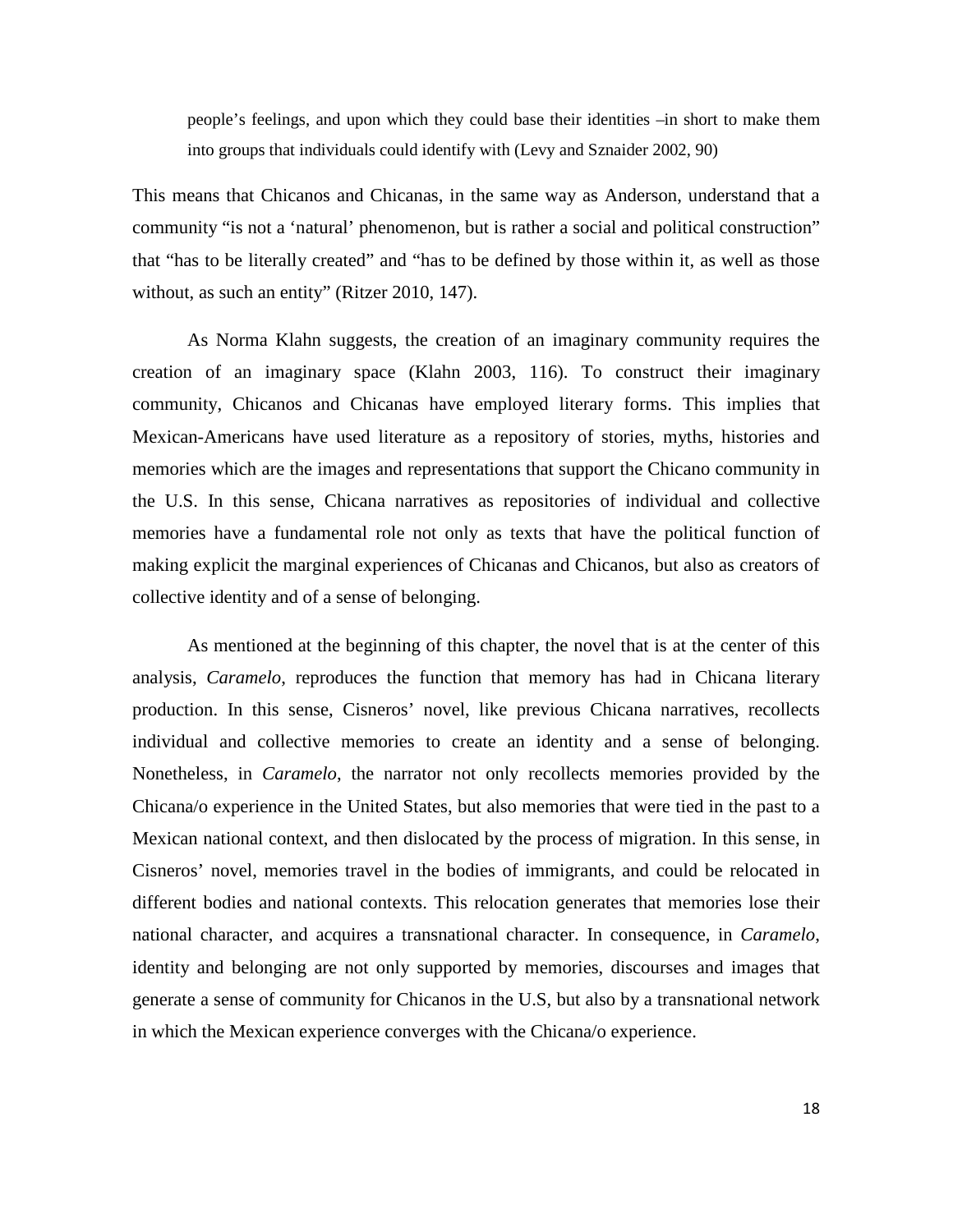As argued at the beginning of this chapter, this transnational memory network implies a change of perspective in the narrator. In *Caramelo,* the narrator is not only concerned about recreating memories that express Mexican-Americans' marginal position in the American territory, or which generate counter-memories opposed to the American mainstream representations; but she is also recollecting memories and stories that supports Mexicans in Mexico as a imaginary community, and using these memories as basis for her Chicana identity.

In order to understand and analyze deeply how the recollection of memory in Cisneros' novel generates a transnational network like the one depicted in the previous paragraphs, it is necessary to explain the notions of memory that allow to define and analyze Cisneros' text as a repository of transnational memory. These notions are fully explained in the next section of this chapter.

#### **Memory: a Trans-cultural and Transnational formation**

According to memory studies researchers, such as Astrid Erll (2010), Daniel Levy and Natan Sznaider (2002), traditionally, cultural and collective memory has been studied in relation to the nation state. Nevertheless, these critics realize that, nowadays, as result of globalization and processes related to global practices, such as transnationalism, there are memory formations dislocated from their original national context. This means that memory is not anymore understood only as a phenomenon exclusively tied to the nation, but it is a formation capable of creating memory-scapes beyond the national space. In this sense, these critics are pioneers of an emerging field in memory studies which focuses on studying collective memory beyond its traditional national ties. In consequence, their redefinitions of memory are helpful to analyze a memory formation like the one developed in *Caramelo*, which displaces national memories, and generates a memory network beyond national contexts.

Levy and Sznaider (2002) define these remembrance formations and networks beyond the nation-state as "Cosmopolitan Memory". According to these researchers,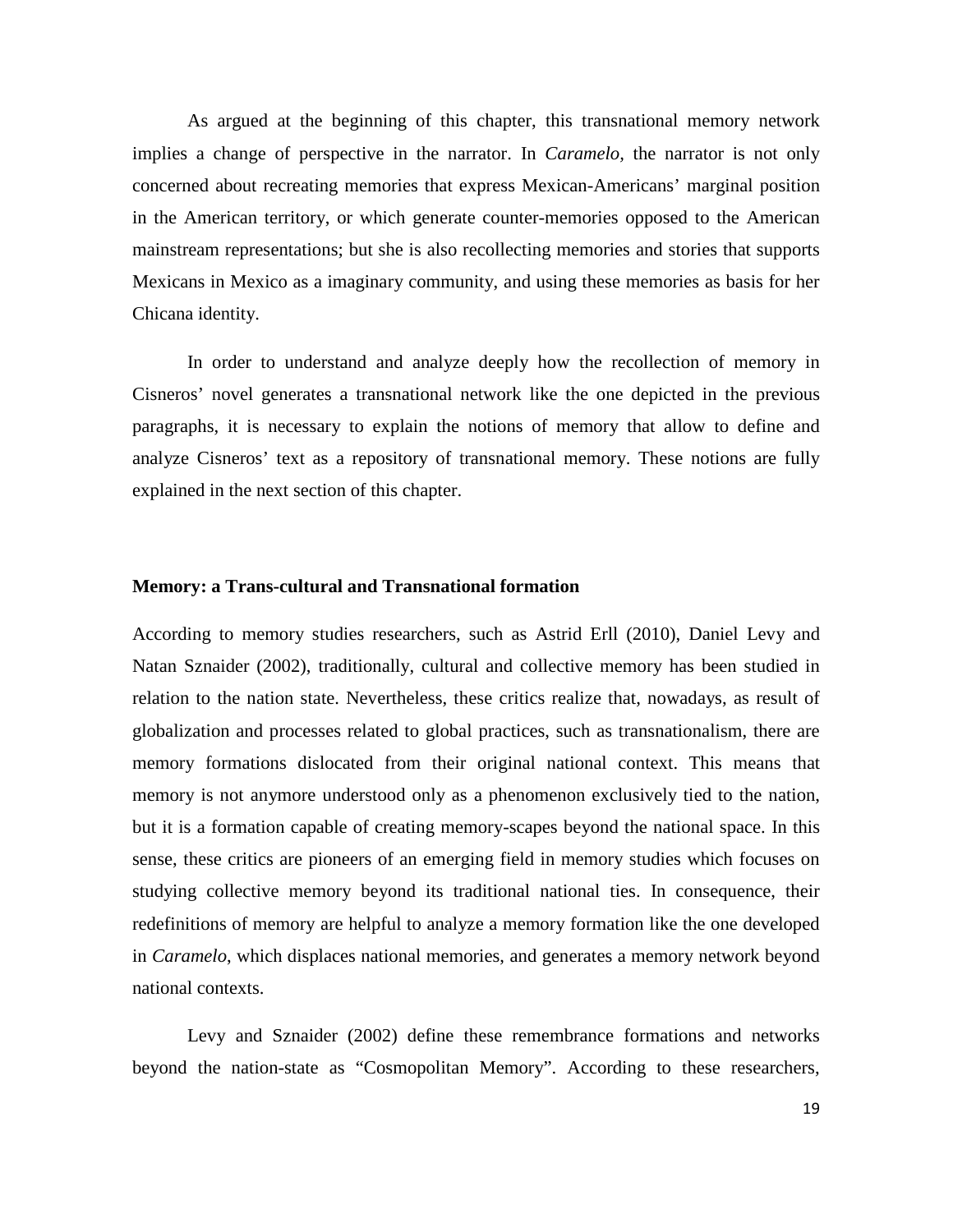nowadays, collective memory takes distinctive forms in the age of globalization. These forms are consequence of the collision and convergence between processes of globalization and specific local contexts. In other words, global processes necessarily land on in localities, generating an 'internal globalization' in which global formations are integrated into local experiences. This integration between the global and the local has been called 'cosmopolitanism' which is defined by Levy and Sznaider in the following way: "Cosmopolitanism refers to a process of 'internal globalization' through which global concerns become part of local experiences of an increasing number of people" (Levy and Sznaider 2002, 87).

For Levy and Sznaider, this process of 'internal globalization' or 'cosmopolitanism' not only refers to the influence that global economic, political and social forces have in specific localities, but also this process involves the influence that the global movement of ideas and cultural formations, such as memory, have in the local experiences of people. In this sense, Levy and Sznaider understand that:

Globalization disconnects culture from a specific locality –also known as the phenomenon of 'deterritorialization'- only to become re-territorialized in another locality or dimension [...] It is not just tangible things and people, but also ideas and images such as democracy, modernity and gender relations that travel (Davids and Van Driel 2005, 10).

This implies that the movement of memories promoted by globalization and the relocation of these memories in a context different to the one that originally produced them generate that "alongside nationally bounded memories a new form of memory emerges which we call 'cosmopolitan memory" (Levy and Sznaider 2002, 87).

According to Levy and Sznaider, collective memory usually is thought as memory structures bound by tight social and political groups like the "nation" or "ethos" (Levy and Sznaider 2002, 88). In contrast, 'cosmopolitan memory' broadly could be defined as "a memory transcending ethnic and national boundaries" (Levy and Sznaider 2002, 87):

The conventional concept of 'collective memory' is firmly embedded within the 'container of the Nation State'. We argue that this container is in the process of being slowly cracked. It is commonly assumed that memory, community and geographical proximity belong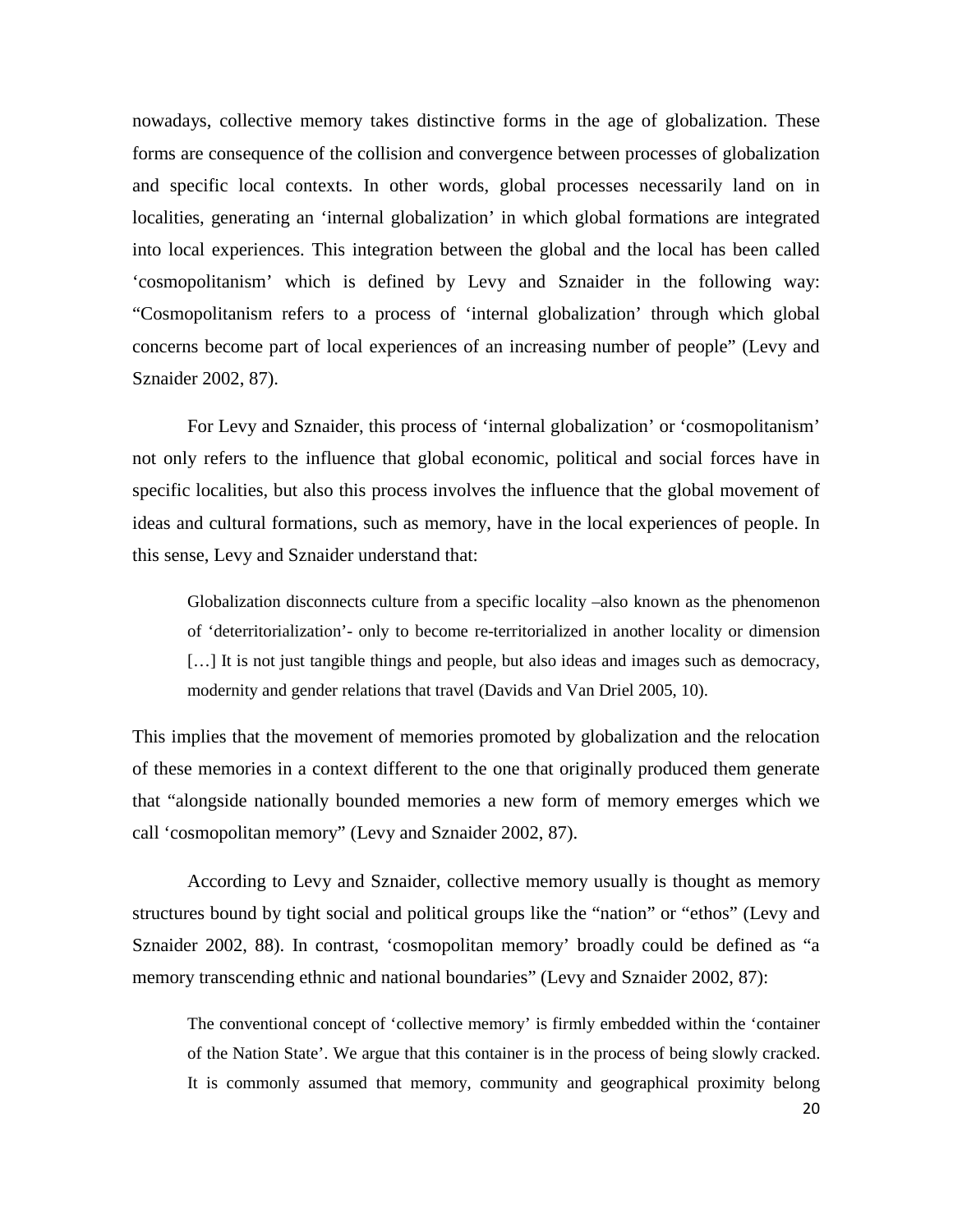together. We direct our attention to global processes that are characterized and increasing process of 'internal globalization' in recent years, which implies that issues of global concern are able to become part and parcel of everyday local experiences and moral life worlds of an increasing number of people (Levy and Sznaider, 2002, 88).

This means that for Levy and Sznaider there is a transition from national to cosmopolitan memory cultures; which is explicit in the formation of cosmopolitan memory networks that is taking place nowadays.

It is necessary to emphasize that, as Levy and Sznaider point out, the formation of cosmopolitan memory is not essentially different to the way in which national and collective memories were formed in the past. According to Levy and Sznaider, critics against this emerging type of memory base their critiques on the supposedly inauthentic nature of mediated cosmopolitan memories. Nonetheless, as Levy and Sznaider underline, it is erroneous to understand national memories as real experiences, or as more real memories than memories dislocated of their national container. Collective and national memories, like cosmopolitan memories, are fundamentally integrated by images and representations that are constantly mediated and remediated; and, consequently, dislocated or separated of real life experiences. In this sense, the formation of cosmopolitan memory parallels the national memory-building process; with the difference that, in cosmopolitan memory, the memory network is not limited by the national territory. It has the globe as space of performance and formation (Levy and Sznaider 2002, 91).

In a similar way as Levy and Sznaider, Astrid Erll (2010) identifies the existence of memory networks beyond national boundaries. For Erll, these memory-scapes are principally constituted by memories which travel from one context to another. Using the term coined by Aby Warburg in his *Mnemosyne-Atlas* in 1924, Erll defines these traveler memories as 'travelling memory'. This concept implies that memories are not strictly tied or fixed to bodies and spaces; but that memory is a series of images and discourses which could travel across physical, cultural or imaginary boundaries. In this sense, Erll recognizes that memories could travel in artistic and cultural items as consequence of global processes; and that, as suggested by Sallie Westwood and Annie Phizacklea, the national plots, which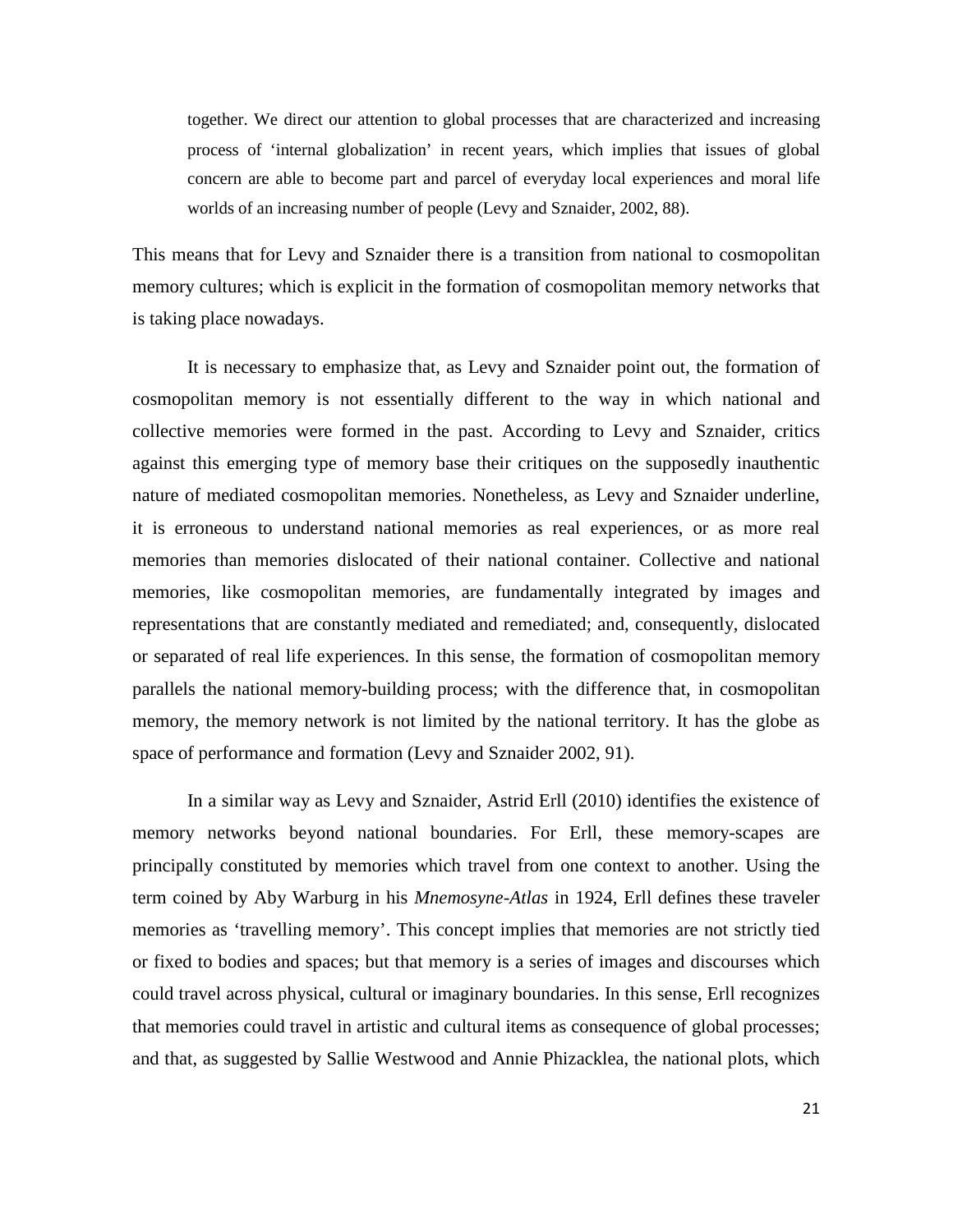give a sense of belonging to individuals, could travel with these individuals as result of processes of migration:

Nations and national stories construct national time, the time of heroes and special events which bring the nation together if only temporarily and into which new members are inducted. This form of national time stays with people when they leave one nation state and move to another as part of the migratory process (Westwood and Phizacklea 2000, 6)

Erll also suggests that collective memory principally is constructed by 'travelling memory'. This means that Erll understands memory not as a fixed notion, but as a process in constant recreation, reconstruction and interchange. In this sense, for Erll, national and local collective memories are fundamentally trans-cultural formations which are constantly transformed and renovated by the continuous movement and reception of travelling memories. For Erll, the idea of memory as a process in constant construction and movement allows understanding the formation not only of local and national memories, but also of memory-scapes beyond national boundaries. This implies that travelling memories could land on in spaces or networks which are not tied to specific national contexts, and, therefore, generate a trans-cultural memory network that transcends the limits of the nation.

As mentioned at beginning of this section, the memory notions of Erll, Levy and Sznaider are extremely helpful to understand how memory is recreated in Cisneros' novel. Although, the memory network in *Caramelo* is not integrated by 'cosmopolitan' or global memories –due to it still being tied to an ethnic origin-, the ideas of Erll, Levy and Sznaider are useful because they described memory-scapes beyond national boundaries.

In this sense, these memory notions allow to define memory as a phenomenon which could be untied from specific localities, and relocated in spaces outside the national limits. In consequence, following these notions, it is possible to analyze Cisneros' novel as a transnational memory network, which is constituted by two national experiences: the Mexican-American experience and Mexican experiences; and which, by the integration of these two national memories, generates a different memory network that is neither completely American nor Mexican, but a memory network between and beyond both national boundaries.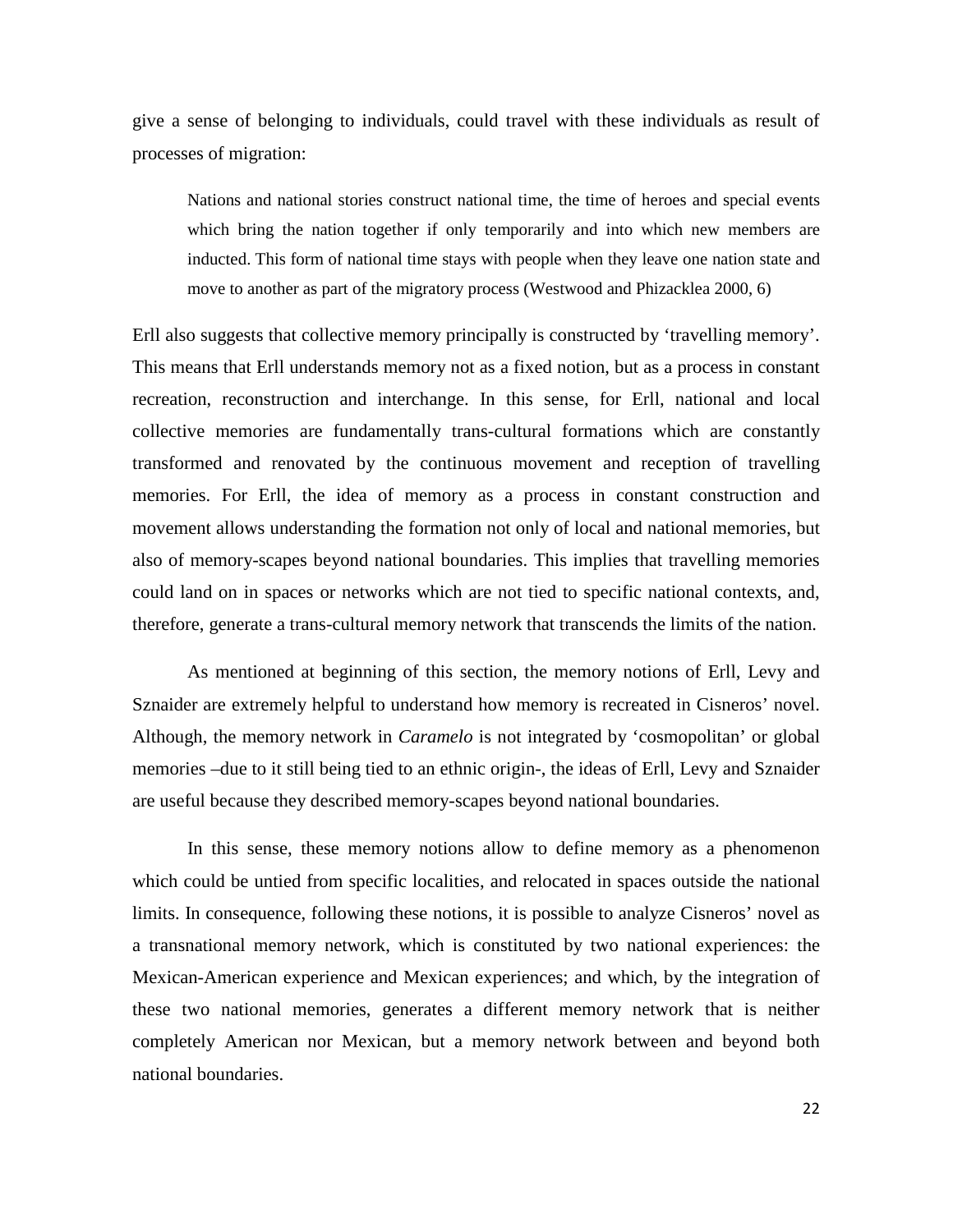Furthermore, Erll, Levy and Sznaider's notions are helpful to understand that the transnational memory construction in *Caramelo* is not essentially different to the memory construction of previous Chicana narratives. As mentioned in the first section of this chapter, because of their dislocated position, Mexican-Americans understand the importance of images, representations and memories in the construction of a sense of belonging. Hence, they understand that identity and community are fundamentally imaginary and linguistic formations. Cisneros in her novel reproduces the fundamental role that memories and linguistic formations have as constructors of identity. Because of this, in Cisneros' novel, remembering means creation. It is to create a fiction. And the narrator constantly emphasizes that she has to invent for remembering, that she has to write the story of her family to keep her memory, and to create her identity and a sense of home. The difference is that in *Caramelo* a sense of belonging is not only supported by the local Chicana/o experiences and by the local Chicana/o imaginary, but also by a Mexican imaginary and by memories dislocated of their original Mexican context.

Finally, the dynamism that these critics concede to memory allows defining memories as formations which are not fixed to specific bodies and localities, but as formations which could travel in the bodies of immigrants, could be relocated in different locations and bodies, and could generate different and new memory networks. This is fundamental in *Caramelo* where "communicative memory" (Assmann, 1991) -which refers to lived and in witnesses embodied memory- is transformed in a transnational memory independent or separated of their original carriers. In Cisneros' novel, in a first moment, memories that were located in specific bodies and national spaces, are transported and communicated by these bodies. Later, these memories become discourses and stories which are re-located in different bodies and in a transnational space.

Therefore, following these notions of memory it is possible to analyze the memory network of Cisneros' novel as a transnational formation, and to illustrate how this memory network works as a transnational formation in *Caramelo*. This is fully developed in the next section of this chapter.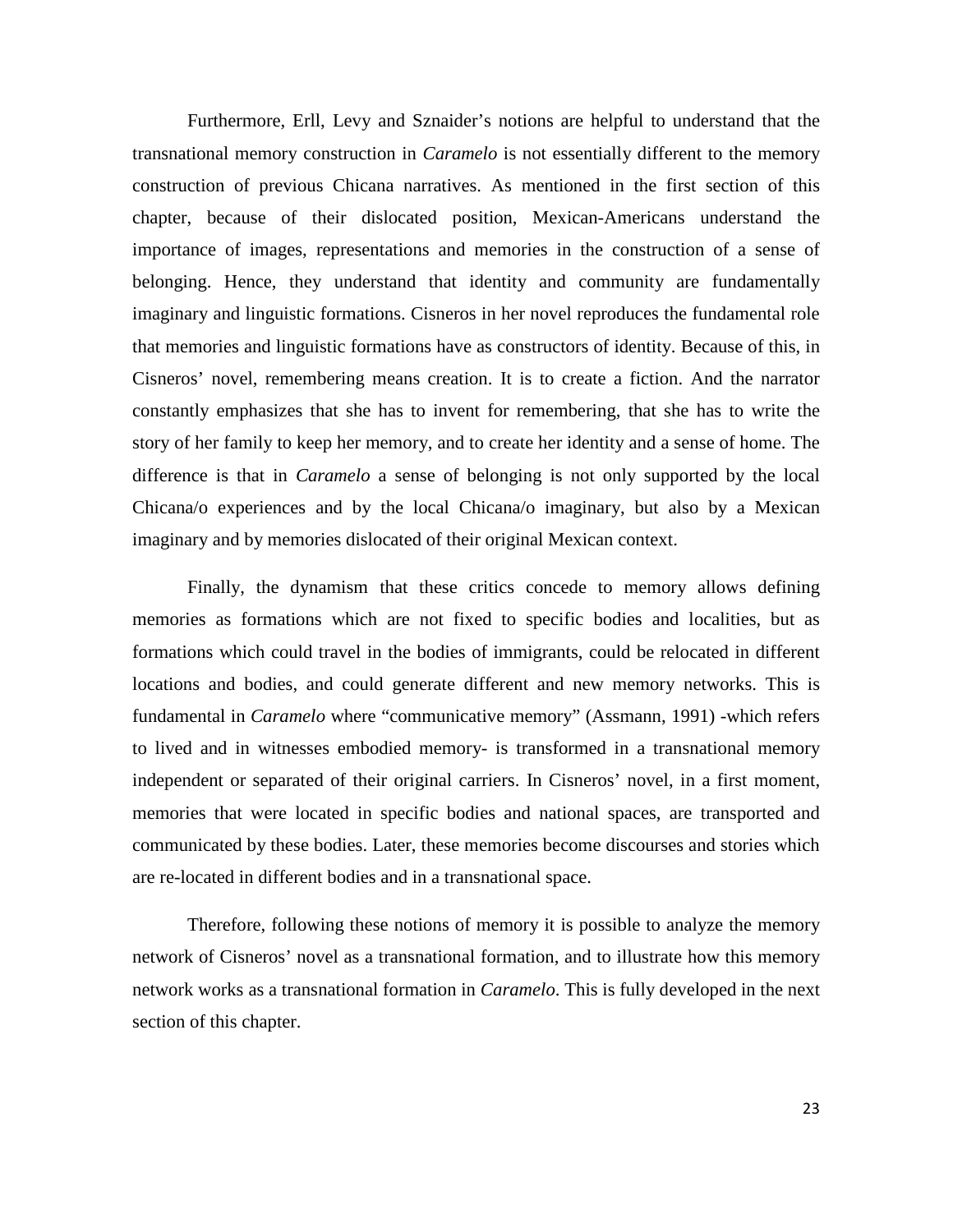### *Caramelo***: a Transnational Memory Network**

*Caramelo* tell us the story of the Reyes family. The story is narrated by Celaya Reyes, daughter of the Mexican immigrant Inocencio Reyes. The novel is divided in three parts. In the first part, Celaya tells us about one of the annual trips that the Reyes brothers, Inocencio, Uncle Fat Face and Uncle Baby, make with their families from Chicago to Mexico City, to visit their parents, the Awful Grandmother and the Little Grandfather, in their house in Destiny street. In this first part, the idea of trip is emphasized as generator of memories and as a fundamental way of transporting these memories from one national context to another. Moreover, in the specific trip that Celaya narrates, the Reyes family travels to Acapulco. This trip is fundamental in the story of the family, because in it the most important secret in Inocencio Reyes' life is reveled. Thus, the novel emphasizes that memory not only is constructed by real and true facts, but also by lies and secrets. In this sense, the narration makes explicit that memory as basis of identity and belonging is fundamentally integrated by fictions, by lies; and that it is principally an imaginary construction.

In the second part, Celaya, with the help of the spirit of the Awful Grandmother, recreates the story of her ancestors. In this part, Celaya recollects and remakes the Mexican experiences of her great-grandparents and of her grandparents. These experiences are profoundly related with a Mexican national and collective past. In the last part of her narration, Celaya tells us about the last family trip to Mexico City, as consequence of the Little Grandfather's death. This fact produces that the Awful Grandmother decides to sell her house in Destiny street, and to move north with her sons to Chicago. With this, the direct relationship between Mexico and the Reyes family is broken. Nonetheless, the Reyes family's Mexican memories travel north with the Awful Grandmother. Once the Awful Grandmother dies, these Mexican family memories are transformed into stories, narrations, and plots which Celaya recuperates and incorporates into her own Chicana experience and into the Mexican-American experiences of her family. Thus, Celaya generates a transnational memory network and recognizes it as the fundamental support of her identity and of her sense of belonging.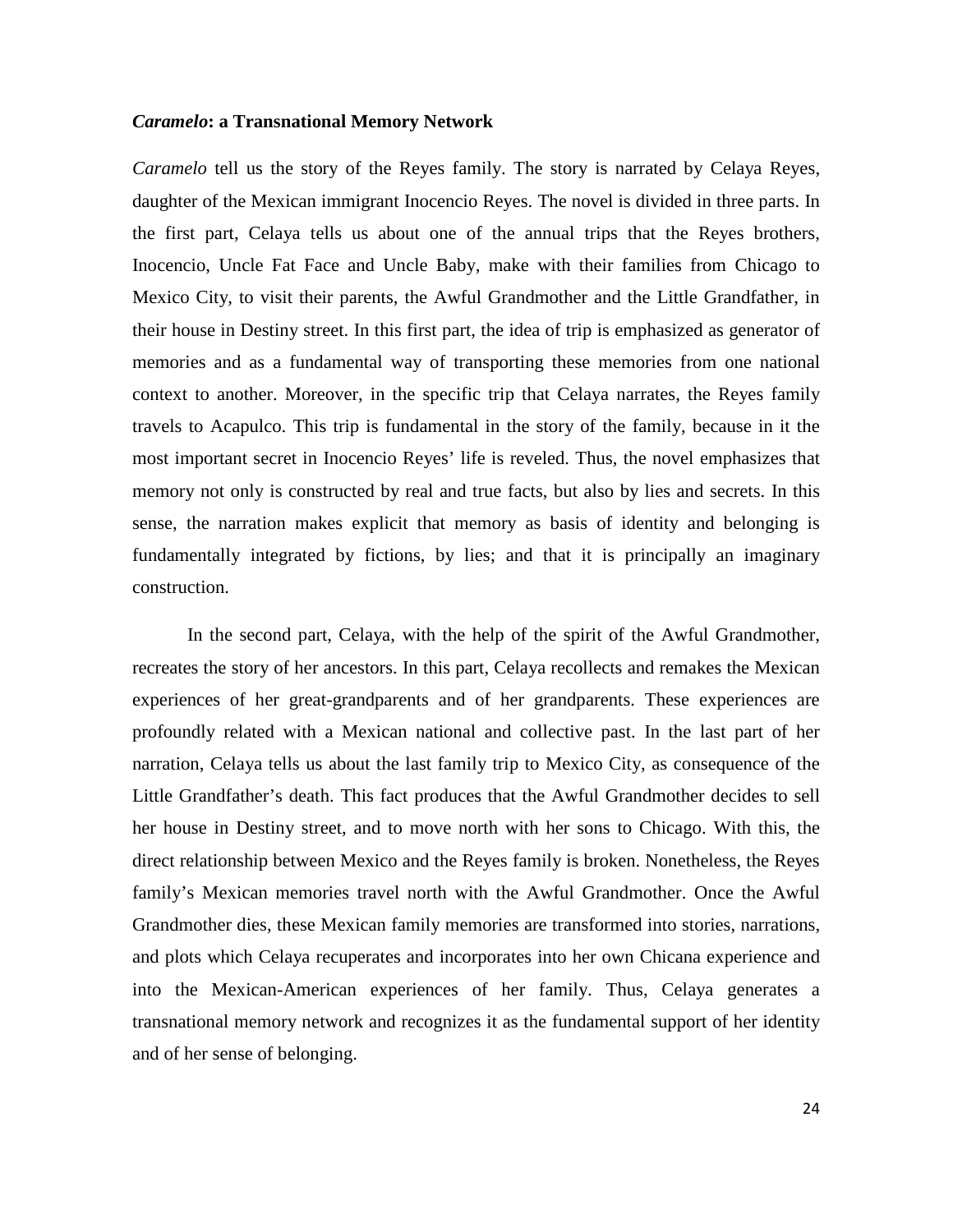The narration of the plot summarized in the previous paragraphs is presided in the book by the following epigraph: "Tell me a story, even if it's a lie" (Cisneros 2002, without page). With this, since the beginning, Cisneros establishes a specific notion of remembering for her story. This epigraph emphasizes the necessity of narrating stories to generate a memory network capable of giving a sense of identity and belonging. This implies that Cisneros in her novel expresses memory as fundamentally "active remembering" (Westwood 2000b, 41). In this sense, the transnational memory network created in *Caramelo* is essentially a process which requires the construction and reconstruction, the narration and re-narration of memories and stories.

Thus, Cisneros is reproducing the relevance that Mexican-Americans give to images and narrations as creators of community; and, at the same time, is transporting this relevance to the transnational space generated in her novel. In this sense, on the one hand, *Caramelo* expresses that memory is not a fundamental identity mark because of its veracity, but because, through its constant reproduction and recreation, memory is capable of generating a sense of belonging. On the other hand, Cisneros in her novel creates a transnational memory network that is not ready made, that is a discursive process which requires a constant reconstruction. This implies that, as suggested by Sallie Westwood, in *Caramelo*: "Spaces between nations, those transnational spaces, are not yet spaces of belonging and do not come ready-made but are in the process of being created from the myriad diasporas and migrations that mark the modern world" (Westwood 2000a, 40).

The idea of the false nature of the story narrated in *Caramelo* is again emphasized in the introduction of the book, as the following quotation illustrates:

The truth, these stories are nothing but story, bits of string, odds and ends found here and there, embroidered together to do something new. I have invented what I do not know and exaggerated what I do to continue the family tradition of telling healthy lies. If, in the course of my inventing, I have inadvertently stumbled on the truth, *Perdónenme* [I'm sorry].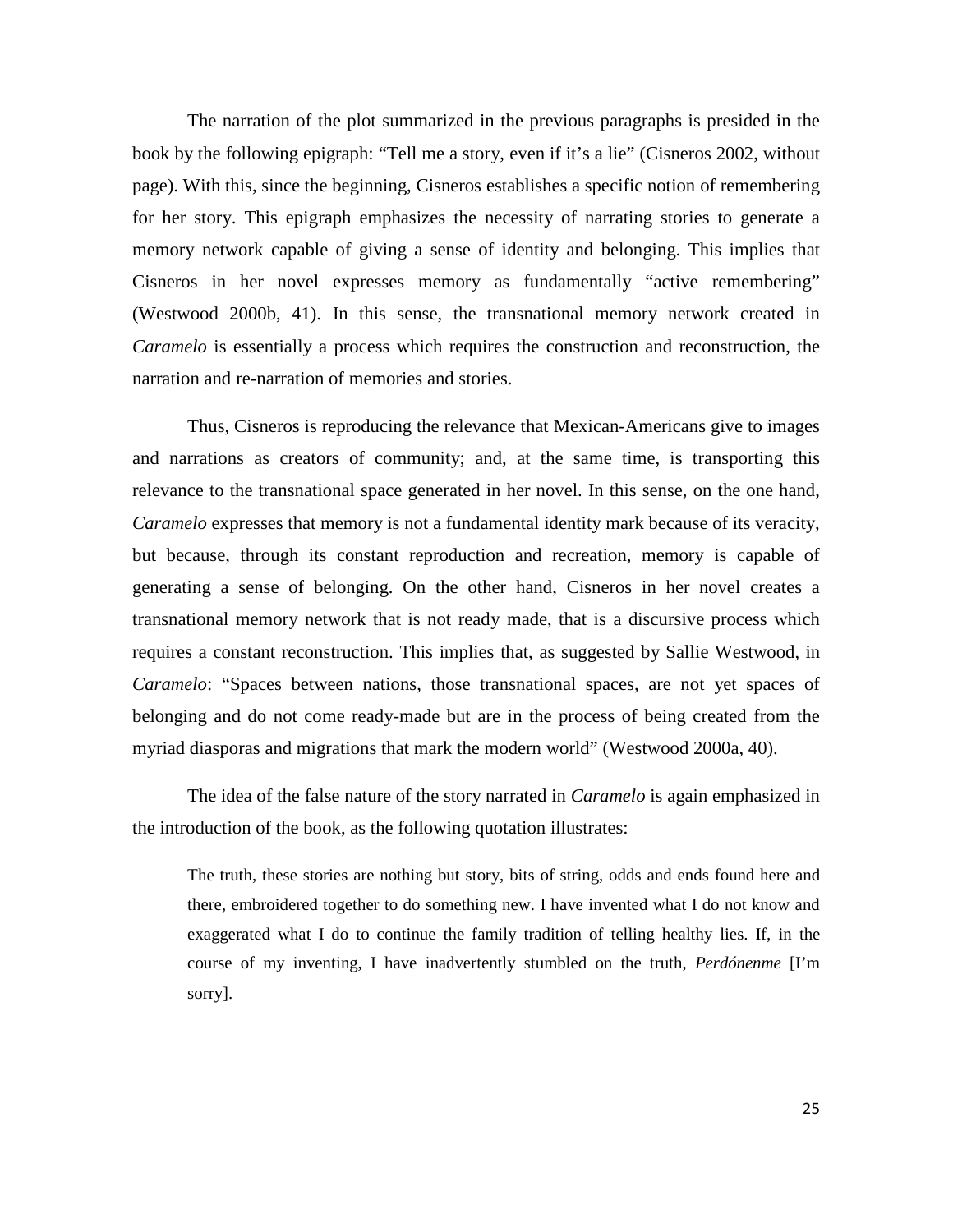To write is to ask questions. It doesn't matter if the answers are true or *puro cuento* [just stories]. After all and everything only the story is remembered, and the true fades away like the pale blue ink on a cheap embroidery pattern. (Cisneros 2002, without page)

This means that Cisneros in her novel recognizes the importance of fiction in the construction of memory. As the memories of the narrator's family are integrated by "the tradition of telling healthy lies", *Caramelo* is fundamentally an imaginary memory construction. It is a reproduction of how collective, family and individual memories are essentially constructed by imaginary processes. This indicates that Cisneros recognizes the importance of linguistic fictional forms, such as literature, not only as containers of memory, but also as fundamental creators of memory.

These ideas –memory as "active remembering" and as fictional construction- are the basis of the transnational memory network reproduced in *Caramelo*, and the basis of the perspective from which Celaya narrates the story of her family. This perspective is clearly indicated in the novel in the first memory that Celaya tells us. This memory is supported by a photograph of the trip to Acapulco that is at the core of the first part of the novel. The photograph is described by Celaya in the following way:

Here are the Acapulco waters lapping just behind us, and here we are sitting on the lip of land and water. The little kids, Lolo and Memo, making devil horns behind each other's heads; the Awful Grandmother holding them even though she never held them in real life. Mother seated as far from her as politely possible, Toto slouched beside her. The big boys, Rafa, Ito and Tikis, stand under the roof of Father's skinny arms. Aunty Light-Skin hugging Antonieta Araceli to her belly. Aunty shutting her eyes when the shutter clicks, as if she chooses not to remember the future, the house of Destiny Street sold, the move north to Monterrey […] I'm not here, They've forgotten about me when the photographer walking along the beach proposes a portrait, *un recuerdo*, a remembrance literally. No one notices I'm off by myself building sand houses. They won't realize I'm missing until the photographer delivers the portrait to Carita's house, and I look at it for the first time and ask –when was this taken? Where?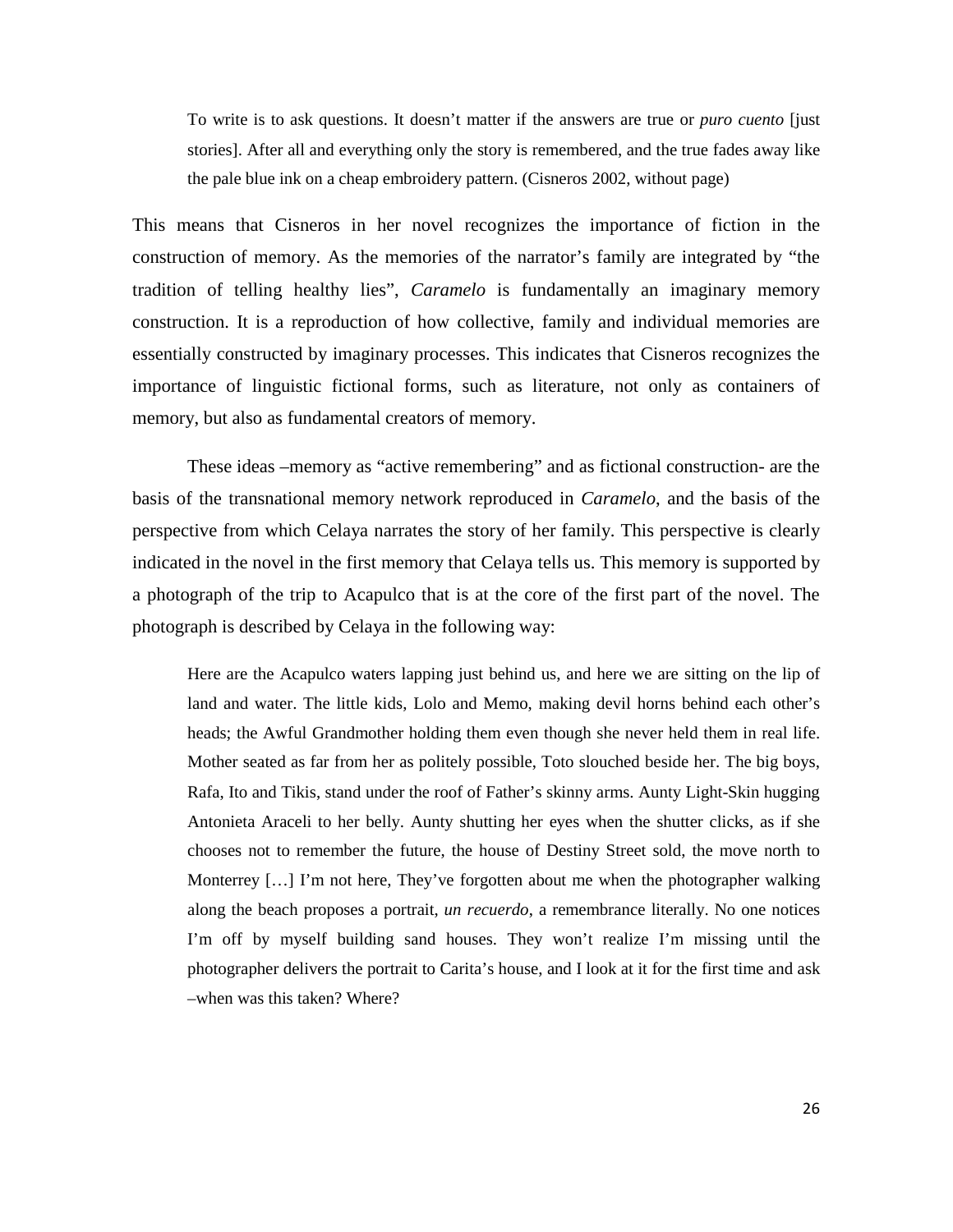Then everyone realizes the portrait is incomplete. It's as if I didn't exist. It's as if I'm the photographer walking along the beach with the tripod camera on my shoulder asking -*¿Un recuerdo?* A souvenir? A memory? (Cisneros 2002, 3-4)

In this description, Celaya is a mere spectator of her family. She is not part of the photograph and, therefore, she is not a direct participant of the memory that the photograph represents. This photograph works as metaphor of the position of Celaya as narrator. Like she is telling the memory behind the photograph despite her absence, and telling it as her own memory -"Here are the Acapulco waters lapping just **behind us**, and here **we are** sitting on the lip of land and water"-, Celaya tells the story of her family despite she was not witness of most of the memories that she narrates; and she incorporates these memories into her own memory. In this sense, as emphasized in the last lines of the photograph description, Celaya is like the photographer in Acapulco. She recollects and creates memories.

From this perspective, Celaya begins the story of her family with one of the family trips to Mexico City. In this narration, the notion of trip is emphasized as fundamental carrier of memories. Every summer, Celaya recollects memories in Mexico, which she carries with her when she returns to the United States. These memories are principally integrated by her experiences in her grandparents' house in Mexico City and by the different sensations and impressions that are activated once the family Reyes crosses the border between Mexico and the United States:

As soon as we cross the bridge everything switches to another language […] Mopping with a stick and a purple rag called *la jerga* instead of a mop. The fat lip of a soda pop bottle when you tilt your head back and drink. Birthday cakes walking out of a bakery without a box, just like that, on a wooden plate. And the metal tongs and tray when you buy Mexican sweet bread, help yourself. Cornflakes served with hot milk! A balloon painted with wavy pink stripes wearing a paper hat. A milk gelatin with a fly like a little black raisin rubbing its hands. Light and heavy, loud and soft, *thud* and *ting* and *ping*. (Cisneros 2002, 17).

Along with these sensations and experiences, after this trip, Celaya returns to Chicago with two memories that are fundamental to the reconstruction of the Reyes family story. The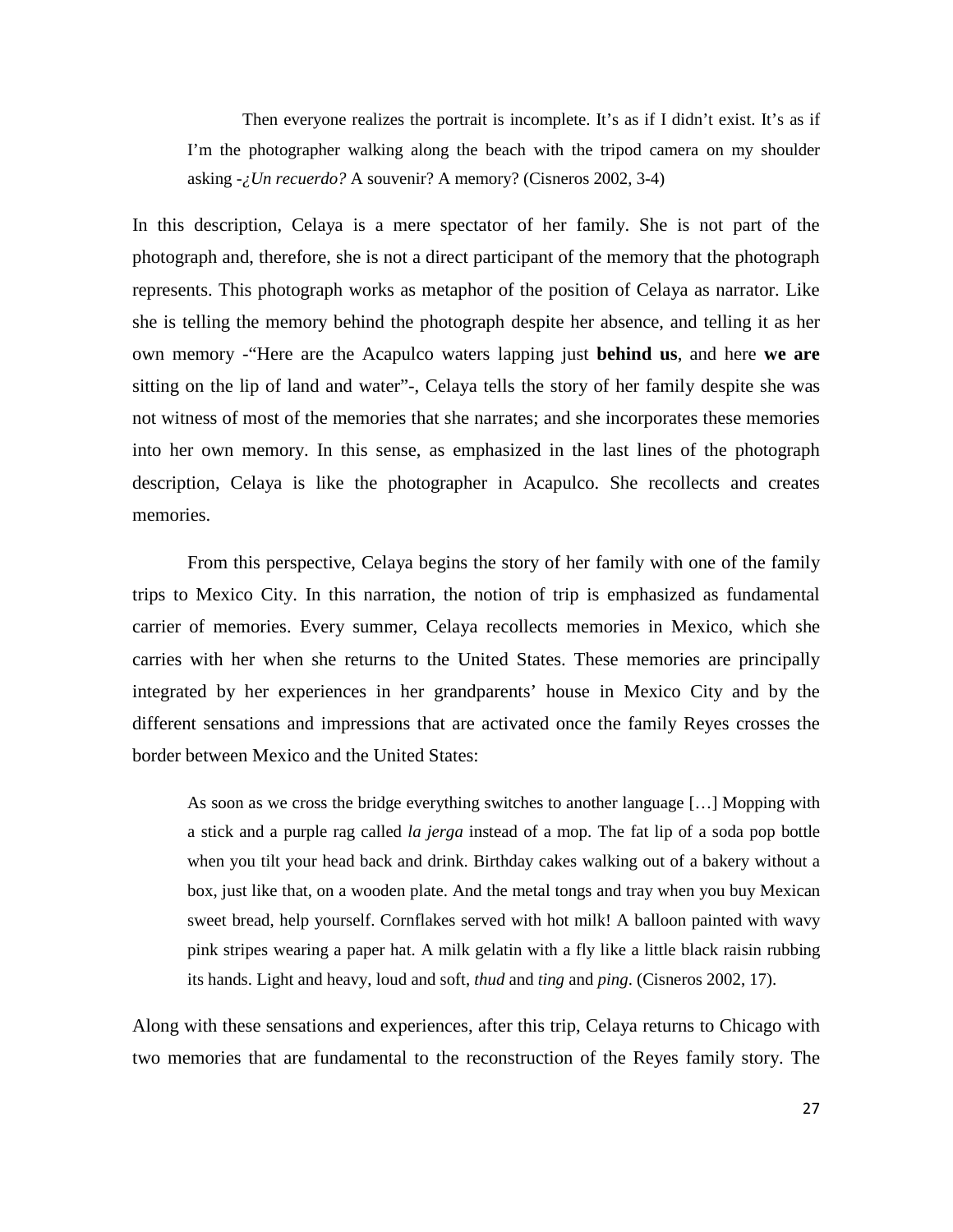first of these memories is the girl Candelaria, who is Inocencio Reyes' illegitimate daughter, and the secret that is revealed during the trip to Acapulco:

The first time I see anyone with the skin the color of *caramelo* I am walking behind the Grandmother and step on the Grandmother's heel.

-Clumsy! Look where are you looking

Where I am looking is the rooftop laundry room where the girl Candelaria is feeding clothes through a wringer washer. Her mother, the washerwoman Amparo, comes every week on Monday, a woman like a knot of twisted laundry, hard and dry and squeezed of all water. At first I think Amparo is her grandmother, nor her mama (Cisneros 2002, 34)

The second memory is when Celaya discovers her grandmother's *caramelo rebozo* (shawl):

-And what's this? I say, tugging an embroidered pillowcase.

-This? The Grandfather says, pulling out of the pillowcase a cloth of caramel, licorice, and vanilla striped. –This was your grandmother's *rebozo* when she was a girl. That's the only *recuerdo* she has from these times, form when she was little. It's a *caramelo rebozo*. That's what they call them.

-Why?

-Well, I don't know. I suppose because it looks like candy, don't you think?

I nod. And in that instant I can't think of anything I want more than this cloth the golden color of burnt-milk candy

-Can I have it, Grandfather?

-No *mi cielo*. I'm afraid it's not mine to give, but you can touch it. It's very soft, like corn silk.

But when I touch the *caramelo rebozo* a shriek rises from the courtyard, and I jump back as if the *rebozo* is made of fire.

-*¡¡¡Celayaaaaaaaaaaaaaaaaaaaaaaaaaaaaaaaa!!!*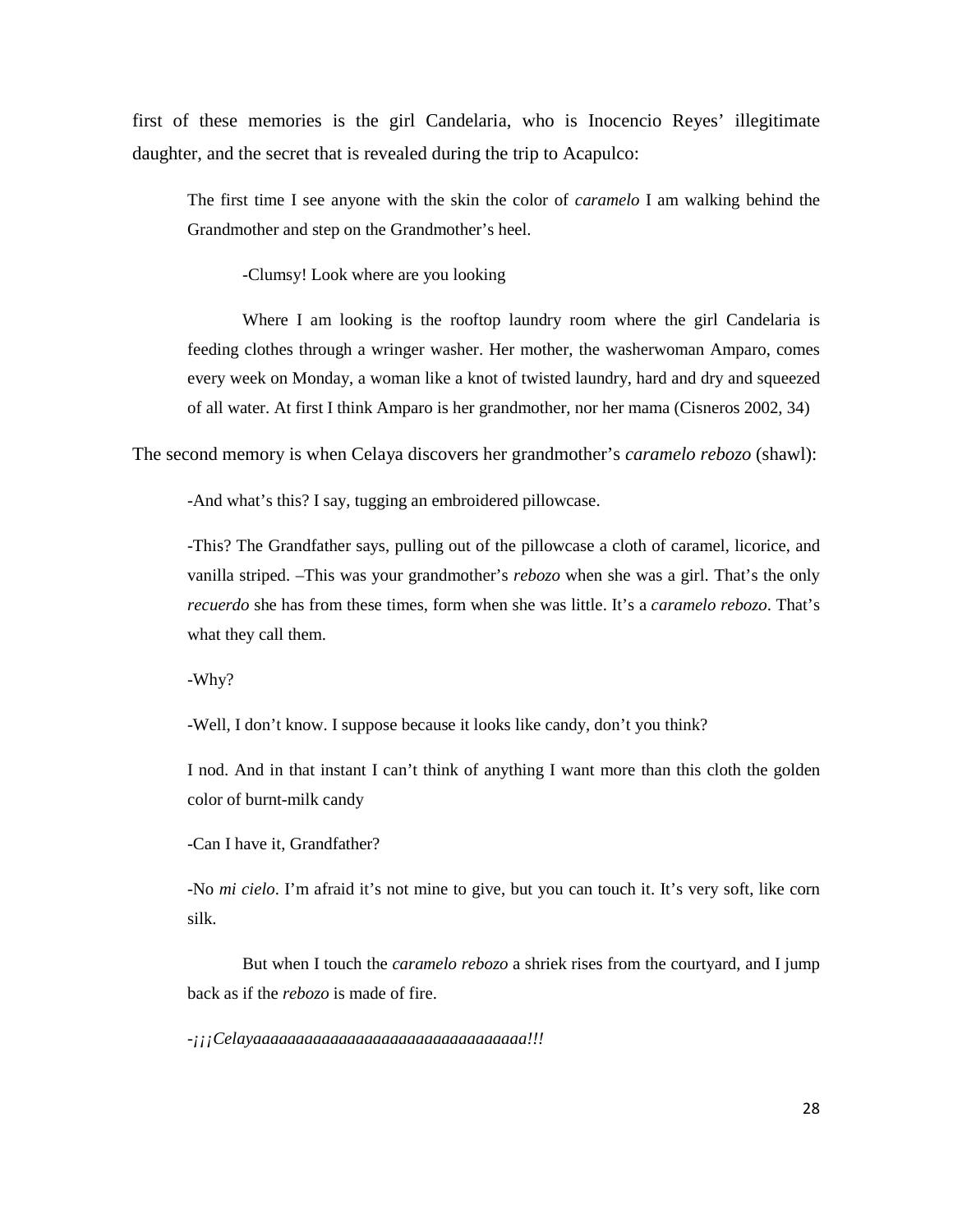It's the Awful Grandmother yelling as if she's cut off a finger […] (Cisneros 2002,

58)

It is not coincidence that, as illustrated in the previous quotations, these two memories have a similar characteristic which overlaps the title of the book. Both the Girl Candelaria and the Awful Grandmother's *rebozo* are the color of *caramelo* (caramel). Therefore, they are fundamental symbols in the construction of memory of the novel. The girl Candelaria with: "Her skin a *caramel*. A color so sweet, it hurts to even look at her" (Cisneros 2002, 37), symbolizes that, at the core of Reyes family memories, there is not always the true, but also and principally there are lies and fictions. Moreover, the girl Candelaria with her skin the color of *caramelo* symbolizes the importance that the body has as constructor and repository of memories in the novel. In Cisneros' text memories are not only performed in discourses or objects, but also in the body. In *Caramelo*, memories are principally carried in the bodies of the characters, and once these memories are separated of their original carriers, they are integrated into new bodies, and specifically into the body of the protagonist.

The Awful Grandmother's *rebozo* symbolizes a *recuerdo* (a remembrance) of the grandmother's childhood. It is the legacy of her mother, and a container of the grandmother's past. The shawl, as symbol of past memories and as material representation of the transmission of memories between generations, is emphasized by Celaya's father who insists in buying a shawl for his daughter, although the Awful Grandmother's rejections:

-We were talking about silk *rebozos*, Papá, father says.- I wanted to find one for Lalita

-I was saying you can't find them anymore, Narciso. You tell him. Better he buy Celaya one of the cotton ones in the market, am I right? No use spending on something she can't even wear till she grows up. And what if she grows up and doesn't even want to wear it. Then what, eh? So that she can save it for her funeral? Over there on the other side do they even wear them? I don't think so. They're too modern. Why my own daughter doesn't even want to be seen wearing a *rebozo*. In another generation they'll look on them as rags,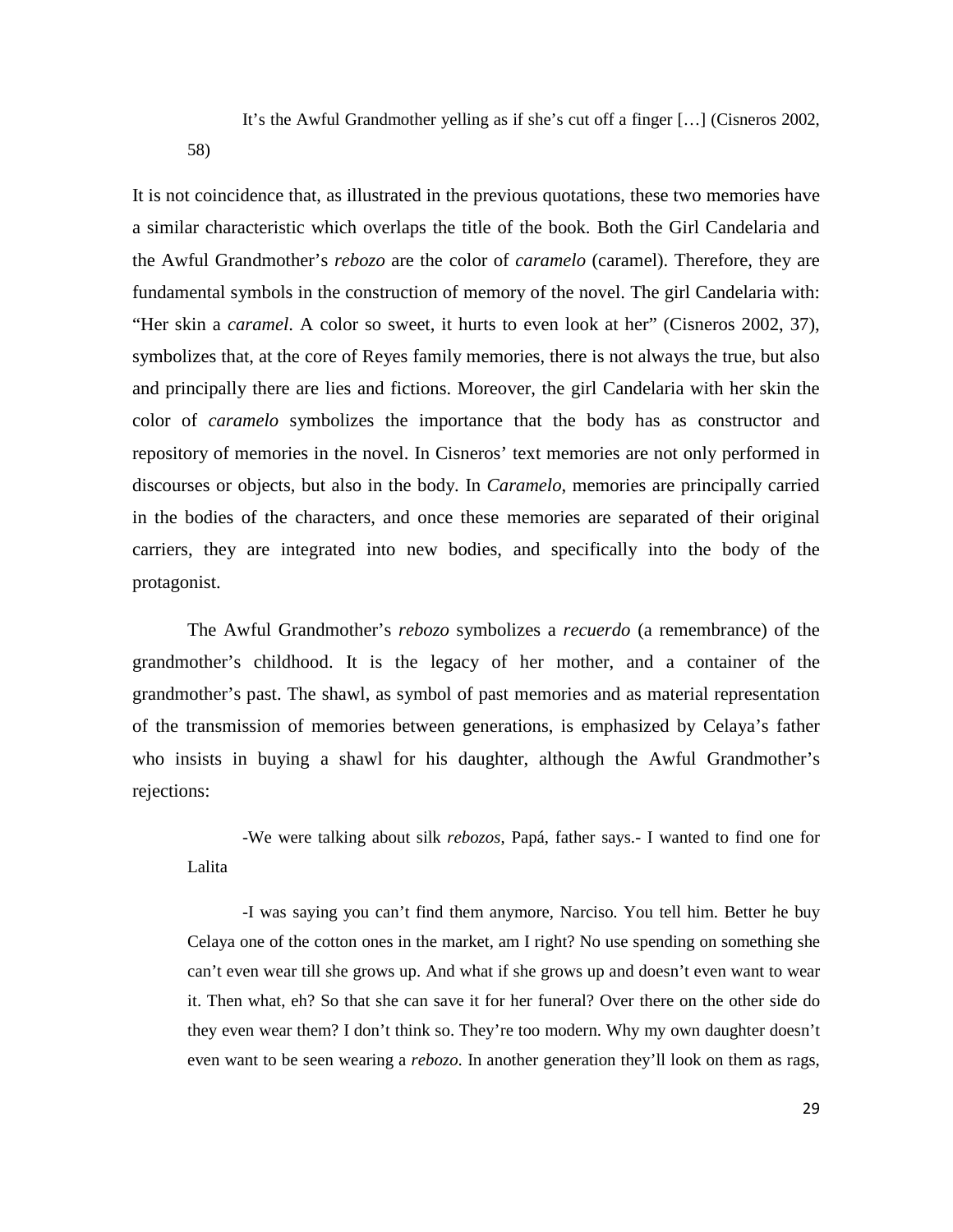barbarities, something to spread on a table or, God forbid, a bed. If you find a real silk one, better buy it for your mother. I'm the only one who knows the true worth of a *rebozo* around here (Cisneros 2002, 39)

In this sense, the *caramelo rebozo* which has traveled with the Awful Grandmother since her childhood, and which travels with her when she moves from Mexico to Chicago, symbolizes how memories could travel across boundaries and how them could be relocated and reconstructed in different contexts. The shawl as well, as symbol of Mexicanity, represents a connection among personal memories, collective memories and national context. This means that it also represents how the Awful Grandmother's memories are interconnected with her national context, and how these memories are dislocated from this national context, when she moves to the United States. Furthermore, as the Awful Grandmother emphasizes in the last quotation, the *caramelo* shawl also represents how memory is integrated by a process in which some past memories or traditions are forgotten and substituted by different and new memories. Thus, the *caramelo* shawl could be understood as a "memory site".

According to Ann Rigney (2008), memory sites are common points of reference for individual and collective memory practices. They "do not always take the form of actual locations but they have in common the fact that, by encapsulating multifarious experience in a limited repertoire of figures, they provide a placeholder for the exchange and transfer of memories among contemporaries and across generations" (Rigney 2008, 345). These sites do not mean that memories are permanently tied to them, but they are sites where the dynamics of memory perform (Rigney 2008, 345). This means that these sites are points of reference to carry out the mediations, remediations, recreations, dislocations and forgetting processes involved in remembrance. The *caramelo* shawl is a fundamental "memory site" in the novel not only because it represents the place where most of the Awful Grandmother's memories are contained, or because it represents the interconnection between the Awful Grandmother's past and a Mexican national past; but also because it symbolizes how memories are fundamentally defined by their constant dislocation, relocation and transformation. Thus, the *caramelo* shawl represents how the memory network recreated in the novel is integrated not only by the transmission and relocation of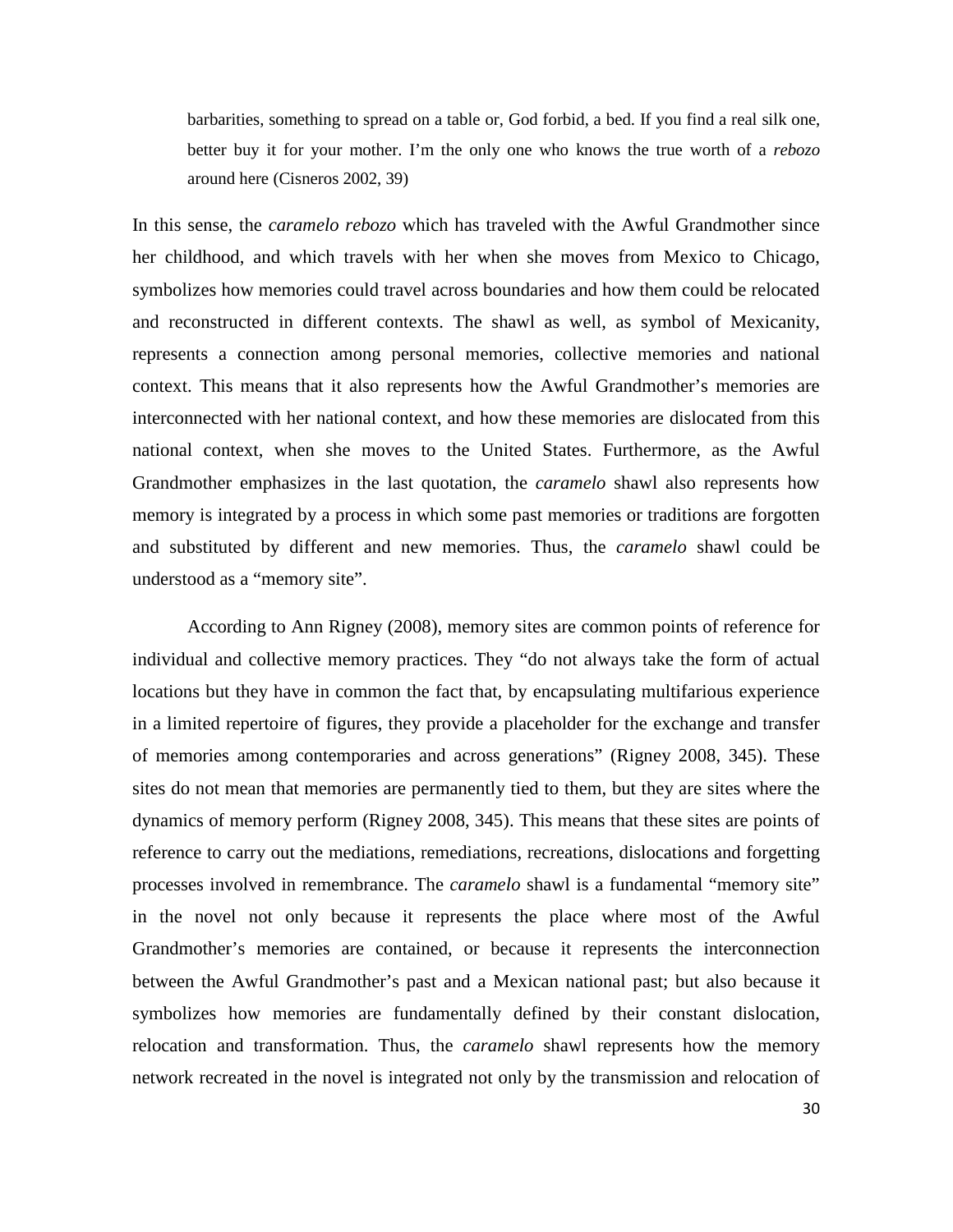memories between generations, but also by processes of forgetting, creation and recreation, and by processes that dislocate memories from their original contexts and carriers.

Hence, the coincidence among Candelaria's caramel skin, the *Caramelo rebozo* and the title of the book, indicates that *Caramelo* is a memory network supported not only by facts but also by fictions and imagination –by "healthy lies"-, by the substitution and transformation of past memories, and by memories that can travel across physical and temporal borders, and could be relocated in new bodies, temporalities and locations. Moreover, this coincidence indicates that the memory network recreated in the novel emphasizes the importance of the body and other objects or sites, such as the *caramelo*  shawl, not only as repositories of memories, but also as elements fundamentally involved in the displacements, dislocations, and recreations which essentially defined remembrance and memories as processes in constant construction, reconstruction, dislocation and relocation.

These characteristics are fully developed in the book, in the second part of the story, which begins with the following introduction:

When I was dirt… is how we begin a story that was before our time. Before we were born. Once we were dust and to dust we shall return. Ashes to ashes, dust to dust. A cross on our forehead on Ash Wednesday to remind us this is true.

For a long time I believe my first moment of existence is when I jump over a broom. I remember a house. I remember sunlight through a window, sunlight with dust motes sparkling in the air, and someone sweeping with a corn broom. A pile of dust on the floor, and I jump over it. Feet jumping over a dust pile, that was when the world began.

When I was dirt is when these stories begin. Before my time. Here is how I heard or didn't hear them. Here is how I imagine the stories happened, then. When I was sparking and twirling and somersaulting happily in the air. (Cisneros 2002, 89)

This introduction indicates that the second part of the novel means a connection between the narrator's personal memory and a past which she did not witness, but which she recognizes as her own memory. This connection is constructed by a fictional process in which the narrator uses her imagination to reconstruct her grandparents' story and her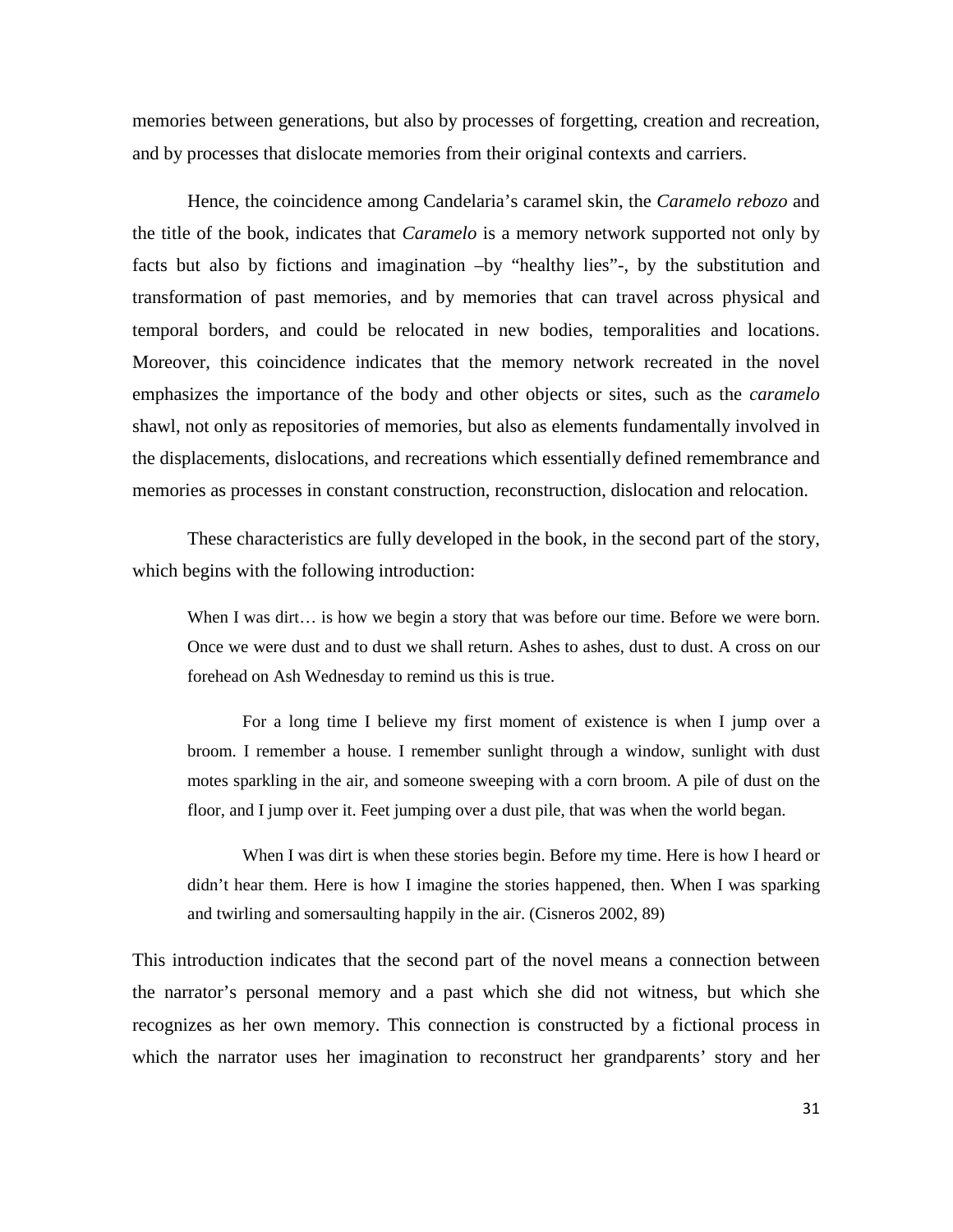father's story. In this sense, in the second part of the novel, Celaya tells Mexican personal memories fundamentally interconnected with a Mexican national and collective past. Also, in this second part, Celaya tells us how these memories were dislocated from their original national context, and relocated in an American context from which she is capable of renewing and transforming these memories into something different. Hence, the second part of *Caramelo*, recreates the formation process of the transnational memory network that is at the core of the narration.

This second part begins with the narration of Soledad's –the Awful Grandmotherchildhood. According to Celaya, her grandmother was from Santa María del Rio, San Luis Potosi, a Mexican village well known for its production of *rebozos*. Soledad's parents, Ambrosio Reyes and Guillermina Reyes, were inheritors of the art of elaborating shawls, which was transmitted from parents to children since immemorial times:

Guillermina's mother had taught her the *empuntadora's* art of counting and dividing the silk strands, of braiding and knotting them into fastidious rosettes, arcs, starts diamonds, names, dates and even dedications, and before her, her mother taught her as her own mother had learned it, so it was as if all the mothers and daughters were at work, all one thread interlocking and double-looping, each woman learning from the woman before, but adding a flourish that became her signature, them passing it on (Cisneros 2002, 93)

In consequence, since she was a baby, Soledad was dressed up with one of the famous shawls of Santa María del Río and she learned the different names of the shawls according to their color and design:

And so my grandmother as a newborn baby was wrapped within one of these famous *rebozos* of Santa María del Río, the shawls a Mexican painter claimed could serve as the national flag, the very same shawls wealthy wives coveted and stored in inlaid cedar boxes scented with apples and quinces. When my grandmother's face was still a fat cloverleaf, she was seated on a wooden crate beneath these precious *rebozos* and taught the names given each because of their color or design. (Cisneros 2002, 93)

As the previous quotation indicates, baby Soledad was dressed up with a cloth that was considered equivalent to the Mexican national flag. This is a very significant fact because,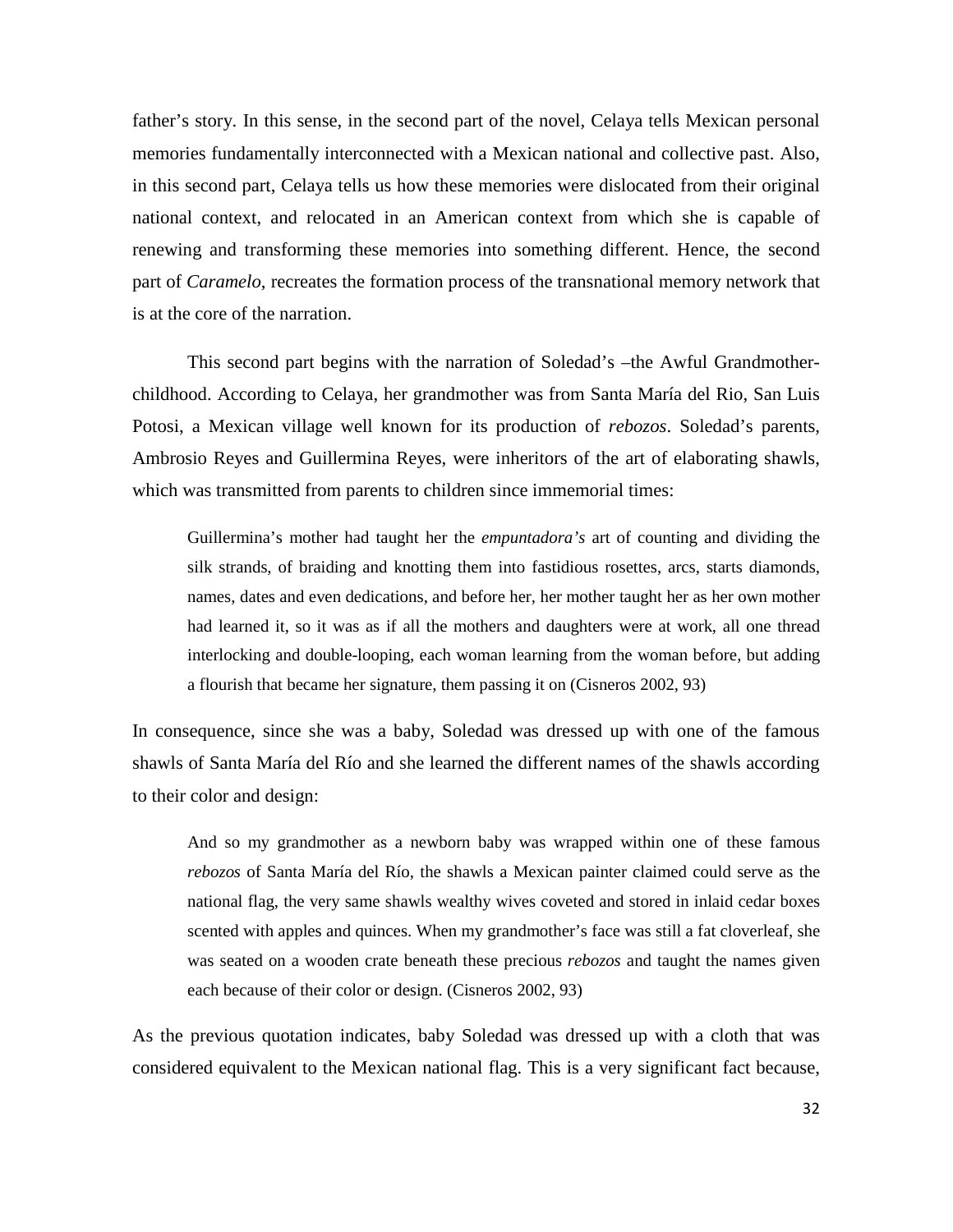as Celaya explains later, *rebozos* were considered a symbol of Mexicanity, and a cloth that all Mexican women wore in times of her grandmother:

Women across the republic, rich or poor, plain or beautiful, ancient or young, in the times of my grandmother all owned *rebozos* –the ones of real Chinese silk sold for prices so precious one asked for them as dowry and took them to the grave as one's burial shroud, as well as the cheap everyday variety made of cotton and bought at the market. Silk *rebozos* worn with the best dress –*de gala*, as they say. Cotton *rebozos* to carry a child or to shoo away the flies. Devout *rebozos* to cover one's head with when entering church. Showy *rebozos* twisted and knotted in the air with flowers and silver hair ornaments. The oldest, softest *rebozo* worn to bed. A *rebozo* as cradle, as umbrella or parasol, as basket when going to market, or modestly covering the blue-veined breast giving suck.

The world with this customs my grandmother witnessed (Cisneros 2002, 94)

This implies that the novel employs a fundamental symbol of Mexicanity as repository or site of memories. In this sense, the Awful Grandmother's *rebozo* not only symbolizes her personal memories which, after her death, are transmitted to Celaya, but also a Mexican national past that with the final Soledad's migration to the United States is dislocated from its national context and relocated in a different national context.

Furthermore, as mentioned previously, Soledad's *rebozo* also means the loss of memories and traditions. This is emphasized in the narration of Soledad's childhood, in the fact that Soledad's mother dies when she is still a little girl. Consequently, greatgrandmother Guillermina cannot introduce Soledad to the art of making shawls, and only gives Soledad an unfinished shawl, which is the *caramelo rebozo*:

When Soledad was still too little to braid her own hair, her mother died and left her without the language of knots and rosettes, of silk and *artisela* of cotton and ikat-dyed-secrets. There was no mother to take her hands and pass them over a dry snakeskin so her fingers would remember the patterns of diamonds.

When Guillermina departed from this world into that, she left behind an unfinished *rebozo*, the design so complex no other woman was able to finish it without undoing the threads and starting over. (Cisneros 2002, 94)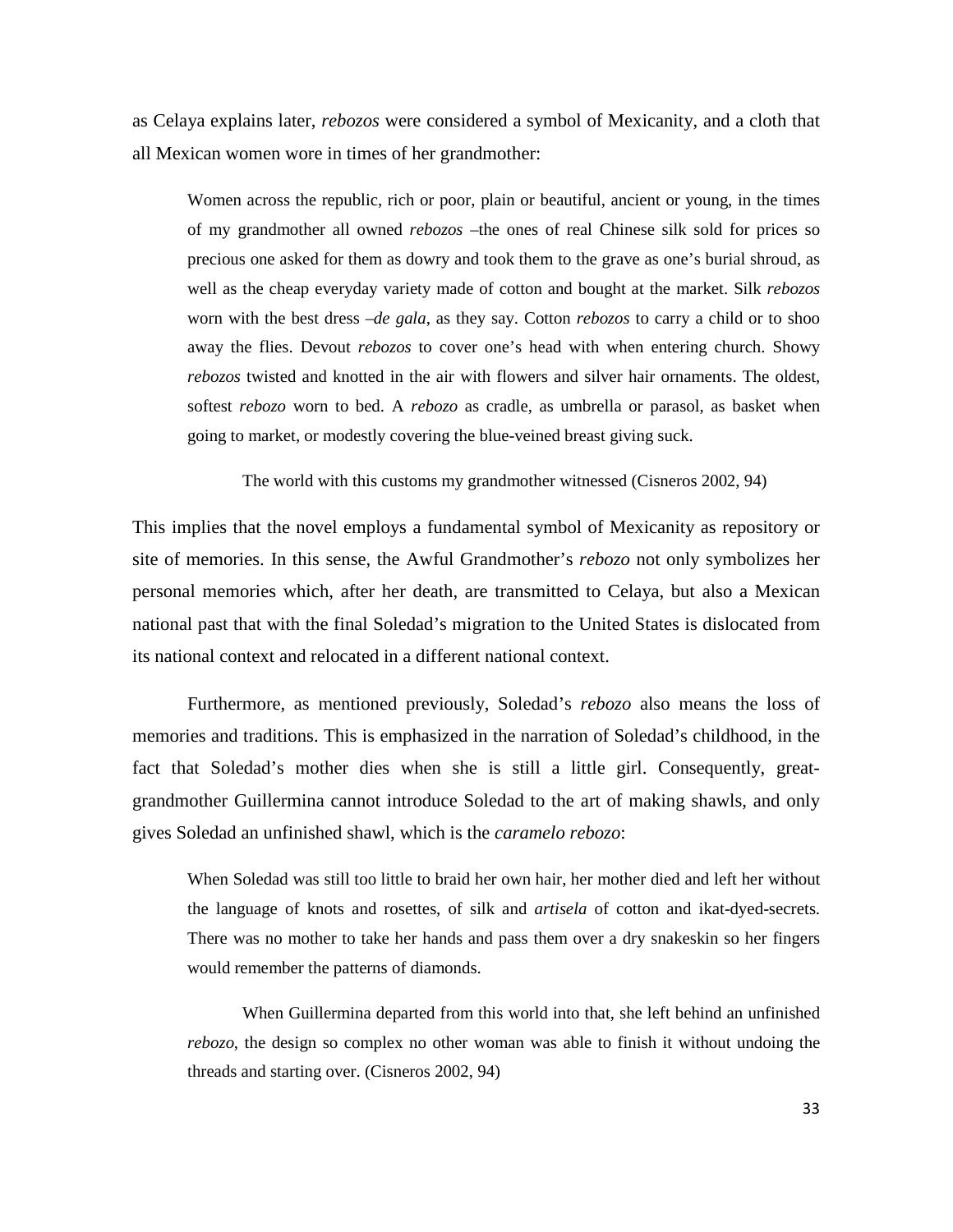This implies that Soledad is incapable of continuing with her family tradition. For her, the art of making shawls is an unknown and forever lost language:

Because she didn't know what else to do, Soledad chewed on the fringe of her *rebozo*. Oh, if only her mother were alive. She could have told her how to speak with her *rebozo*. How for example, if a woman dips the fringe of her *rebozo* at the fountain when fetching water, this means –I am thinking of you. Or, how if she gathers her *rebozo* like a basket, and walks in front on the one she loves and accidentally lets the contents fall, if an orange and a piece of sugarcane tumble out, that means –Yes, I accept you as my *novio* […] But who was there to interpret the language of the *rebozo* to Soledad?. (Cisneros 2002, 105)

Nonetheless, the unfinished *caramelo rebozo* is with Soledad along her life and in the fundamental moments of her life. When her father sends her to Mexico City to live with her Aunt Fina, the only thing that Soledad carries is her unfinished shawl. When she meets Narciso, the Little Grandfather, she is wearing her *caramelo* shawl. When she moves to Narciso's parents' house as a maid, Soledad only finds relief when she covers her body with the *caramelo rebozo*. When she marries Narciso, and moves south Mexico to the *Istmo de Tehuantepec*, she also carries her shawl. And when she gives birth to her sons and daughter also the *caramelo* shawl is present.

Therefore, the Soledad's incomplete shawl not only symbolizes a past impossible to recover, but it also keeps Soledad's memories and part of the memories of the members of family Reyes. In this sense, the shawl also symbolizes how lost memories could be renovated by new and different experiences; and by different relationships between personal and collective and national memories.

In the case of Soledad's story, her personal memory is not anymore related to the national tradition of elaborating shawls, but it is renewed by the integration of her personal experiences and the experiences of the people around her into her Mexican national temporality. This temporality is determined by Mexican historical facts, such as the Mexican Revolution at beginning of the twentieth century. In consequence, in the second part of *Caramelo*, the personal experiences of Celaya's grandparents are fundamentally interconnected with a Mexican collective past as the following quotation illustrates: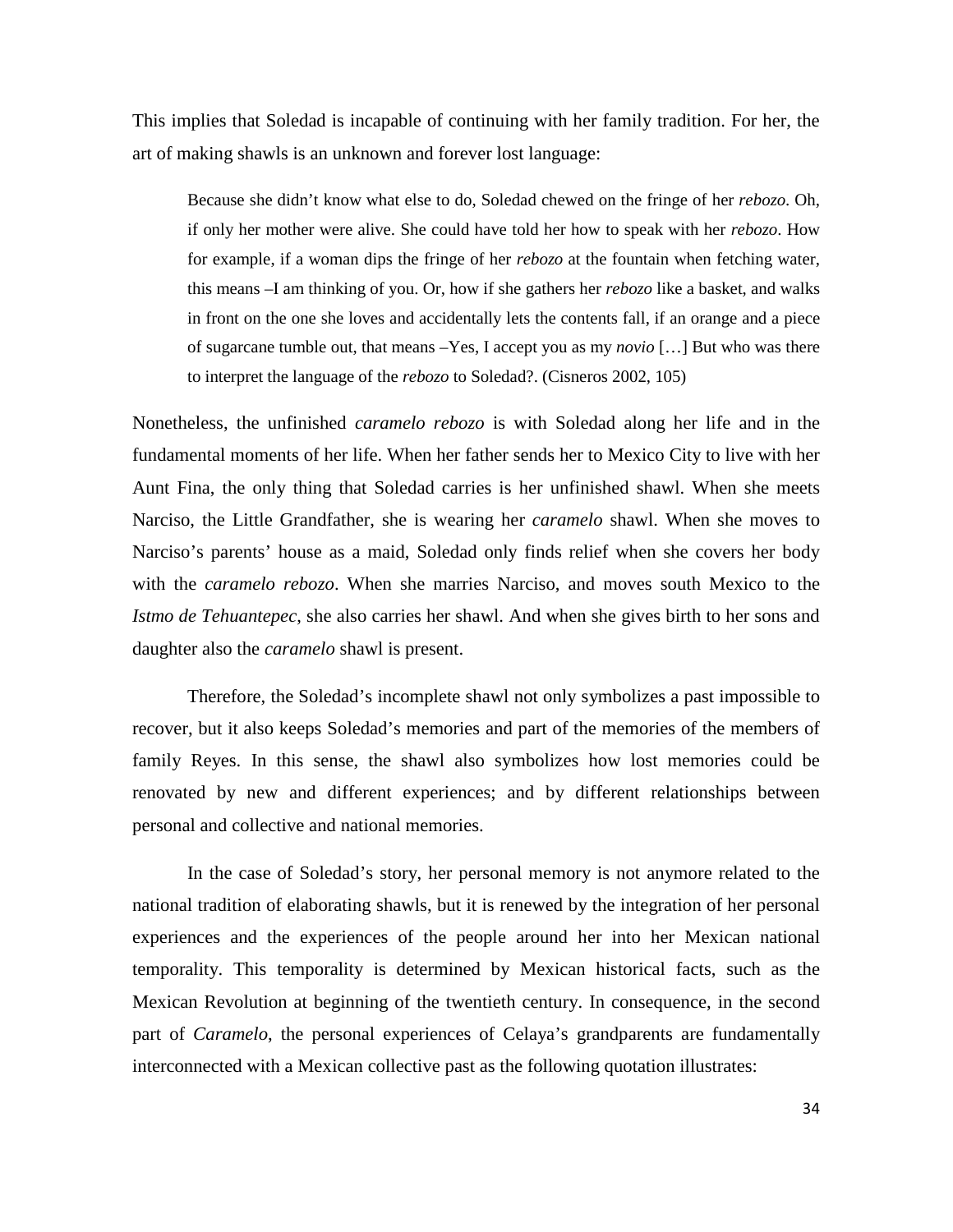Eleuterio Reyes was trying his best to rise from the ashes of his near-death, and the Mexican nation was doing the same. So it happened that Narciso returned at a time when Mexico City was busy with balls, benefits, and fundraisers, as if reconstruction began by filling a dance card. Who could blame the citizens? Men were tired of jumping over death bodies. Women were sick of grieving. The city, like its troops, was exhausted, sad, and dirty, disgusted with seeing ten years of things they wished they hadn't seen, ready to forget with a *fiesta*. (Cisneros 2002, 149)

Moreover, this relationship between personal and national collective memories produces that Celaya's grandparents embody some chapters of the Mexican national history. This is fully illustrated by Celaya's grandfather who, during the Ten Tragic Days of 1914, receives a shot which produces a wound that marks his body forever:

And because my Narciso was very clever, they gave him a little paper that certified he had been loyal to the Constitutional Government during the Ten Tragic Days of 1914 and assigned him a nice comfortable position with the National Roads Commission because of his war wound. A wound he suffered from a terrible *susto*. Which is why your grandfather could never bathe in the ocean when we went to Acapulco. Ah, but that story is another story, inside another story, inside another story. (Cisneros 2002, 122)

With this, as Sallie Westwood and Annie Phizacklea suggest, Cisneros' novel illustrates how: "Belonging is not fixed despite the level of ideological investments made by the nation-state. Instead the sense of being a part of the nation is contingent upon specific moments which tie individual biography and national history together" (Westwood and Phizacklea 2000, 11). Moreover, with this, Cisneros' novel illustrates that, as suggested by Sallie Westwood, imaginary communities not only are produced in relation to national contexts and territories, but also they are produced in their articulation with the body:

One [site] is the imaginary and the ways in which imaging nations provides the context in which national identities are called forth. The second site, articulated with the first, is the body as site for the play of powers so crucial to the management, discipline and identification processes of nationalism and national identities […] Finally, the spatial, from the power of maps to symbolize to the sense of place offered by localities (Westwood 2000a, 41)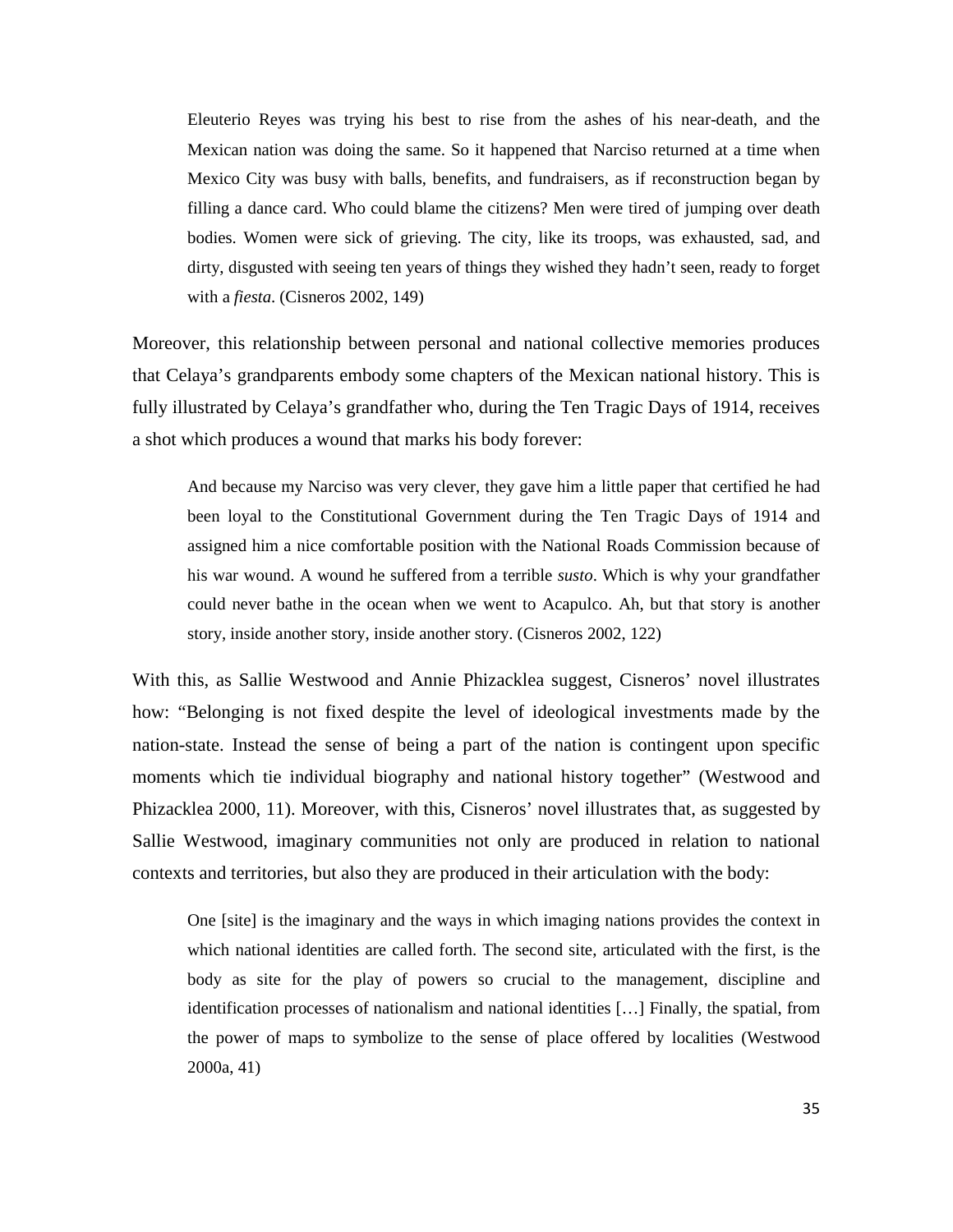As mentioned previously, this solid link between personal memories and Mexican national past is dislocated once Celaya's father, Inocencio Reyes, and his brothers decide to move to Chicago. With this, as Celaya emphasizes, Inocencio Reyes continues with the family tradition of travelling across boundaries, and of carrying memories and depositing them in distant places. In this sense, in Inocencio Reyes' life is where Mexican memories start to converge with a Chicano experience. Because of this, Inocencio Reyes' personal memories are not only related to a Mexican national background, but also to American historical references. Furthermore, his personal experiences are related to historical convergences and transnational agreements between both countries, as the following quotation illustrates:

Like the Chinese blessing-curse, Inocencio Reyes had the misfortune to grow up in interesting times and witness the beginning of Mexico's Golden Age. While the U.S suffered its Depression, Mexico was undergoing its finest decade. President Cárdenas threw out the foreign investors and nationalized the oil companies to the cheers of all the nation. Assisted by the new government, the arts flourished, creating a new *mestizo* identity proud of its Indian heritage, though in reality Indians were still treated like Indians everywhere, like dirt. National industries were created to fabricate the imported goods no longer available because of the war. Franklin Roosevelt's "Good Neighbor Policy" invited Mexican workers to harvest U. S. crops, since the U.S. labor force was depleted by the draft. And young men like Inocencio could even brag that Mexico has done its part to aid the Allies by sending a small but brave air unit, Squadron 201, to assist General MacArthur in the Philippines. (Cisneros 2002, 206).

This means that Inocencio Reyes as immigrant embodies the convergence between the memories from the homeland and the experiences in the host society. He exemplifies how memories from a specific national context could travel in the bodies of immigrants, and could be relocated in a different national context. Moreover, Inocencio Reyes illustrates how in the immigrants' consciousness there is a double national imaginary integrated by the collective memory of the homeland and the personal experiences in relation to the national context of the host society.

Nonetheless, although Inocencio represents a first movement of memories from Mexico to The United States, this movement is not the total dislocation of Mexican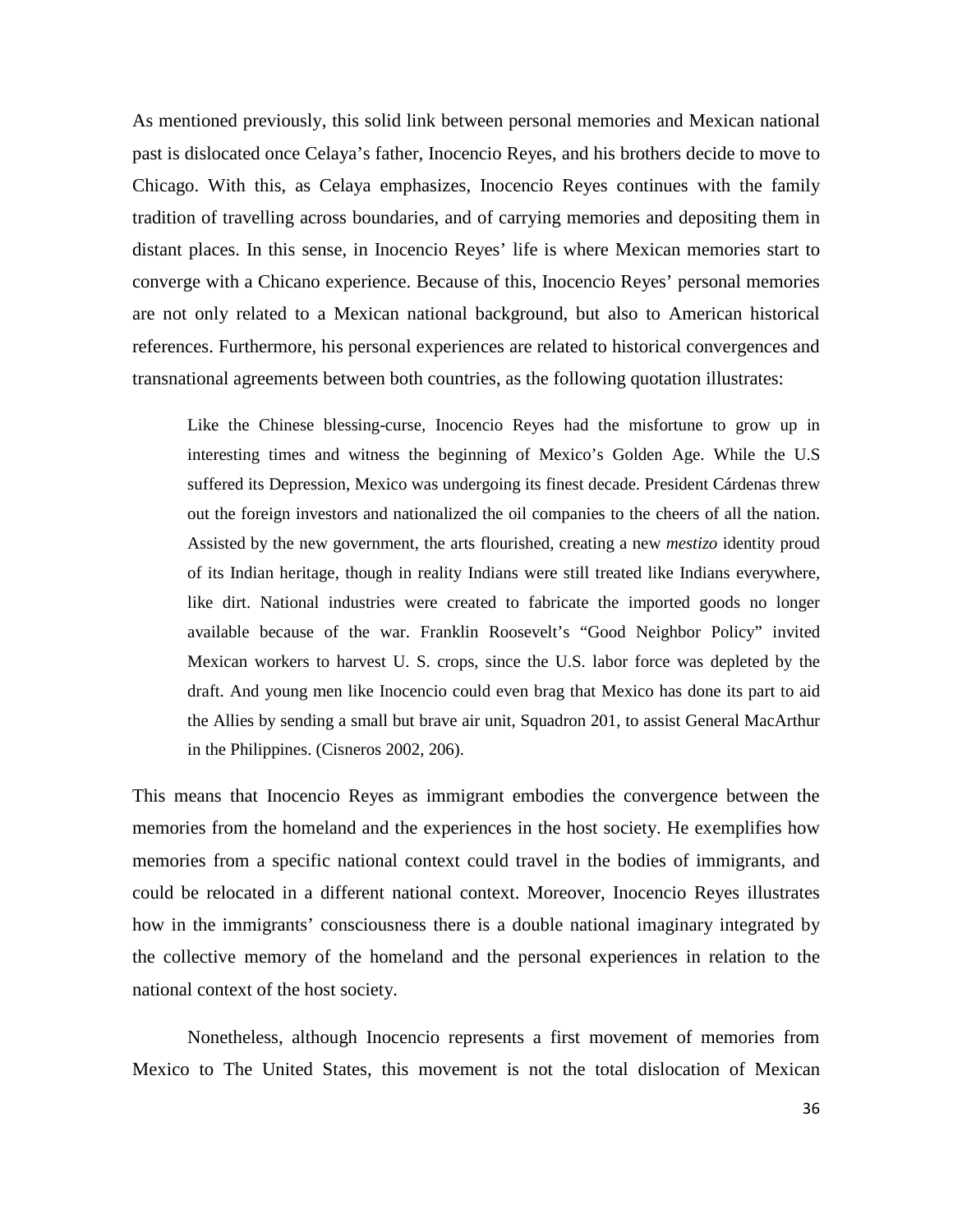memories from their national context. For Inocencio, his personal and national roots are still in Mexico with his parents. Because of this, he has the necessity of travelling every year to Mexico City and visiting them. Therefore, as mentioned at beginning of this section, in the novel, the dislocation of Mexican memories is completed once the Little Grandfather dies and the Awful Grandmother decides to move to the United States with her sons. This implies that the family Reyes' roots are represented by the grandparents and their location in the house of Destiny Street in Mexico City. Once the Awful Grandmother migrates to The United States, she carries her *caramelo rebozo* and with it she carries her Mexican personal and collective experiences. Therefore, the Awful Grandmother's migration, as last personification of the family roots, is the final dislocation of the Mexican past of the family Reyes.

Because of this, in the third part of the novel, Celaya narrates how these dislocated memories are integrated to her Chicana experience and to the Chicano experience of her family. Once the Awful Grandmother dies in the United States, her ghost asks Celaya to tell her story. The spirit of the Awful Grandmother needs this to cross the border between life and afterlife. In this sense, after her grandmother's death, Celaya not only receives her *caramelo rebozo*, but also her memories, and acquires the function of recreating and keeping her grandmothers' memories.

Nonetheless, during this reconstruction process, Celaya realizes that she not only has to retell her family story to help her grandmother to cross to the afterlife, but that she has to integrate these travelling memories into her own Mexican-American experience, and into the Mexican-American experience of her family. Because of this, although the ghost of her grandmothers' complains, Celaya uses her imagination to retell the story and to make it her own memory:

## **Why did I think I could expect any understanding derer. You're killing me with this story you are telling.** *Me maaataaas.*

Please. Quit the theatrics.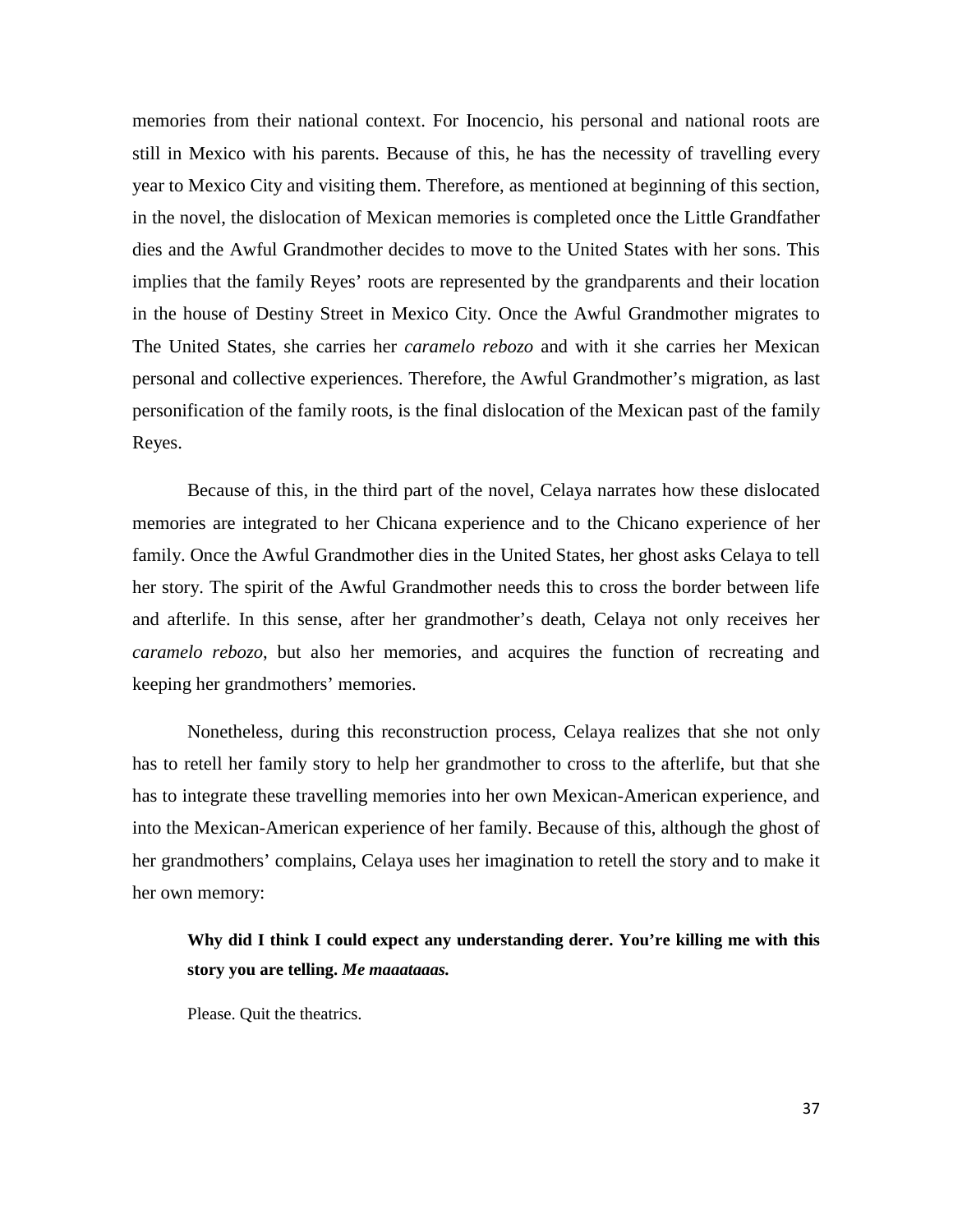**That's what comes from being raised in the United States.** *Sin memoria y sin vergüenza*.

You're mistaken. I do too have shame. That's how I know where the stories are.

**Don't you have any self-respect? I'm never going to tell you anything again. From here on, you're on your own.**

The less you tell me, the more I'll have to imagine. And the more I imagine, the easier it is for me to understand you (Cisneros 2002, 205)

In this sense, at the end of the novel, Celaya realizes that her function is to interweave her American present to the Mexican threads or memories of the *caramelo* shawl of her grandmother. For Celaya, who complains along the entire novel about her lack of sense of home and belonging, this new transnational memory formation represents her home and her identity:

And I realize with all the noise called "talking" in my house, that talking that is nothing but talking, that is so much part of my house and my past, and myself, you can hear is as a several conversations, but as one roar like the roar inside a shell, I realize then that this is my life, with is dragon arabesques of voices and lives intertwined, rushing like a Ganges, irrevocable and wild, carrying away everything in reach, whole villages, pigs, shoes, coffeepots, and that little basket inside the coffeepot that Mother always loses each morning and has to turn the kitchen upside down looking for until someone thinks to look in the garbage. Names, dates, a person, a spoon, the wing tips my father buys at Maxwell Street and before that in Mexico City, the voice that gasped from the hole in the chest of the Little Grandfather, the great-grandfather who stank like a shipyard for dyeing *rebozos* black all day, the car trips to Mexico and Acapulco, *refresco* Lulú soda pop, *taquitos de canasta* hot and sweating from a basket, your name on a grain of rice, *crema de nácar* sold on the street with a vendor doling out free samples like dollops of sour cream, feathered Matachines dancing in front of the cathedral on the Virgin's birthday, a servant girl crying on television because she's lost and doesn't know where in Mexico City she lives, the orange Naugahyde La-Z-Boy. All, all, all of this, and me shutting the noise out with my brain as if it's a film and the sound has gone off, their mouths moving like snails against the glass of an aquarium. (Cisneros 2002, 424)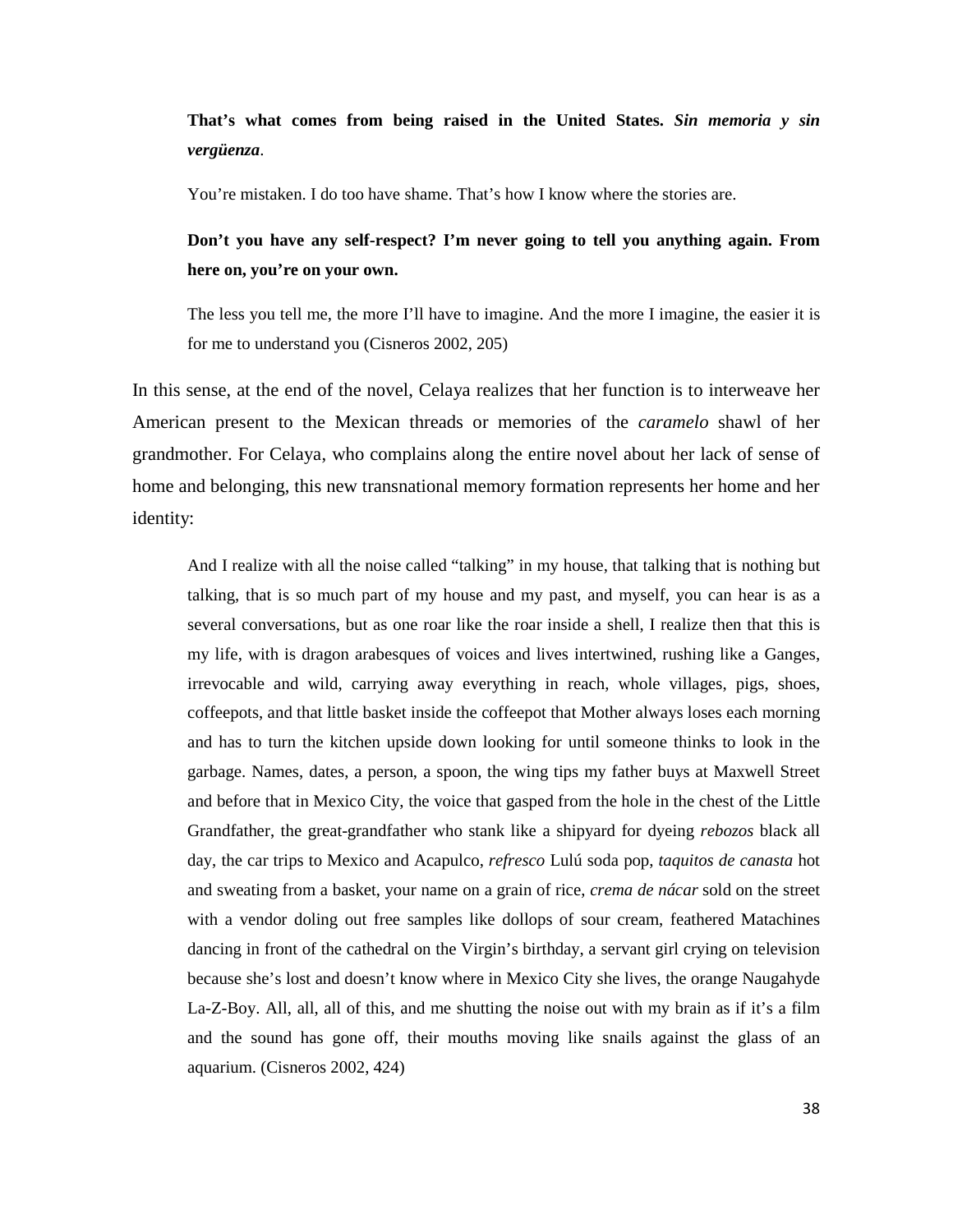In consequence, Celaya concludes her narration recognizing that the memories, which travel in the past into her grandmother's body from Mexico to the United States, now are part of her body and of her identity. And, she also recognizes that by acquiring these memories, she personifies her grandmother, her father's double consciousness, and the incarnation of the transnational connection between the Mexican past and the American present of her family:

It hits me at once, the terrible truth of it. I am the Awful Grandmother. For love of Father, I'd kill anyone who came near him to hurt him or make him sad. I've turned into her. And I see inside her heart. The Grandmother, who had been betrayed so many times she only loves her son. He loves her, and I love him. I have to find room inside my heart for her as well , because she holds him inside her heart like when she held him inside her womb, the clapper inside a bell. One can't be reached without touching the other. Him inside her, me inside him, like Chinese boxes, like Russian dolls, like an ocean full of waves, like the braided threats of a *rebozo. When I die you'll realize how much I love you*. And we are all, like it or not, one and the same (Cisneros 2002, 425).

#### **Conclusions of the First Chapter**

The analysis developed in this first chapter demonstrates that Cisneros' novel recreates a discursive community. *Caramelo* concludes establishing that this discursive community, integrated by memories and fictions, is the principal support to the narrator's identity and sense of belonging. This means that Cisneros in her novel reproduces the way in which Mexican-American literature has created a sense of belonging and home for Chicanos and Chicanas. Nevertheless, in *Caramelo*, the discursive support of identity is integrated not only by Chicana/o experiences, or by stories and memories which deconstruct the mainstream American historical accounts; but also by "travelling memories" at first tied to a specific Mexican national context, and then dislocated from this context and relocated in the Mexican-American experience.

Therefore, Cisneros' novel recreates a "Transnational Discourse Community" (Ritzer 2010) which is a discursive network integrated by memories beyond their national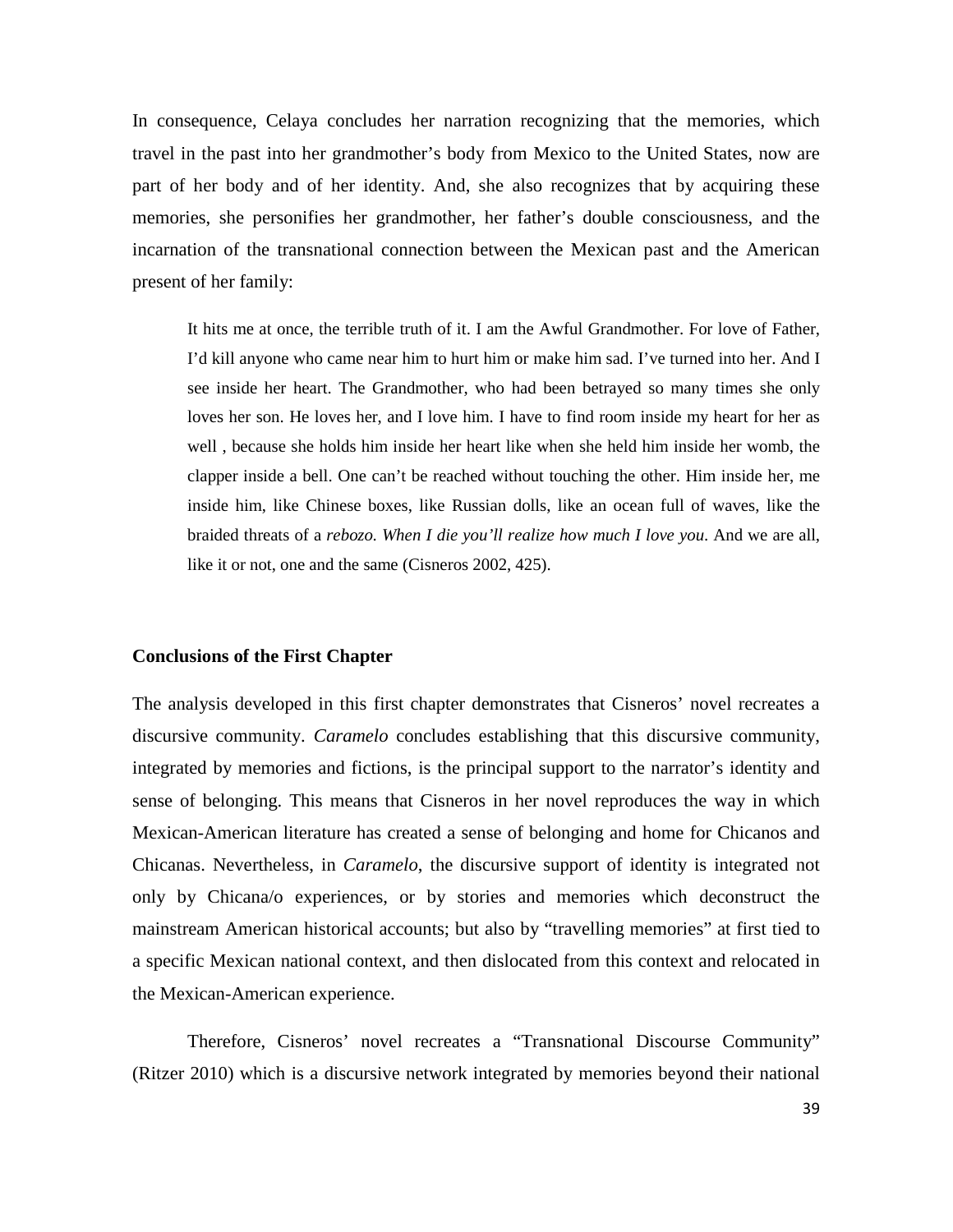ties and between two national contexts. In *Caramelo*, Mexican memories, once dislocated of their original national context and relocated in the United States, become part of a transnational memory network which expresses the in between position of Chicanos and Chicanas.

This transnational memory network is created from a transnational position; from which, the narrator turns back to the national context where her origins are located, and picks up memories and stories, which she incorporates to express her minor position in the U.S. In this sense, *Caramelo* expresses a significant change of position in Chicana literature. Cisneros' novel illustrates how Chicana narratives of the last decade are creating a convergence between Mexican experiences and Chicanas' experiences as part of an American social and ethnic minority.

This convergence between Mexican and Mexican-American memories not only expresses Chicanas' interest in their place of origin, but also is generating a literally communication between Mexico and Mexican-Americans which did not exist before. *Caramelo* is the first Chicana novel distributed and promoted in Latin America and Spain by a Spanish publisher (Morales 2002). Therefore, Cisneros' novel is the first Chicana literary item that generates a transnational literary relationship between Mexico and Mexican-American writers.

In this sense, on the one hand, *Caramelo* illustrates a transnational perspective in Chicana literature. On the other, Cisneros' novel exemplifies that transnational relationships are not only integrated by economic and social flows, but also by the memories and ideas that travel in the bodies of immigrants or in cultural and material items. Consequently, *Caramelo* exemplifies how transnational networks are not only supported by economic and political interchanges, but also by cultural notions and manifestations, such as memories and literature.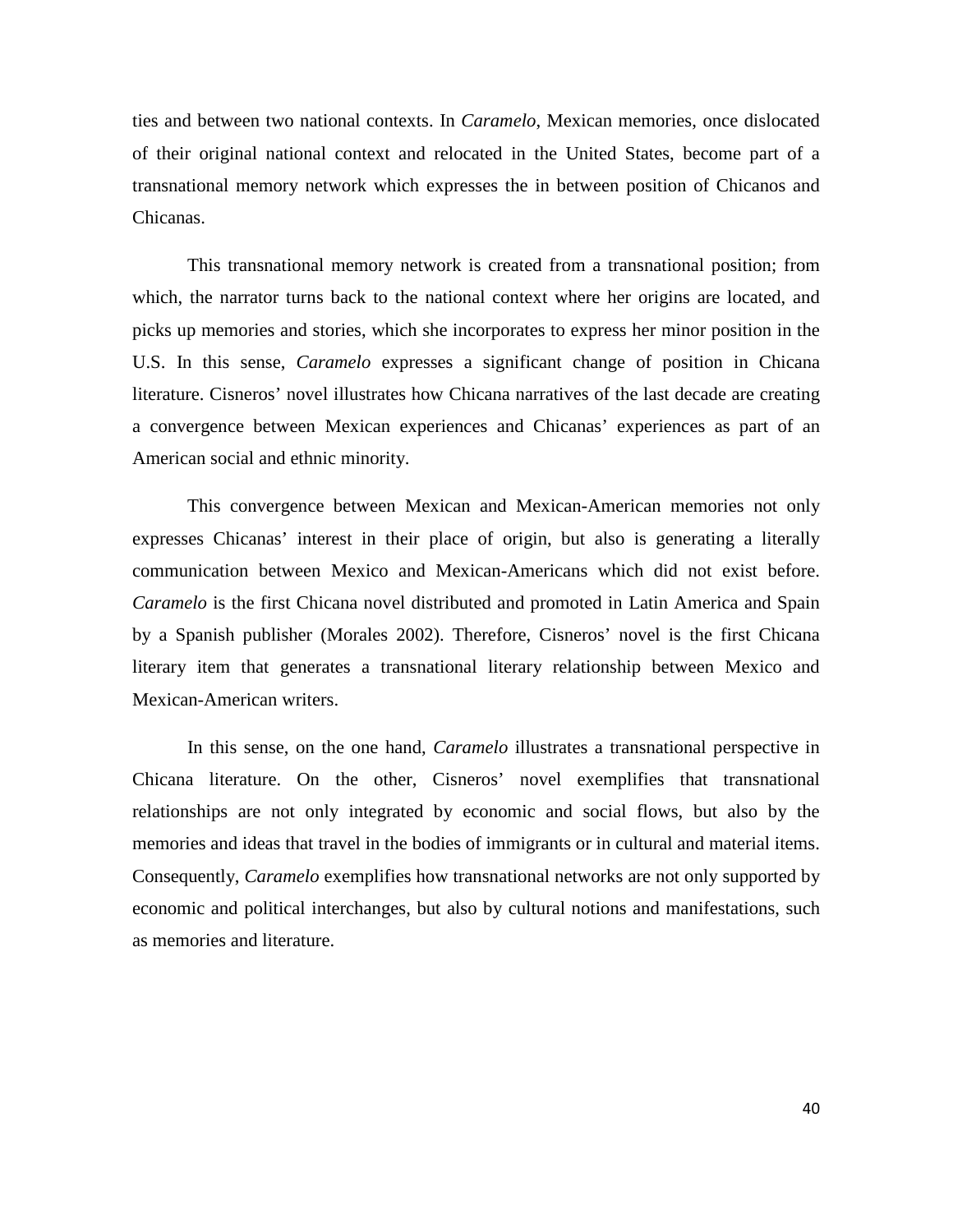#### **Chapter 2:**

**Transnational Flows and the Reconfiguration of Space: the Recreation of the Border as a Transnational Process in** *If I Die in Juárez* **by Stella Pope Duarte and** *Desert Blood* **by Alicia Gaspar de Alba**

The U.S-Mexican border *es una herida abierta* where the Third World grates against the first and bleeds. And before a scab forms it hemorrhages again, the lifeblood of two worlds merging to form a third country –a border culture. Borders are set up to define the places that are safe and unsafe, to distinguish *us* from *them*. A border is a dividing line, a narrow strip along a steep edge. A borderland is a vague and undetermined place created by the emotional residue of an unnatural boundary. It is in constant state of transition (Anzaldúa 2007, 25)

This chapter is devoted to analyzing the relationship between transnationalism and space in Chicana literature. In it I argue that recent Chicana narratives, such as *If I Die in Juarez* (2008) by Stella Pope Duarte and *Desert Blood* (2004) by Alicia Gaspar de Alba, illustrate how a fundamental topic in Chicana literary production is being reconfigured from a transnational perspective.

In *If I Die in Juárez,* Stella Pope Duarte tells us the story of three Mexican women, Evita (a teenager of the lowest Mexican social status), Petra (a *maquiladora* worker) and Mayela (a *Tarahumara* girl), who inhabit Ciudad Juárez, Mexico. The story focuses on how the transnational infrastructure which defines and has transformed Ciudad Juárez affects the lives of these three women. In her book, Duarte also narrates how these women attempt to survive in this infrastructure, and how they create and represent a significant opposition against the transnational forces which have generated a particular violent environment for women who inhabit this Mexican city.

In *Desert Blood*, Alicia Gaspar de Alba tells us Ivon Villa's story. Ivon is a Chicana professor who returns to her city of origin, El Paso, Texas, to adopt the baby of a *maquiladora* worker in Ciudad Juárez. Ivon's plans change drastically when her unborn baby is violently killed in the womb of his biological mother. Since this moment, Ivon investigates the reasons behind this crime, and discovers a series of transnational relations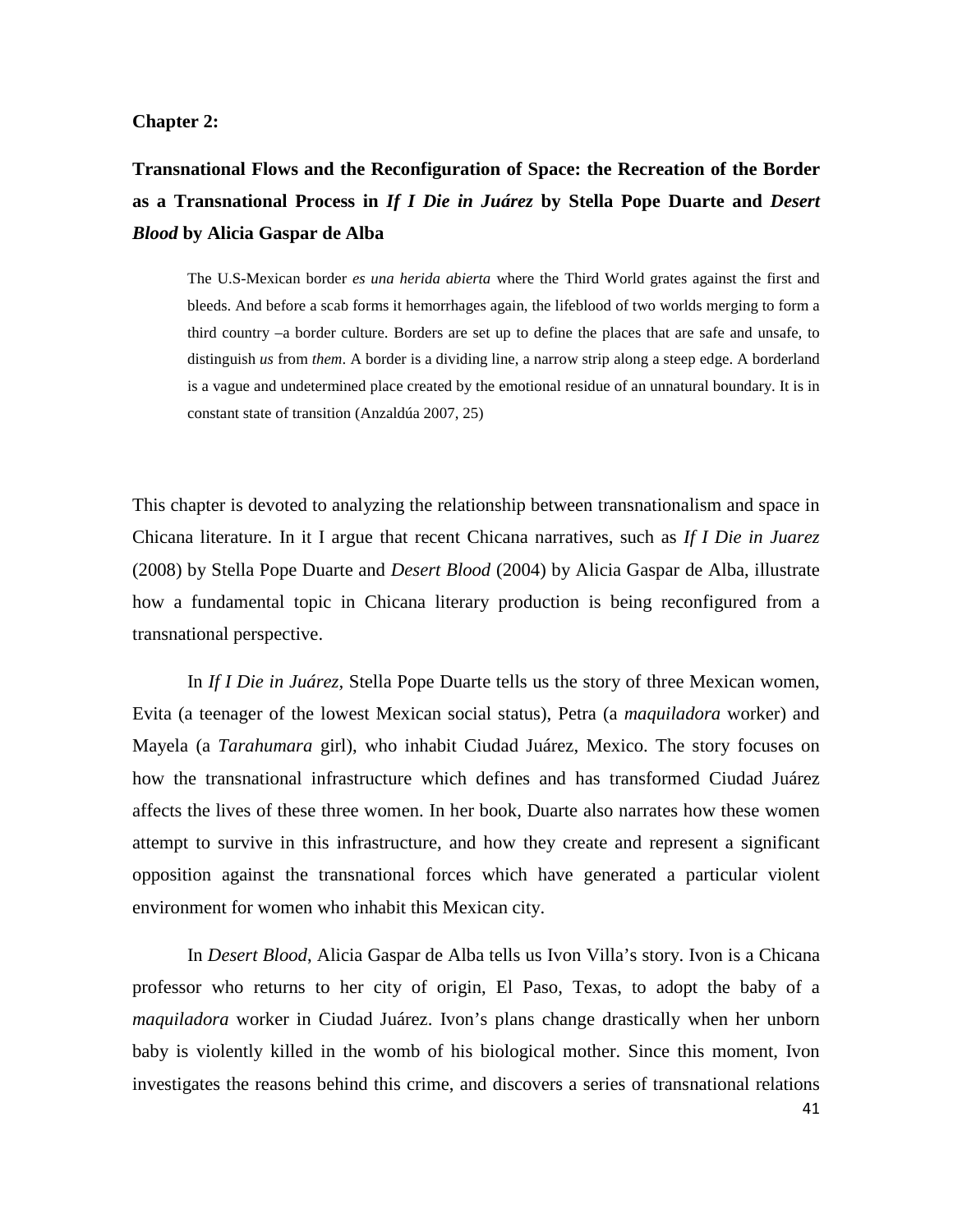which are promoting the murders of hundreds of women in Ciudad Juárez. Ivon's research becomes a more personal issue, when her little sister, Irene, is kidnapped and disappears in Ciudad Juárez. In consequence, Ivon desperately looks for her sister and, at the end, discovers that the transnational relationships between Mexico and the United States are not only based on legal activities, but also on illegal industries, such as the transnational pornography industry which kidnapped and almost kills her little sister.

As both plots illustrate, the two novels profoundly analyze and represent the transnational forces which have transformed the border zone between El Paso and Ciudad Juárez into a place for illegal and violent activities against women. In both novels, the transformation of the border motivated by transnational relationships is fundamentally interconnected with the violence against women which both novels denounce. Therefore, both texts illustrate not only how transnational relationships have affected women's lives in the border zone, but also how the transnational relationships between Mexico and the United States have reconfigured the space integrated by El Paso and Ciudad Juárez.

For this reason, in this chapter, I use these two novels to exemplify how the reconfiguration of space is acquiring a transnational character in recent Chicana narratives. In order to demonstrate this argument, this chapter is organized in the following five sections. In the first section, I briefly explain how previous Chicana narratives have been defined as essential deconstructions of space. This explanation is central to understand why the reconfiguration of space is fundamental in the two novels that are at the core of this analysis; and how this reconfiguration illustrates a transnational perspective.

In the second section, following critics such as George Ritzer (2010), I define the transnational interchanges between Mexico and the United States as flows that have the capacity of transforming and affecting spaces. This definition allows understanding transnational relationships as fluid structures which constantly travel across borders, and which are not fixed structures, but processes in constant formation and transformation. In this second section, I also point out the transnational flows that both novels identify as the principal forces behind the transformation of the border zone integrated by El Paso and Ciudad Juárez.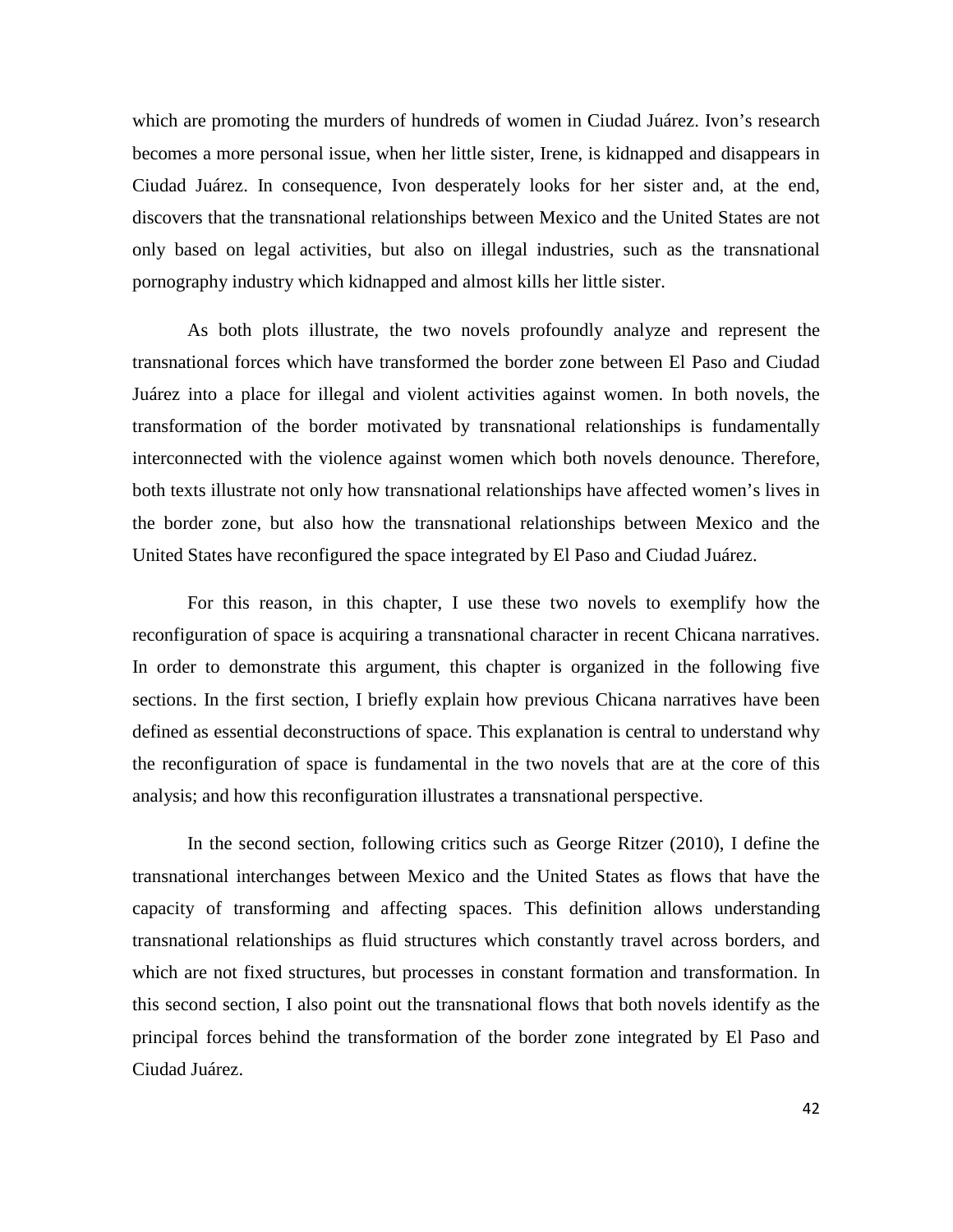In the third section, supported by critics such as Jan Aart Scholte (2005) and Anna Tsing (2000), I explain how the transformation of the border zone by transnational flows is represented in both novels. In this third section, I also emphasize that this spatial transformation is not only determined by transnational flows, but also by the power relations that they promote and generate.

In the forth section, I argue that spaces are also defined and transformed by the convergence between different geographical formations and by the convergence between different ideas and images about space. In this section, I illustrate how *If I Die in Juárez*  and *Desert Blood* recreate the transnational space integrated by El Paso and Ciudad Juárez as a process in which not only transnational relations are involved, but also the convergence among diverse spaces, and different spatial imaginaries.

The last and fifth section is devoted to the conclusions of this chapter. In this last section, I conclude arguing that *If I Die in Juárez* and *Desert Blood* not only are examples of a transnational perspective in Chicana literature; but also they exemplify how spaces could be redefined by transnational relationships, and how this redefinition is determined by the constant convergence and collision with previous spatial constructions.

### **Chicana Literature and the Deconstruction of Spaces**

"Since the Mexican-American War in 1848, in which Mexico lost half of its territory to what is today the Southwestern United States, the concepts of territory, space, and nation have suffered a series of changes" (Velasco 2004, 313). These geographical changes have affected the way in which Mexican-Americans interact with space, and the way in which they understand this notion.

According to Chicana/o critics, such as Juan Velasco, the Mexican-Americans' dislocation from their national territory (as consequence of historical facts such as the Mexican-American War of 1848 and migration phenomena) and their relocation in a foreign and unpleasant space have generated in Chicanos and Chicanas the necessity of redefining spaces. In consequence, Chicanos and Chicanas have created their own spatial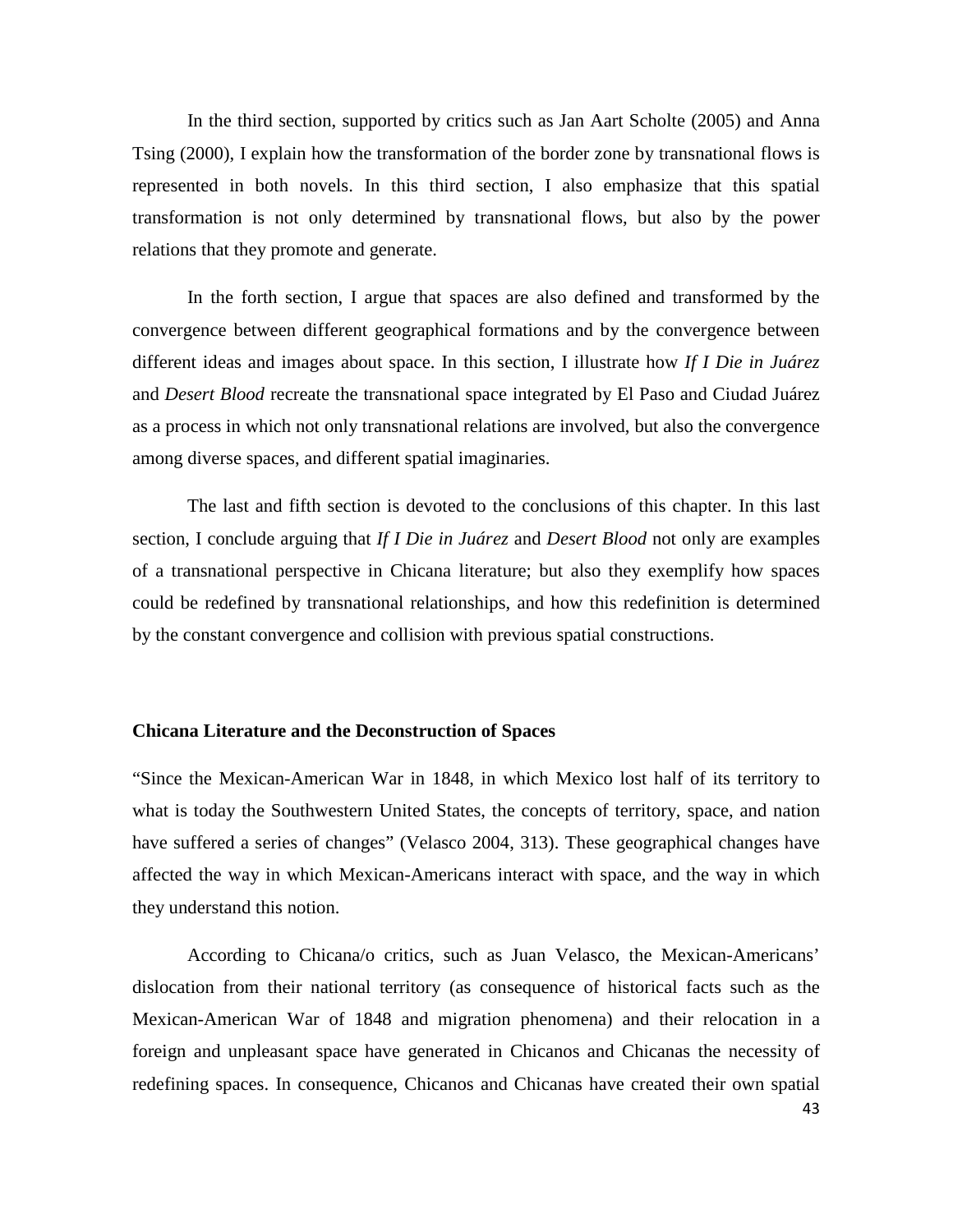representations which transform American spaces of exclusion into spaces of inclusion where Chicana/o culture could develop.

As Chicana/o critics, such as Monika Kaup (2001), point out, the border and the borderlands are spaces that Chicanos and Chicanas have fundamentally deconstructed and redefined in political, cultural and artistic manifestations, such as literature. For Chicanos and Chicanas, the border and the borderland territories in the American Southwest do not represent the division line between Anglo-Saxons and Latinos, or the physical proof of American progress on of an American Manifest Destiny. For Mexican-Americans, the border and the Southwest borderlands are Chicano spaces *per se*. They are the physical and metaphorical representation of the bicultural Chicano experience, and, at the same time, they represent how, since its emerging as a nation, The United States have been integrated by different peoples than Anglo-Americans:

Chicano literature began to express the ideas of larger social movements of cultural nationalism that situated itself in opposition to American notions of culture, identity, place and home. The view from the U.S. Atlantic coast that projected the West and the Southwest as extensions and progressive developments of Eastern colonial "beginnings" was challenged by Chicano writers. Chicano authors insisted that the space of their culture, the *mexicano* borderlands of Southwest, was not the peripheral fringe of the American historical process, but a place in its own right, home, Aztlán<sup>[1](#page-43-0)</sup>, the native homeland of different peoples than Anglo Americans (Kaup 2001, 1)

Therefore, Chicanos and Chicanas have used the border to generate a counter-narrative which not only constructs a space of inclusion for Mexican-Americans, but also deconstructs one of the American foundational myths: the Frontier Myth<sup>[2](#page-43-1)</sup>. Because of this, Chicana/o critics, such as Juan Velasco (2004), Monika Kaup (2001) and Mary Pat Brady (2002), have indentified the reconfiguration of spaces as one of the principal characteristics

<span id="page-43-0"></span><sup>&</sup>lt;sup>1</sup> Aztlán myth narrates how the Aztecs traveled from today's U.S Southwest to Today's Mexico City, where they founded their capital, Tenochtitlan. This myth has been used by Mexican-Americans to claim their position as direct descendants of the original inhabitants of this U.S region. For more information about this see Rudolfo A. Anaya and Francisco Lomelí (1989).

<span id="page-43-1"></span><sup>&</sup>lt;sup>2</sup> For a more detail explanation about the Frontier Myth, see Sylvia Hilton and Cornelis A. Van Minnen (2004); Patricia Nelson Limerick (1994); Paul Otto (2004); and Richard White (1994).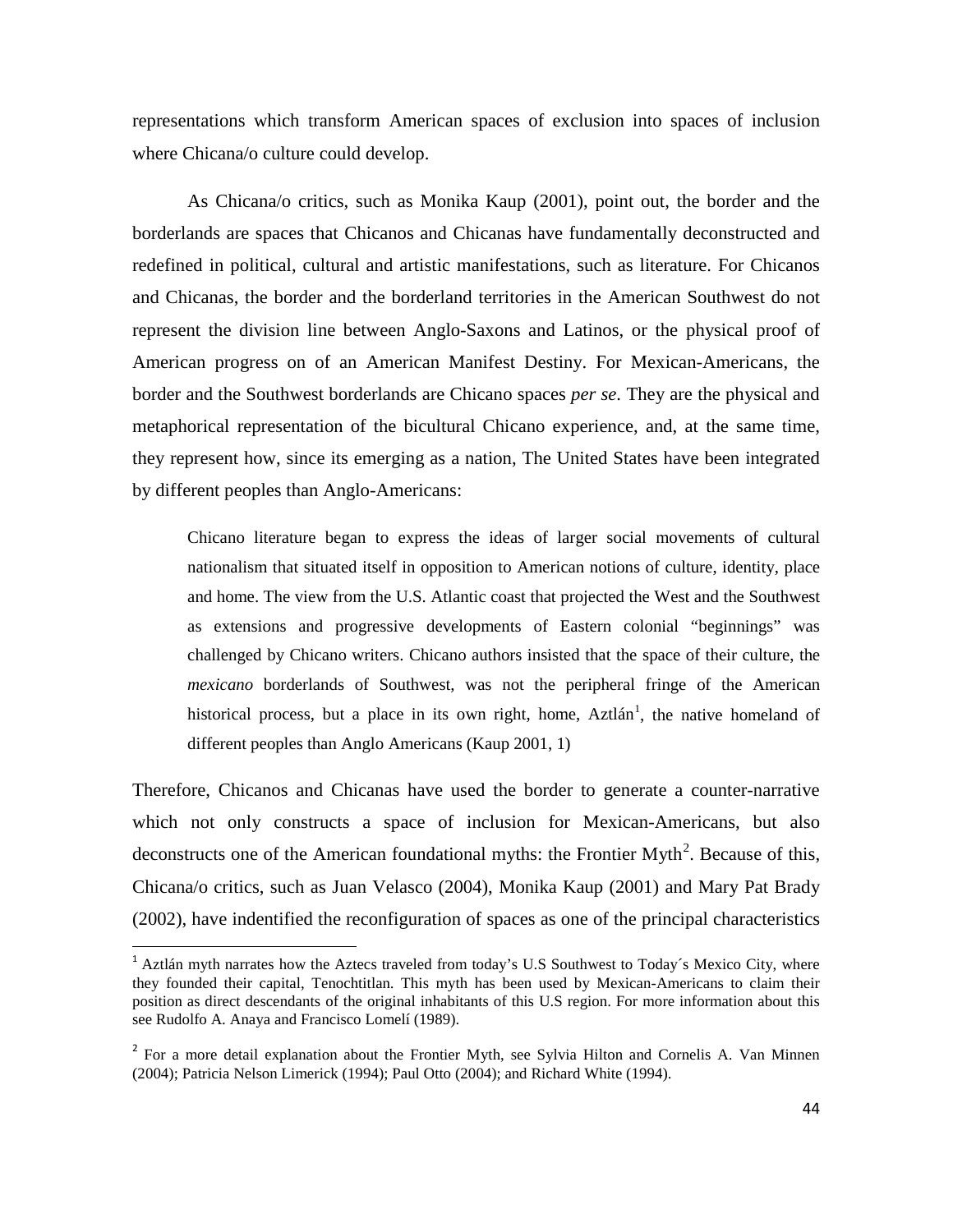of Mexican-American narrative. For these critics, the border is the paradigm that essentially defines Chicana/o literary production.

According to Monika Kaup (2001), Mexican-American literature could be classified according to the way in which the border is represented. For Kaup, Chicano narrative could be divided in two basic narrative structures. The first represents the border as homeland, and, therefore, as a counter-narrative that challenges American mainstream representations. The second structure represents the border as crossing or as a state that is necessary to transcend in order to achieve a complete integration into American society<sup>[3](#page-44-0)</sup>. According to Kaup, Chicana narratives represent a juxtaposition of both structures. This implies that Chicana writers are a kind of "revisionist architects" who, on the one hand, understand spaces as processes in constant change, or as continuous states of transition; and, on the other, they understand that these processes are essentially determined by power relations, and, consequently, their deconstruction could generate significant counter-narratives $4$ .

In this sense, as suggested by Mary Pat Brady, Chicanas not only create alternative representations of space, but also create a spatial theory which allows pointing out the importance that the configuration of spaces has in political, social, economic and cultural processes (Brady 2002). This means that, as suggested by Elizabeth Hermann-Jozwiak, Chicanas have created a "Spatial politics of resistance" which is based on the notion of spaces as processes which could be defined and redefined by social and political forces, as well as by counter-discursive practices. (Hermann-Jozwiak 2004, 471). For Chicanas, spaces, like the border and the borderlands, are processes in constant re-signification. They are sites of convergence, conflict and creativity (Arredondo 2003, 5).

<span id="page-44-0"></span> <sup>3</sup> For Kaup, Chicano narratives, such as *With His Pistol in His Hand: A Border Ballad and Its Hero* (1958) by Americo Paredes and *Pocho* (1959) by José Villareal –which, for many Chicana/o critics and writers, are foundational narratives of the border paradigm in Chicana/o literature-; and the narratives of writers, such as Rudolfo Anaya, are examples of the first narrative structure. Meanwhile, the second structure is principally illustrated by Richard Rodriguez' narratives.

<span id="page-44-1"></span><sup>&</sup>lt;sup>4</sup> This has been studied and identified by Monika Kaup and other Chicana critics in texts by Chicana writers, such as Gloria Anzandúa, Cherrie Moranga, Terri de la Peña, and Pat Mora. About this see Mary Pat Brady (2002), Monika Kaup (2001), Rebolledo and Rivero (1993), and Rebolledo (1995).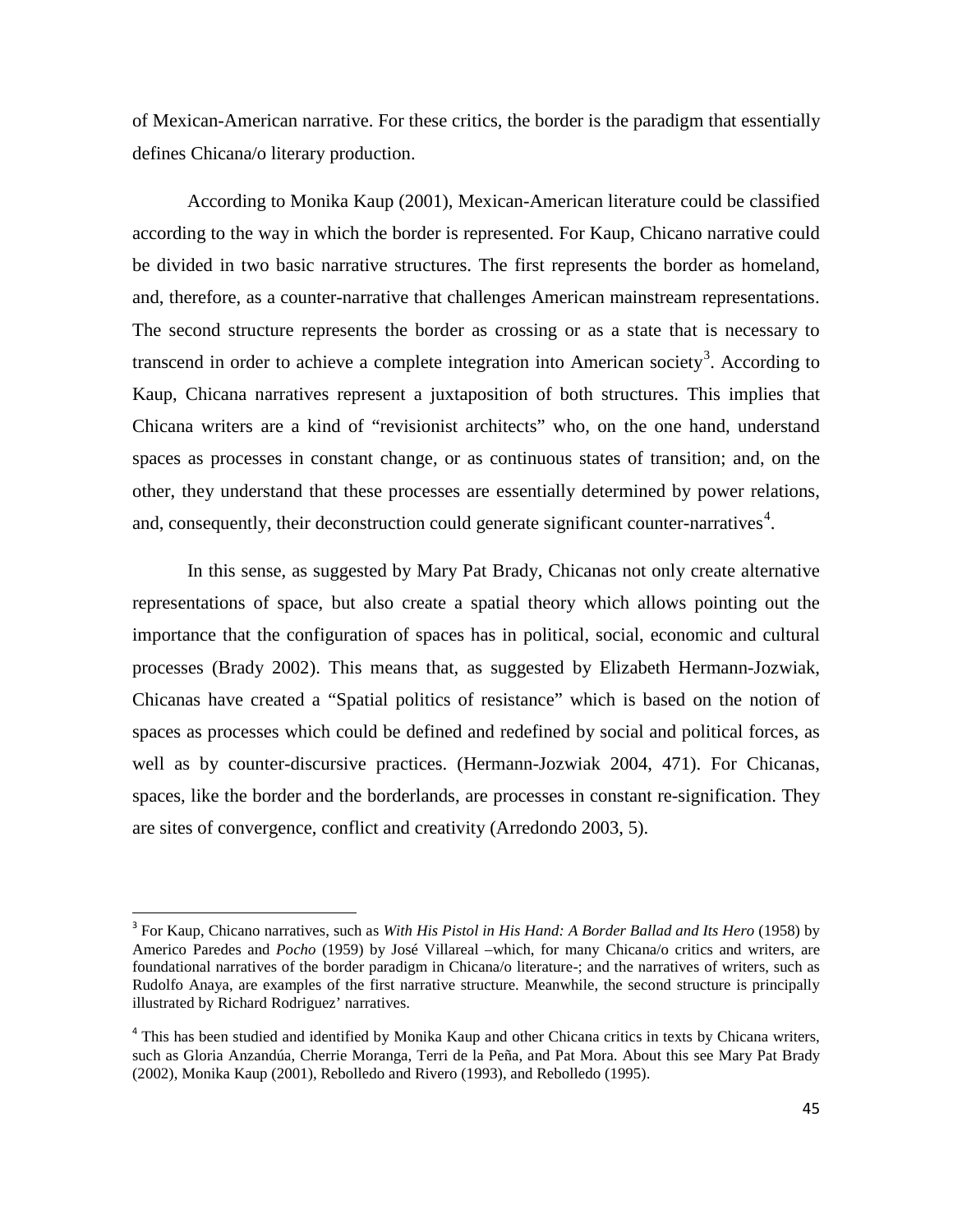This notion of space is reproduced in the two novels that are at the center of this analysis. *If I Die in Juárez* and *Desert Blood* recreate spaces as constructions which could be affected by different kind of forces. In both novels, spaces are transformed by transnational relationships. These spatial transformations are not isolated, they constantly converge and collide with other spatial configurations. In this sense, Duarte and Gaspar de Alba's texts, like previous Chicana narratives, recreate the border zone integrated by El Paso and Ciudad Juárez as a process in constant re-definition, in which different forces and spatial representations collide and converge.

Nonetheless, in contrast to previous Chicana Narratives, *If I Die in Juárez* and *Desert Blood* do not use the border to generate a counter-narrative opposite to mainstream American spatial representations. These two novels recreate how this fundamental space for Chicanas and Chicanos is affected not only by the collision between Mexican and American culture as consequence of processes of migration, but also by the transnational relationships between both countries. In this sense, both novels recreate how the collision between Mexico and the United States affects not only the U.S territory, but also the Mexican side of the division line. Thus, Duarte and Gaspar de Alba in their novels develop a transnational perspective. From this perspective, they determine the border as a transnational process which is defined and transformed by the constant interaction between two national contexts.

### **Transnational Flows and Transnational Power Relations in the Border**

46 In order to understand how *If I Die in Juárez* and *Desert Blood* represent the border zone as a transnational process, it is necessary to identify the transnational structures and processes that both novels point out as the principal forces behind the transformation of this zone into a transnational space. To do this, it is useful to define these forces as flows. This definition is based on Zygmunt Bauman's notion of "liquid modernity" (Bauman 2000), which is followed by George Ritzer to establish globalization as a 'liquid' and 'gaseous' phenomenon which is characterized by multidirectional flows which travel among multiple territories and temporalities. In this sense, according to Ritzer, globalization could be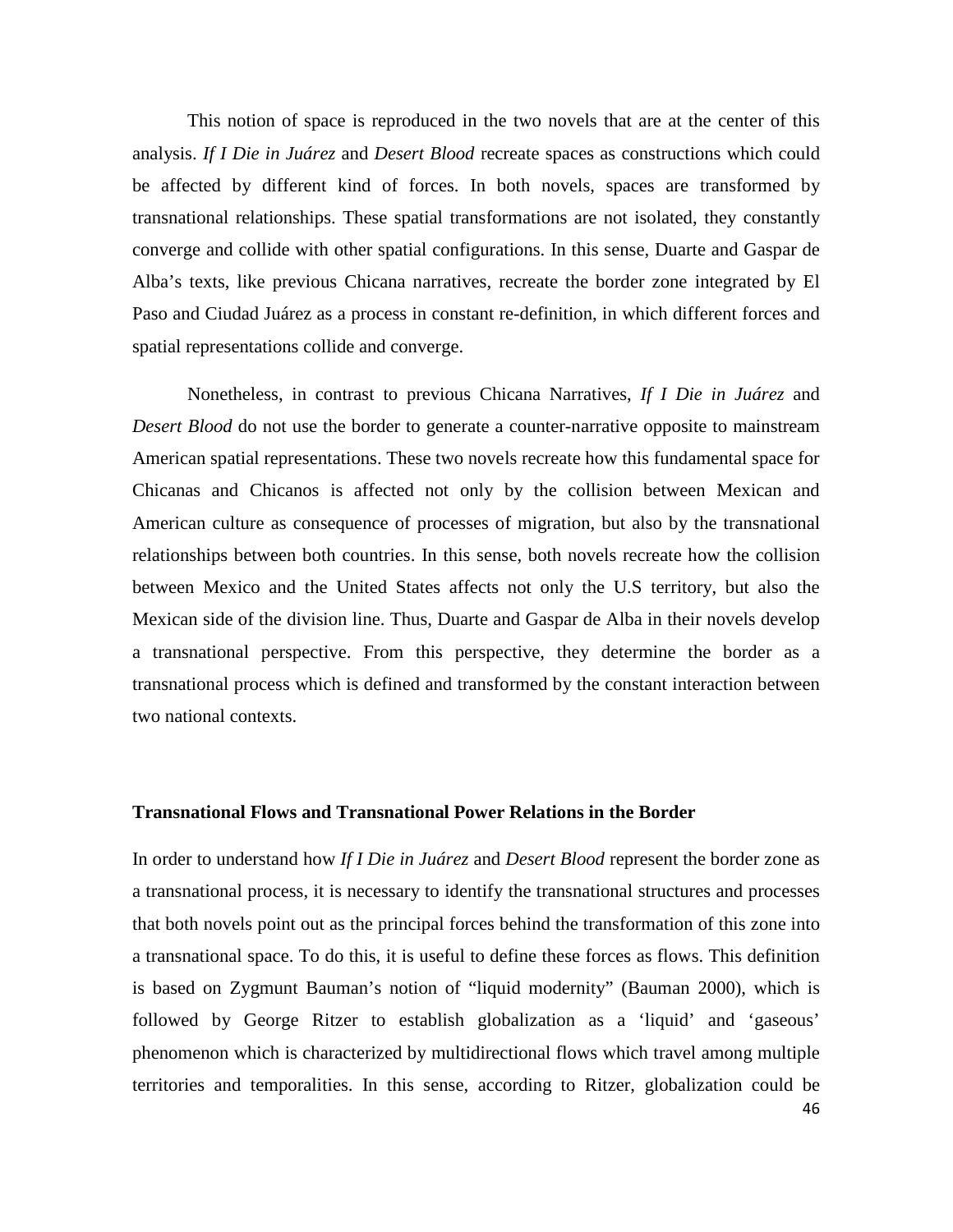defined as: "transplanetary process(es) involving increasing liquidity and growing multidirectional flows as well as the structures they encounter and create" (Ritzer 2010, 2).

As Ritzer correctly underlines, transnationalism and globalization are different phenomena. Transnationalism refers to activities and organized groups or networks of individuals across national borders which require coordination across these national borders (Portes 2001, 186). In consequence, "transnationalism is limited to interconnections that cross geo-political borders, especially, those associated with two, or more, nation states" (Ritzer 2010, 2). This means that transnational relations are still limited by nation-states, and the nations involved in these relations are still identifiable. In contrast, global relations are characterized by multidirectional connections which fade away geo-political borders.

Nonetheless, as researchers of transnational studies such as Steven Vertovec indicate, transnationalism and globalization are different but related phenomena:

Enhanced transnational connections between social groups represent a key manifestation of globalization. […] Facilitated, but not caused, by important transportation, technologies and telecommunication, globalization has entailed the increasing extent, intensity, velocity and impact of global interconnectedness across a broad range of human domains […] Of course there are numerous other ways of looking at aspects of globalization. These include new or modified uses of technology (such as the internet and mobile phones), the changing nature of the global labor force (surrounding de-industrialization and the rise of service industries in some places countered by industrial growth in others, feminization, 'flexibility', migration and outsourcing) the development of interconnected supply chains and markets, the growth and expansion of non-governmental organizations and social movement, and the changing capacity and roles of nation-states, multilateral agreements and international political frameworks. *Change within each of these spheres has implications for the transnational forms and activities of many kinds of groups and institutions* (Vertovec 2009, 2, emphasis mine)

Therefore, due to transnationalism and globalization being promoted and affected by similar factors, they are phenomena which behave in similar ways but in different scales. Meanwhile, transnationalism refers to connections among national contexts promoted and increased by technological, social, political and economic transformations; globalization is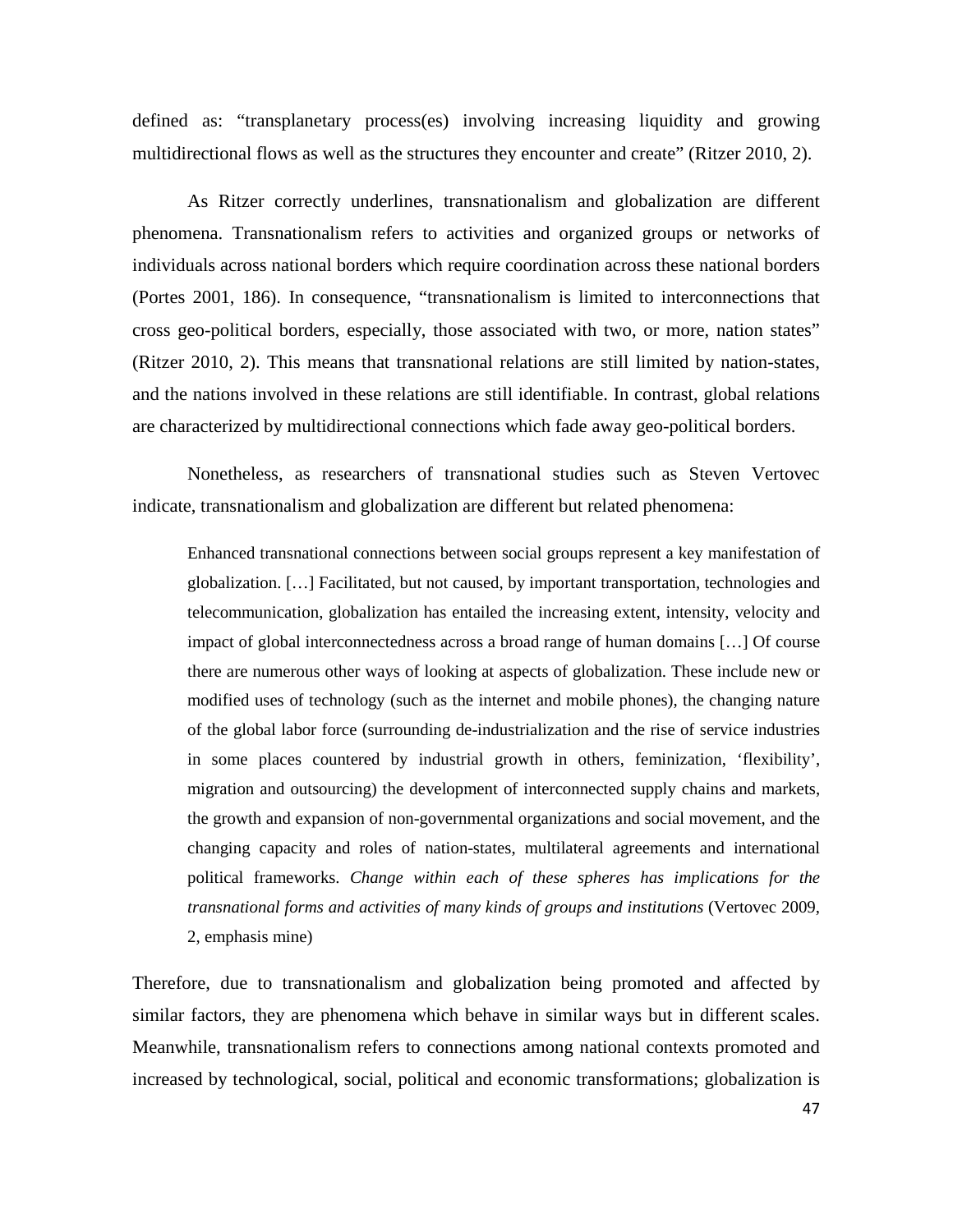the increase of interconnections in a global scale. Because of the relation between both phenomena, it is helpful to use some of the metaphors employed to describe globalization to define interconnections in a transnational scale.

Therefore, following Ritzer's notion of globalization as a phenomenon determined by liquidity, which means "increasing ease of movement of people, things, information, and places in the global age" (Ritzer 2010, 6), and by gaseousness, which is "hyper-mobility of people, things, information and places in the global age" (Ritzer 2010, 6); it is possible to understand transnational relationships as the increasing movement of people, things, information, and places among national contexts. In consequence, transnational connections could be defined as fluid processes determined by the constant interchanges among two or more nations.

Moreover, Ritzer underlines that "liquid phenomena fix neither space nor time. That which is liquid by definition opposed to any kind of fixity, be its spatial or temporal. This means that the spatial and temporal aspects of globalization are in continuous flux" (Ritzer 2010, 6). In this sense, transnational relationships could be depicted as liquid formations which are not fixed to a single national context, but which are a continuous flux among two or more nations. This continuous flux generates the "rise of new communities and formation of new social identities and relations that cannot be defined as nation-states" (Ritzer 2010, 2), but as formations among or beyond nation-states.

In this sense, as global phenomena could be described as flows which involve the "movement of people, things, information, and places due, in part, to the increasing porosity of global barriers" (Ritzer 2010, 7); transnational connections could be defined as the movement of people, things, information, and so on, due to the increasing porosity of national borders. Therefore, the notion of globalization as a phenomenon characterized by the increased movement of different kinds of flows is extremely helpful to realize how transnationalism is principally characterized by multiple flows which interconnect different national contexts, and which generate the formation of networks beyond national borders. This means that transnational relationships are determined by the constant movement of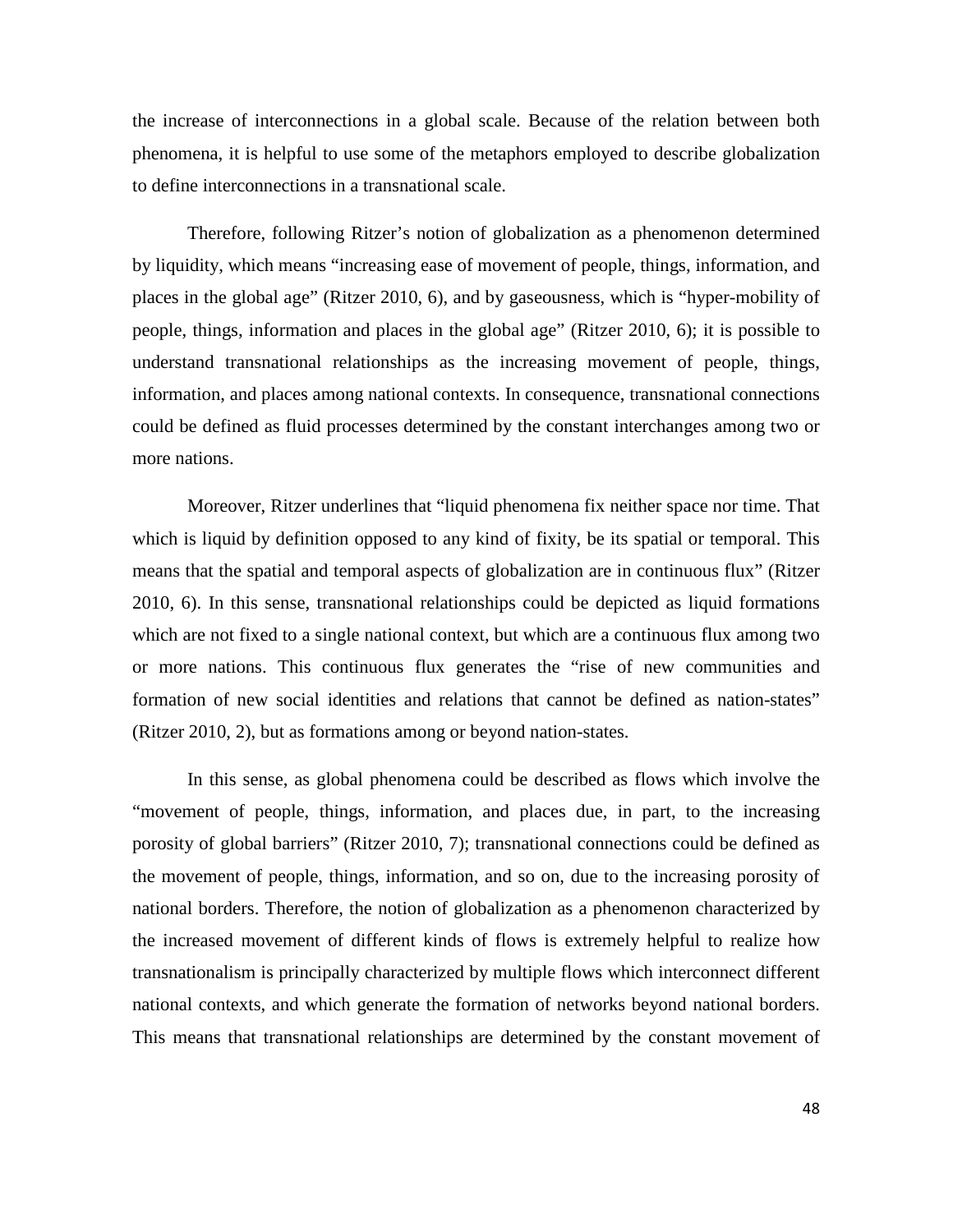different kinds of flows which have the capacity of generating transnational networks which transform and redefine national spaces.

In the two novels that are analyzed in this chapter, the transnational flows which have transformed the border zone integrated by El Paso and Ciudad Juárez are principally the economic transnational relationships and interchanges between Mexico and the United States, which radicalized after the signature of NAFTA $<sup>5</sup>$  $<sup>5</sup>$  $<sup>5</sup>$  in 1992. In consequence, both</sup> novels are temporarily located in the 1990's -The story narrated in *If I Die in Juárez* occurs in 1995 and the story of *Desert Blood* occurs in 1998-; and both emphasize the immediate transformations promoted by NAFTA in this border zone. This is broadly illustrated by the following quotation from *If I Die in Juárez*, which describes how the father of the protagonist, Petra, claims that NAFTA promoted the influx of transnational corporations, and how this influx affected the Mexican social context:

He blamed the American government for supporting NAFTA in 1992, which caused thousands of villagers to lose their farmlands and granted big corporations the right to establish themselves in foreign countries, making huge profits on the sweat of the poor. The Mexican government was as greedy as los Estados Unidos in allowing factories to take advantage of Mexico's low wages, paying Mexican employees a fraction of what Americans made for the same work. Both countries were interested in reaping billions by building industrial factories –las maquiladoras- along the border between the United States and Mexico, and thus the rich remained rich, and the poor got poorer. Life for the poor in Mexico took a turn for the worse. Thousand immigrated to the cities to start from the ground up, hoping to get jobs in maquiladoras, or as taxi drivers, or cleaning houses, digging ditches, doing anything and everything they could to survive –even joining in the illegal trade of people and drugs across the border (Duarte 2008, 39)

<u>.</u>

<span id="page-48-0"></span><sup>&</sup>lt;sup>5</sup> The North American Free Trade Agreement or NAFTA is an agreement among the governments of Canada, [Mexico,](http://en.wikipedia.org/wiki/Mexico) and the [United States.](http://en.wikipedia.org/wiki/United_States) It was signed in 1992 and implemented on January 1st, 1994. The objective of NAFTA was to gradually eliminate barriers of trade and investment between the USA, Canada, and Mexico. The implementation of NAFTA on 1994 brought the immediate elimination of [tariffs](http://en.wikipedia.org/wiki/Tariff) on more than one half of US imports from Mexico and more than one third of US exports to Mexico. In 2004, all U.S-Mexico tariffs were eliminated except for some U.S agricultural exports to Mexico. In 2009, the tariffs for these U.S agricultural exports to Mexico were as well eliminated.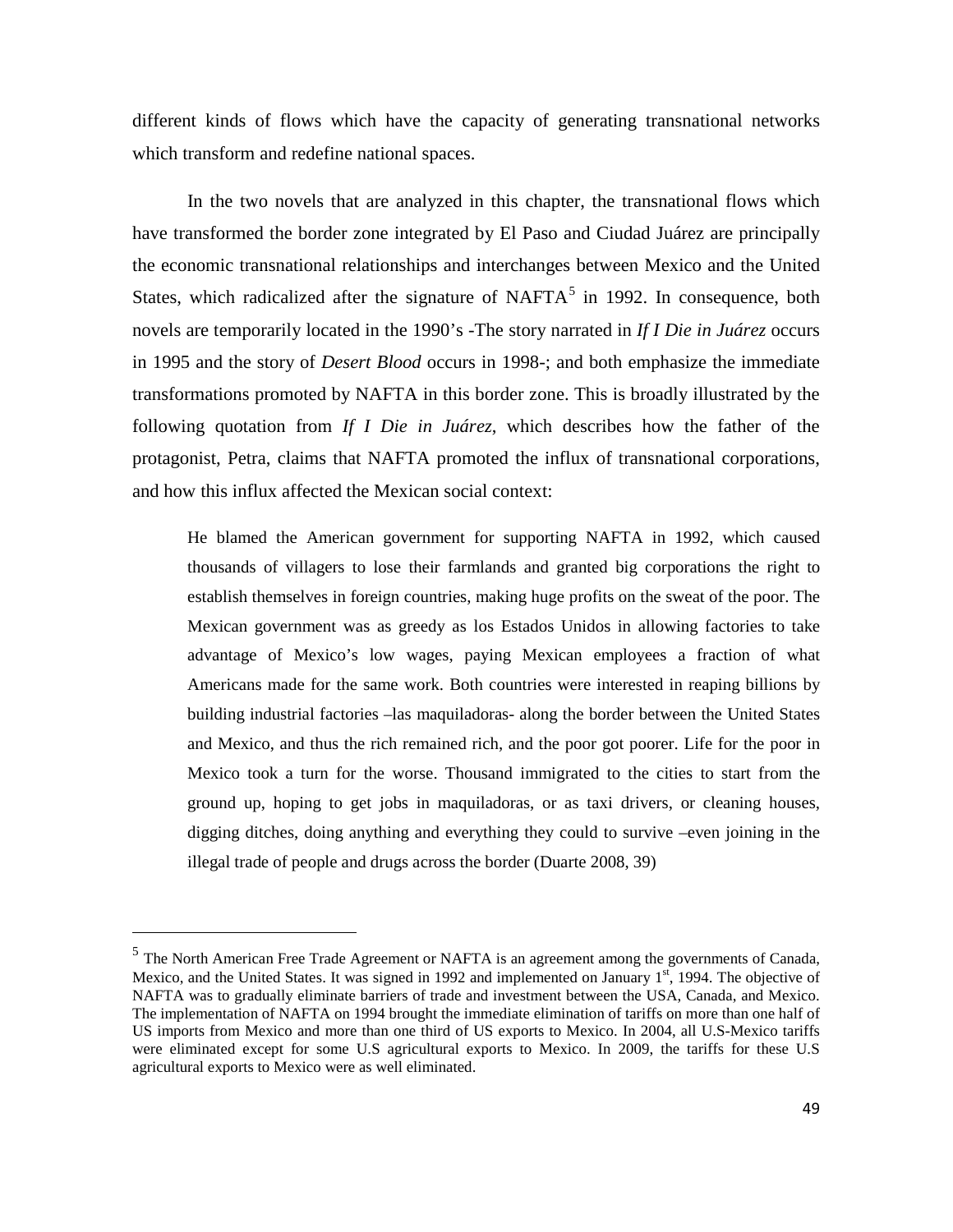As the previous quotation points out, in *If I Die in Juárez*, Duarte identifies, along with NAFTA, the *maquiladoras* (American manufacturing industries) as one of the principal transnational flows which have transformed the Mexican social and economic context. In a similar way, in *Desert Blood*, Alicia Gaspar de Alba emphasizes *maquiladoras* as a powerful transnational structure which controls Ciudad Juárez:

In Juárez only two institutions have power: the government and the *maquiladoras*. Even the police are nothing but pawns.

The government and the *maquiladoras*. Were they two separate suits, one of spades, one of diamonds, say? Or were they just two different face cards in the same suit? If they were different suits, they'd stack up separately, but these two had something in common. What was it? The U.S.-educated rich men who ran both of them? (Gaspar de Alba 2004, 242)

In this sense, both novels underline the transnational economic connections between Mexico and the United States, represented by NAFTA and the *maquiladoras*, as fundamental factors in the transformation of the social context in the landscape integrated by El Paso and Ciudad Juárez. Furthermore, as the previous quotations illustrate, both novels also emphasize the social disparities produced and radicalized by these transnational economic flows.

In consequence, in a similar way as George Ritzer suggests (Ritzer 2010, 14) that global flows produce movement but also fixed, solid, and heavy structures; and that "immobility and exclusion are thus as much a part of globalization as movement" (Inda and Rosaldo 2008, 29), both novels recreate how transnational flows not only mean the free movement or interchange of goods and commodities; but also the generation and fixation of social hierarchies and disparities. In this sense, in both novels, transnational flows influence the "matrix of oppression" of specific localities; and could be one of the vectors which oppress and define minority groups in specific contexts.

Therefore, *If I Die in Juárez* and *Desert Blood* point out transnational economic flows -specifically NAFTA and the *Maquiladoras*- as the principal factors involved in the transformation and redefinition of the social relations in the border zone integrated by El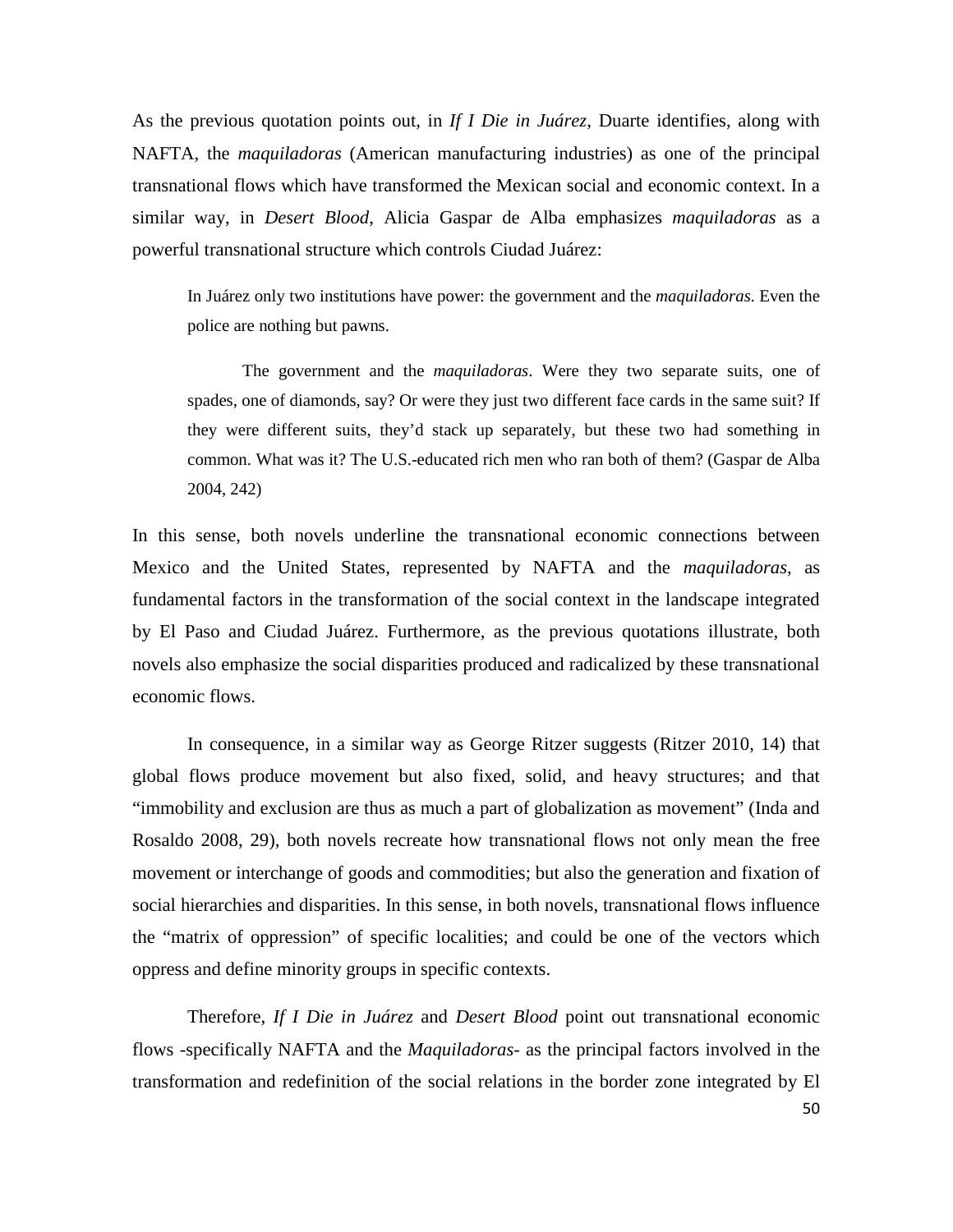Paso and Ciudad Juárez. Moreover, both novels emphasize that these flows are involved in the reinforcement and redefinition of social hierarchies and inequalities.

In consequence, these flows and the social redefinitions that they promote are fundamental aspects in the formation of the transnational space that both novels recreate. In both novels, the transnational processes which redefine social and economic relationships, at the same time, redefine the landscape where these relationships take place. This is fully developed and analyzed in the next section of this chapter.

#### **Transnational Flows and the Redefinition of Space in the U.S-Mexican Border**

As mentioned in the previous section, the transnational flows stressed in Duarte and Gaspar de Alba's texts not only affect the social position of people in the transnational context in which the U.S. and Mexico participate, but also the way in which spaces are constructed and reconstructed in this context. This implies that, as Jan Aart Scholte stresses, in both novels:

Space matters […] On the one hand, the geographical context shapes the ways that people formulate knowledge, relate to nature, undertake production, experience time, organize governance, construct identities, and form collectivities. Concurrently, culture, ecology, economics, history, politics, and psychology also shape the spatial contours of social relations" (Scholte 2005, 60)

In this sense, in both novels, there is a fundamental interconnection among transnational flows, social relationships, and space. On the one hand, in the novels, space is defined by the same forces which affect social structures; consequently, spaces are reflections of the transnational flows which affect the border zone El Paso-Ciudad Juárez, as well as mirror images of the social configuration promoted by these flows. On the other, spaces transformed by transnational flows have an enormous influence in the redefinition of social relationships. This means that, as Jan Aart Scholte suggests, *If I Die in Juárez* and *Desert Blood* recreates how due to the fundamental interconnection between social structures and space,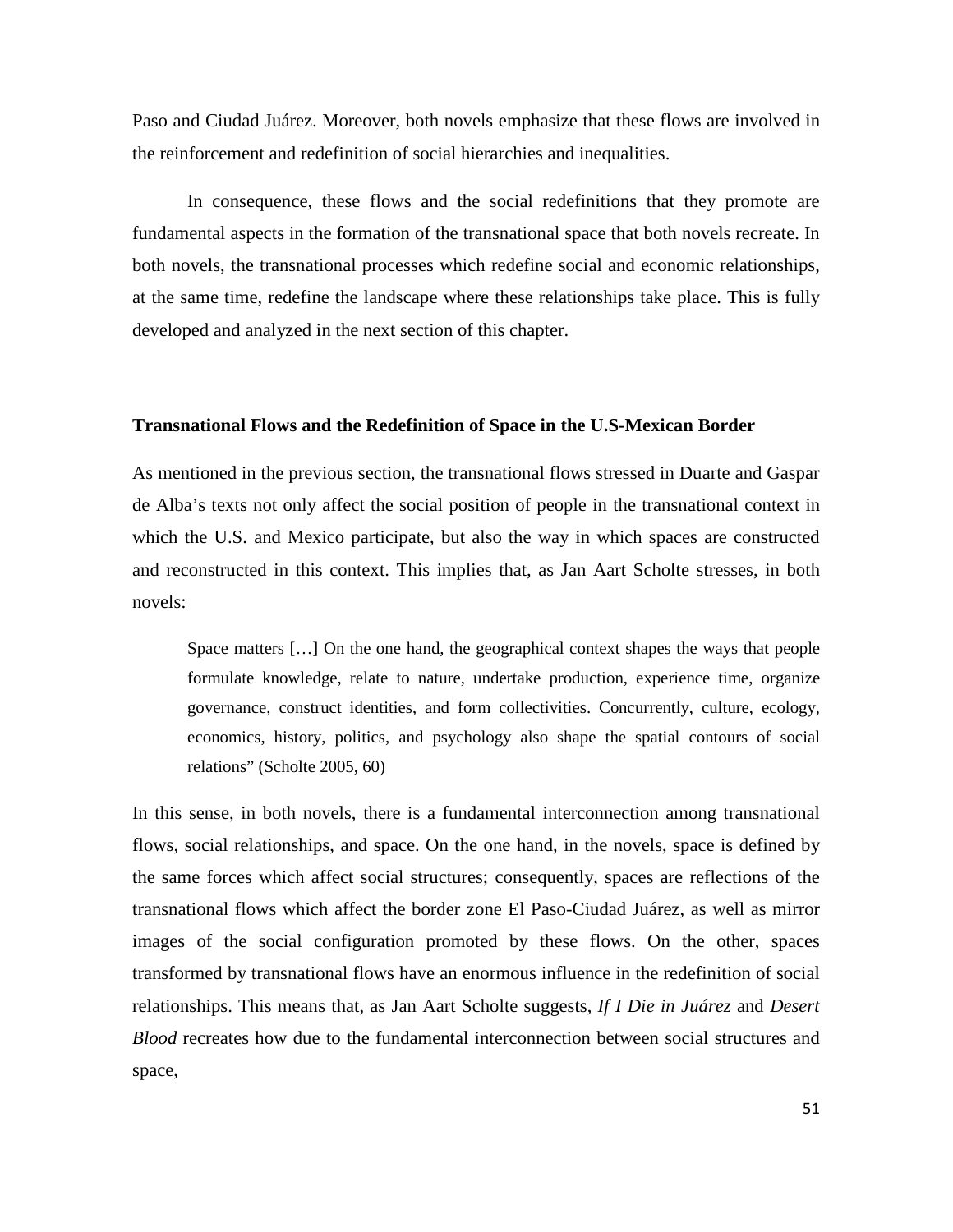A major change of spatial structure affects society as a whole. A reconfiguration of social geography is intimately interlinked with shifts in patterns of knowledge, production, governance, identity and social ecology. So a transformation of social space –like largescale globalization- is developed in larger dynamics of social change (Scholte 2005, 60)

Therefore, the two novels recreate, first, how the geography of El Paso and Ciudad Juárez has been transformed by the economic relationships between the U.S and Mexico into a transnational landscape. Secondly, how these economic and spatial transformations are interconnected with the reconfiguration of the social landscape in the border zone. And, thirdly, how the geography of El Paso and Ciudad Juárez is defined as well by the social hierarchies and disparities promoted by transnational flows.

The first point summarized in the previous paragraph is clearly illustrated in Gaspar de Alba's novel. In *Desert Blood*, the narrator describes the territory integrated by El Paso and Ciudad Juárez not as the evident political division between the U.S and Mexico, but as an interconnected territory, determined by the constant fluxes between El Paso and the Mexican city. This is illustrated in the following quotation in which the protagonist of *Desert Blood*, Ivon Villa, observes the border zone from the plane in which she travels to El Paso, Texas:

The plane plowed through the usual gauntlet of air pockets on the landing. Settling back with a clenched belly, she raised the plastic screen on the window and looked out at her hometown, the lights of the valley glowing under the huge pearl of a full moon.

Unless it's twilight, the only thing you see when you fly into El Paso is the desert – the brown, pachydermal, sagebrush-stubble sky, the green veil of sky that stretches between Mount Franklin and the Guadalupe Mountains. From the plane you can't see the boundary line, the cement riverbed that separates El Paso from Juárez. The borderland is just one big valley of lights.

You can see the chain-link fencing of the Tortilla Curtain, or the entrepreneurs in rubber inner tubes transporting workers back and forth across the Rio Grande, or the long lines of head-lights snaking over the Córdoba Bridge –One of three international bridges that keep the twin cities umbically connected. For the locals on each side of the river, the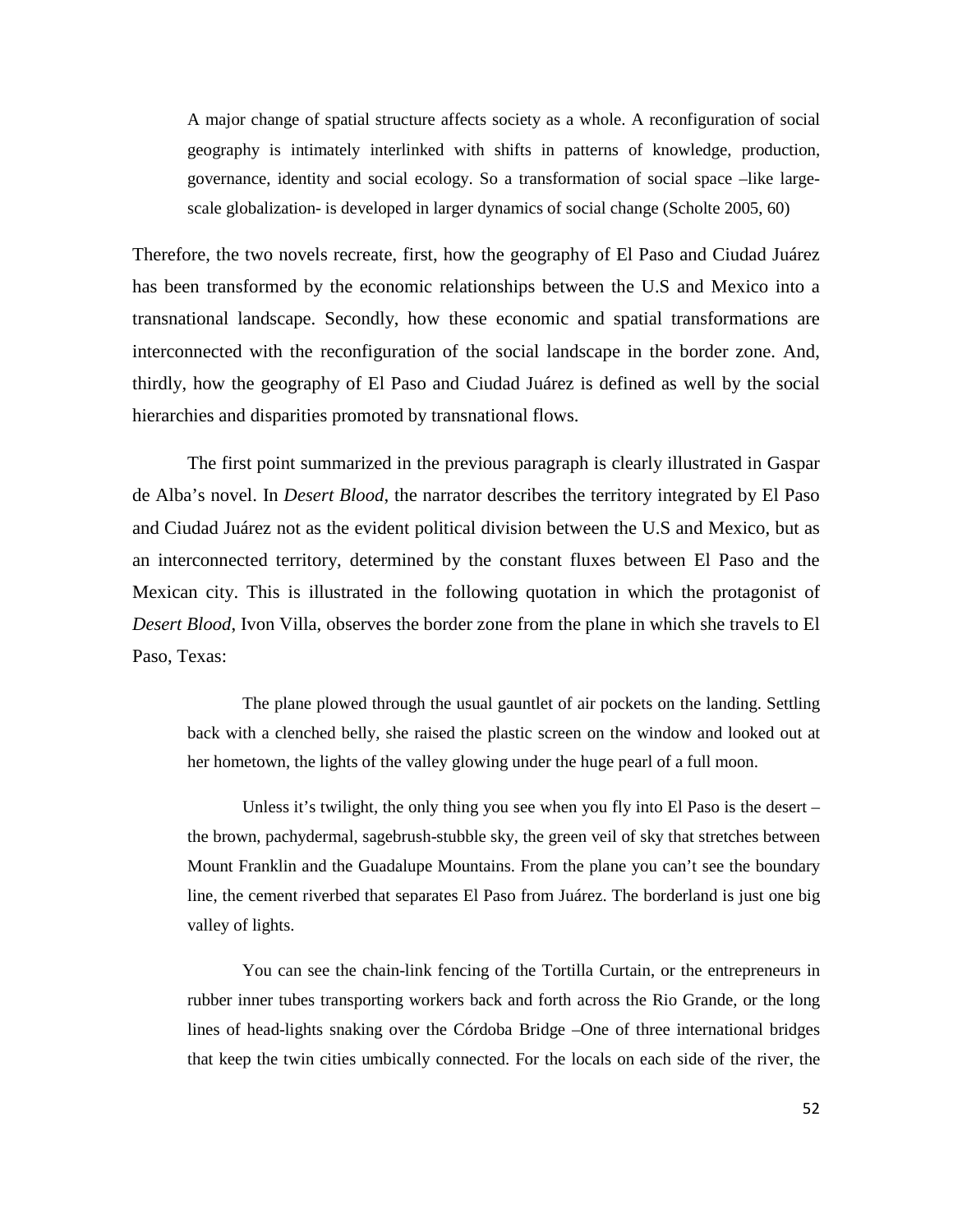border is nothing more than a way to get home. For those nameless women in the sand, those tortured bodies she'd just been reading about in the *Ms.* Article, the border had become a deathbed. For Ivon Villa, it was the place where she was born. The plane landed with a jolt (Gaspar de Alba 2004, 7)

The previous depiction recreates El Paso and Ciudad Juárez as "twin cities umbically interconnected". With this, the depiction exemplifies how Gaspar de Alba's novel recreates the border zone El Paso-Ciudad Juárez not as the encounter and radical separation of two national territories, but as a transnational zone where flows from the two nations are constantly crossing from one side of the Río Grande to the other. Therefore, the border zone is fundamentally defined by the transnational flows that constantly travel between Mexico and the United States. Moreover, this depiction illustrates how the border zone as a transnational process could have different meanings. It could be "a way to get home"; it could be homeland, and, at the same time, it could be "a deathbed"<sup>[6](#page-52-0)</sup>.

These different meanings or spatial representations depend on power relations. As suggested by Jan Aart Scholte:

Human geography is no more politically neutral than any other aspect of social relations like culture or economics. Space always involves politics: processes of acquiring, distributing and exercising social power. A social field is never a level field. Thus transplanetary and supraterritorial connections invariably house power relations and associated power struggles, whether latent or overt. Global links are venues of conflict and cooperation, hierarchy and equality, opportunity and its denial (Scholte 2005, 82)

This implies that like global flows, transnational flows invariably address power relations and struggles. Therefore, transnational flows transform and redefine spaces in relation to power structures. In the previous quotation of *Desert Blood*, the transnational border space means a deathbed for the murdered *maquiladora* workers, because the transnational economic flows between Mexico and the United States have generated a power hierarchy in

<span id="page-52-0"></span><sup>&</sup>lt;sup>6</sup> These different meanings as well could be interpreted as representations of the two notions about the Border developed for Mexican-Americans –the border as homeland and as crossing-; and as the incorporation of the border as transnational process to these notions, represented by the border as "deathbed".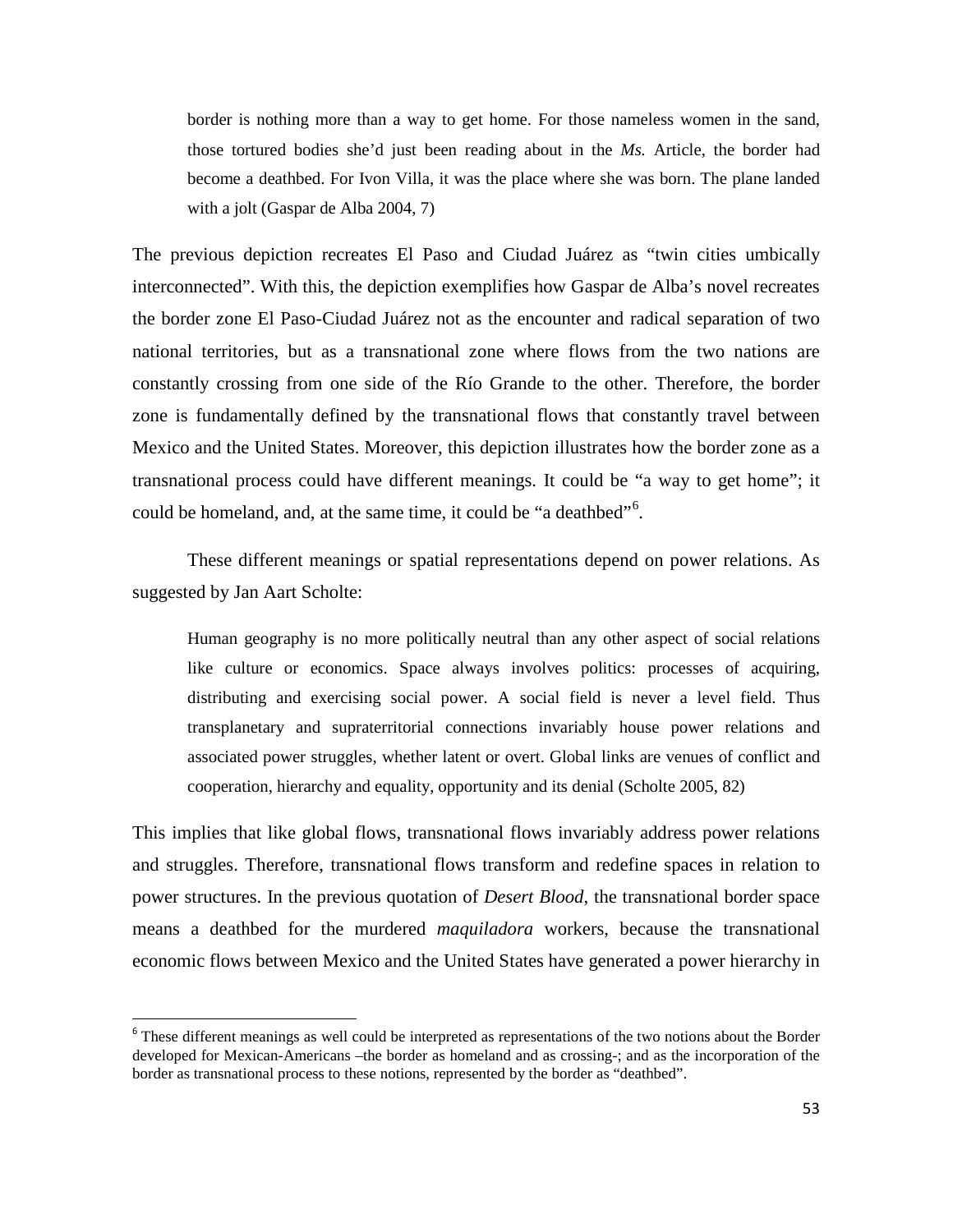which *maquiladora* workers are located in a social position that make them vulnerable to exploitation and violence.

The influence of power relations in the construction and transformation of spaces is also emphasized in *If I Die in Juárez*. In this novel, the border zone not only is recreated as a transnational process, but also as the representation of the power structures generated by the transnational relationships between Mexico and the U.S. This is illustrated in the following quotation, in which one of the protagonists of Duarte's novel, Mayela, observes El Paso from the marginal neighborhood –*Los Tres Magos*- where she lives in Ciudad Juárez:

Visible from the dwelling, on the Texas side of the border, was la chiminea, a tall chimney blackened by years of usage in the smelting of copper. The structure was owned by ASARCO, an American copper company from El Paso, and was built in a manner that allowed the billows of noxious black smoke, laden with chemicals and toxins, covering everything in Los Tres Magos like a black mesh entrapping the land, the primitive dwellings, and the people. Mayela's amazement came when she looked across el Río Bravo and into los Estados Unidos, where she saw tall buildings outlined on the distant horizon and well-built houses and paved streets that ran everywhere. […] Los Tres Magos was close to a huge garbage dump, one of the biggest in Juárez (Duarte 2008, 111)

In this sense, Duarte stresses in her novel that the border zone El Paso-Ciudad Juárez is not only determined by the constant interaction of transnational relationships; but also by power structures which generate an unequal geography in the border zone. Meanwhile, El Paso is characterized by its skyscrapers and paved streets. The landscape of Ciudad Juárez is integrated by marginal neighborhoods close to pollution sources.

Therefore, both novels emphasize that the border zone has been defined and redefined by transnational flows. This implies that Duarte and Gaspar de Alba understand that transnational flows "are not just interconnections but also the re-carving of channels and the remapping of the possibilities of geography" (Tsing 2000, 327). In Duarte and Gaspar de Alba's novels transnational flows transform not only social and economic relations but also spatial configurations. This is stressed in the following quotation, in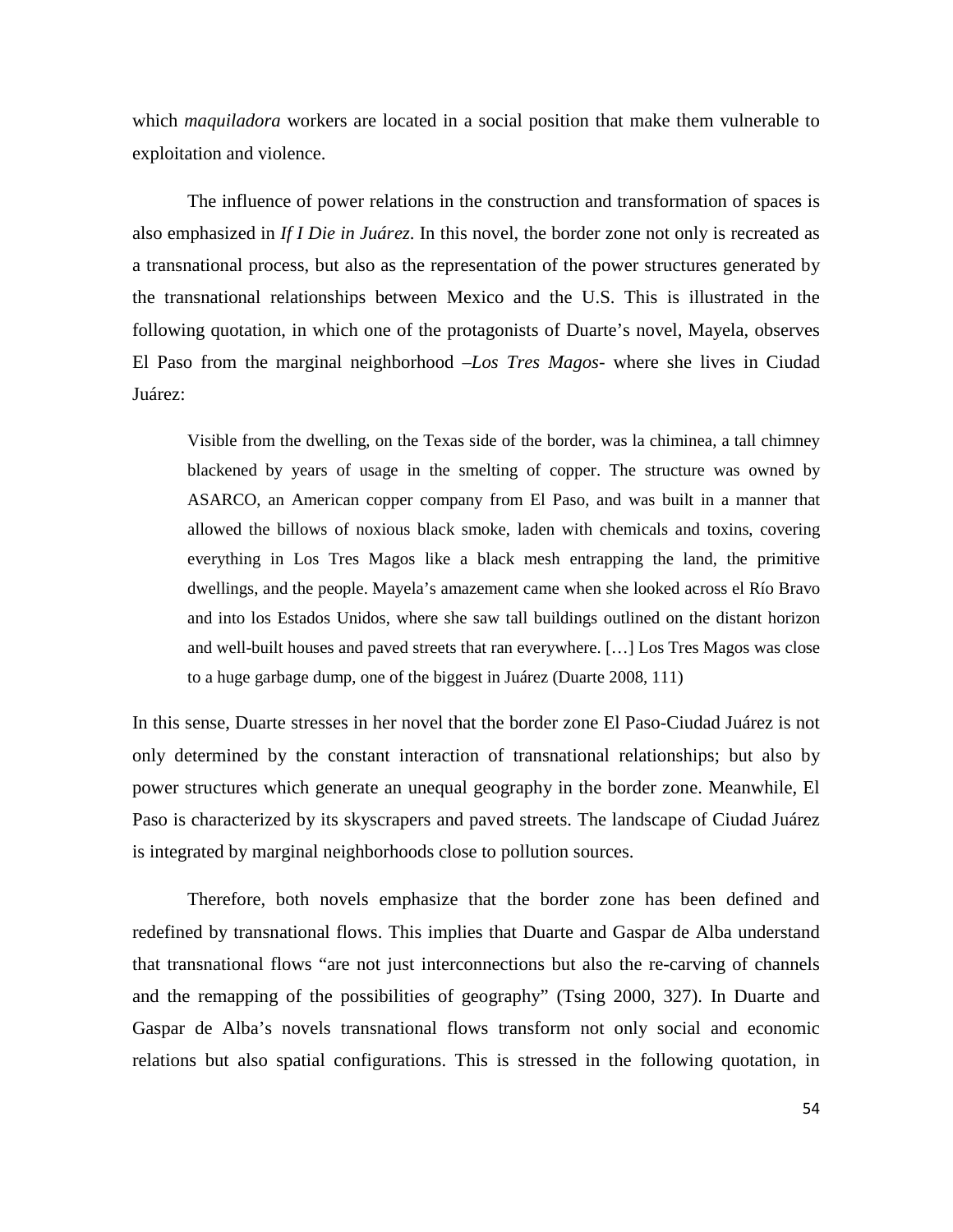which the protagonist of *Desert Blood* realizes that El Paso and its Mexican counterpart have been transformed by transnational forces which she does not understand at all:

Was this cold-blooded, she wondered, to do a case study on a girl she'd just seen at the Juárez morgue and another who was dying of cancer? Or would it help her understand what was going on in her own hometown? Eight years ago when she'd left El Paso, she vowed she'd never live here again; things were stagnant here –nothing ever changed. Even as a child, when people asked her what she wanted to do when she grew up, she'd say, "leave El Paso." She thought she knew everything there was to know about this place. The truth was things *had* changed, and she didn't understand any of it –not the murders, not the silence that surrounded the murders, not even the context in which the crimes were committed (Gaspar de Alba 2004, 98)

Moreover, both novels recreate how the reconfiguration of spaces by transnational flows not only depends on transnational interconnections; but also on the power relations that these interconnections address and produce. This last point is beautifully expressed in *If I Die in Juárez*, through the legend of the Río Gris. This legend narrates how the Río Gris, located in Montenegro –the Mexican village where Petra, one of the protagonists of the novel, was born-, resists the attempts of the Spanish conquerors to control the flow of its water:

Every day there was talk that the wells would run dry and the people of Montenegro would die. Everyone hated the rich Spanish landowner who had built a dam many years ago, so many that no one could remember exactly when. He had forced the water from el Río Gris to flow into his land alone, to his hacienda, to water his crops and fatten his castle, but the river broke loose and spilled its water wherever it willed, on the land and on the people of Montenegro. There were great floods. Then it dried up as a last act of vengeance, and the people of Montenegro cheered the river's wrath and said they possessed the same power to resist the proud and arrogant (Duarte 2008, 37)

In this sense, this legend illustrates how power structures have influence in the modification of the landscape; but also how elements located in the landscape can resist power structures and also affect spatial formations. This implies that, as suggested by Anna Tsing (2000), both novels recreate how spatial formations and transformations are not a one way process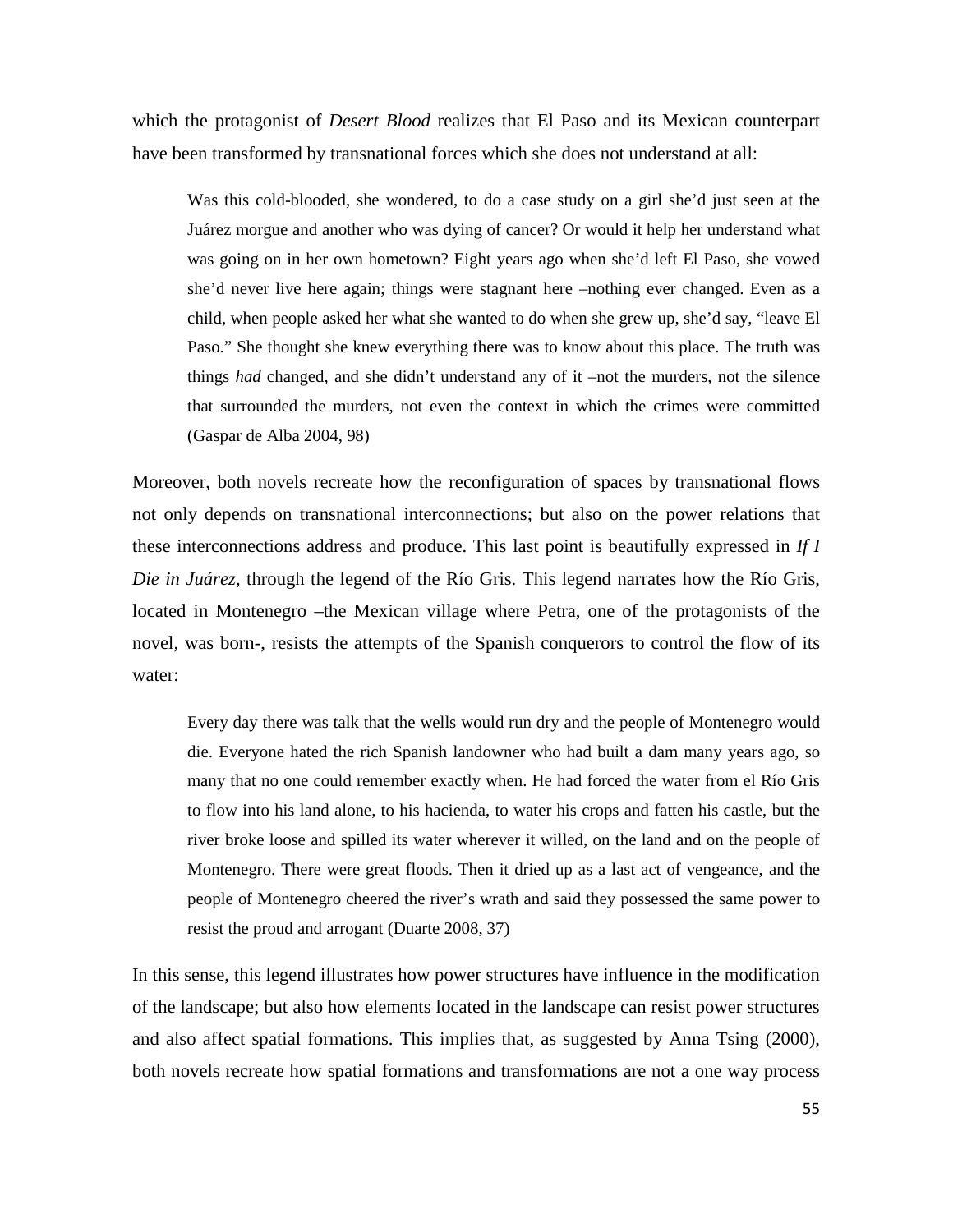in which only transnational power flows have the capacity of define geographical elements; but they are processes which are define by the convergence and collision between power structures and the individuals affected by these structures.

This convergence is also represented in *If I Die in Juárez* when the *maquiladora*  worker, Petra, resists the sexual attack of the owner of the factory where she works. With this, she becomes the Rio Gris of Montenegro, and like this landscape element, she resists the power structures that are transforming her geographical and social context. Furthermore, like the Rio Gris, Petra survives the transnational power flows which have transformed Ciudad Juárez into a space of death; and becomes an element which could transform this place of death, into space of resistance and life:

When Petra felt Agustín body over hers, inflicting new pain, his howls and shrieks in her ears, she became like one of the crouching figures on the mountains of Montenegro and danced silent and exuberant within herself. Sometimes she climbed up to the dark chandelier and perched there, hidden among its shiny globes. And when he told her she would submit, and submit and submit, Petra resisted and became el Río Gris, fighting the pride and arrogance of the ancient conquistador. She became, once more, el mestizo rising, and she lived for another day (Duarte 2008, 308)

Thus, both novels as well recreate how the transformation and definition of spaces is fundamentally determined by the convergence among diverse elements and influences. In both novels, the transnational border zone is transformed and constructed by the convergence, collision and interaction among transnational flows, the power and social structures that these flows generate, and the different ways in which individuals and other elements of the landscape interact with these transnational flows and power structures. From this perspective, both novels identify and reproduce geographical elements that represent the transformation of the border zone by the convergence described in the previous lines.

One of these geographical elements is the industrial parks that have been established in Ciudad Juárez as consequence of the transnational relationships between Mexico and the U.S. As the following quotation of *Desert Blood* illustrates, these parks represent, on the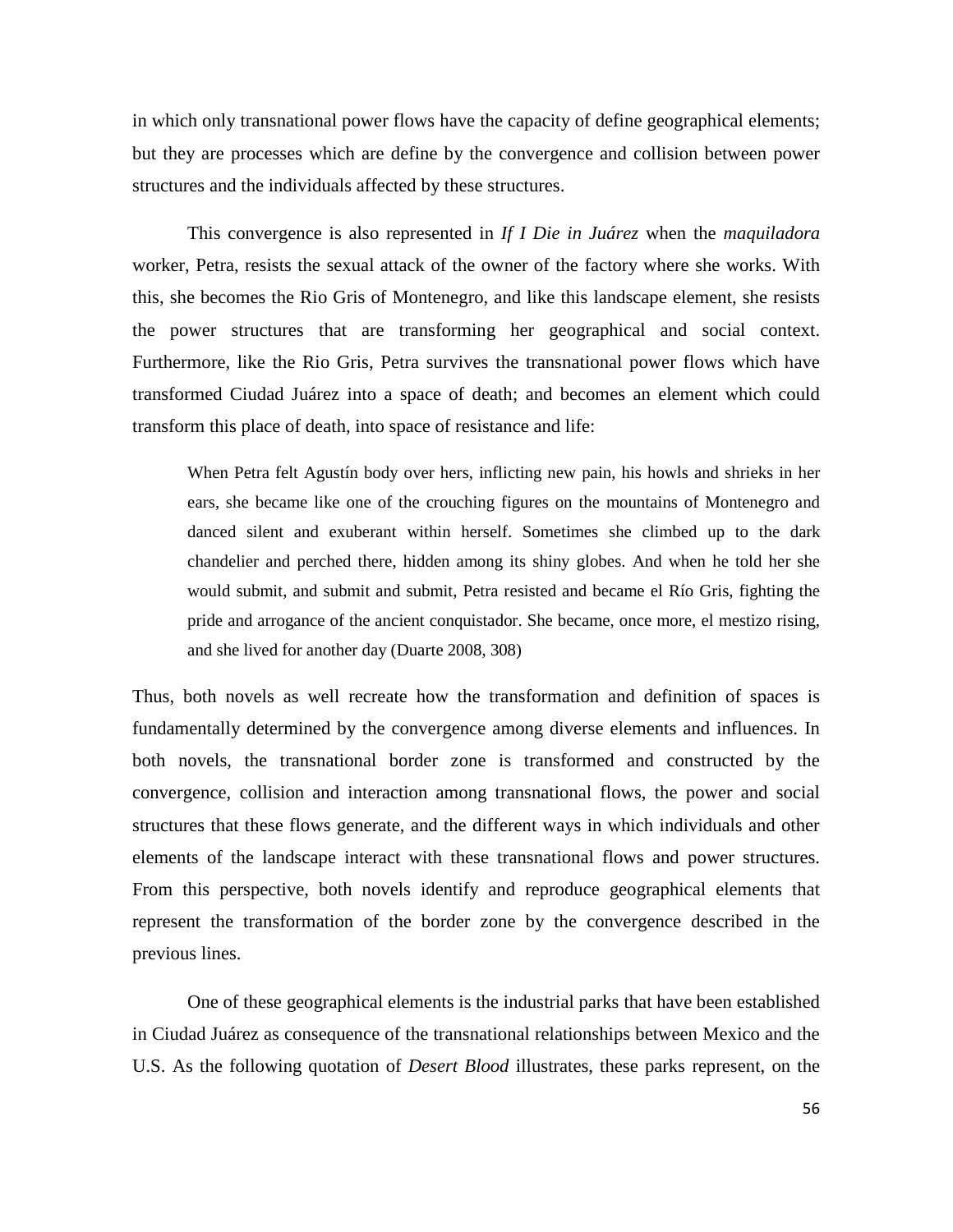one hand, the transnational flows that have modified the border zone; and, on the other, the social structure that these flows have produced, as well as the way in which individuals and social groups interact with these modifications:

The night air was laced with diesel fumes. Ximena had parked across the street from the Phillips *maquila* in the Benavídez Industrial Park, and after waiting fifteen minutes, she'd go inside to see what was keeping Cecilia. Ivon got out of the van and leaned against the hood to watch the activity outside the plant. Buses moved in and out of the gated lot, their yellow headlights beaming on the golf-course like lawn that wrapped around the factory. The workers arriving for the midnight shift streamed out of the buses and filed into the fluorescent lights of the lobby. All women, they looked like clones. Same lipstick. Same blue smocks. Same long dark hair. Lines of other young women –the thinner ones in jeans and baby-tees, the plumber ones in skirts and loose blouses –carrying purses and plastic shopping bags, waited to board the same buses, to be shuttled back to their respective *colonias*. (Gaspar de Alba 2004, 21)

In a similar way, both novels underline *colonias* as a geographical element and a consequence of transnational flows. Thus, *colonias* represent the transformation of the geography of the border zone as result of transnational relations. *Colonias* are extremely poor neighborhoods, without properly built houses and basic services, which started to flourish with the transformation of Ciudad Juárez into a transnational industrial zone. These characteristics are emphasized in the following depiction of Duarte's novel:

…la colonia Los Tres Magos, named after the three wise men who had once followed the start of Bethlehem to honor the Christ child with gifts. Los Tres Magos was one of the poorest colonias in all of Ciudad Juárez. The people here lived in tends and in houses made of cardboard, old tires, and pieces of metal and rusty pipes. They were like rats living in hovels, dirt all around, with no running water and no electricity (Duarte 2004, 109)

*Colonias* are as well geographical representations of the inequalities produced by the transnational relationships between Mexico and the U.S. Immigrants from South Mexican states and other Mexican North villages looking for jobs in the *maquiladoras* of Ciudad Juárez inhabit the *colonias*. In fact, *colonias* were built by these immigrants, therefore, they perfectly exemplify how individuals and social groups interact with transnational flows,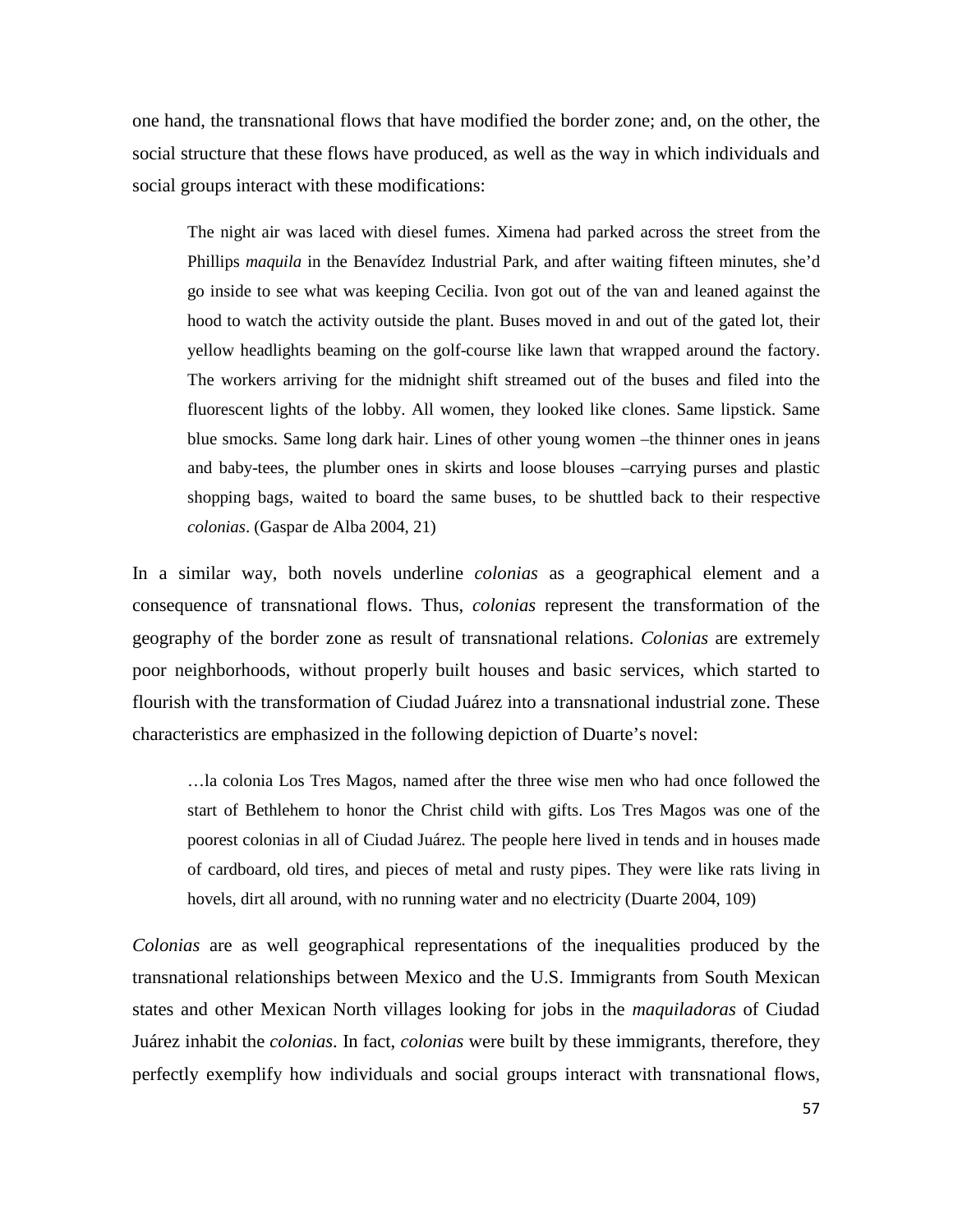and, more important, how these individuals have a fundamental role in the transformation of the transnational border zone. This interaction and influence is emphasized in the following depiction of *Desert Blood*. In it, *colonias* are fundamentally defined not only by their evident poverty, but also by the features that their inhabitants incorporate to them:

Past the downtown traffic of buses and *rutera* vans, bicycles and taxis, pedestrians and barefoot Tarahumara women with babies slung in bright *rebozos*, the boulevard narrowed to a one-lane street as soon as they entered the *colonias* sector of Juárez, the squatter colonies. The neighborhoods closest to downtown area had been incorporated into the city decades ago and now they had paved streets and electric poles and running water. Here, the houses were made of cinder block, painted in exotic colors like lime green and lilac, and they have fences and iron bars at windows, and SUV's squeezed into the tiny driveways.

Further west, directly across the border from the exotic Bhutanese buildings of the university in El Paso, the houses got shabbier and shabbier. Shack made of wooden pallets and old tires, corrugated tin roofs. Here and there and *Abarrotes* store [grocery store] or a dance hall with beer logos and naked female torsos painted on the wall. They passed a junkyard of rusty, gutted cars and old red buses. A clump of trailers that Ximena said was a public school. In front and behind them, it was mostly buses and bicycles circulating up and down the unpaved streets. Some of the buses were public transportation, others had "Transporte de Personal" [Personnel's transport] written on the side. One of them said "Viaje Especial" [special trip] on the back (Gaspar de Alba 2004, 35-36).

Another geographical element that Gaspar de Alba's novel emphasizes as a fundamental representation of the transformation of the border zone by transnational flows is the desert between El Paso and Ciudad Juárez. In *Desert Blood*, the desert zone between both cities has become a cemetery for hundreds of women. Therefore, this geographical element is a representation of how transnational economic forces have transformed the border zone into a space of death and sexual violence. This is also emphasized in the novel by the reconfiguration of El Paso. As the following quotation illustrates, El Paso, as result of the sexual violence promoted by transnational relationships between Mexico and the U.S, has become the home of sexual offenders: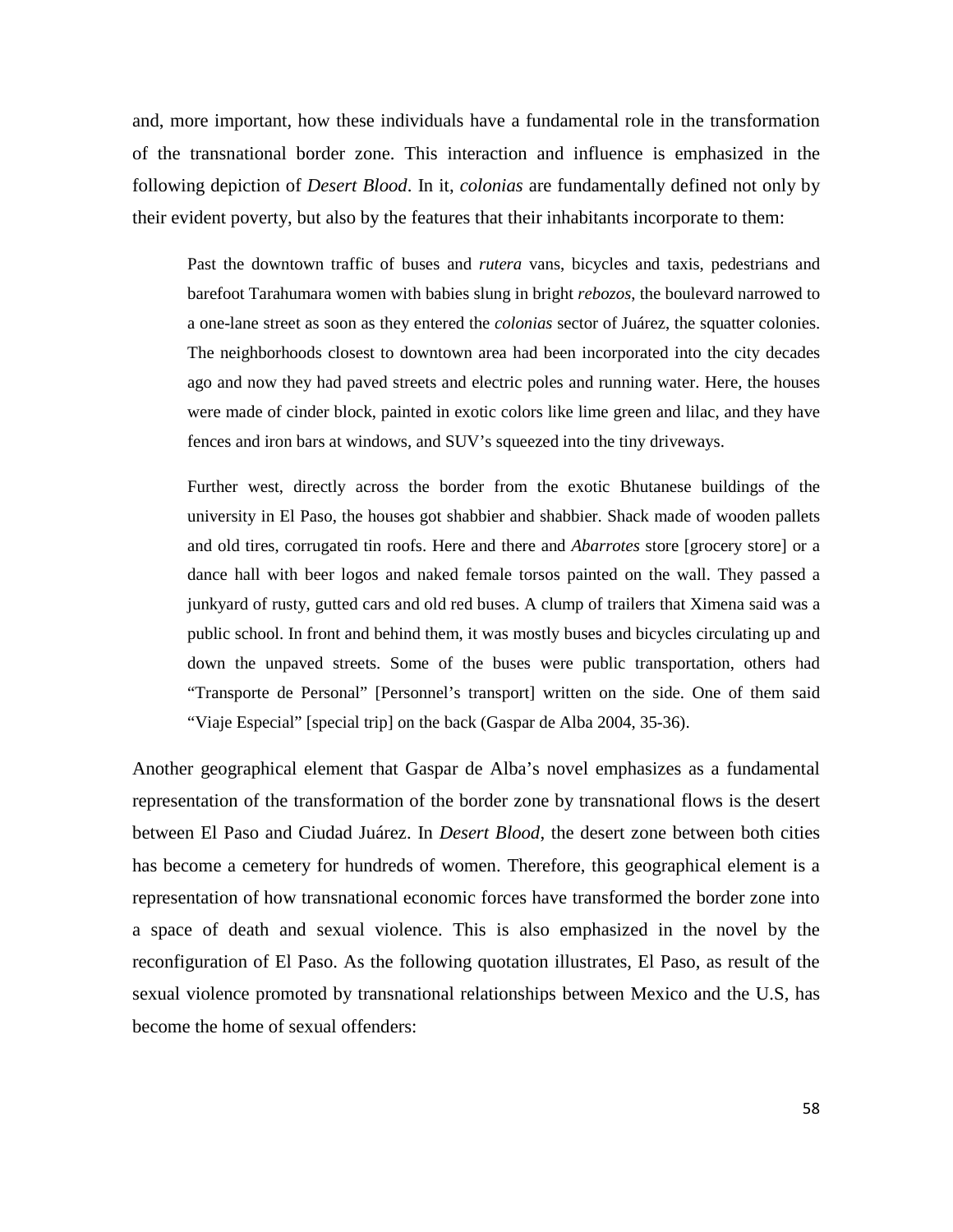A map flashed in Pete's mind. The map of all the registered sex offenders in El Paso, pinned to the bulletin board in his office. What the citizens of El Paso did not know was that El Paso was the largest dumping ground of sex offenders in the country. More and more of them were being given one-way tickets to El Paso when they go out on parole (Gaspar de Alba 2004, 234)

In this sense, both novels recreate specific geographical elements as essential representations of the transformation of the border zone promoted by the radicalization of the transnational relationships between Mexico and the U.S. As mentioned, in both novels, this transformation involves not only transnational flows, but also the power structures that these flows address; and the ways in which individuals and social groups interact with these flows and power formations. Thus, both novels identify that the convergence of these elements define the border zone as place and representation of transnational economic flows and of transnational power relations; which have define El Paso and Ciudad Juárez not only as place of economic interactions, but also as place of radical social inequality, death and extreme gender violence.

#### **Transnational Border Space: Convergence among Diverse Spatial Formations**

According to Anna Tsing, "places are made through their connections with others not their isolation" (Tsing 2000, 330). This means that spatial formations are constructed not in isolation, but through their relation to other places and spatial formations. In the specific case of the border zone integrated by El Paso and Ciudad Juárez, both cities have been fundamentally defined by their geographical closeness. In consequence, the transnational formation described in the previous section, is not only a consequence of the transformation and radicalization of the transnational relationships between Mexico and The United States, but also a result of the closeness of El Paso and Ciudad Juarez, which historically has generated a series of relationships, dependencies, and interchanges between both cities. This implies that the transnational spatial formation recreated in *Desert Blood* and *If I Die in Juárez* converges with previous spatial formations generated by the geographical closeness and historical relationships between both cities.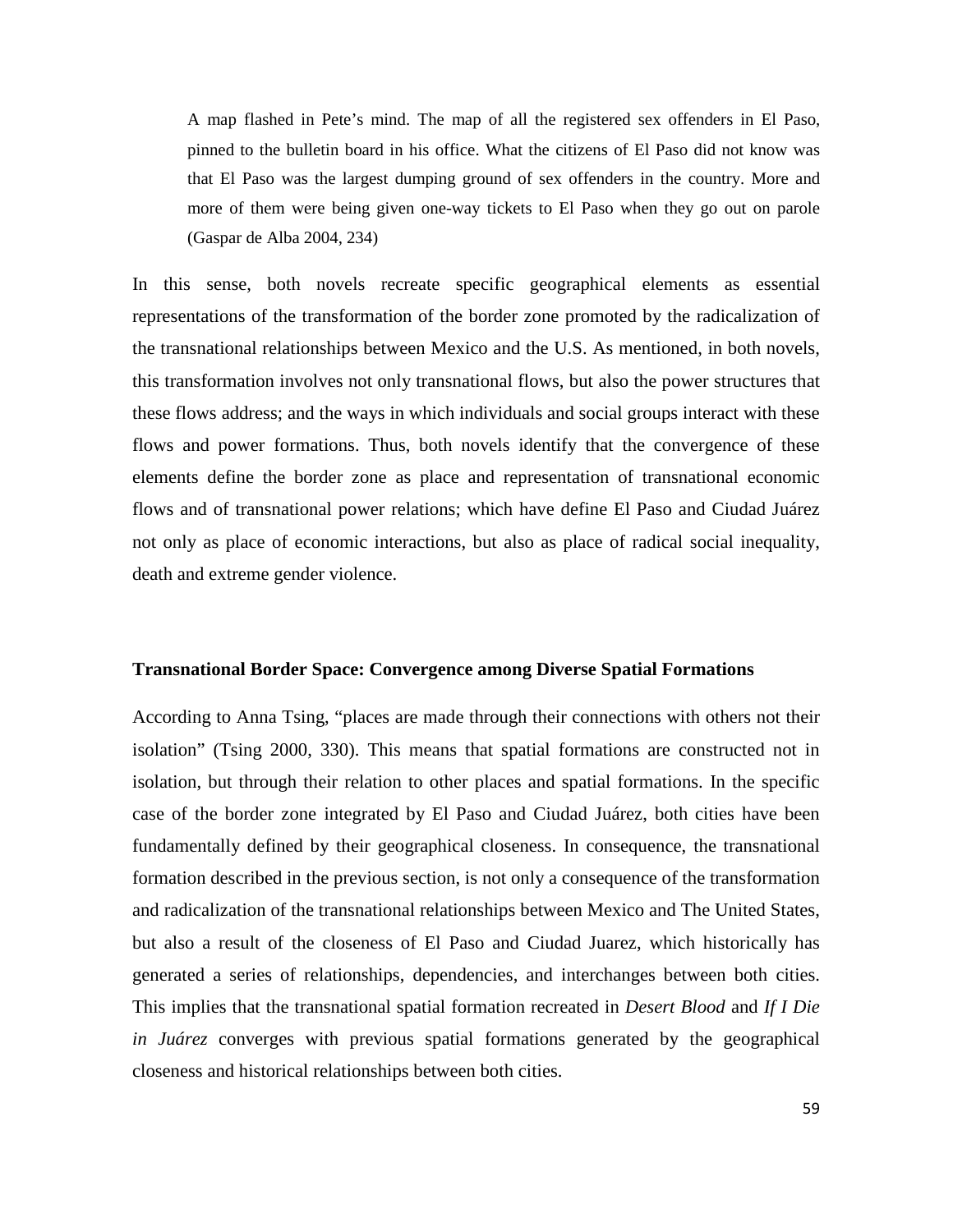As Oscar J. Martínez points out in his historical analysis of the economic and social formation of Ciudad Juárez:

Juárez has developed an economy with a strong external orientation, a condition characteristic of the Mexican border communities. Events which have transpired immediately across the demarcation line in other parts of the United States have had a profound impact on Juárez, as have developments within Mexico, and in particular policies of the Mexican government. Proximity to the highly industrialized country to the north and remoteness from Mexico's centers of production have bought a multiplicity of assets and liabilities. Vulnerability to external conditions has led to alternating cycles of prosperity and depression since the town became an international port in 1848 (Martínez 1978, 7).

This implies that, since the establishment of the border zone El Paso-Ciudad Juárez in 1848, changes promoted by Mexico or/and the United States have affected concurrently both cities. For instance, the construction of railways, during the nineteenth century, in the American Southwest, transformed El Paso in an important commercial point. El Paso became a prosperous Southwestern city connected North-South and West-East by the railways. In contrast, Ciudad Juárez developed only railway connections North-South and depended on El Paso to commerce with cities in the West and the East. According to Martinez, since this moment, Ciudad Juárez created a fundamental economic dependence on El Paso (Martínez 1978, 19).

This dependence was radicalized and transformed, during the twentieth century, and, specifically, during Prohibition. In this time, casinos and other kind of entertainment establishments closed their doors in El Paso, and moved their operations to Ciudad Juárez. In consequence, Juárez became a place of entertainment for inhabitants of El Paso, and its economy practically was totally supported by American investors in the entertainment industry (Martínez 1978, 31). This produced particular transnational relationships between El Paso and Ciudad Juárez. On the one hand, inhabitants of El Paso crossed the border looking for entertainment. On the other, residents of Ciudad Juárez crossed to El Paso to buy basic items and goods that were not produced in the Mexican city, because Juárez lacked of local industry. This situation ruled and was reinforced, during the 1940's and 1950, with the establishment of American military bases in the Southwest. This caused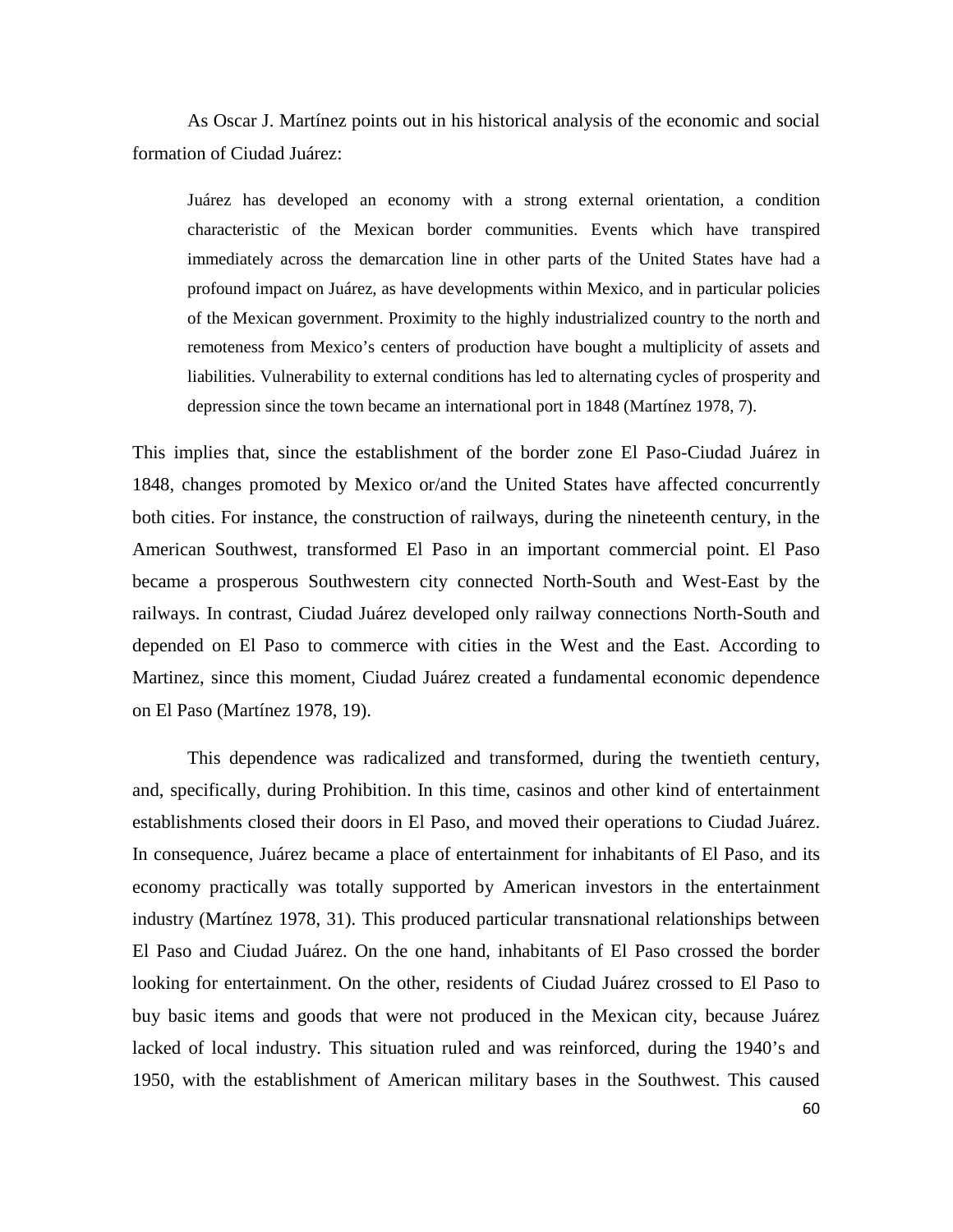large groups of soldiers crossing to Ciudad Juárez looking for entertainment and spending money in the Mexican city (Martinez 1978, 96).

According to Oscar J. Martínez, the transnational relationships between El Paso and Ciudad Juárez were significantly transformed during the last years of the 1960's. In 1965, the Mexican government initiated the Border Industrialization Program. This program began with the construction, in Ciudad Juárez and other Mexican border cities, of Industrial Parks where foreign manufactured factories (principally American factories) were established (Martínez 1978, 131). With this, the manufacturing industry established in El Paso since 1885 with the inauguration of the American Smelting and Refining Company (ASARCO) was extended to the south side of the Rio Grande. Therefore, since the second half of the twentieth century, Ciudad Juárez became an Export Processing Zone which is defined as an industrial area, "often in developing countries, designed to draw foreign companies and capital investment. EPZs offer multinational companies incentives including exemption from labor and environmental regulations, taxes, tariffs, and quotas" (Ritzer 2010, 459).

As the previous historical account summarizes, the closeness and historical relationships between El Paso and Ciudad Juárez have constantly remapped the geography of the border zone. In this sense, Ciudad Juárez, because of its essential interconnection with El Paso, has become a place of entertainment and tourism for Americans; and an export processing zone. It is fundamental to stress that these historical remappings do not mean that previous spatial constructions are totally erased and substituted by new ones; but that previous spatial formations converge and collide with new spaces. In this sense, the border zone integrated by El Paso and Ciudad Juárez is a kaleidoscope of multiple spatial formations.

This last point is recreated by the two novels analyzed in this chapter. In *Desert Blood* and *If I Die in Juárez* the transnational spatial formations described in the previous section collide and converge with spaces that represent past interconnections between El Paso and Ciudad Juárez. In Gaspar de Alba's novel, the protagonist, Ivon Villa, remembers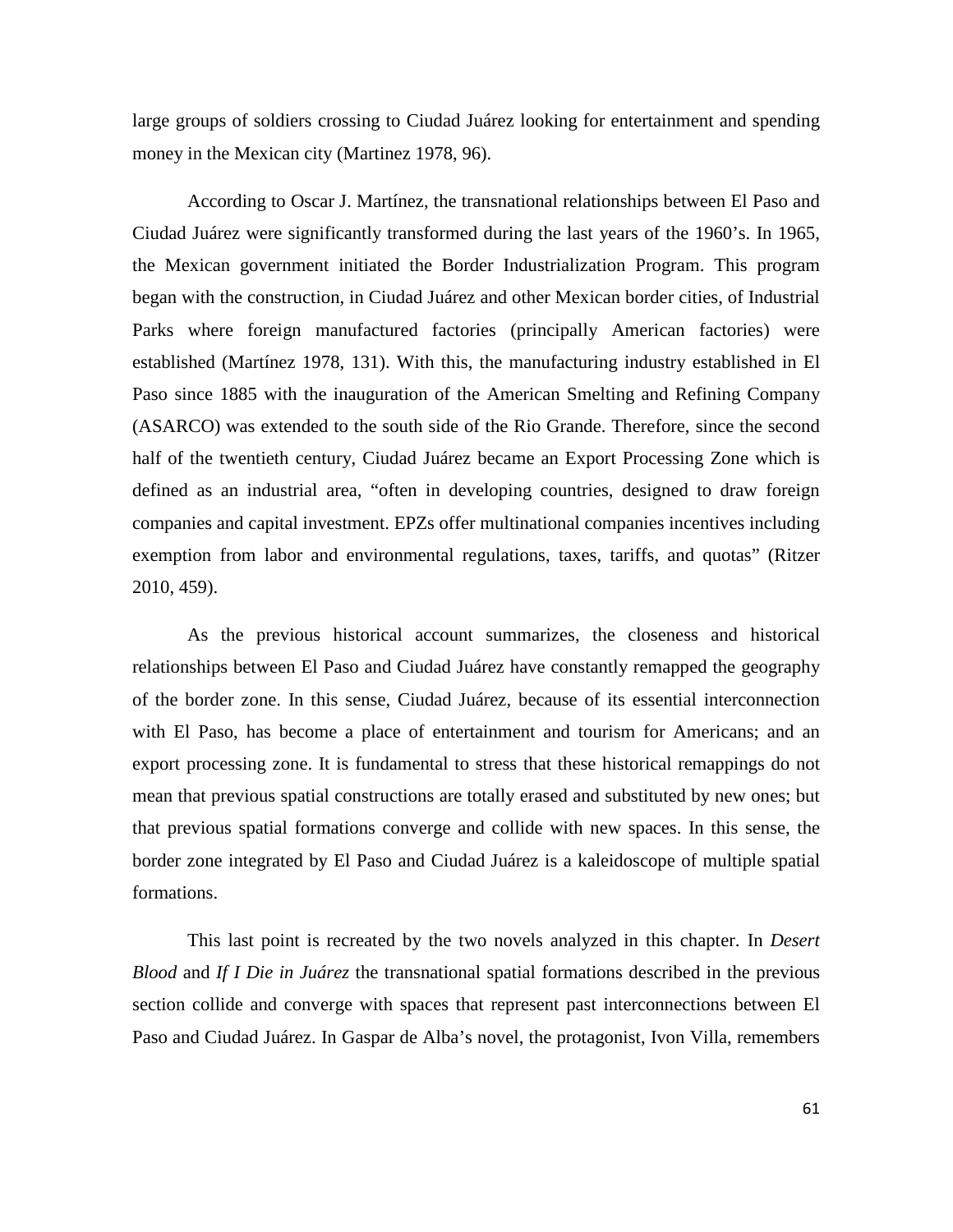how, when she was a teenager, Ciudad Juárez meant a cheap place to have a good time, as the following quotation demonstrates:

They were approaching downtown Juárez now, and the bridge loomed like a concrete hill in front of them. She could see a line of people crossing the bridge on foot. She remembered doing that as a teenager, walking over to hang out on Juárez Avenue, at bars like the Kentucky Club and Faustos, clubs like El Noa Noa –none of them carded, and the drinks were cheap. For ten bucks, you could get wasted and still have some money left over for one of Fred's famous *tortas*, ham and avocado sandwiches on Mexican bread laced with jalapeños and slathered with mayonnaise (Gaspar de Alba 2004, 56)

Although Ciudad Juárez is not anymore only a place of entertainment, like during Ivon's teenage years, the geography of the city is still determined by entertainment establishments for locals and foreigners. This is depicted in the following quotation of *Desert Blood*, in which the geography of the Mexican city is still fundamentally determined by streets full of bars and brothels:

The brothels on Mariscal Street, which runs directly behind Avenida Juárez, are the ones the tourists from across the border go to, a clientele of high school students, college kids, and business-men. The seediest bars, the ones that line the darker streets near the old gymnasium are for the locals and the drug lords (Gaspar de Alba 2004, 185)

In this sense, in the novel, geographical representations of the radicalization of transnational relations between Mexico and America as result of NAFTA - such as the *colonias* and industrial parks analyzed in the previous section- collide and converge with spaces created before the Free Trade Agreement between Mexico and the U.S. In a similar way, in *If I Die in Juárez*, *colonias* and *maquiladoras* converge with historical buildings which are touristic attractions. This is illustrated in the following quotation of the novel, which depicts how the American soldier Harry Hughes enjoys crossing to Ciudad Juárez, because of its colonial architecture:

Harry Hughes was far from St. Louis, Missouri, where he had been born. He was a young soldier, only eighteen years old, stationed at Fort Bliss in El Paso, Texas. Little by little he had learned to appreciate the deserts, mountains, sunsets, and the Mexican culture of the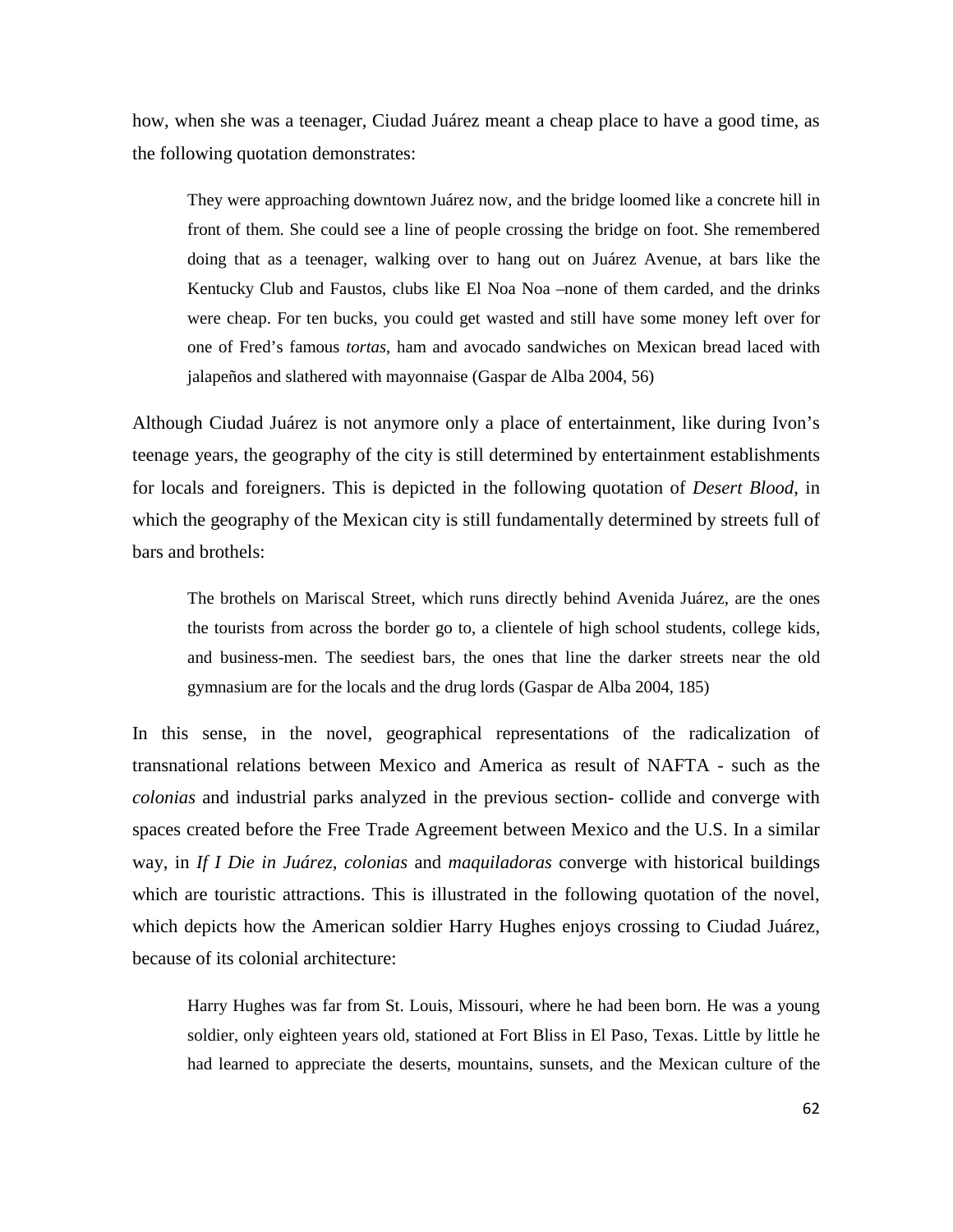area. Mexico was only a short ride from Fort Bliss, across one of the bridges that connected El Paso to Ciudad Juárez, but for Harry Hughes, Mexico was like another world. He couldn't get over the beautiful architecture of the buildings in the center of Juárez, elegant churches, marketplaces, and hundreds of shops filled with colorful curios and souvenirs. He loves the gaiety of the Mexican people, their humility, warmth, and their music (Duarte 2008, 241).

Therefore, both novels represent the transnational space integrated by El Paso and Ciudad Juárez, as a process in which more recent spatial formations do not totally remove previous ones. In both novels, spatial formations are determined by the convergence, integration and opposition between more recent spaces and old ones. This convergent process is creatively emphasized in *Desert Blood* by a graffiti that Ivon finds in a public bathroom. As the following quotation indicates, the graffiti is constituted by a saying of the Mexican President Porfirio Díaz which is modified by someone else:

Once her hands had cooled down, she sat in one of the stalls a long time, reading the graffiti. In between the usual *So-and-So Sucks Pussy* and *X loves Y* she found something that chilled her blood. Someone had scrawled that old saying of Mexican President Porfirio Díaz: *Poor Mexico, so far from god, so close to the United States*. Underneath it somebody else had written in red nail polish and shaky lettering *Poor Juárez so close to Hell, so far from Jesus*. (Gaspar de Alba 2004, 98)

This graffiti, which is fundamental for the resolution of the novel, indicates in first instance how Mexico historically has been affected by its closeness to the United States. Secondly, it indicates how Juárez has become "hell" and space of death as consequence of this closeness. In this sense, the graffiti represents a convergent historical process in which Juárez has been affected by its interconnection with the U.S. This convergence is totally emphasized in the same graffiti when it is modified days later, and this modification is noticed by Ivon Villa:

She saw some fresh graffiti on the wall, couldn't find the one she was looking for, and then she saw it, but it said something else now: *Poor Juárez, so far from the Truth, so close to Jesus*. The old version, she could still see traces of it –tan *cerca del infierno, tan lejos de Jesús*- had been scratched out with something sharp (Gaspar de Alba 2004, 187)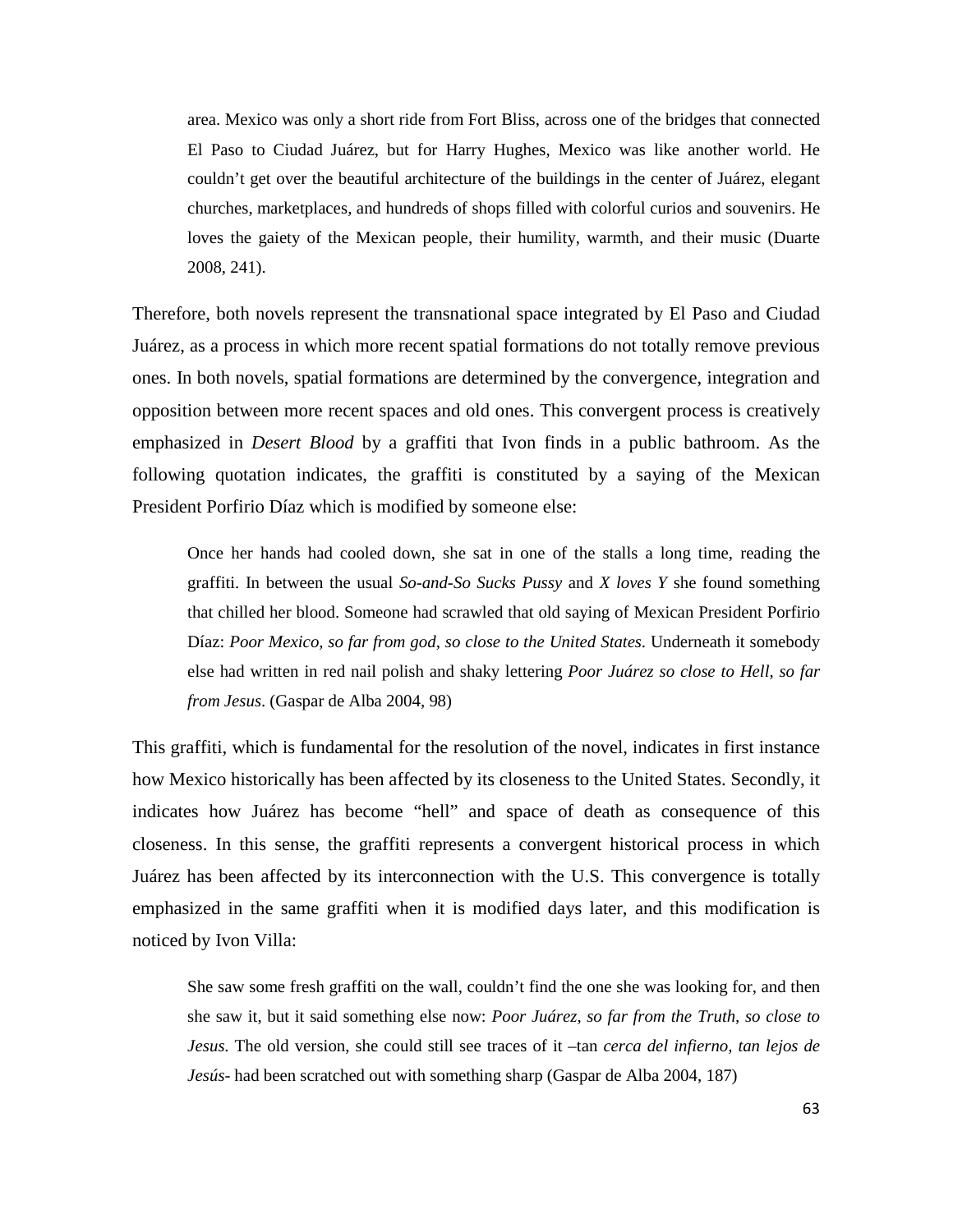This modification indicates that Juárez is "so close to Jesus". With this, it makes reference to a geographical element: the statue of Christ that is located in the border between Juárez and El Paso. This statue is close to the American refinery ASARCO, which, in the novel, represents the transnational manufacturing infrastructure which has transformed the border zone in space of violence and death for hundreds of women. Therefore, the modification of Porfirio Díaz' saying is a metaphor of how Ciudad Juárez has become a transnational space of death and violence by a convergent process which involves the historical interconnections between Mexico and the U.S, and the recent radicalization of these interconnections.

This convergent process between new and old spatial formations not only is evident in the juxtaposition of diverse geographical elements, but also in the concurrence of diverse imaginaries about the border zone, which have been generated, across time, by the historical interconnection between El Paso and Ciudad Juárez. As researchers such as Oscar J. Martinez (1978) and Sallie Westwood (2000b) point out, spatial processes and transformations not only generate geographical remappings and convergences, but also produce images and ideas about these geographical transformations. This implies that the spatial transformation of the border zone promoted by the interconnection between El Paso and Ciudad Juárez has generated images and ideas about the border zone. These images converge with more recent spatial imaginaries; and have a fundamental influence in the construction of new spatial images and ideas.

According to Sallie Westwood, the historical imagining of the USA and Latin America could be described broadly in the following way:

The imagining of the USA and of Latin America constitutes a two way process in which, not surprisingly, the U.S. is constructed as a land of things to be bought and sold, of high technology, wealth and power for many in Latin America. It is constituted […] as part of a binary between the poverty and hardship of the South and the opportunities and money of the North […] From the North, Latin America is constructed and read as both exotic, with shamans and ancient peoples defending the Amazonian forest, and as a place of corruption, generals and drug cartels which needs policing by the ever-vigilant U.S. military, CIA and agents of the state department (Westwood 2000b, 59)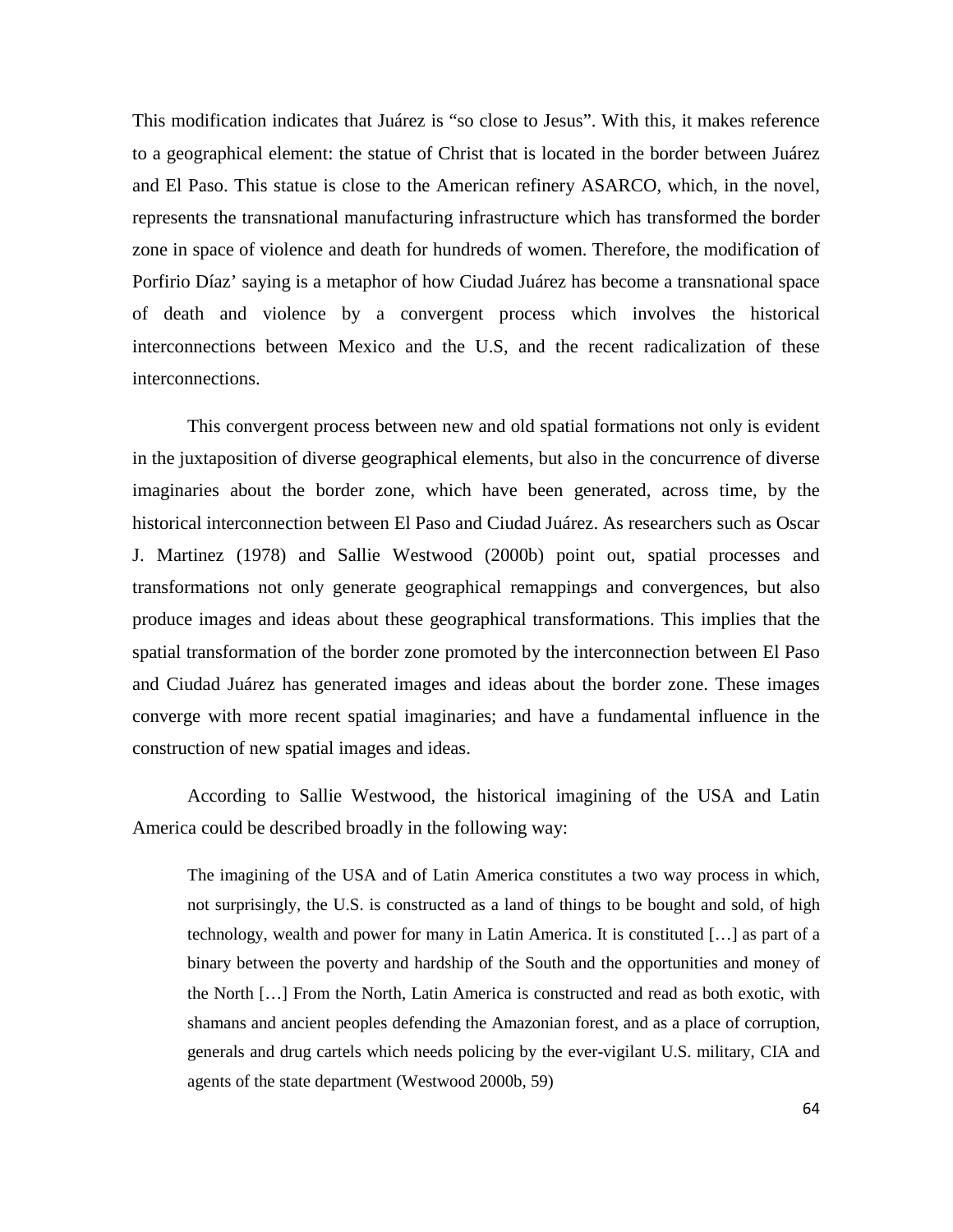These general images about North America and Latin America have a fundamental influence in the definition of the border zone. The border zone as representation of the disparities between the U.S and Latin America has been defined as the spatial representation of the collision between first and third world (see Anzaldúa 2007). Consequently, this territory has been imagined not only as the spatial representation of the interconnections between Mexico and the United States, but also as the geographical demonstration of the dichotomy integrated by both countries. In this sense, the image of the border is integrated by the convergence of diverse and, sometimes, opposite spatial imaginaries. On the one hand, it is space of connections and interchanges; on the other, it is the radical separation between first and third world.

This convergence between diverse images and ideas, and its influence in how the border zone is represented, is fully developed in the two novels analyzed in this chapter. In *Desert Blood*, the border zone is not only defined by the transnational interconnections between Mexico and the U.S, but also by the dichotomy between first and third world, as is exemplified by the following quotation:

ON A CLEAR DAY IN WEST EL PASO, you can see the forty-foot statue of Christ the Redeemer at the top of Mount Cristo Rey. Against the western skyline, the huge white – robed limestone Christ stretches its crucified arms out like a holy bridge between the First World and the Third, like a mirage of faith across the desert. Any day of the week but specially on Sundays and holydays, you can always spot a few hard-core believers trekking up the craggy dirt trails. In hundred-degree heat or sixty-mile-an-hour winds, people come to pray, do penance, honor a promise, or offer flowers to the miraculous white man, Christ the King (Gaspar de Alba 2004, 236)

In this sense, Gaspar de Alba's novel defines the border zone as the spatial representation of the social and economic disparities which have defined the border between Mexico and the United States. With this, Gaspar de Alba generates in her novel a spatial formation in which diverse images and ideas collide and converge. In *Desert Blood*, the transnational space integrated by El Paso and Ciudad Juárez is constructed not only by the geographical elements and transformations that define this area as a transnational place, but also by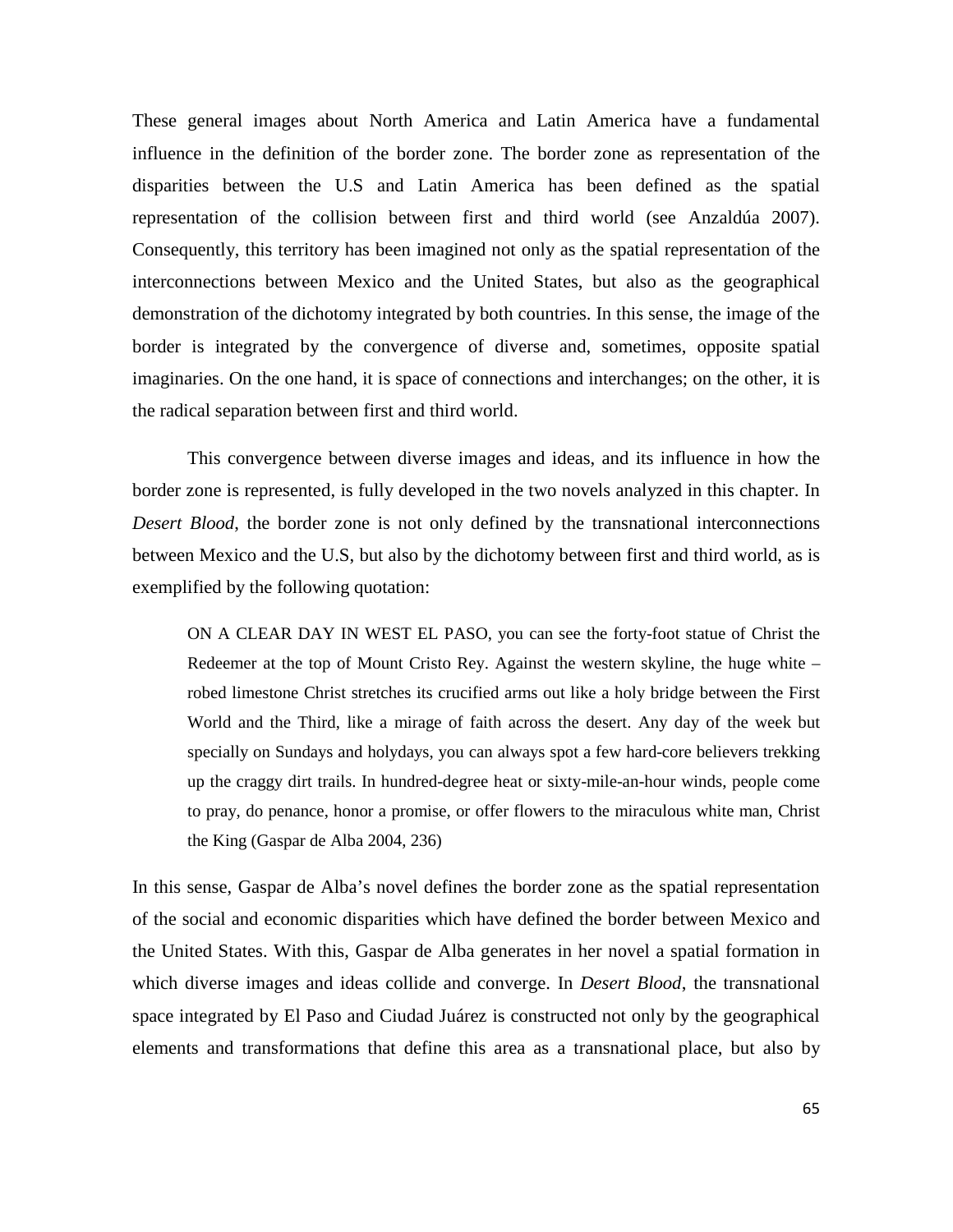previous images and ideas that have defined this border zone as a space of contradictions and oppositions.

In a similar way, in *If I Die in Juárez,* Stella Pope Duarte recreates the border zone as the reproduction of the images and ideas that have defined this area as the collision and opposition between first and third world. This is illustrated in the following quotation, in which, one of the protagonists of the novel, Evita, observes El Paso from one of the *colonias* in Ciudad Juarez:

From Ofelia's house Evita could see el Río Bravo in the distance, and across the river she could see, clearly, los Estados Unidos –America, with its fine houses, freeways, and tall buildings. Evita had visited El Paso once, when Reynaldo had gotten his job at the golf course. He had taken them all over in his car to see the Golden Crest Country Club that faced a mountain range known for its golden-colored sunsets. A marker stood on one of the hills, announcing, Golden Crest, the most beautiful sunsets in the Southwest, and there were benches set up for tourists to sit and enjoy the late afternoon sky.

Evita knew that the Americans could see Mexico as easily as she could see America. She wondered if she's ever travel to the other side, like many others had done, and work for a rich family, spying on the poverty of her people from across the river (Duarte 2008, 32)

As the previous quotation illustrates, the border zone is still defined by spatial images which have defined the U.S as a modern, rich and prosperous country, and Mexico as a poor and undeveloped country. In this sense, both novels stress that spatial formations are not only integrated by geographical transformations and convergences, but also by spatial imaginaries which have a fundamental influence in spatial constructions.

As mentioned, not only spatial images have a fundamental role in the remapping of spaces, but also these remappings generate ideas about spaces. As Oscar J. Martinez suggests, the geographical remappings in the border zone promoted by the historical interconnections between El Paso and Ciudad Juárez have generated a series of ideas about this border zone. According to Martinez, since entertainment establishments were open in Ciudad Juárez during Prohibition: "To Americans, as well as Mexicans from the interior,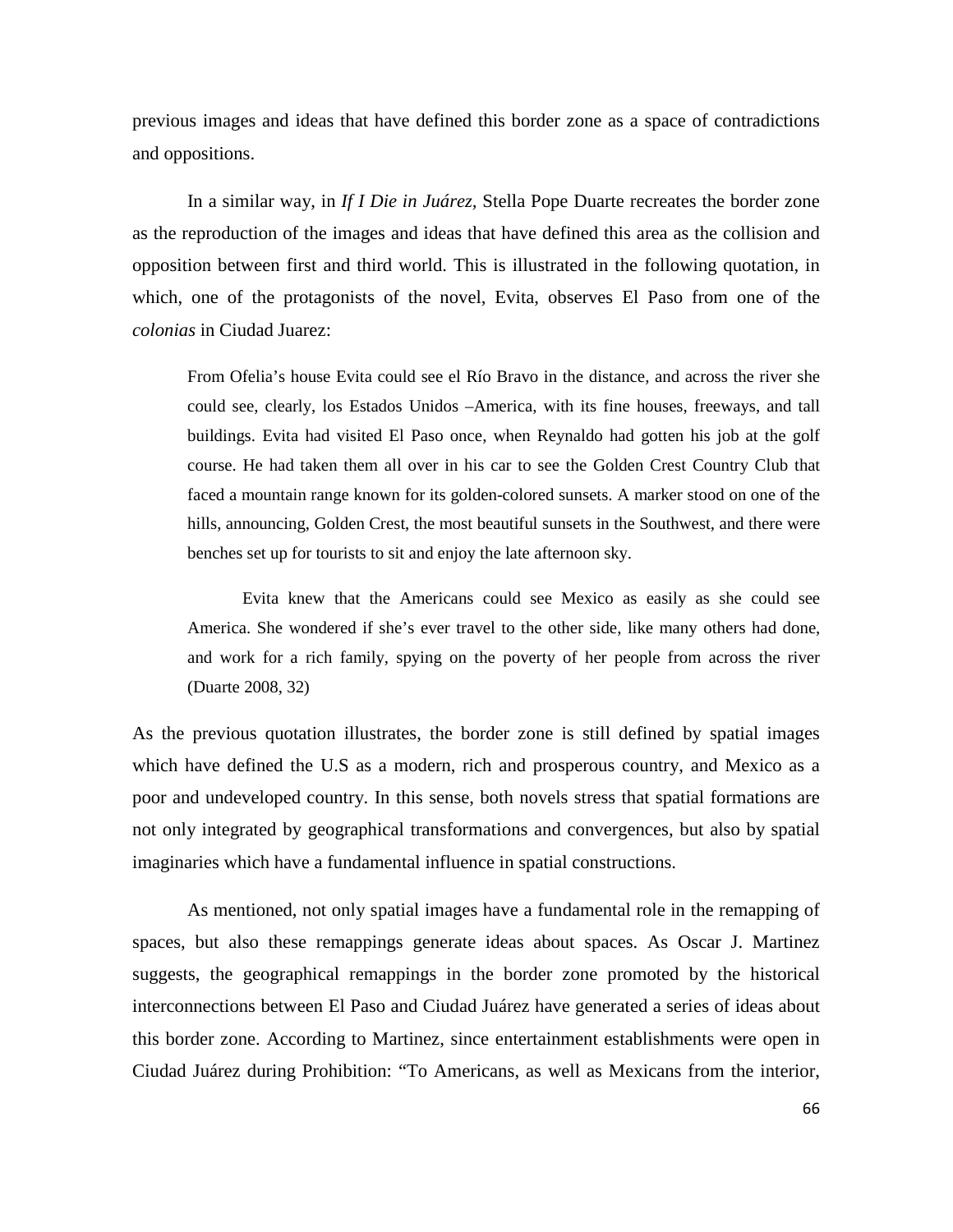Juárez and the border cities represented blatant centers of sin and degradation" (Martínez 1978, 57).

For Americans this degradation is understood as a result of the poverty and lack of material progress in Mexico. For Mexicans from states in the center of Mexico, the degradation of the border cities is a consequence of their Americanization. In the Mexican imaginary about the United States, America means material prosperity, but also a loss of fundamental moral values. In consequence, Mexicans from the center have defined Ciudad Juárez as "Babilonia Pocha" (Culturally corrupted Babylon), "Black city of Mexico", "Swamp of Immorality", "Gomorrah city", "New Sodom", "Sin City", "Center of Vice", "Center of Corruption", and "Center of Prostitution" (Martínez 1978, 103).

This imaginary about Ciudad Juárez is amply illustrated in the next note published in the Mexican newspaper, *El Universal*, on August of 1944:

Ciudad Juarez is not a city, it is a great Tívoli, a perennial fair of low caliber, a center inhabited only by people of vice or lovers of money without regard to its source. To prove this, one needs only to walk its streets and see nothing but run-down hotels…, cabarets of all kinds, bars, many bars, wine stores disguised as curio shops, and… brothels. During the day this city gives the impression of the scenario of a great theater in which technicians and stagehands prepare for the night's performance. In contrast, to any orderly city with honest commerce, the streets in Juárez remain without activity until two or three in the afternoon. The numerous centers of vice are closed, their personnel busy cleaning and preparing them for the soldiers' arrival. Only a few restaurants cater to native *Juarenses*, as the majority only serve tourists… In reality there is a lack of serious and respectable commerce… The *güeros* ["Blondies"], the *bolillos* ["Whites"], the *gabachos* ["Foreigners"], as Americans are known in Juárez slang, behave not as people who are visiting a city, but as persons who hold the impression that they have crossed a threshold of an entertainment center in which anything goes, from yelling and frolicking to caressing and kissing women impulsively on the street… The few decent families who reside in Juárez live a quiet and discreet life and do not go out during "performance time" because they know that as soon as the first rays of the sun set, the festive life takes over the central district. Proof of this is that all the families of government officials, from the mayor on down, live in El Paso or in Chihuahua City (Quoted and translated by Martínez 1978, 104-105)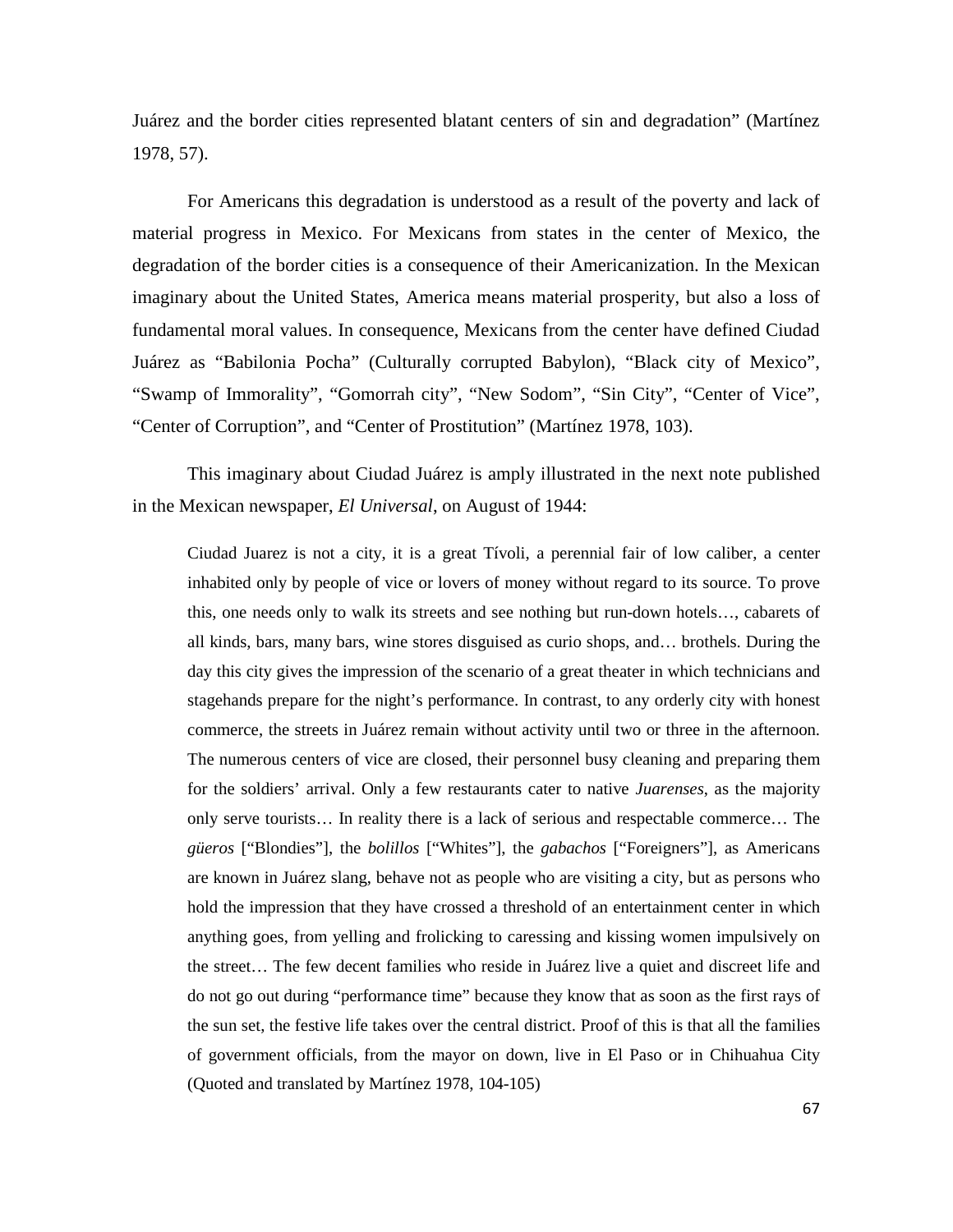As the previous quotation emphasizes, because of its interconnection with El Paso, Ciudad Juárez has been imagined as a place polluted by American immorality and vices. It is space of illegitimate activities and inhabited by corrupted people. This imaginary about the border zone –generated during the first half of the twentieth century- still has a primary role in the configuration of this place.

This last point is recreated in Gaspar de Alba and Duarte's novels which stress how previous ideas about the border zone still are factors that determine this territory. For instance, in *If I Die in Juárez*, many characters, like Estevan, father of the protagonist Petra, describe Ciudad Juárez as place of degradation, polluted by American immorality: "Estevan glared at her. He had no intention of going to Juárez, he said, where the poor lived like rats and the materialistic world of el gringo proved to be a lure, enticing many to run the risk of crossing into el otro lado, never to return" (Duarte 2004, 40).

In this sense, both novels recreate how previous spatial images and ideas still are current in the definition of the border zone. Moreover, both novels represent how these previous images converge with the images about the border zone which emerge as result of the radicalization of the transnational economic relationships between Mexico and the United States. This convergence is stressed in Duarte's novel by the juxtaposition of previous ideas about Ciudad Juárez and images promoted by the transformation of the Mexican city into an export processing zone. In Duarte's novel, Ciudad Juárez is a corrupted city, but, at the same time, it could mean a prosperous economic center, and a land with many opportunities of work and material success:

Work? You want work? Gustavo asked. "Well, what are you waiting for? You'll find it in Juárez. Thousands, yes I repeat, thousands of women work in las maquiladoras and make plenty of money to support their families. The Americans can't get enough of us Mexicans. They bring more and more of their factories to Juárez, and we supply their labor. What do we care as long as we get paid. Women are what they want. They say women make for better employees. They're not out drinking every weekend and demanding higher pay. They work hard, they get paid, they make a living. It's that easy. I work at Western Electronics. You can apply there, and I'll help you get in (Duarte 2004, 45)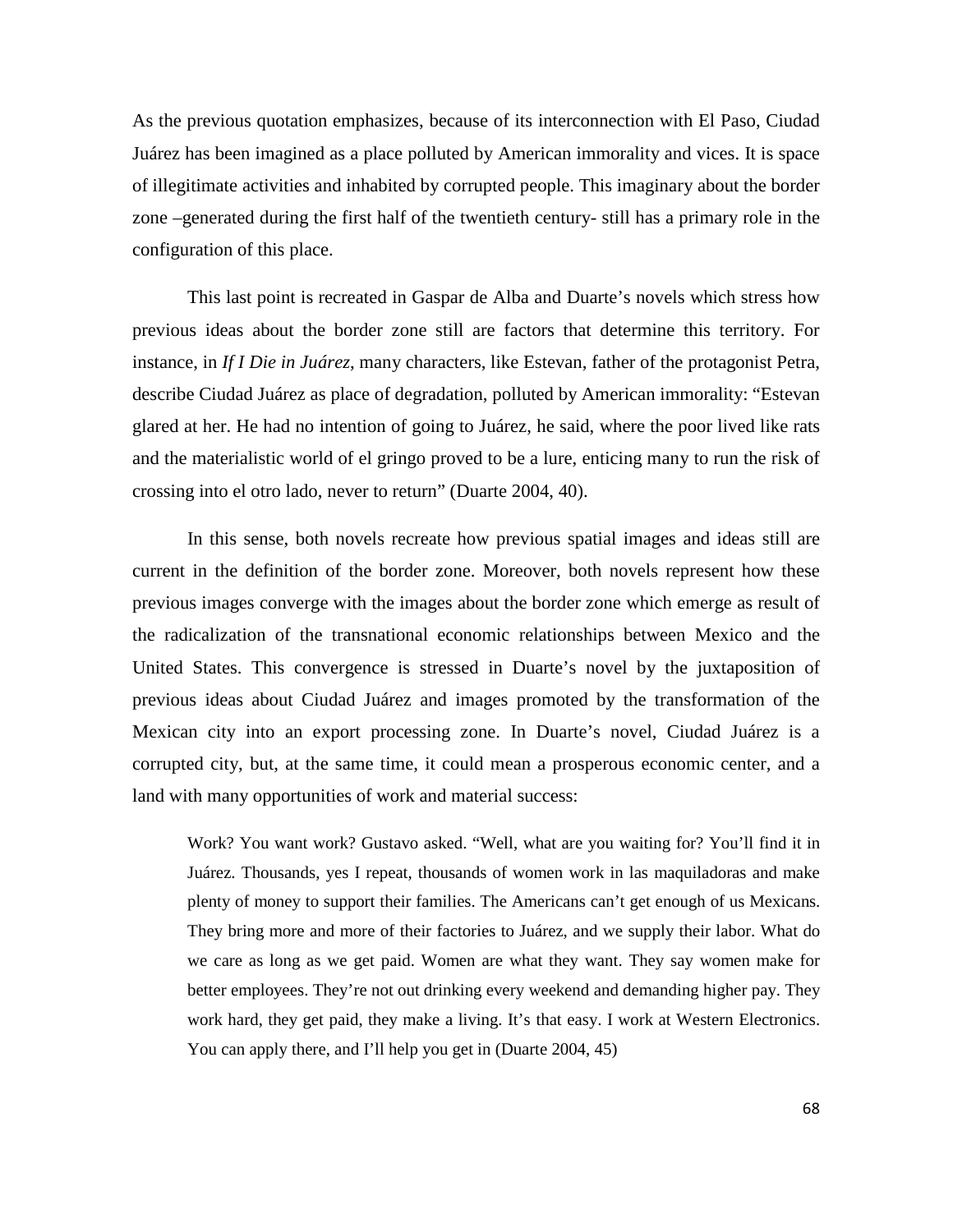Hence, in the transnational space integrated by El Paso and Ciudad Juárez, diverse, and, sometimes, opposite imaginaries converge. Furthermore, in *Desert Blood* and *If I Die in Juárez*, previous spatial images combine with more recent ones, generating different imaginings. This is illustrated in Duarte's novel, in which the fame of Ciudad Juárez as a decadent, immoral and, consequently, dangerous place combines with the more recent image of the city as a site of extreme violence and death for women. This is illustrated by the following dialogue between Petra's mother, Flor, and her relative, Ofelia:

I tell her not to be out on the streets, but she doesn't listen. It's dangerous for women with all the violence in Juárez"

"This city's always been violent", Flor said, "That's nothing new."

"Yes and now more than ever. They've uncovered the bodies of women, raped and murdered- young women, left out in the desert to rot. And of course, no one is talking."

Flor put one finger to her lips, looking in the direction of the room where Estevan was resting , and she leaned toward Ofelia.

"Please, I don't want Estevan to know too much about all this. He knows Juárez is violent, but if he knows details of all that's happening, he'll make us leave –and you know we can't go back! He'll die on the way, and I-" (Duarte 2008, 91)

In this sense, both novels recreate the transnational space, integrated by El Paso and Ciudad Juárez, not as a process in which only are involved recent transnational relations between Mexico and the U.S; but as a process in which the remapping of the geography of both cities is fundamentally determined by the convergence between recent spatial formations and previous spatial configurations. Moreover, in both novels, the formation of this transnational space is fundamentally determined by previous spatial imaginaries, and, at the same time, by new imaginaries which collide, converge and combine with previous spatial images and ideas.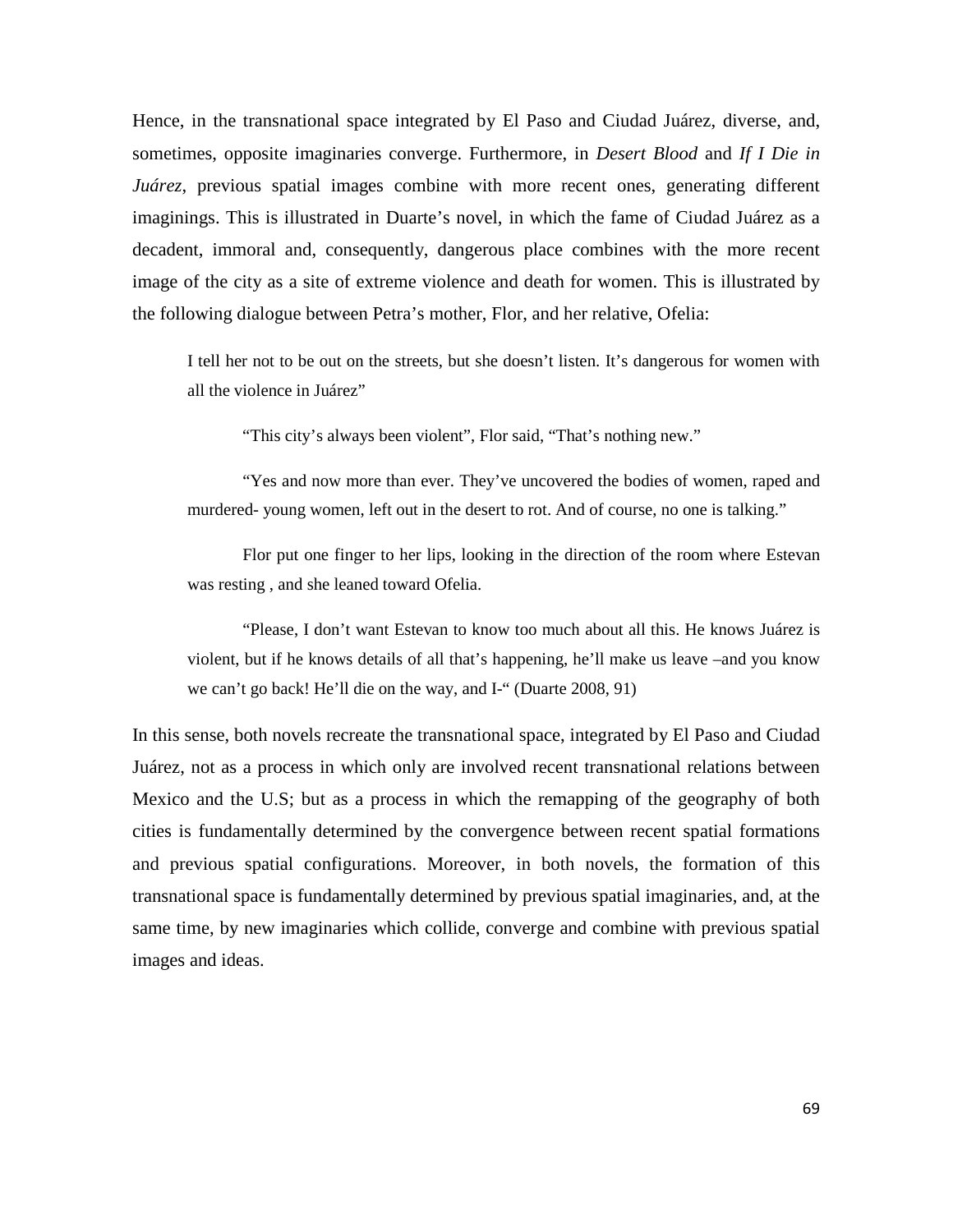#### **Conclusions of the Second Chapter**

The analysis developed in this second chapter demonstrates how *If I Die in Juárez* and *Desert Blood* are recent Chicana narratives that recreate a transnational perspective. This perspective is evident in the way in which both novels represent the border zone El Paso-Ciudad Juárez as a transnational complex process which involves multiple and diverse convergences, transformations, juxtapositions, and collisions. In this sense, both novels illustrate how spatial notions developed in previous Chicana narratives could be used to recreate the border zone between Mexico and The United States not only as a place in the American Southwest where American mainstream representations and minority counternarratives converge and collide; but also as a place fundamentally determined by the multiple and diverse transnational relationships and interchanges between Mexico and the United States.

In consequence, in both novels, the border is a transnational place fundamentally integrated not only by two cultures or ethnical backgrounds, but also by two national geographies and territories. Thus, the border transcends the political limits between Mexico and the U.S, and it is a spatial representation of how transnational networks and relations could redefine geographies, and generate spaces which are not totally limited by national borders, and not totally defined by a single national context.

Therefore, *If I Die in Juárez* and *Desert Blood* not only illustrate a transnational spatial perspective in Chicana literature, but also recreate how transnational spaces are constructed, transformed and defined by complex processes which involve transnational flows and power relations, as well as previous geographical formations and spatial images and ideas.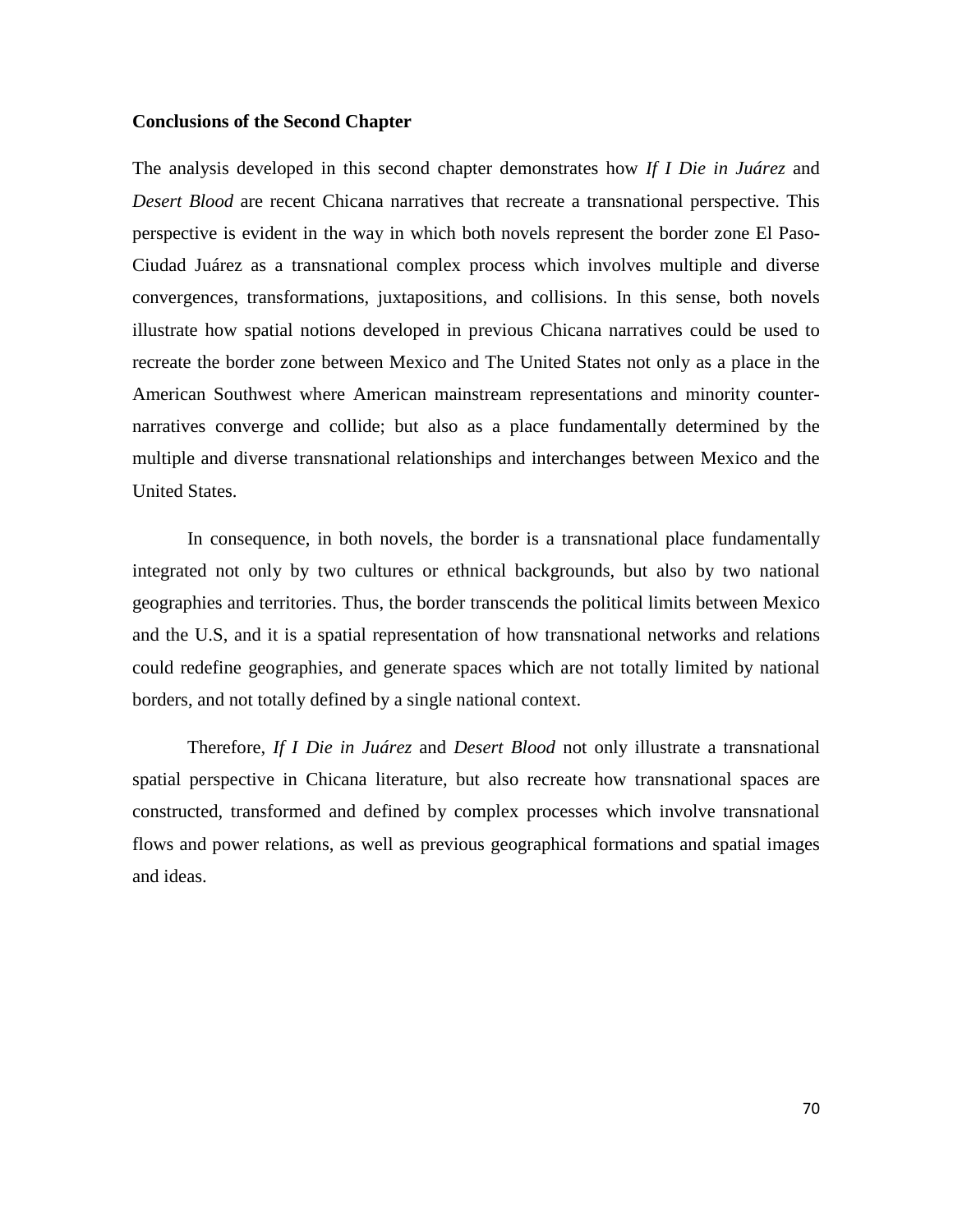#### **Chapter 3:**

## **Transnational Gender Relations and the Generation of Transnational Sexual Violence in** *Desert Blood* **by Alicia Gaspar de Alba and** *If I Die in Juárez* **by Stella Pope Duarte**

In these streets out there, any little white boy from Long Island or Westchester sees me and leans out of his car and yells –"hey there, *hot chocolate!* Say there Jezebel! Hey you- 'Hundred Dollar Misunderstanding! YOU! Bet you know where there's a good time tonight…" Follow me sometimes and see if I lie. I can be coming from eight hours on an assembly line or fourteen hours in Mrs. Halsey's kitchen. I can be all filled up that day with three hundred years of rage so that my eyes are flashing and my flesh is trembling –and the white boys in the streets, they look at me and think of sex. They look at me and that's *all* they think… Baby, you could be Jesus in drag –but if you're brown they're sure you're selling! (Hansberry, 1969, 98)

This third chapter is devoted to analyzing how transnational relationships produce and reconfigure gender notions, hierarchies and relationships. In the two novels analyzed in this chapter, *If I Die in Juárez* and *Desert Blood*, the transnational interchanges between Mexico and the United States promote a series of gender categories which support a particular kind of sexual violence in the border zone integrated by El Paso and Ciudad Juárez. In consequence, in this chapter, I employ these novels to illustrate how transnational relationships affect gender notions and structures, and how the interconnection between transnationalism and gender developed in both narratives exemplifies a transnational perspective in recent Chicana narratives.

As mentioned in the previous chapter, Gaspar de Alba and Duarte's novels principally focus on how transnational flows, such as NAFTA, have produced not only geographical remappings and significant changes in social hierarchies and power relations; but also gender and sexual structures which are fundamentally interconnected with the transnational social hierarchies and power relations that nowadays define the border between Mexico and the U.S. In this sense, both novels continue with Chicana literature's tendency of emphasizing gender and sexuality as fundamental vectors involved in the definition of social and power structures<sup>[7](#page-70-0)</sup>. Nonetheless, *If I Die in Juárez* and *Desert Blood* 

<span id="page-70-0"></span><sup>&</sup>lt;sup>7</sup> As mentioned in the Introduction of this thesis what defines and distinguishes Chicana literature is the incorporation of gender and sexuality as fundamental factors in the definition of social and power categories, and in the oppression of specific social and racial groups in the United States.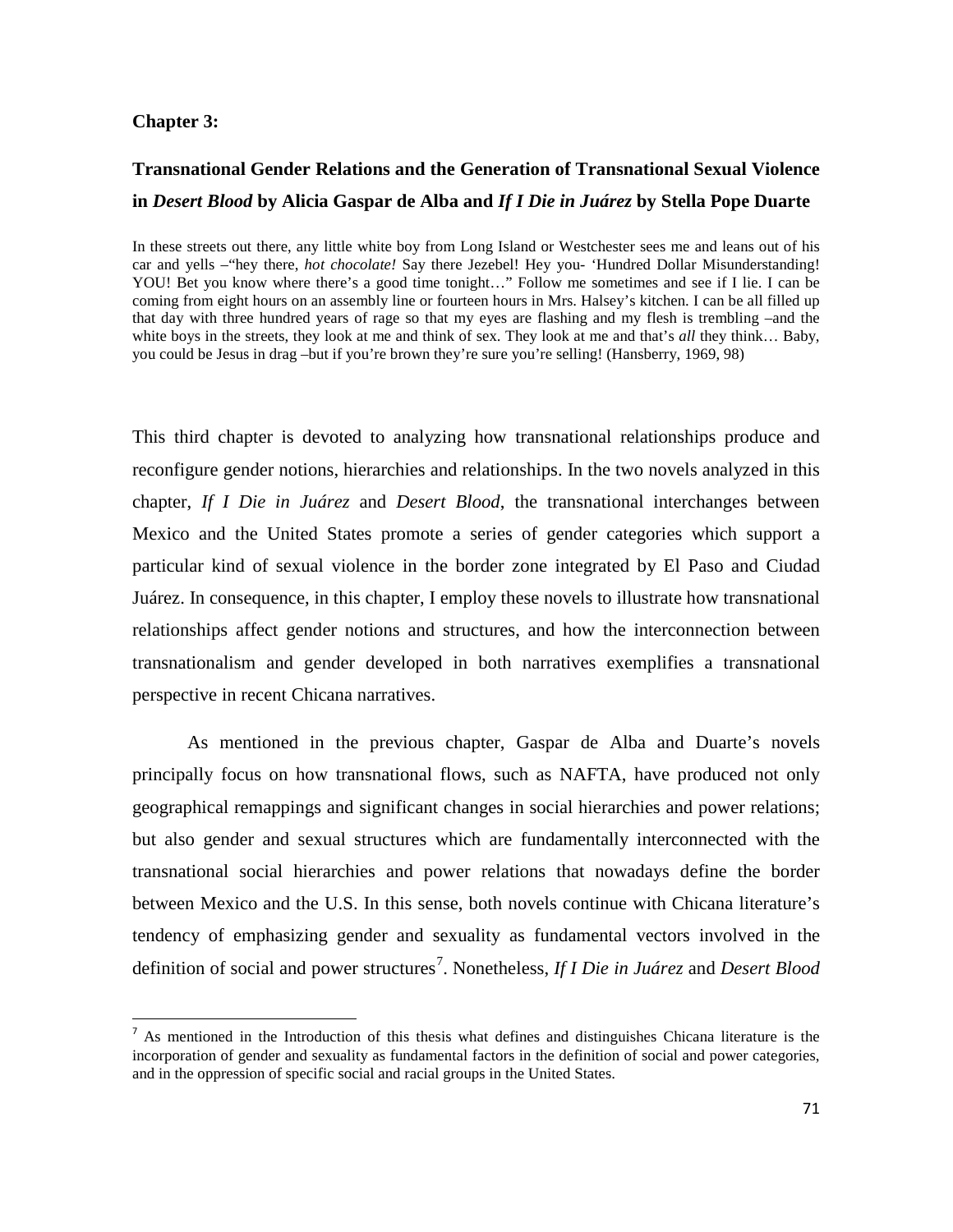do not incorporate gender and sexuality to explain Mexican-Americans' social position and oppression in the United States; but to analyze the position of a specific group of female individuals in the transnational interchanges between Mexico and the U.S. Hence, both novels employ fundamental notions of Chicana literature from a transnational perspective. From those notions, the novels explore how gender constructs are related to transnational social and power structures; as well as how the fundamental link between gender and transnational social hierarchies is interconnected with the extreme sexual violence against female individuals which have emerged in the border zone during the last decades.

In order to demonstrate those points, this chapter is organized in the following three sections. In the first section, supported by critics such as Tine Davids and Francien Van Driel, I argue that *Desert Blood* and *If I Die in Juárez* illustrate how transnational flows and the power structures that they promote reshape gender notions and hierarchies. In this section, I also argue that both novels illustrate how this reshaping is a consequence of the collision and interaction between the gender notions carried by transnational flows and previous gender formations. In the second section, I analyze how both novels at the core of this chapter recreate the extreme sexual violence of the border zone as a consequence of the fundamental link between gender and power structures. In this section, supported by feminists such as Patricia Hill Collins, I argue that both novels recreate how the sexual violence of the border zone is result of a transnational infrastructure which connects gender and power hierarchies and which sexualizes power relations. The third and last section is devoted to the conclusions of this chapter.

# **Transnational Interchanges and the Reshaping of Gender Notions and Gender Relationships**

In their research about the interconnections between gender and globalization, Tine Davids and Francien Van Driel suggest that "gender shapes and curves the globalization landscape and vice-versa" (Davids and Van Driel 2005, 3). For Davids and Van Driel, this interconnection between gender and globalization is based on the idea that globalization is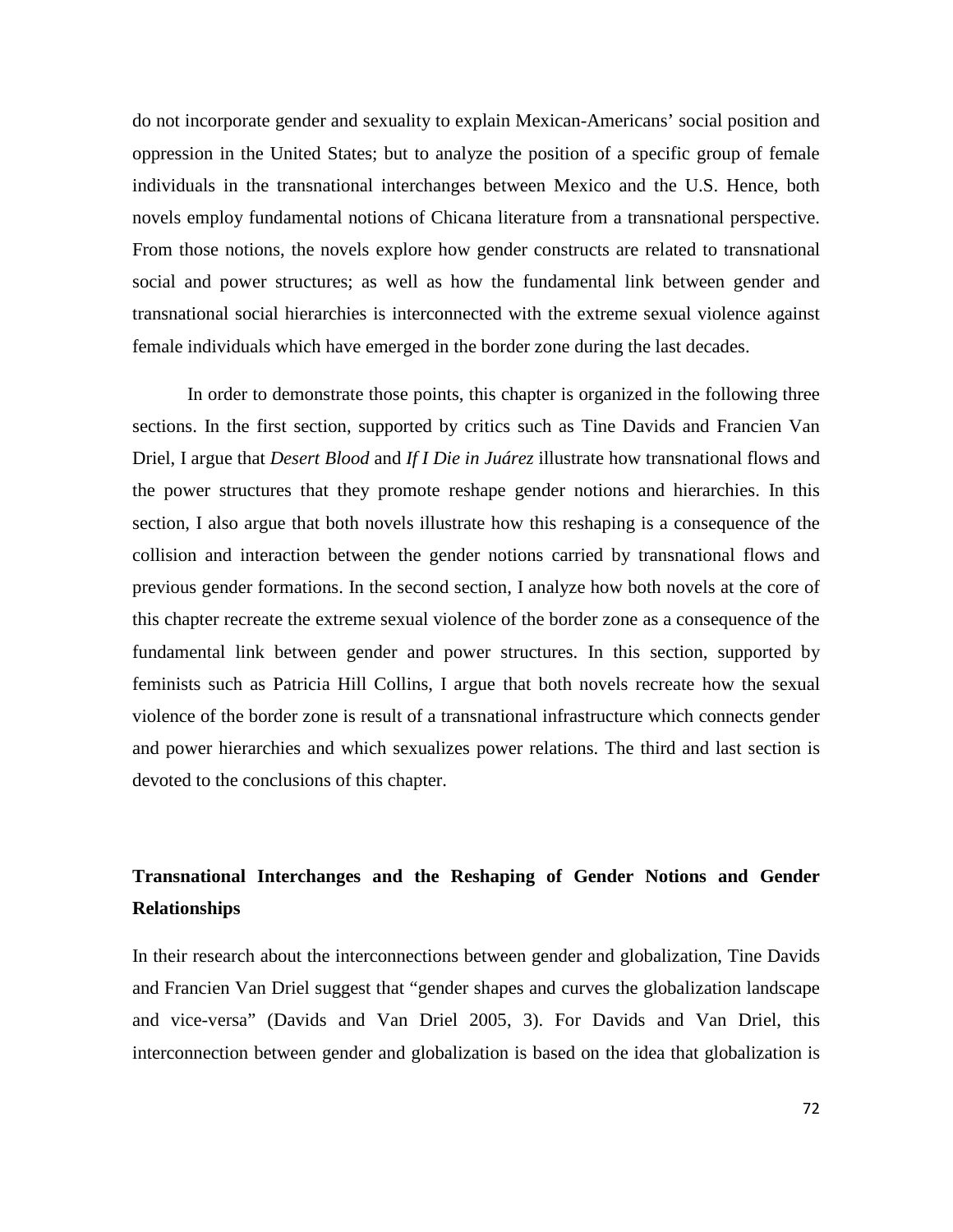a multidirectional process which involves the movement and travelling not only of material goods but also of cultural formations, such as gender notions:

When we look at all these travelling goods, capital, people and technology, we also notice the scripts attached to them, specific connections, images and ideas. These scripts represent specific cultural notions that travel over the globe through these networks of complex connectivity, regardless of its local origin (Davids and Van Driel 2005, 10).

This means that global flows carry with them gender notions and hierarchies which interact with the gender formations present in the specific contexts where global flows land on. Consequently, global gender formations are reshaped by local gender notions and viceversa; and new gender formations are produced by the interaction and collision among global and local gender notions. This interaction among global and local gender categories underlined by Davids and Van Driel is extremely useful to understand the gender formations recreated in Gaspar de Alba and Duarte's novels in a transnational scale.

*Desert Blood* and *If I Die in Juárez* recreate how the transnational landscape integrated by El Paso and Ciudad Juárez is shaped not only by the economic interchanges of material goods, but also by the cultural non-material formations carried by transnational flows. In this sense, both novels emphasize that transnational flows carry gender notions which reshape gender formations, relationships and hierarchies in the border zone. Both novels also emphasize that transnational material and non-material interchanges and interactions are bidirectional processes which involve the interaction between the notions and goods carried by transnational flows, and the notions and goods present in the specific context where transnational flows operate. This implies that *Desert Blood* and *If I Die in Juárez* recreate the gender notions and relations which define the border zone as formations consequence of the interaction and collision between transnational gender formations and local gender categories. In both novels the gender categories which define gender relationships in the border are result of the collision and convergence of American and Mexican gender notions.

As mentioned in the second chapter of this thesis, transnational flows carry not only material and non-material items and formations, but also power structures and relations.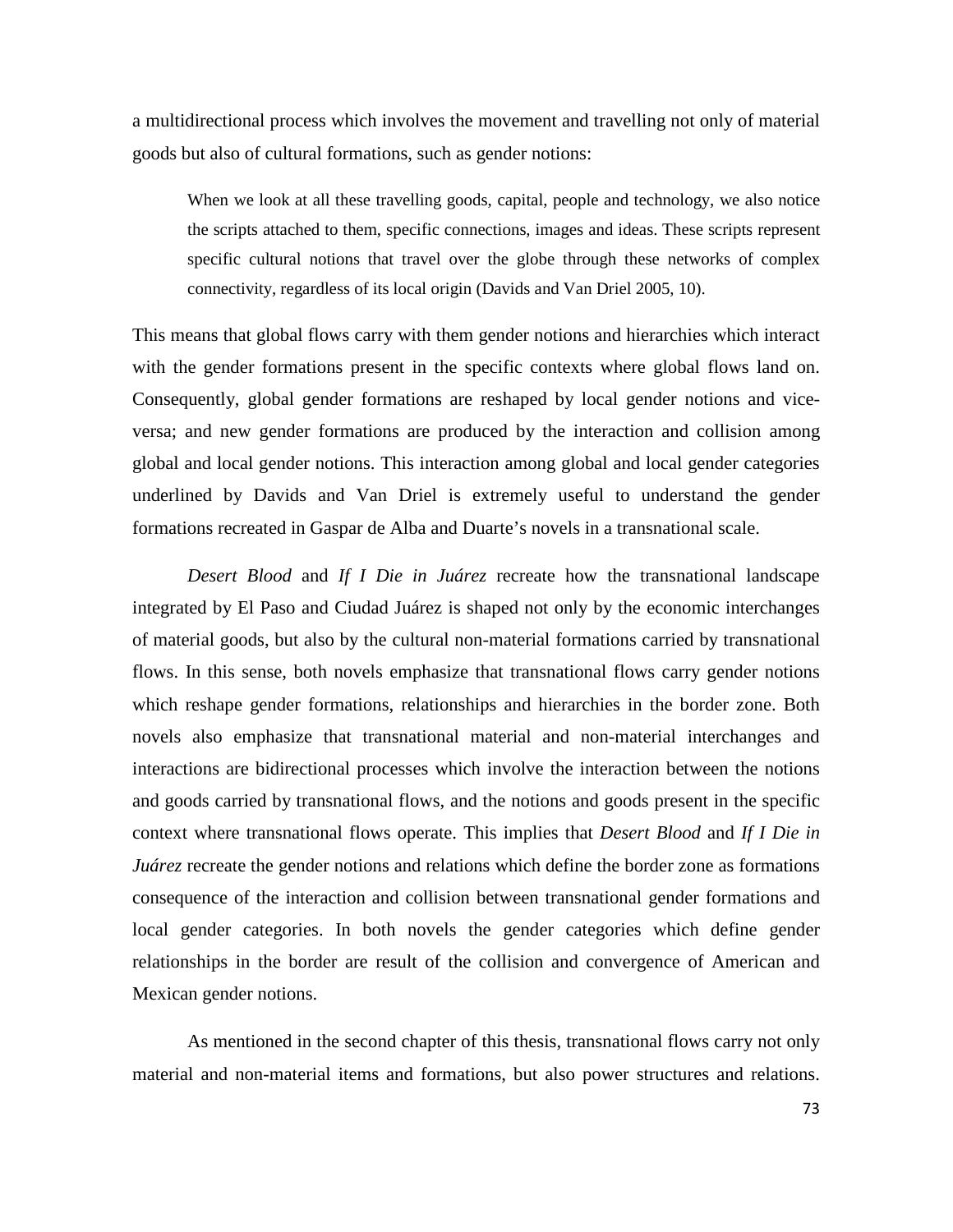These power structures have a primary role in the construction and organization of cultural formations such as memories, spatial imaginings and gender notions. Therefore, the gender notions brought by transnational flows represent and contain specific power hierarchies; and the power relations carried by these flows have a primary influence in the formation of new gender categories and relationships.

The interconnection between gender and power is not a new phenomenon. As suggested by Sallie Westwood and Annie Phizacklea, in the course of history, gender notions and relationships have been fundamentally defined by power structures, and power structures have been fundamentally gendered and racialized. In consequence, economic and power structures, such as capitalism, have been historically integrated by processes of racialization and gendered:

Capitalism was constituted within processes of racialisation that is from the periods of enslavement through indentured labor and into the current processes of the global supply and demand of labor, capitalism in its formation and development has been constituted as a racial formation. Capitalism is not an abstract system, although it may be understood in an idealized from. The production of commodities on a world scale involves both racialised and gendered labour power (Westwood and Phizacklea 2000, 5)

The two novels analyzed in this chapter recreate the gender formations in the border zone not only as a consequence of the convergence and collision among transnational and local gender formations; and among Mexican and American gender notions; but also as a result of power structures which generate social hierarchies based on gender and race. In consequence, both novels recreate the transnational gender notions and relationships that define the border zone as participants and result of historical processes which have created social hierarchies and disparities based on gender and racial differences.

In *If I Die in Juárez,* the transnational infrastructure which position female individuals in the lowest social status is consequence of a colonial process which since the Conquest of Mexico has defined colored female individuals -especially indigenous womenas objects of physical, sexual, and economic exploitation. In the novel, this historical process is represented by the relationship between Agustín Cortés Gúzman Miramontes and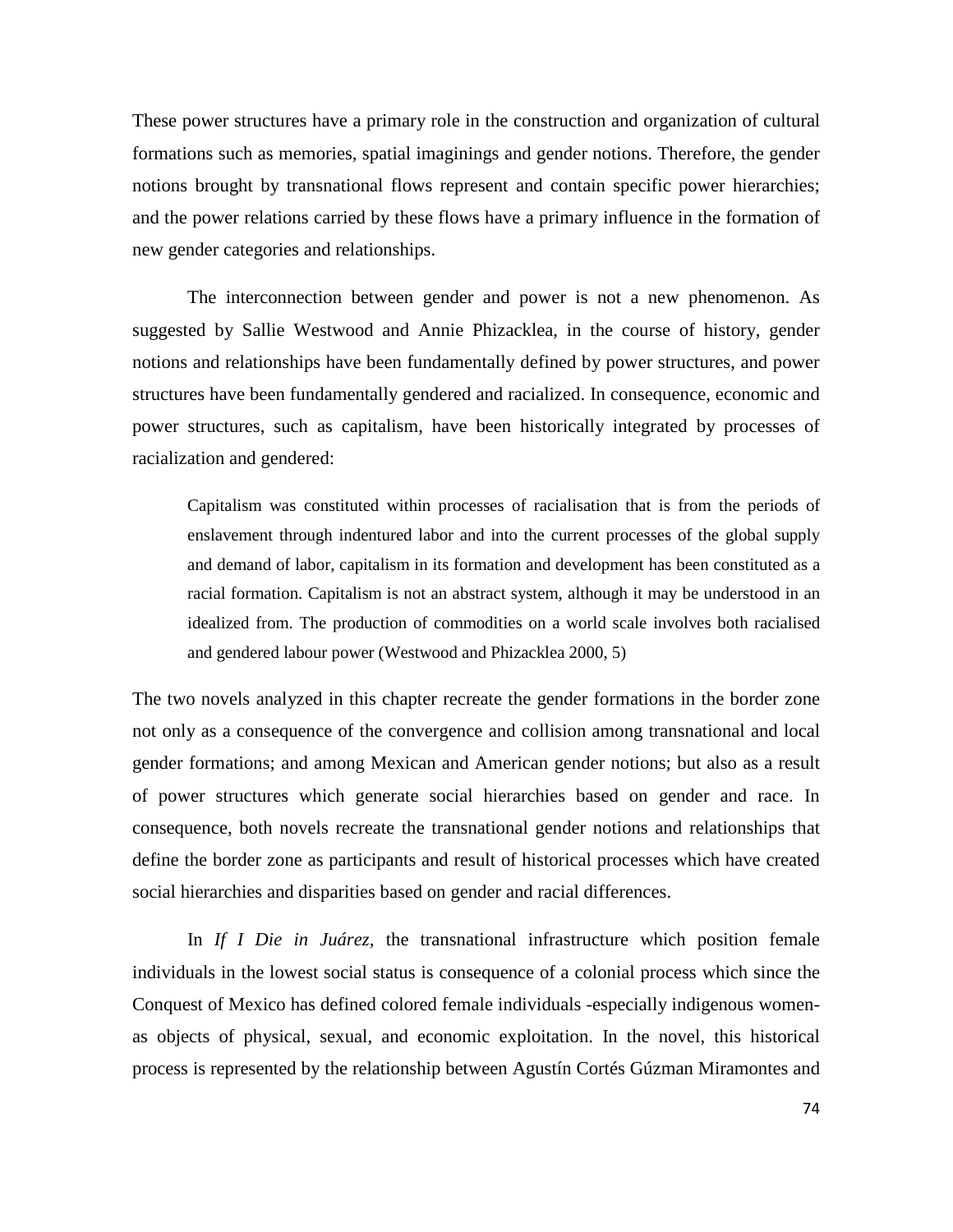the indigenous protagonist Petra. Agustín, on one hand, as owner of the *maquiladora* where Petra works, represents the transnational infrastructure that is sexually and economically exploiting female individuals in the border zone. On the other, as descendant of Hernán Cortés, he represents the colonial forces that since 500 years ago have been exploiting female individuals. Therefore, when Agustin attacks and rapes Petra, he represents not only the transnational infrastructure which employs economic and sexual violence to oppress female workers, but he also represents a historical process of exploitation and oppression.

In a similar way, *Desert Blood* recreates the connection among race, gender and power as part of a historical process which involves American gender, racial and power hierarchies. In Gaspar de Alba's novel, the transnational gender formations which defined the border zone integrated by El Paso and Ciudad Juárez are fundamentally a continuation of the historical American exploitation and discrimination of female colored individuals.

In this sense, both novels emphasize that the reshaping of gender formations in the border zone promoted by the transnational relationships between Mexico and the U.S is fundamentally determined by the power structures that these relationships carry, and by a historical tendency which has gendered and racialized power relations. In consequence, in both novels the principal reshaping of gender relations in the border zone promoted by transnational flows is fundamentally interconnected with the social and power hierarchies constituted by these same flows. In both novels, this main transformation is represented by the feminization of labor in the border zone. This term is defined by George Ritzer in the following way:

This refers to the rise of female labor participation in all sectors and the movement of women into jobs traditionally held by men. This global trend has occurred in both developing and developed countries […] The feminization of labor in the developing economies is often accompanied by the feminization of poverty and by female proletarianzation. In many of those economies, women's increased participation in paid employment is caused mainly by the shift from import substitution to export-oriented manufacturing (Ritzer 2010, 458).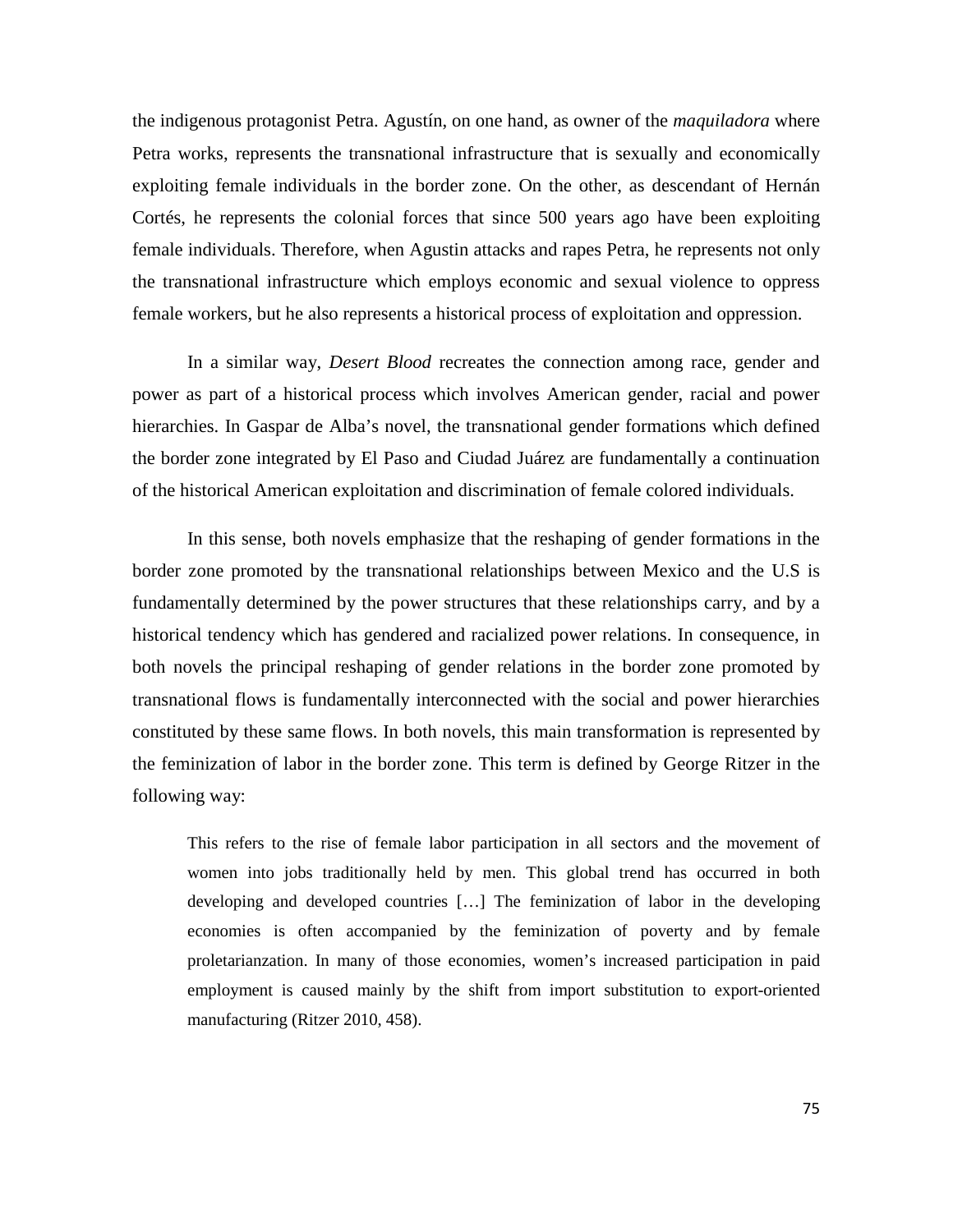In *Desert Blood* and *If I Die in Juárez*, the feminization of labor means, as suggested by Ritzer in the previous quotation, the proletarianzation of women. In *Desert Blood*, this is emphasized by Ximena, cousin of the protagonist of the novel, who along the novel constantly underlines that the transnational infrastructure of the border zone, represented principally by *maquiladoras,* has generated a social class of workers defined mainly by their sex and place of origin. According to Ximena, in the transnational economic infrastructure of the border, the working class is mainly integrated by "*muchachas del sur"* (girls from the South) (Gaspar de Alba 2004, 24). This means that *maquiladoras* have gendered and racialized power hierarchies and have located a specific group of individuals in the lowest social status. This location is a consequence of gender notions based on the idea that young female individuals are better workers and more exploitable than men. Therefore, the gender and power structures carried by transnational flows and their interconnection have defined a specific group of women in the border as objects of exploitation.

At the same time, the location of young women from the south into the working class has generated a fundamental transformation in the gender relationships and positions in the border zone. As the following quotation of *If I Die in Juárez* illustrates, the Mexican traditional gender categories, which position men as workers and women as housekeepers, have been dislocated:

Now, there are women from all over Mexico working here and with them come more men. Some of the men are worthless, to tell you the truth, and more than this, they're mad at their wives for making money. You know el machismo rules their lives. They feel worthless because their wives support the family, and so they take it out on them, beating them up and making their lives miserable. Then there's women who get big heads and think they can wear the pants in the family. Pretty soon, the couple fights, and the man takes off to el otro lado, to make his fortune in los Estado Unidos. That leaves more children on the streets for gang members to recruit, and so it goes on and on (Duarte 2008, 143)

This dislocation exemplifies how transnational flows have reshaped gender notions in the border zone, and how they promote the creation of different gender categories. Both novels identify the creation of a female working class as the principal gender transformation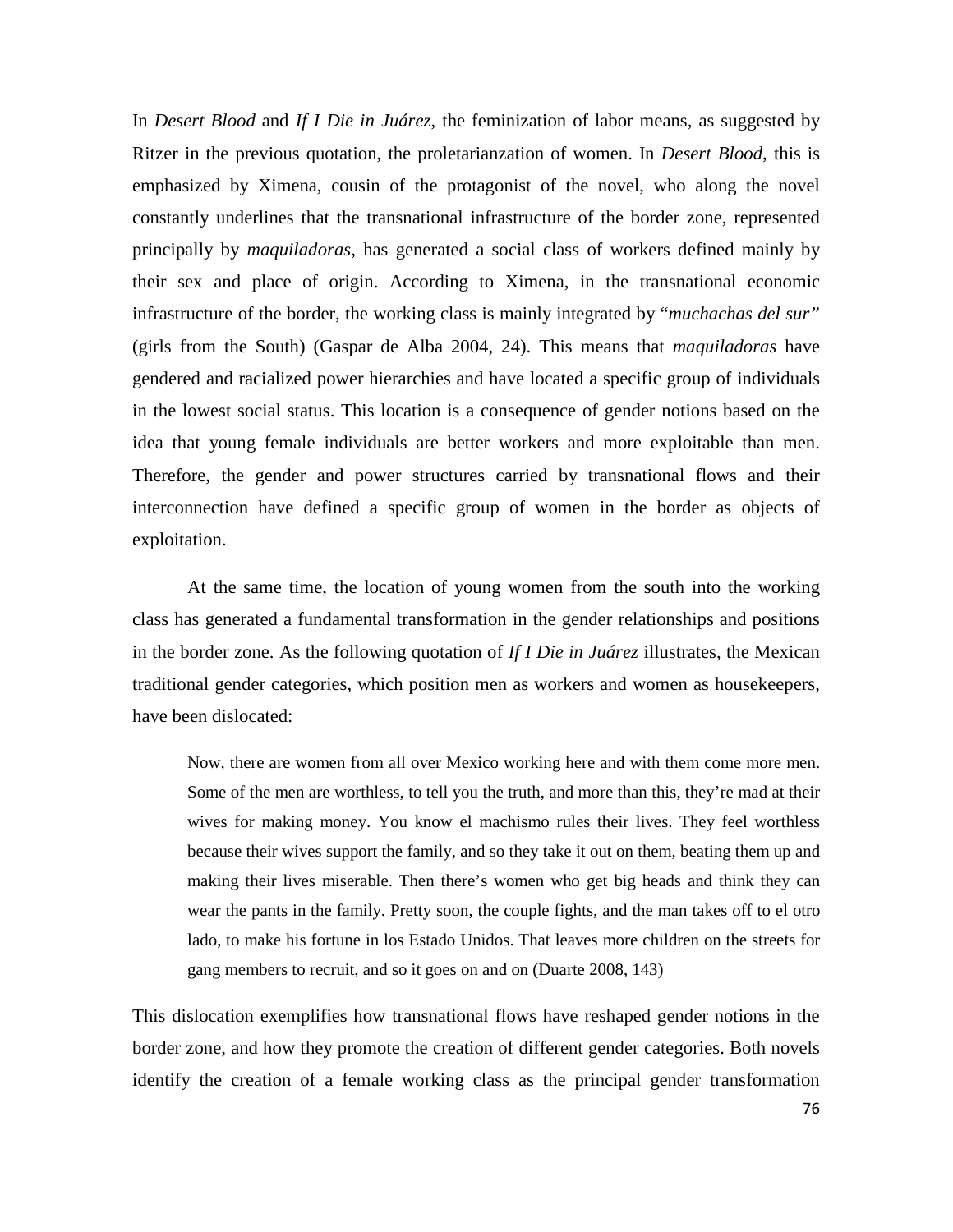promoted in the border zone by transnational interchanges. Nonetheless, as mentioned at the beginning of this section, both novels recreate transnational gender formations not only as one-dimensional processes, but also as bidirectional processes in which gender transnational formations converge and collide with local gender notions. In this sense the female working class created by transnational relationships is as well integrated and defined by the interaction between Mexican and American gender notions.

As Davids and Van Driel emphasize, global interchanges and the non-material formations tied to them have a fundamental influence in systems of representation:

Globalization as a cultural process has a profound impact on ways of living. Whether globalization presents itself in hybrid forms, in a spread of western-style consumer culture or in some degree of fundamentalist militancy, it directly and profoundly interferes with systems of representation and identification.

These constant flows of people, images and commodities have become a matter of everyday life, influencing what we eat, how we dress, what music we listen to, and so on. *It is a process that alters cultural representations* of who we are and what we are, and directly interferes with identity building (Davids and Van Driel 2005, 10-11)

This means that the scripts or cultural notions which travel with global flows interfere in systems of identification and representation in the localities where global flows land on. For Davids and Van Driel, the interaction and collision of global and local scripts promote a process of negotiation among global and local cultural plots which redefines and reshapes systems of representation.

The two novels analyzed in this chapter recreate a similar influence and interaction in a transnational scale. In *Desert Blood* and *If I Die in Juárez*, American and Mexican gender notions are involved in processes of collision and negotiation which fundamentally determined the gender formations and transformations promoted by transnational flows in the border zone. In this sense, in both novels, the gender category of "*maquiladora* worker" is not only defined by the transnational infrastructure of the border and by transnational power formations, but also by the convergence of Mexican and American gender notions,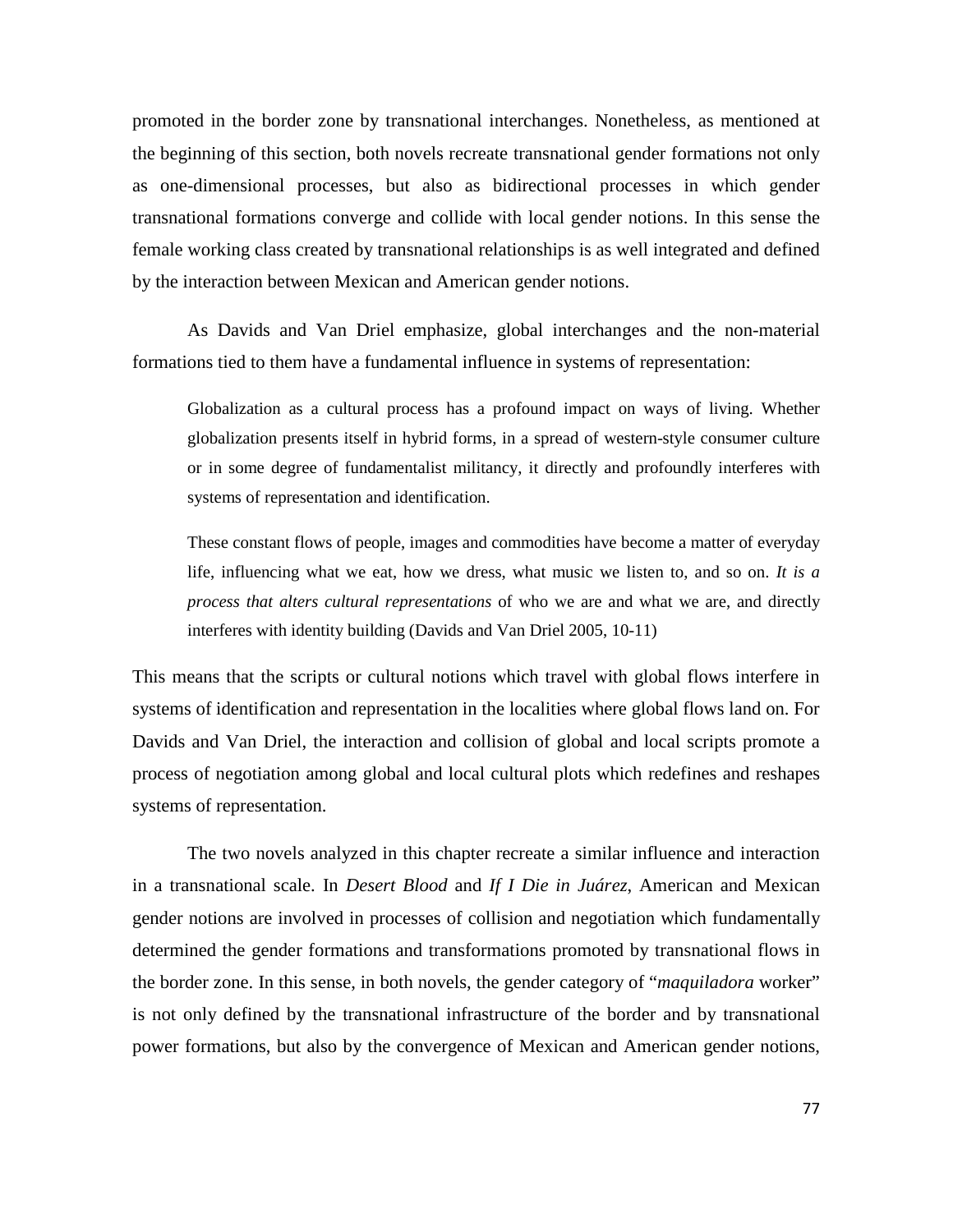and by the gender imaginary that Mexicans have in general about American women, and Americans have about Mexican female individuals.

In their plots, both novels emphasize the traditional Mexican gender imaginary which fundamentally defines Mexican femininity. This imaginary is supported by a dichotomy which classifies women in two categories. Women could be defined as Virgins or as Whores<sup>[8](#page-77-0)</sup>. In Mexican culture, the virgin category is fulfilled by women who accept their role as housekeepers and accomplish their function as mothers and wives. This category also implies that women accept male authority and limit their sexuality to their obligations as wives. The second category is fulfilled by women who in different ways do not accomplish the submission and functions of the virgin category or by women who refuse to play the virgin role.

The following quotation of Duarte's novel illustrates how the text recreates this fundamental Mexican gender dichotomy. In it, one of the protagonists of *If I Die in Juárez*, Evita, has a conversation with a taxi driver who claims the following: "You're too young to be out on the streets like a prostitute. It's girls like you who end up dead in el Lote Bravo. If you were my daughter, I would beat you and make you stay home. That's what women need. They need to be beaten and kept at home for their own safety" (Duarte 2008, 21). With this, Duarte's novel exemplifies how Mexican gender notions are based on the belief that women should be at home playing the virgin role. This quotation also illustrates how women who go out of the home are classified by Mexican gender formations as prostitutes, and how Mexican gender relationships justify and legitimize the use of violence to maintain women in their position as housekeepers.

As mentioned, this Mexican gender structure has been redefined by the transnational relationships in the border zone; and it fundamentally interacts with the gender notions tied to transnational flows. In consequence, the gender notions promoted by transnational flows are fundamentally determined by this Mexican gender dichotomy. This

<span id="page-77-0"></span> $8$  This dichotomy, which is fundamental in the definition of female Mexican individuals, has been analyzed by Chicana critics since the 1970's. For an early analysis of it see Cotera 1976. For a more recent analysis see García 1997.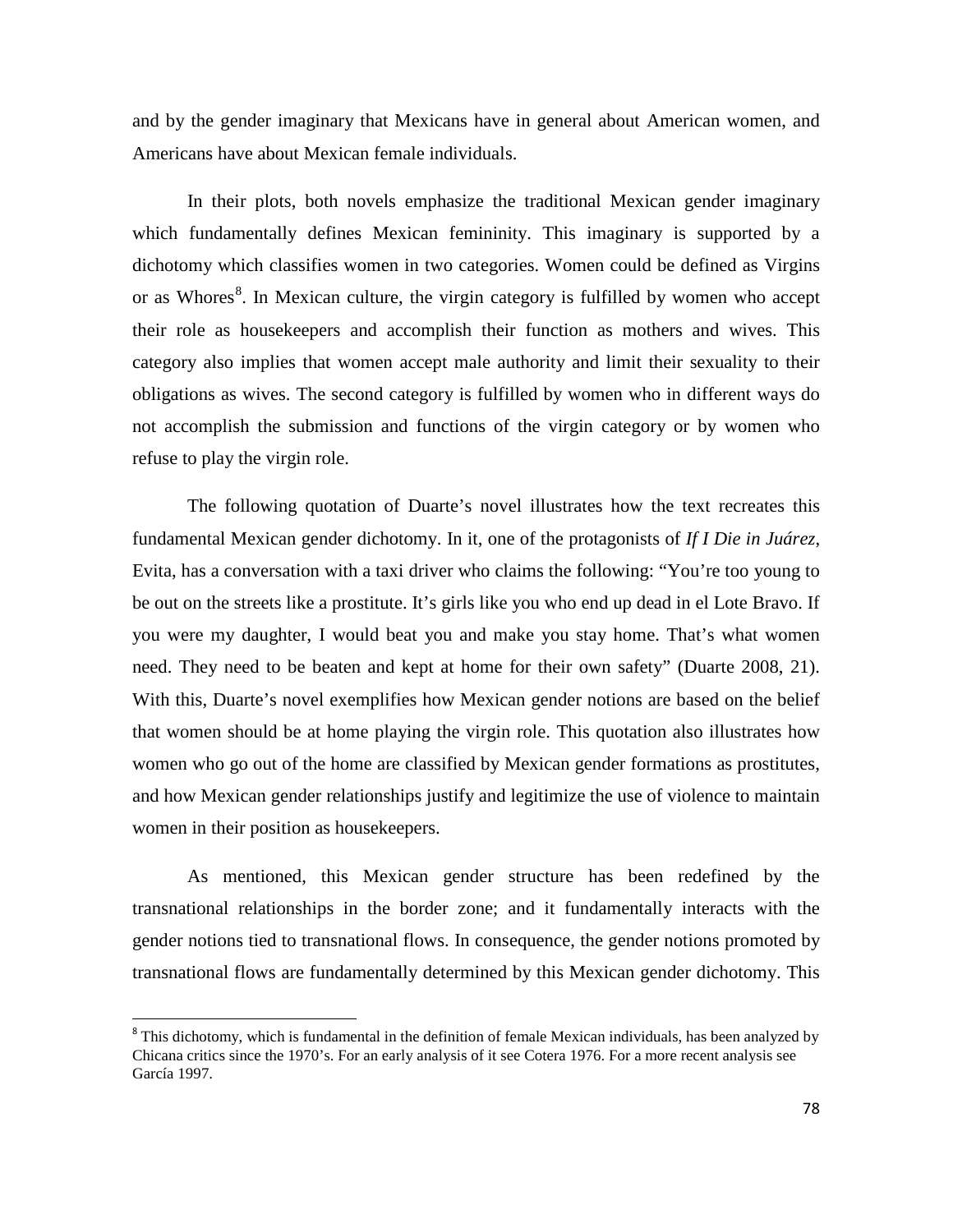is mainly illustrated by the incorporation of *maquiladora* workers into the Mexican gender dichotomy. As the following conversation between Evita and her brother Reynaldo in *If I Die in Juárez* illustrates, due to *maquiladora* workers are not anymore accomplishing the Mexican female role of wives and mothers, and they are playing the male role of economic providers, they have been defined by Mexican gender notions as prostitutes:

"Haven't you heard, Evita? They've found the bodies of two more women, in el Lote Bravo. They were tortured and raped, murdered! You have to go home. Don't believe anybody on the streets who says they can protect you. They can't."

"Everybody's saying the women were prostitutes who walked the streets late at night. I told you. I'm not doing that. I live with a lady and help her clean and cook meals" Evita was ready to tell him that she had heard they had caught the murderers, but Reynaldo didn't give her a chance.

"What lady?" he shouted, with his face pressed into hers. "There aren't ladies around here! So, you think the murdered girls were prostitutes, do you? They were maquiladoras, girls who worked at one of the American factories. Their uniforms were found next to their bodies. What are you thinking? There are men in this city who kill women. They don't ask questions. They seek out beautiful women, women skinny like you, Evita –women who are easy to kill." (Duarte 2008, 20)

As the previous quotation underlines, the location of *maquiladora* workers in the Mexican whore category not only demonstrates the interaction and convergence between transnational and Mexican gender notions, but also shows how the power structures tied to transnational flows have influence in the exploitation of these women and in the violence against them. The violence against *maquiladora* workers is also justified and promoted by a Mexican culture which legitimizes the use of violence against women who do not follow traditional Mexican gender structures. Therefore, *maquiladora* workers and their location as objects of exploitation and violence are determined by the integration of multiple gender plots and imaginaries.

This multiplicity of gender plots and imaginaries which define transnational gender formations is not only integrated by Mexican gender notions, but also by American gender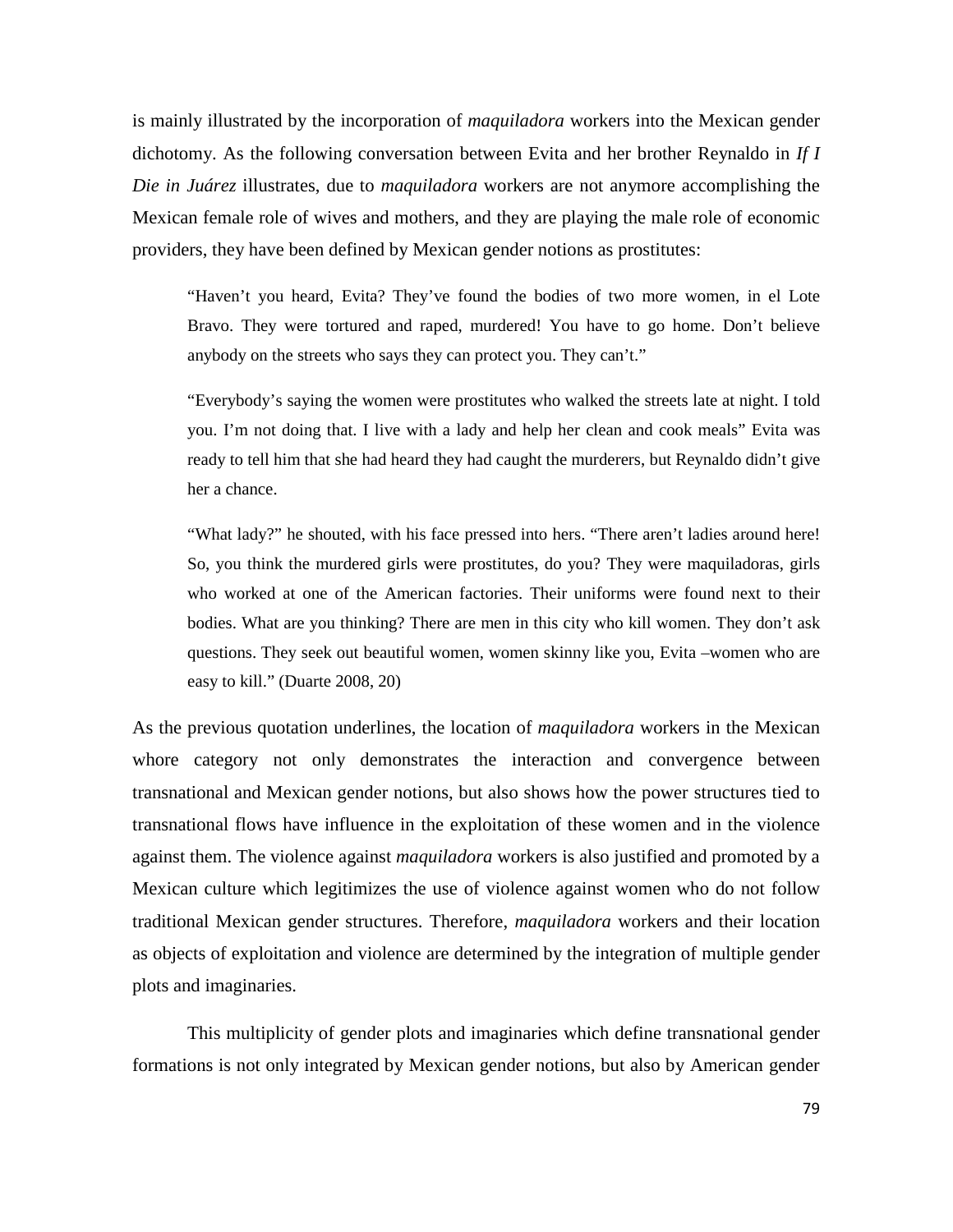definitions, and by the ideas that Mexicans have about American women, and Americans have about Mexican women. In consequence, the Mexican notions of American women as materialist and immoral individuals as well interfere in the definition of *maquiladora*  workers. This Mexican imaginary about Americans is fully illustrated in the following quotation of *Desert Blood*. In it, the protagonist of the novel, Ivon Villa, thinks about how she, as a lesbian Chicana, means for Mexicans not only a betrayer of her culture, but also a betrayer of her femininity and of her fundamental functions as woman:

He probably thought she was *una de las otras*. Mexican men weren't used to seeing women in men's shirts, not unless they were *cholas* or lesbians. Either one was bad news in Juárez. As far as Mexicans were concerned, they meant the same thing: traitors. As Americanized Mexicans spoiled by First World liberties and behaviors, *cholas* betrayed their own culture. Lesbians, although every macho's wet dream –to voyeurize or to conquer- of course betrayed not just their culture, but their gender, their families, and their religion. (Gaspar de Alba 2004, 134)

These Mexican ideas about Americanized women –which have defined Chicanas since immemorial times-, are applied in the transnational border zone to define as well *maquiladora* workers. This means that the location of these female workers in the whore category is reinforced by their definition as Americanized women. In this sense, in the border zone, *maquiladora* workers are Americanized not only because they work principally in American manufacturing industries, but also because their behavior –as family providers who go out of home and do not maintain their role as housekeepers- is considered by Mexicans a consequence of the influence of American culture in the border zone. Therefore, from Mexican gender notions, *maquiladora* workers develop American attitudes which are essentially opposed to Mexican traditional gender structures. In this sense, *maquiladora* workers are not only women who do not fulfill the Mexican virgin category, but also, and above all, Americanized women who fundamentally neglect traditional Mexican gender notions and in consequence are positioned in the whore category. This interaction between Americanization and the definition of *maquiladora* workers as whores is represented in *Desert Blood*, through the image of the *Maqui-Locas*: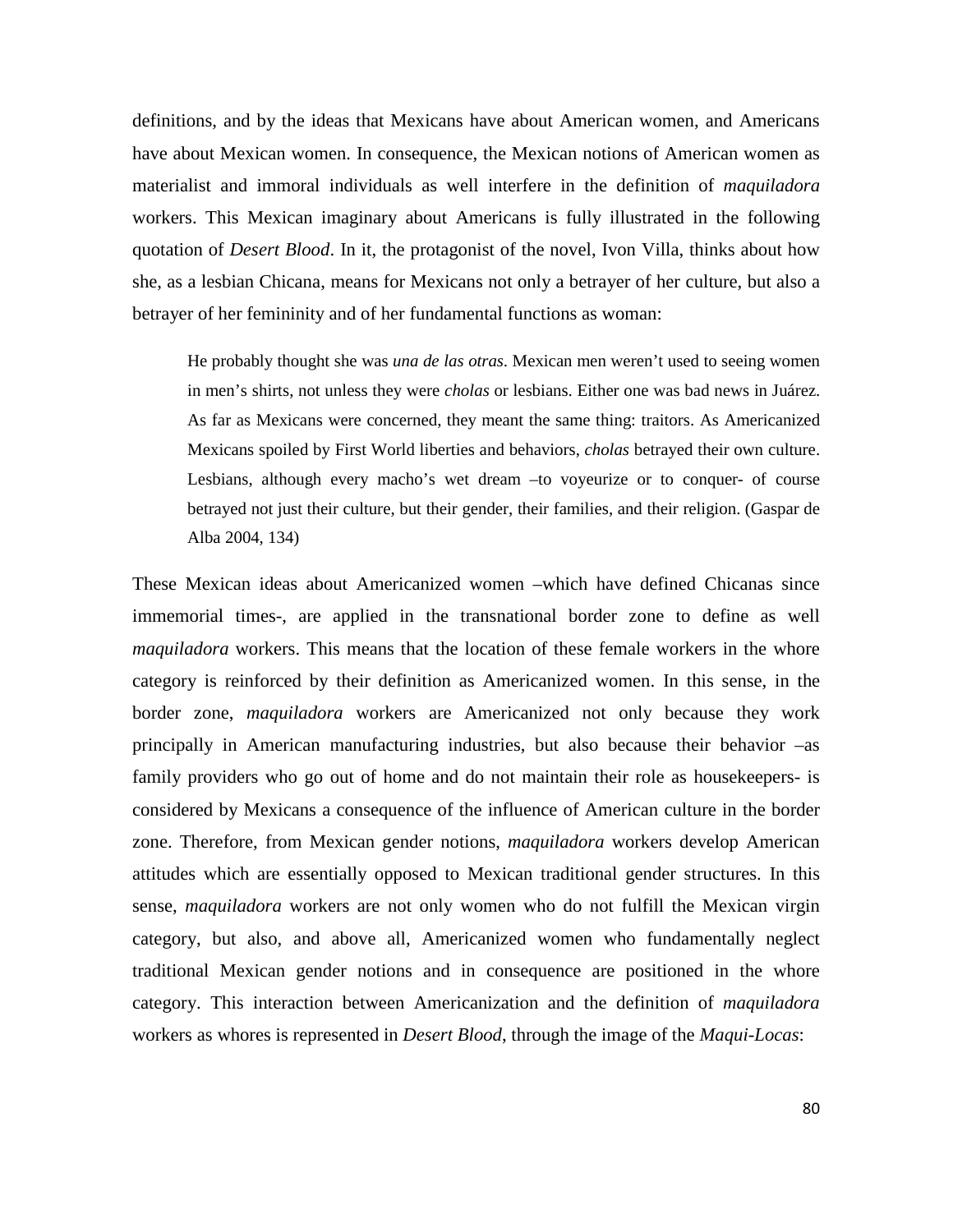Someone tapped on the windshield and startled Ivon. It was a boy on a bicycle holding up four Barbie dolls with singed hair and high-heeled shoes, their shiny dresses cut high on the hip and low on the cleavage.

"*Maqui-Locas,"* the boy said, flashing a gap-toothed smile at them. "*Muy Cheap!"* (Gaspar de Alba 2004, 43)

As the previous quotation illustrates, through the image of Barbie dolls, dressed up as prostitutes and defined as representations of *maquiladora* workers, this group of women is fundamentally defined in the border zone as "Maqui-locas" which is "the vernacular way of referring to *maquiladora* workers who become Americanized and turn into whores" (Gaspar de Alba 2004, 211). In this sense, both novels underline that gender definitions and relations in the border zone are not only reshaped by gender categories promoted by the transnational infrastructure which defines this location, but also by the interaction between two cultural gender formations promoted by the transnational interchanges between Mexico and the U.S. In this way, like Mexican gender notions affects gender formations in the border, American gender plots as well have a fundamental influence in these formations.

This last point is principally developed in *Desert Blood*. In this novel, Alicia Gaspar de Alba constantly emphasizes that the definition of *maquiladora* workers as exploitable individuals, as well as the construction of this gender and economic category, is result of American power structures which have positioned colored women in the lowest social status. For Gaspar de Alba, *maquiladora* workers are principally poor women from the South, because the transnational infrastructure of the border is supported by an American imaginary which historically has defined colored women as the most exploitable individuals. In consequence, in *Desert Blood,* the interconnection between *maquiladora* workers and whores is not only based on Mexican gender notions, but also on American gender notions in which color women "inhabit a sex/gender hierarchy in which inequalities of race and social class have been sexualized" (Collins 1993, 87).

In this sense, like in the United States the position of colored women in the lowest social status has been maintained by sexualized and gendered notions which define colored women as sexually deviant; in the border zone, the economic exploitation of *maquiladora*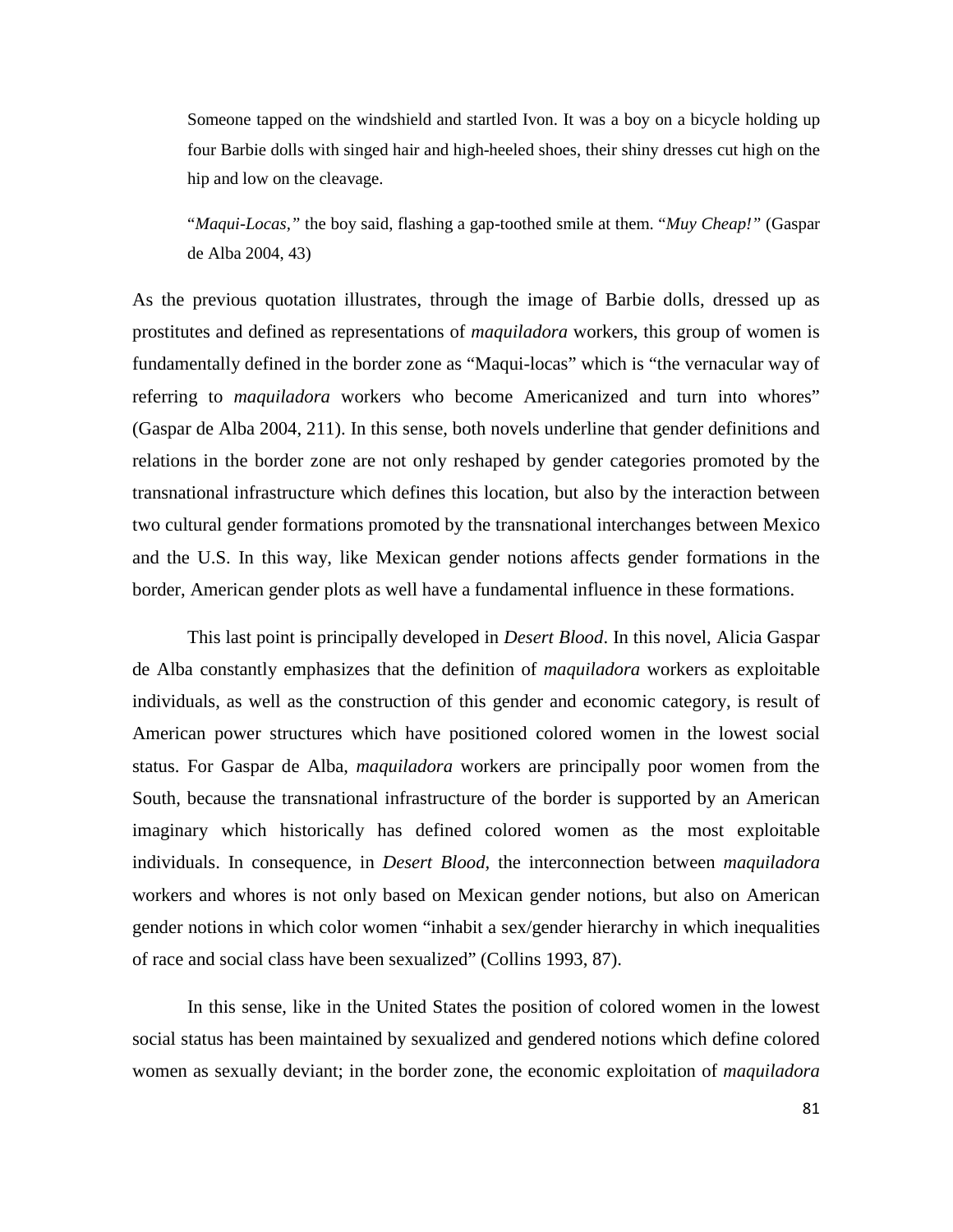workers is supported by sexualized and gendered notions which define this group of women as prostitutes. Therefore, the American power hierarchies, which have created interconnections between colored women (especially African-American women) and the image of the White prostitute<sup>[9](#page-81-0)</sup>, in order to generate a image of a sexual deviant and corrupted colored woman which justifies her economic and sexual exploitation, have a fundamental influence in the definition of *maquiladora* workers –as colored women from the South- as sexually corrupted.

In this sense, the novels analyzed in this chapter illustrate how the reshaping of gender notions in the border zone is a result not only of a transnational economic infrastructure which has gendered and racialized power relations and social hierarchies, but also of the interactions among a multiplicity of gender formations promoted by the transnational interchanges between Mexico and the United States. In consequence, both novels underline that *maquiladora* workers, as a social class and as a gender formation, are defined by a transnational economic system, as well as by the interaction among Mexican and American gender notions. These convergence and interactions produce a gender discourse which links *maquiladora* workers with sexually deviant practices, and consequently, supports and justifies not only the economic exploitation of these women, but also the use of extreme violence against them. This last point is fully developed in the next section of this chapter.

## **Transnational Gender Formations and Extreme Transnational Sexual Violence**

As Barbara Fawcett suggests, violence is always present in society. It is interconnected with social structures and power relations, and takes multiple forms:

Violence is always with us. It is both historically persistent and immediately topical. It exists in the very structure of society and it repeatedly surprises. Violence also takes many forms: physical, sexual, emotional, verbal, representational, cognitive […] Violence can be

<span id="page-81-0"></span><sup>&</sup>lt;sup>9</sup> About this see S. L Gilman's analysis of the exhibition of Sarah Bartmann as the "Hottentonts Venus" in Europe during the nineteenth century (Gilman 1985).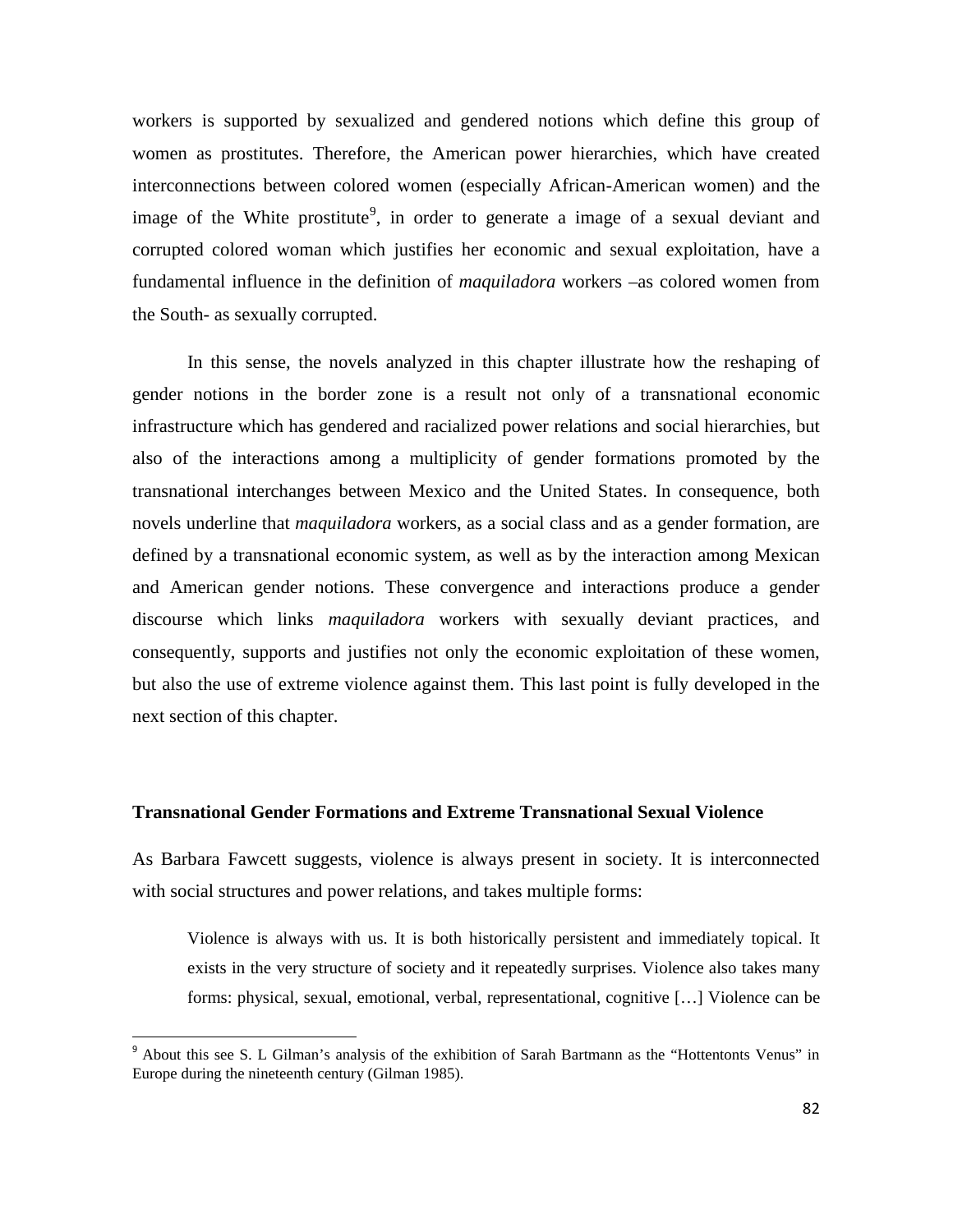directly from one person to another and can be between people; it can be interpersonal or institutional, local or global, between known others or between strangers. It is a clearly multifaceted set of actions and activities (Fawcett et al. 1996, 1)

In both novels analyzed in this chapter, violence means extreme sexual violence against a specific group of women. Gaspar de Alba and Duarte's texts emphasize how the transnational infrastructure which has reshaped gender notions, hierarchies and relationships in the border, as well has promoted the use of extreme sexual violence against women, and the murders of thousands of female individuals in this territory. In both novels, violence is not a new phenomenon. It has been at the core of gender relationships in the border since immemorial times, and, therefore, it has been a common practice to maintain gender structures and hierarchies. This is broadly recreated in *If I Die in Juárez*, through the stories of female secondary characters. In the novel, the three female protagonists, Petra, Mayela and Evita, realize how violence is a primary factor in the gender relations of their social context, through the stories of the women around them. As the following quotation illustrates, Mayela's aunt, Cina, migrates to Ciudad Juárez, in order to escape from an interfamily violence which has put her life in risk:

Cina was desperate to get out of Chitlitipin. Her husband, Zocotl had already tried to kill her three times, and she bore a scar on her throat from his last attempt. His jealous rages had cost his first wife her life. Cina told Chavela that she either escaped from Chitlitipin ot Chavela would be burying her dead body (Duarte 2008, 108).

In a similar way, the women with whom Evita lives in Isidora's house, tell Evita how they migrate to Ciudad Juárez, running away from patriarchal structures which employ sexual and physical violence to subordinate women:

Anabel told Evita she was from Durango and ran away from home after her mother died and left her with a stepfather and five small children. Anabel was the oldest and was the only one born to her mother from another man. After her mother died, her stepfather got the idea that Anabel could take her mother's place and be a mother to his children and sleep with him at night.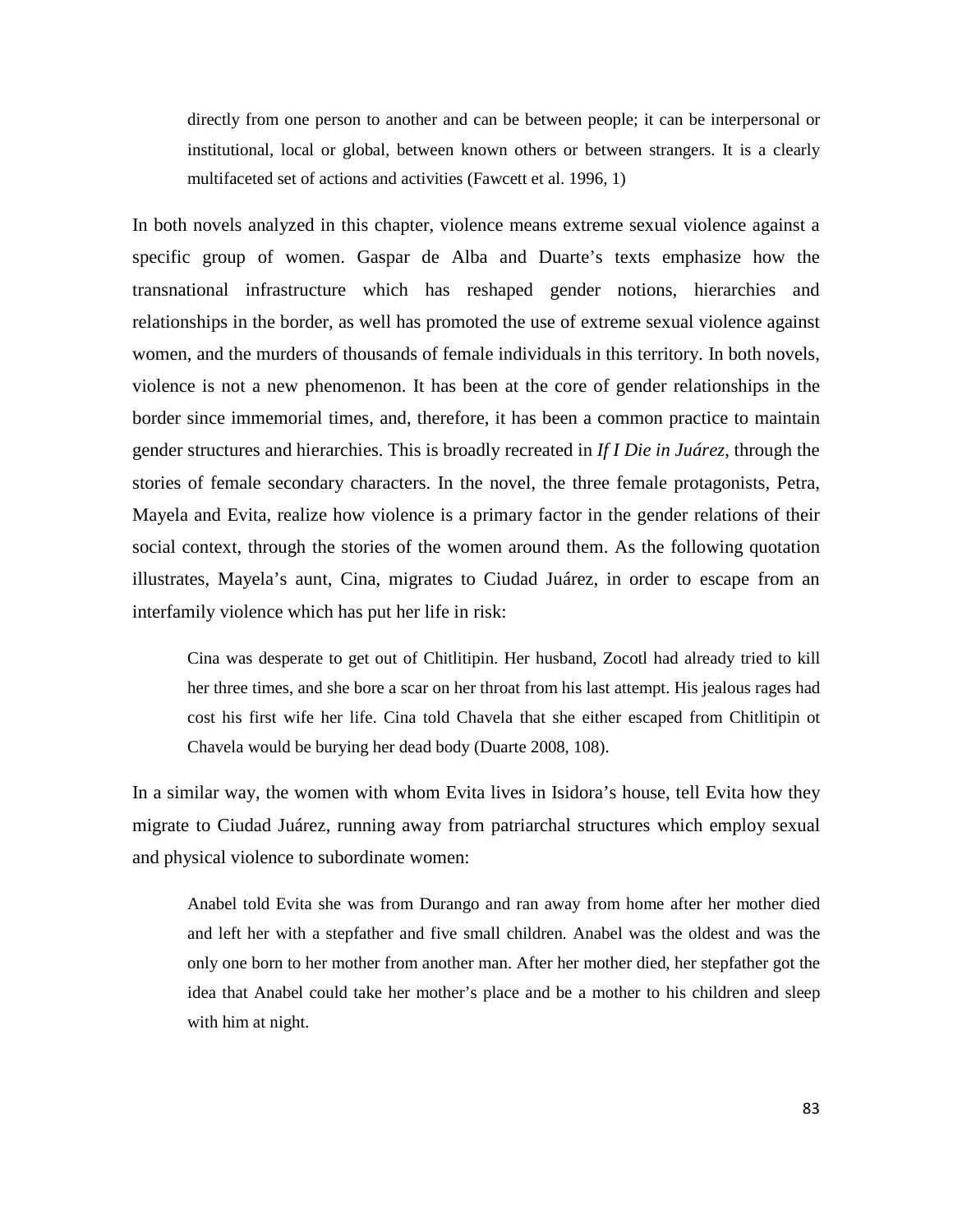"Every night I slept between the younger children, and ese cabrón would get mad and put his hands all over me and try to make me get up. He breathed on me, and he smelled so bad –tequila, cigarettes. I don't know. One night he spit in my face and said I would regret it. That was the night I ran [...]" (Duarte 2008, 14)

With this, Duarte's novel recreates how the interconnection between violence and gender relations and hierarchies is not a new phenomenon in the border. Nonetheless, *If I Die in Juárez* as well as *Desert Blood* underline that the interconnection between violence and gender relations in this territory have acquired new features as consequence of the radicalization of the transnational relationships between Mexico and the U.S. In both novels, the most significant change in this interconnection is the use of extreme sexual violence against a specific group of women mainly integrated by *maquiladora* workers. The extreme character of this violence is described in detail by the following depiction of Gaspar de Alba's novel:

THE ROPE TIGHTENED AROUND HER NECK, and she felt her belly drag over sand and rocks, the wound on her breast pricked by sage-brush. She was numb below the waist, and her face ached from the beating. One of them had given her an injection, but she could still move her arms and wedge the tips of her fingers under the noose. They'd stuffed her bra into her mouth, and the hooks in it hurt her tongue. When the car stopped, her head slammed into something hard. The pain stunned her, and she was crying again, but suddenly, she felt nothing in her arms. The numbness spread quickly up her spine. Her jaw, her belly -everything felt dead [...] (Gaspar de Alba 2004, 1)

In both novels, on the one hand, this extreme violence is supported by the reshaping of gender notions, hierarchies and representations promoted by transnational flows, which defines *maquiladora* workers as subjects of exploitation and as sexual deviant individuals. On the other, this extreme sexual violence is a result of the collision and interaction of social practices in which "dominance and subordination are erotized" (Bart and Moran 1993, 1). In this sense, in both novels, "murder is in short a form of patriarchal terrorism" (Caputi 1993, 6) and "rape is a direct expression of sexual politics, a ritual enactment of male domination, a form of terror that function to maintain the status quo" (Caputi 1993, 6). Therefore, as the reshaping of gender notions and structures is fundamentally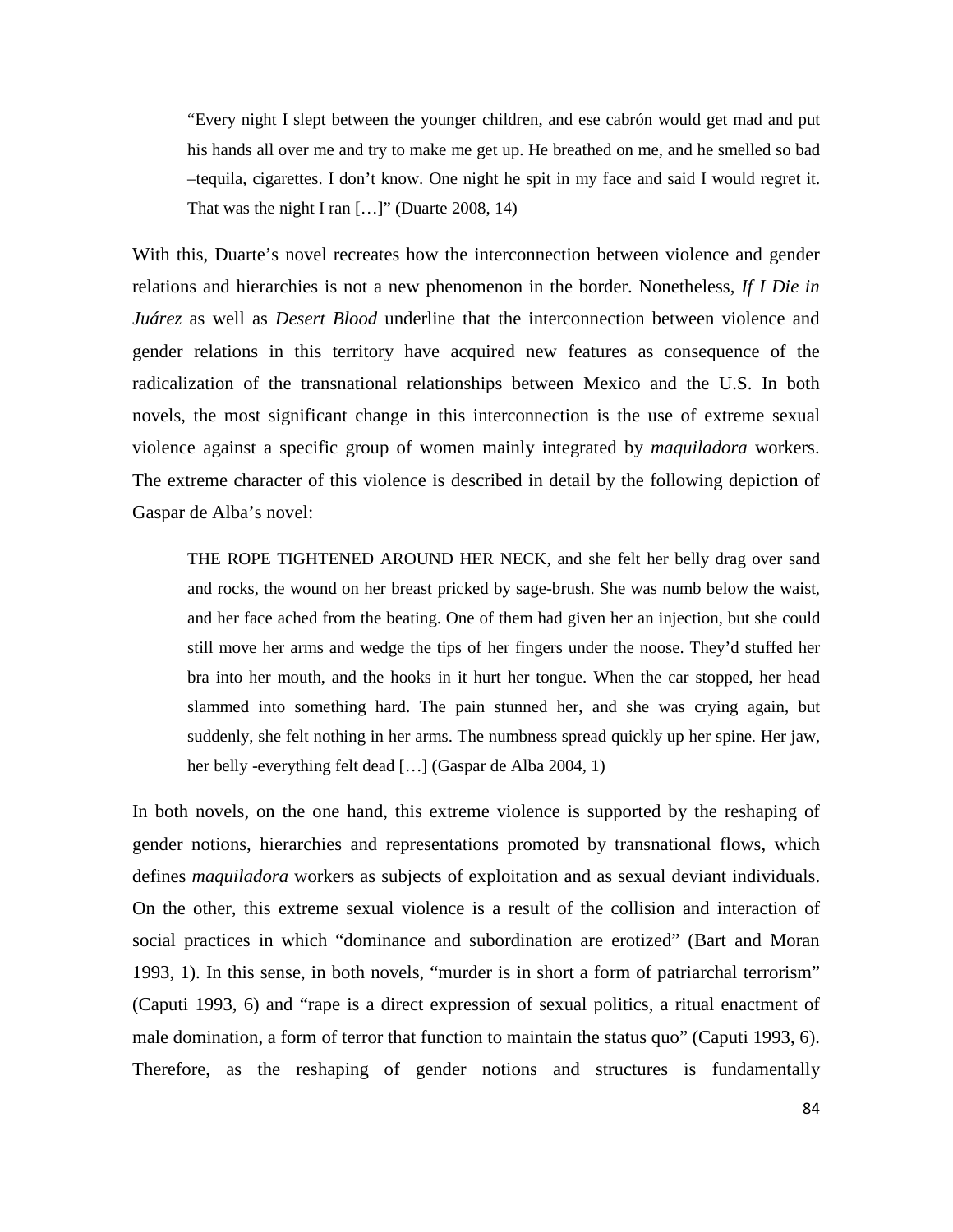interconnected with power and social structures, the extreme sexual violence against women in the border zone is also essentially linked with power relations.

This means that in the two novels rape and murder –as the primary forms of violence against women in the border- are not only acts of violence or sexual acts, but also forms of power "where oppression takes sexual forms, and where sexuality is the very 'linchpin' of gender inequality [and where] Sexual murder is the ultimate expression of sexuality as a form of power" (Caputi 1993, 7). This implies that the oppression of *maquiladora* workers is not only exercised by gender categories and representations, but also by specific sexual practices which are employed as mechanisms of oppression and submission. This last point is fully recreated in *If I Die in Juárez*. In this novel, one of the principal perpetrators of the murders of women in Ciudad Juárez, Agustín Cortés Guzmán Miramontes, employs rape and murder as ways of reaffirming his power over his female workers. As the following quotation illustrates, for Agustín, rape and murder are mechanisms of conquest, and ways to achieve the submission of female individuals:

"And look over here." He pulled on her hair and spun her around to face a fireplace with an elaborate mantelpiece. Over the mantelpiece was a fancy coat of arms with his family name etched in silver and gold: CORTES MIRAMONTES GUZMAN.

"He was my grandfather, el conquistador himself. Who knows which one of his bastard son I am! Do you like it? I'm a conqueror –there's nothing you can do but summit, again and again and again!" He yanked her hair as hard as he could, and Petra screamed in pain, feeling blood oozing from her scalp. He shook strands of her hair off his hand, as if it meant nothing to him. (Duarte 2008, 293)

In this sense, Duarte in her novel recreates how rape and murder as mechanisms of oppression are employed in the transnational infrastructure of the border to maintain and reaffirm the submission of female individuals. In the novel, the interconnection among sexual violence, oppression and the transnational infrastructure is recreated through Agustín who, as owner of *maquiladoras* and perpetrator of the murders of women, represent a transnational infrastructure which not only has defined *maquiladora* workers as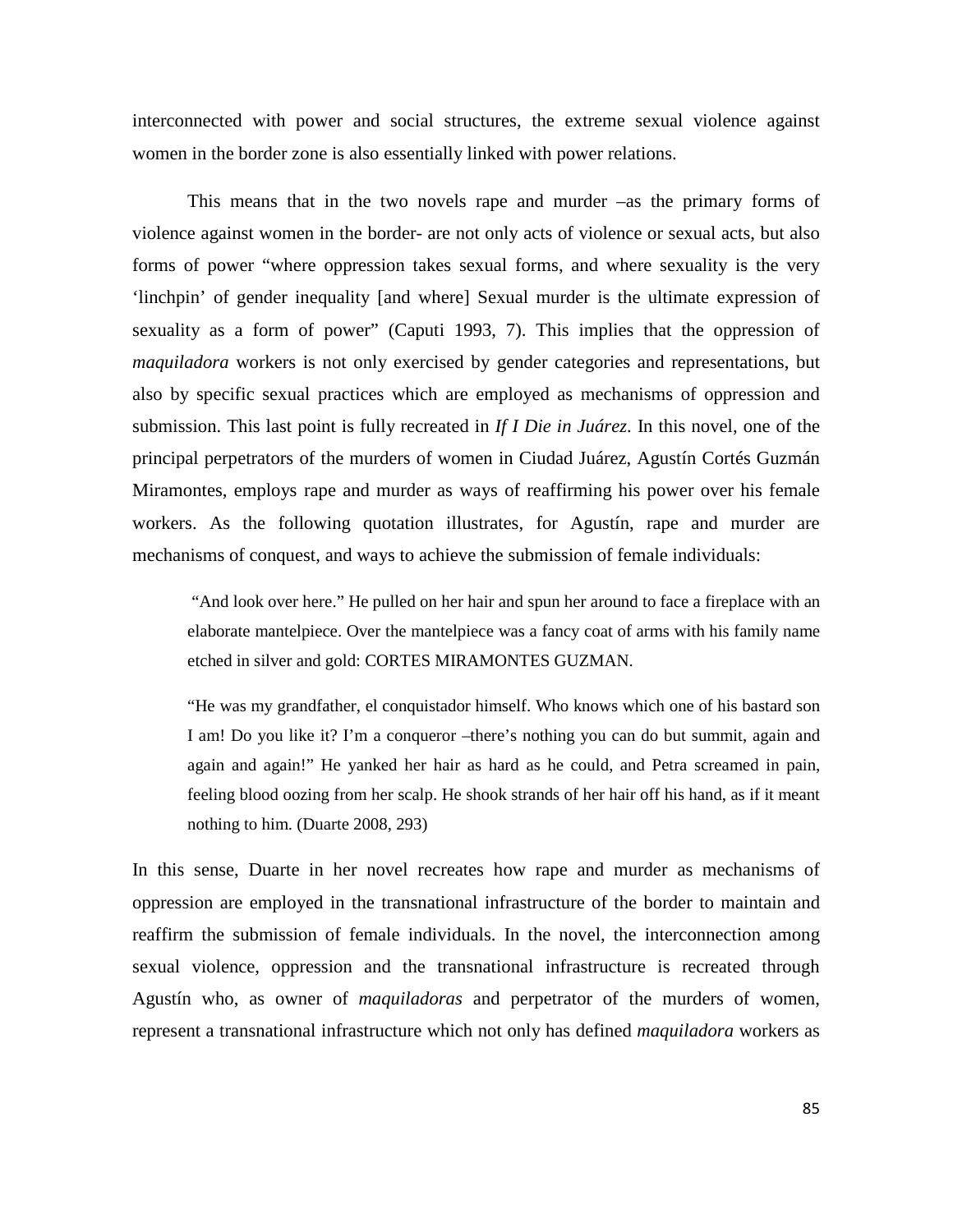subjects vulnerable to exploitation, but also as subjects who could be oppressed economically and trough the use of extreme sexual violence.

In *If I Die in Juárez* and *Desert Blood*, the interconnection between the transnational infrastructure of the border and the extreme violence against women is not only recreated by characters who are perpetrators and, at the same time, heads of transnational industries, but also by the interconnection between the mechanism of control employed in *maquiladoras*, and the control associated with sexual practices. As Diana Scully and Joseph Marolla suggest in their study about the motivations behind sexual crimes, sexual offenders "gained control over the only source of power historically associated with women, their bodies. In the final analysis, dominance was the objective of most rapists" (Scully and Marolla 1993, 39.) This implies that rape and murder are fundamentally mechanisms to gain control over female bodies. In a similar way, in both novels, *maquiladoras* fundamentally control female workers' bodies in order to maintain their submission. This is emphasized in *Desert Blood*, in the following conversation between Ximena and Ivon, in which Ximena explains to her cousin how *maquiladoras*' infrastructure is based on the strict control and supervision of female workers' bodies:

"The girl's been wearing a girdle, you know, so they can't tell she's pregnant or else she'll get fired. She stands up all day at the factory, and it's made the baby ride too low, or something like that. But like I said, the baby's fine, Cecilia's fine, it's all good"

"She'll get fired if she's pregnant?"

Ximena turned to look at Ivon. "Well, yeah, the factory would have to pay maternity leave. That would cut into its profits. Take your birth control if you want to keep your job."

"Are you shitting me?" Ivon took mental note of this detail for her dissertation.

"Company logic is there's plenty of girls lining up for your job," said Ximena. "More supply than demand, you know. They don't need to hang on to anybody who's pregnant and can't fulfill her quota." (Gaspar de Alba 2004, 12)

Therefore, in the novels the violence against *maquiladora* workers is not only consequence of the sexualization of power relations, but also, and above all, of a transnational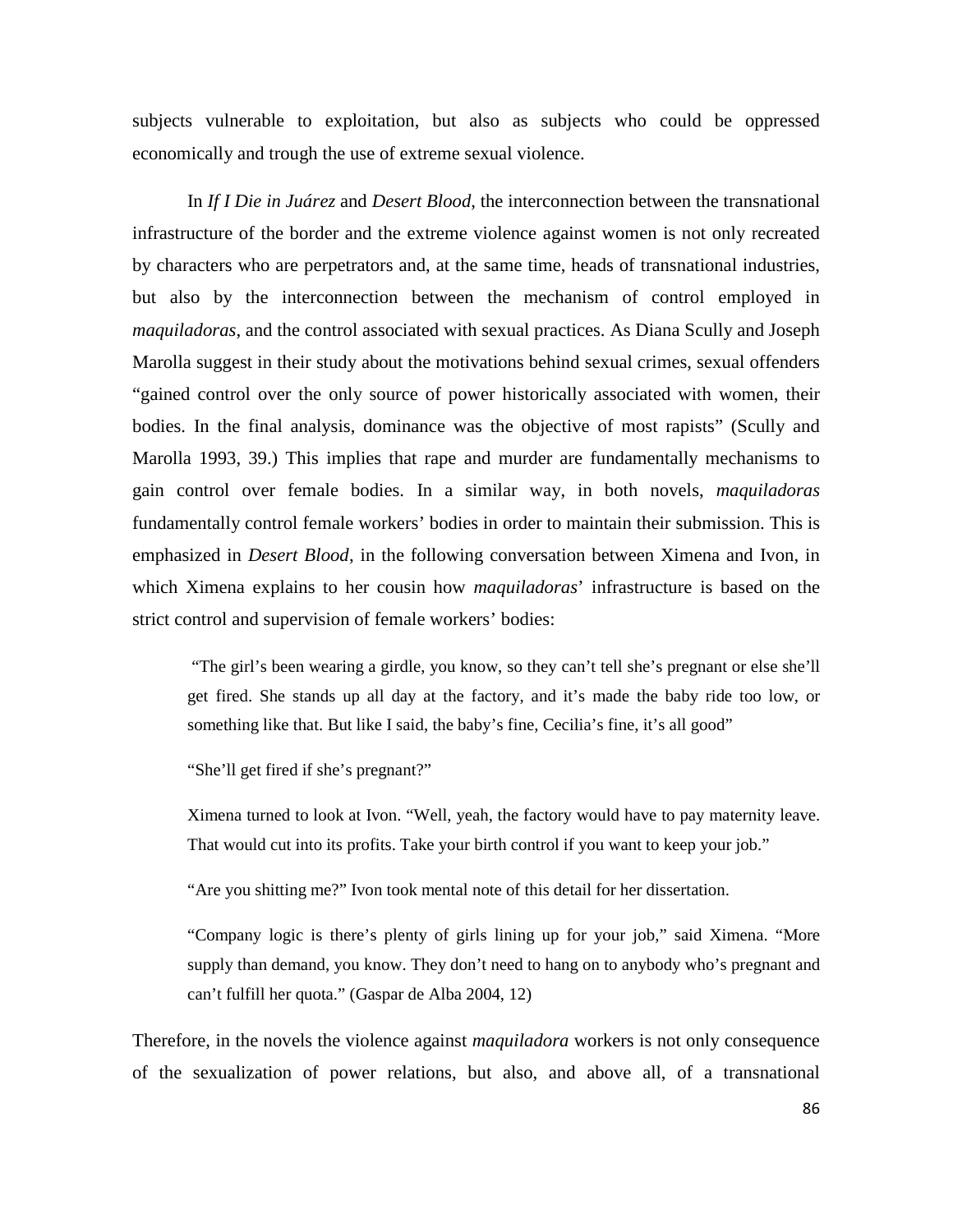infrastructure which promotes the strict control of female bodies as mechanism of oppression. Moreover, Duarte and Gaspar de Alba's novels emphasize that this strict control of female bodies in the transnational border economy has produced the objectification of *maquiladora* workers. This implies that the transnational infrastructure of the border has reduced female workers to bodies or objects which could be easily manipulated and thrown away. Thus, the transnational border infrastructure, by employing methods of oppression which radically subjugate female individuals and reduce them to mere bodies and objects in the border economy, is a primary promoter of extreme sexual and violent practices.

This interconnection is constantly stressed by Gaspar de Alba in her novel. In *Desert Blood*, the torn dead bodies of *maquiladora* workers are constantly compared with machine parts which are thrown away by the border economy: "*Many of the young women had been raped, several were mutilated, and a large number had been dumped like wornout machine parts in some isolated spot*" (Gaspar de Alba 2004, 4). With this, Gaspar de Alba underlines the brutality of the crimes, and, at the same time, emphasizes the fundamental link between the transnational border economy and the radicalization of sexual violence in this location. This link as well is emphasized in the novel through the image of female dead bodies which contain American pennies. As Gaspar de Alba explains in the disclaimer that precedes her story, this image is a metaphor of how the murdered women of Ciudad Juárez are mere expendable objects in the transnational border economy:

I have also added a metaphorical dimension to the story, using the image of American coins, particularly pennies, to signify the value of the victims in the corporate machine; the poor brown women who are the main target of these murders, are, in other words, as expendable as pennies in the border economy (Gaspar de Alba 2004, V)

This image also represents how the convergence between American and Mexican sexual practices is behind the radicalization of the sexual violence in the border zone. The image of American pennies inside brown women's dead bodies, as well represents how the confluence of American and Mexican sexual practices as methods of oppression is a fundamental factor in the extreme sexual violence against women in the border zone. As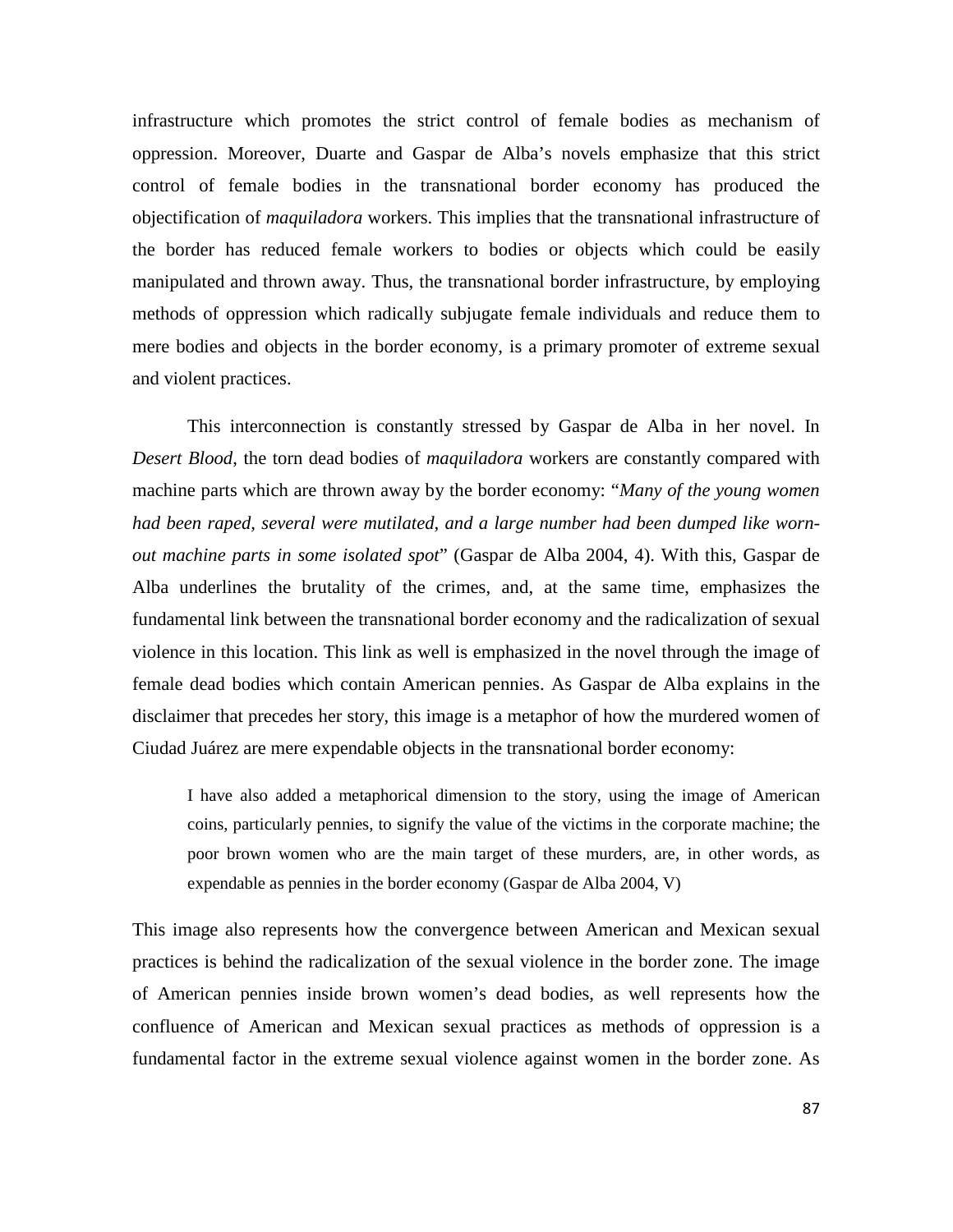pointed out at the beginning of this section and in the previous section, Mexican gender formations historically have justified and legitimized the use of violence to maintain gender hierarchies. In a similar way, Americans have erotized and sexualized power structures in order to maintain social and gender hierarchies.

As Patricia Hill Collins suggests, the interconnection among power, violence and sexuality is evident in the United States in the case of Black women. For Collins, Afro-American women's sexuality has been strictly controlled by an American power system which interlocks race, gender, and class oppression with violence and sexual practices (Collins 1993, 86). In consequence, American power structures have employed sexual violence as a method to maintain Black women in the social and racial lowest stratus. This implies that Black women were located not only as slaves in economical terms but also as sexual slaves; and that the sexual submission of Black women reinforced their economical exploitation.

The two novels analyzed in this chapter identify American interconnections between gender and race as fundamental factors in the reshaping of gender notions in the border zone; both novels also identify American interconnections among gender, race, economic exploitation, sexuality and violence as primary vectors in the extreme violence against women in the border. In both novels, this extreme violence is also a consequence of the historical use of sexual violence against colored women in the U.S. For this reason, Collins' analysis about the sexual and economic control of Black women is essential to understand how Duarte and Gaspar de Alba's novels recreate how American practices against colored women are reproduced and reshaped in the transnational border zone.

In this sense, as Black women were reduced to sexual slaves in order to reaffirm their economic exploitation and low position, in *If I Die in Juárez* and *Desert Blood*, *maquiladora* workers -as colored women in the lowest social status- are sexually exploited, in order to reaffirm their position as the most vulnerable individuals in the transnational border infrastructure. This is recreated in Duarte's novel, in which Agustín Cortés Guzmán Miramontes refirms his power over his female workers not only exploiting them economically, but also using them as sexual slaves: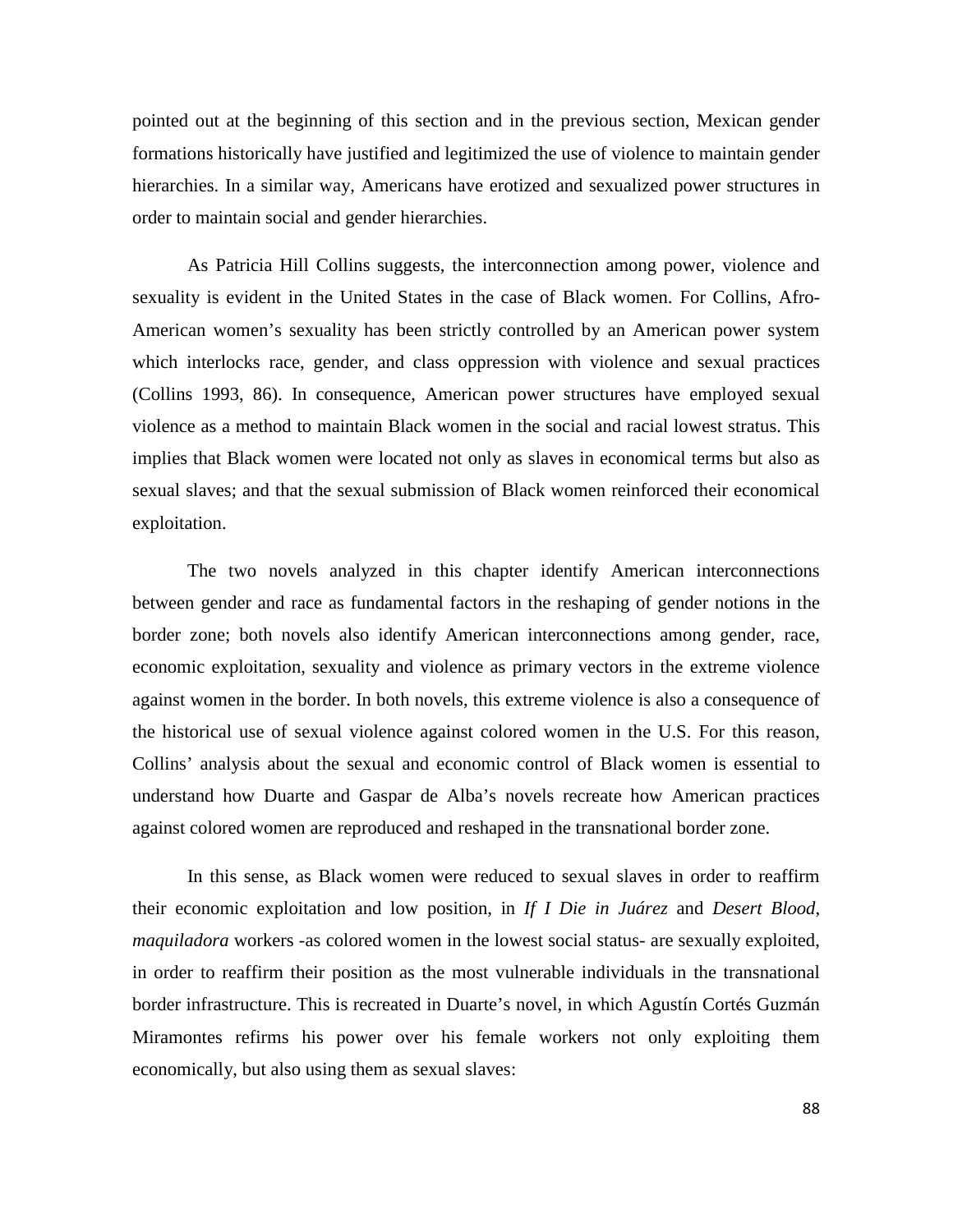El conquistador, he told them, the bastard child of Cortés. He violated them as often as he liked, cursed them, relieved himself on them and forced electrical wires deep into their bodies, sending electrical currents to destroy their wombs, where he said were conceived the most despicable forms of life, clots of blood that must be destroyed. And Hilo recorded it all, his one good eye pressed up to the camera lens. He made a video that he played over and over again for Agustín and his friends, who sat and watched in the darkness, commenting on the most brutal parts, moaning with pleasure, and devouring the scenes with howls and shrieks that made Hilo feel as if he had descended into Hell. (Duarte 2008, 305)

Therefore, the objectification of *maquiladora* workers, in both novels, is also a consequence of the influence of American power practices against colored women in the border zone. As Patricia Hill Collins (1993) and Yi-Fu Tuan (1984) suggest, Black women were reduced to animated nature in order to support their sexual and economic exploitation:

Power as domination involves reducing humans to animate nature in order to exploit them economically or to treat them condescendingly as pets. Domination may be either cruel and exploitative with no affection or may be exploitative yet coexist with affection. The former produces the victim –in this case, the black woman as "mule" whose labor has been exploited. In contrast the combination of dominance and affection produces the pet, the individual who is subordinated but whose survival depends on the whims of the more powerful (Collins 1993, 97).

In this sense, African-American women were defined as animals or pets which could be easily used sexually and economically. In a similar way, *maquiladora* workers are animated and objectified to justify their sexual and economic exploitation. *Maquiladora* workers' bodies are used as machines which easily could be thrown away. At the same time, in the border infrastructure, these women are animals which could be extremely exploited or pets for the entertainment of privilege people. This last point is fully recreated in *If I Die in Juárez* by Petra, who at first is a kind of pet for her bosses, Agustín Cortés Guzmán Miramontes and Gustavo Ríos, and later was reduce to an animal or thing which could be raped, tortured and killed.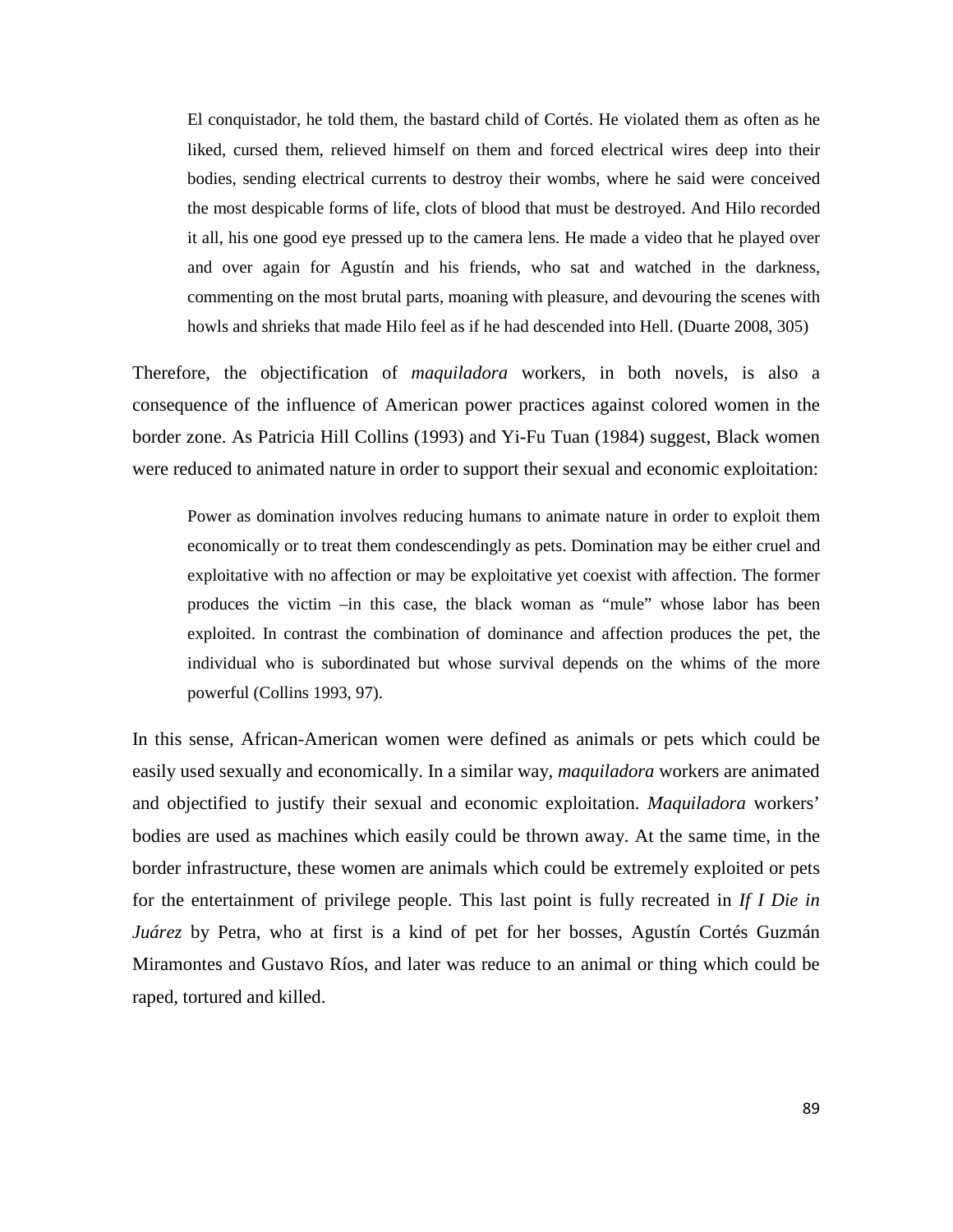As Patricia Hill Collins stresses, the animalization of Black women justified the extreme control of their bodies and of their grades of nativity. This control at the same time was fundamentally interconnected with economic systems of production:

Humans practice certain biological procedures on plants and animals to ensure their suitability as pets. For Animals the goal of domestication is manageability and control, a state that can be accomplished through selective breeding or, for some male animals, by castration. A similar process may have affected the historical treatment of African-Americans. As dominant groups have generally refrained from trying to breed humans in the same way that they breed animals, the pervasiveness of rape and lynching suggests that these practices may have contributed to mechanisms of population control (Collins 1993, 101)

The transnational border infrastructure is recreating, in some way, an American economic structure which objectifies a specific group of individuals, according to their race and gender, in order to justify their extreme sexual and economic exploitation. Like colored women in the United States, *maquiladora* workers in the border are subjected to a strict natal control and to an extreme supervision of their bodies to maintain levels of productivity and to reduce costs in the transnational border economy. This last point is perfectly expressed by Ximena, cousin of the protagonist of *Desert Blood*:

"Listen, you have no idea the kind of things they do to women at some of those *maquilas.* They give them birth control shots, they make them show their sanitary napkins every month, they pass around amphetamines to speed up their productivity. Hell, they're even got Planned Parenthood coming over to insert Norplant, which basically sterilizes the women for months […]" (Gaspar de Alba 2004, 90)

In this sense, both novels emphasize that the extreme violence against women in the border zone is a consequence of, and supported by a transnational infrastructure which not only sexualize power relations, but also has promoted the radicalization of the interconnections among violence, sexuality and power. Moreover, in both novels this extreme violence is a result of the convergence of American and Mexican gender, racial and power structures, which legitimize the use of sexual violence as mechanism of subjugation and oppression.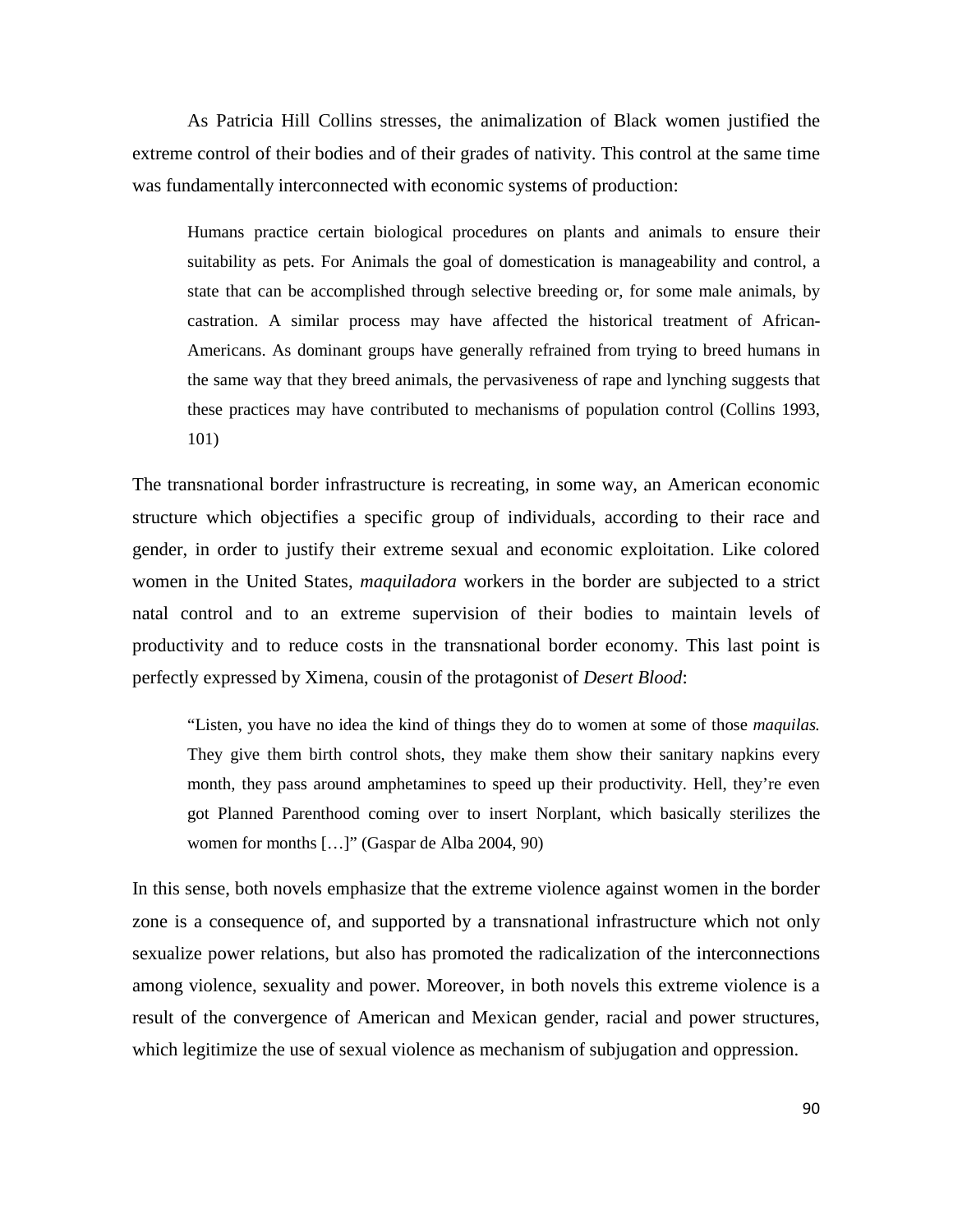This convergence is recreated in detail in *Desert Blood*. In this novel, one of the principal causes behind the murders of women in the border is a transnational pornography industry, linked with *maquiladoras*' infrastructure and managed by Americans and Mexicans in power positions. With this, Gaspar de Alba, on the one hand, underlines how the transnational border economy has promoted the extreme objectification of *maquiladora* workers and the economic and sexual subjugation of this group of women. This extreme objectification and subjugation is represented by the use of *maquiladora* workers in pornographic practices. As Jane Caputi suggests in her analysis about pornography's implications, pornography as "sexually explicit material that represents or describes degrading or abusive behavior […] is a modern mode of communicating patriarchy's necessary fusion of sex and violence" (Caputi 1993, 17-18). Therefore, in *Desert Blood*, the interconnection among the murders of women, the transnational border economy, and pornography represents how the extreme violence against women in the border is fundamentally supported by a transnational economic and cultural system which not only locates *maquiladora* workers as vulnerable individuals, but also promotes extreme mechanisms to control and subjugate female bodies.

On the other hand, in the novel, this transnational pornography industry, called "Lone Ranger Productions", is managed by Mexican rich men, *maquiladoras*' supervisors, and an American man named J. Wilcox, who dresses like a cowboy and is chief of the Detention Enforcement of the Border Patrol. Therefore, it represents how the transnational infrastructure of the border promotes the use of sexual violence against female individuals because it is integrated by the confluence of two national power structures which sexualize power relations and legitimize the use of sexual violence as a mechanism to maintain the economical, social, and gender oppression of specific groups.

In this sense, as the protagonist of *Desert Blood*, Ivon Villa, claims at the end of the novel, in both novels, the murders of women in the border zone are essentially interconnected with the protection and effectiveness of the transnational cultural and economic system that nowadays defines the border zone integrated by Ciudad Juárez and El Paso. This extreme sexual violence is a bilateral assembly line integrated by the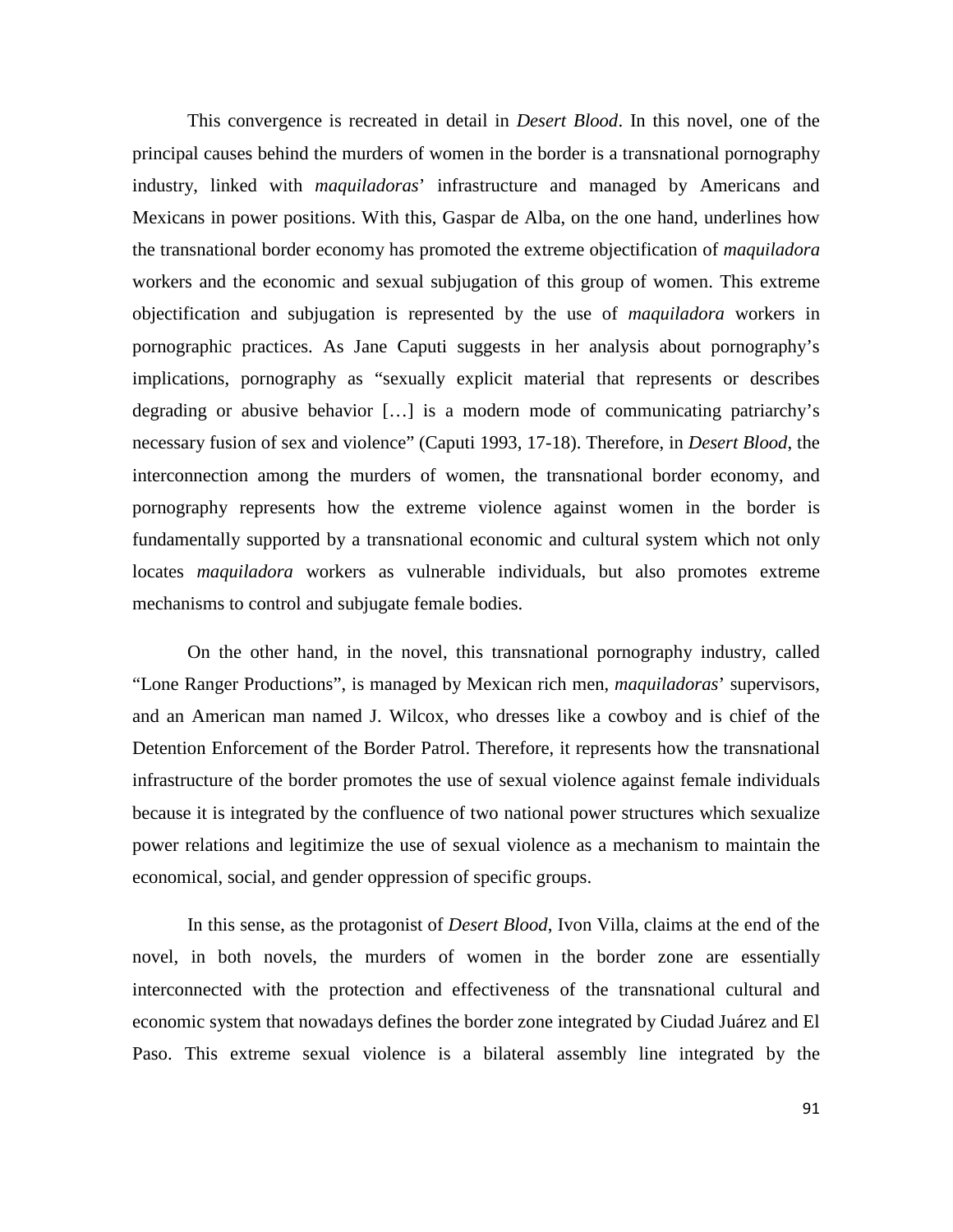interconnection of Mexican and American individuals, and of Mexican and American gender, sexual, power and economic structures:

The threat that pregnancy posed to "free trade" revenue. The heavy policing of female reproductive power in the *maquiladoras* to safeguard that revenue. The use of pregnancy tests to filter the desirable from the undesirable, who were still desirable in another context. The overt sexualization of the bodies –not just murder, but violation and mutilation of the maternal organs, the breast and nipples, the wombs and vaginas. The use of Internet as a worldwide market for these same organs in easily accessible tourist sites and affordable online pornography. A cost-effective way of disposing of non-productive/reproductive surplus labor while simultaneously protecting the border from infiltration by brown breeding female bodies. (Gaspar de Alba 2004, 333)

## **Conclusions of the Third Chapter**

The analysis developed in this chapter does not only demonstrates how *Desert Blood* and *If I Die in Juárez,* by focusing on gender relations and sexual violence in a transnational scale, are examples of recent Chicana narratives which are developing a transnational perspective; but this analysis also shows how these two novels recreate transnational relationships and interchanges that have repercussions in cultural formations and relationships, such as gender notions and sexual practices.

Moreover, the two novels analyzed in this chapter stress how transnational interchanges are not only determined by economic and power structures, but also are gendered, racialized and sexualized processes. In this sense, as suggested by Anna Sisson, Gaspar de Alba and Duarte's novels understand transnational relationships not only as "the transfer of power and resources from the natural world to the human dominations, from communities to elites, and from local societies to national and transnational centers" (Sisson 2003, 139) but also as the increasing mobility of female labor, and, consequently, as the essential interconnection among gender, sexuality and power and economic structures.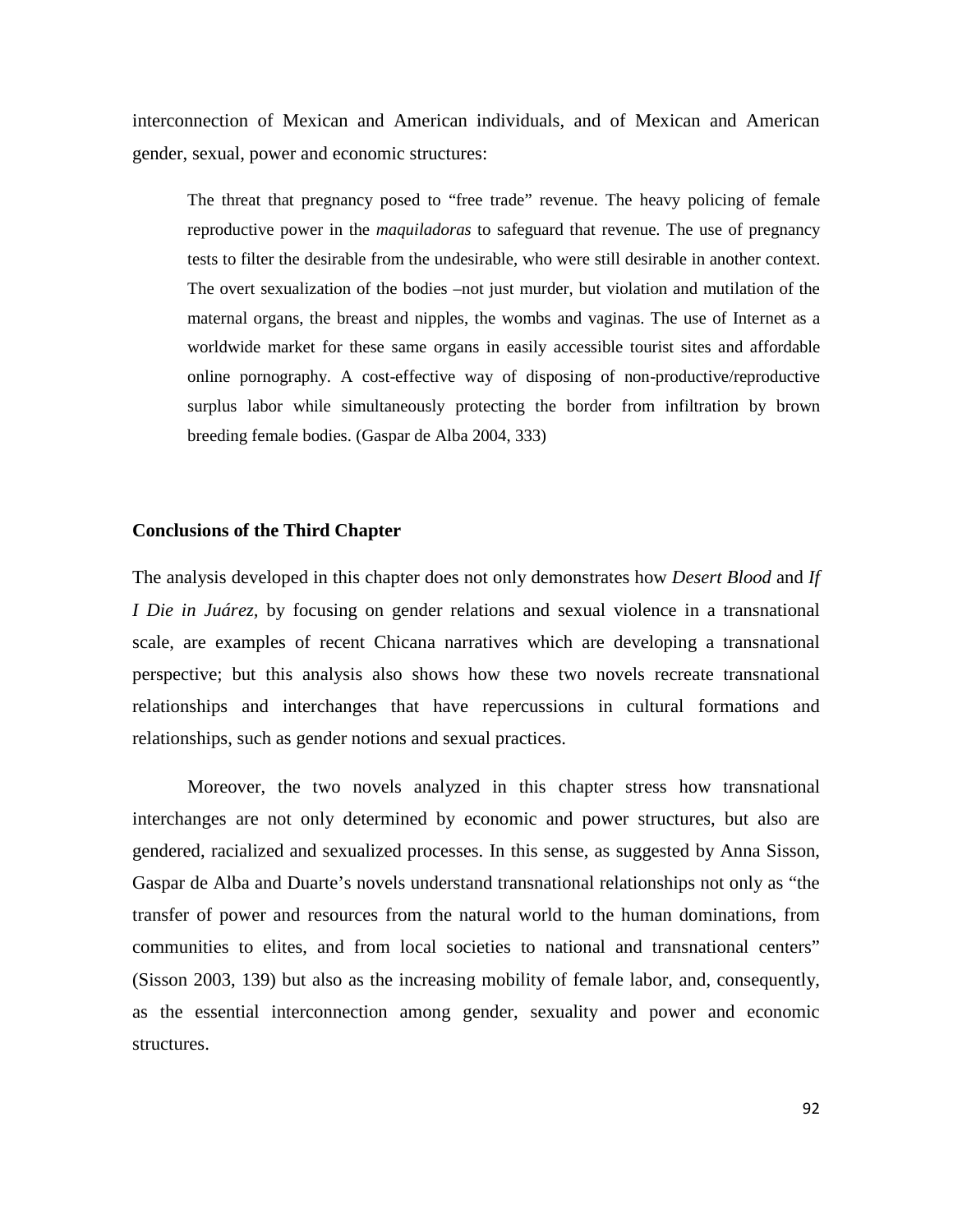Therefore, *Desert Blood* and *If I Die in Juárez* fundamentally underline how transnational interchanges are sexualized processes in which "women bodies are commodified and circulated along transnational circuits which bring together power and wealth, structure and agency, identity and culture, within a global frame. They are marked by unequal relations between rich and poor (states and classes), between men and women, and between different women" (Pettman 2003, 157). Furthermore, these two novels emphasize how transnational flows as gendered and sexualized processes could produce the reshaping of sexual and violent practices in the contexts where they operate. In this sense, both novels illustrate how transnationalism also could also mean extreme sexual and gender violence or gendercide<sup>10</sup>, and could be a primary factor in the formation of gendercidal institutions $^{11}$  $^{11}$  $^{11}$ .

<span id="page-92-0"></span><sup>&</sup>lt;sup>10</sup> This term refers to "the victimization of women and girls worldwide, including the structural forms of violence ("gendercidal institutions") directed against them" (Jones 2009, without page)

<span id="page-92-1"></span> $11$  These can be defined "as patterned human behavior, enduring over time, that leads to large-scale, disproportionate mortality among particular gender groups" (Jones 2009, 283)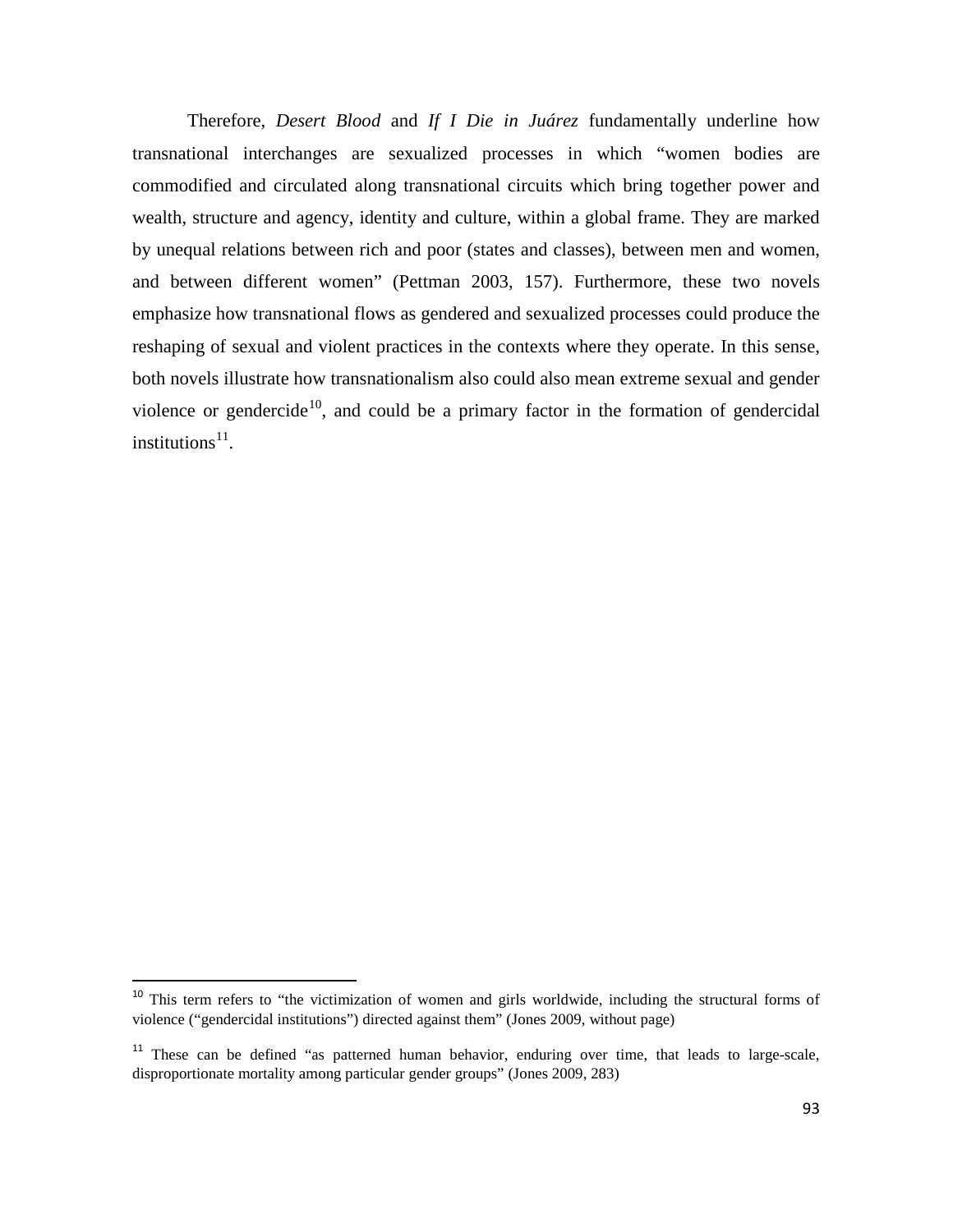## **Conclusions**

The analysis developed in this thesis clearly demonstrates how the three Chicana narratives studied represent an interconnection between Chicana literature and transnationalism. This interconnection is based on the fact that these three novels recreate different transnational formations or networks promoted and integrated by the continuous interchanges between Mexico and the U. S.

In the case of Sandra Cisneros' *Caramelo*, the transnational network is integrated by memories which are dislocated from their original national context and relocated in a different locality. This process is promoted by immigrants' dislocation from their place of origin, and their relocation in another society. Therefore, in *Caramelo*, memories are formations capable of travelling in immigrants' bodies, and, above all, are formations capable of landing on different contexts, and on different bodies. In this sense, the transnational memory network recreated in Cisneros' novel is a process which involves the constant negotiation between two national experiences, and which is supported by these national experiences. In consequence, it could not be identified with only one national context.

*Desert Blood* by Alicia Gaspar de Alba and *If I Die in Juárez* by Stella Pope Duarte recreate the transnational relationships between Mexico and the United States as processes which are fundamentally linked with the formation and redefinition of cultural notions and images. In these two novels, spatial formations, geographical remmapings, gender notions and sexual practices are primary affected by the transnational interchanges between Mexico and the U.S. Therefore, these two novels recreate how these cultural structures could be transnational networks integrated by the collision, negotiation and convergence among the plots, scripts, and ideas carried by transnational flows and provided by different national contexts.

Therefore, the three novels clearly recreate cultural processes which, instead of involving the integration of the Chicana/o experience into specific American landscapes, focus on the current transnational interchanges between Mexico and the U.S. Thus, these three novels represent a significant change of perspective in relation to previous Chicana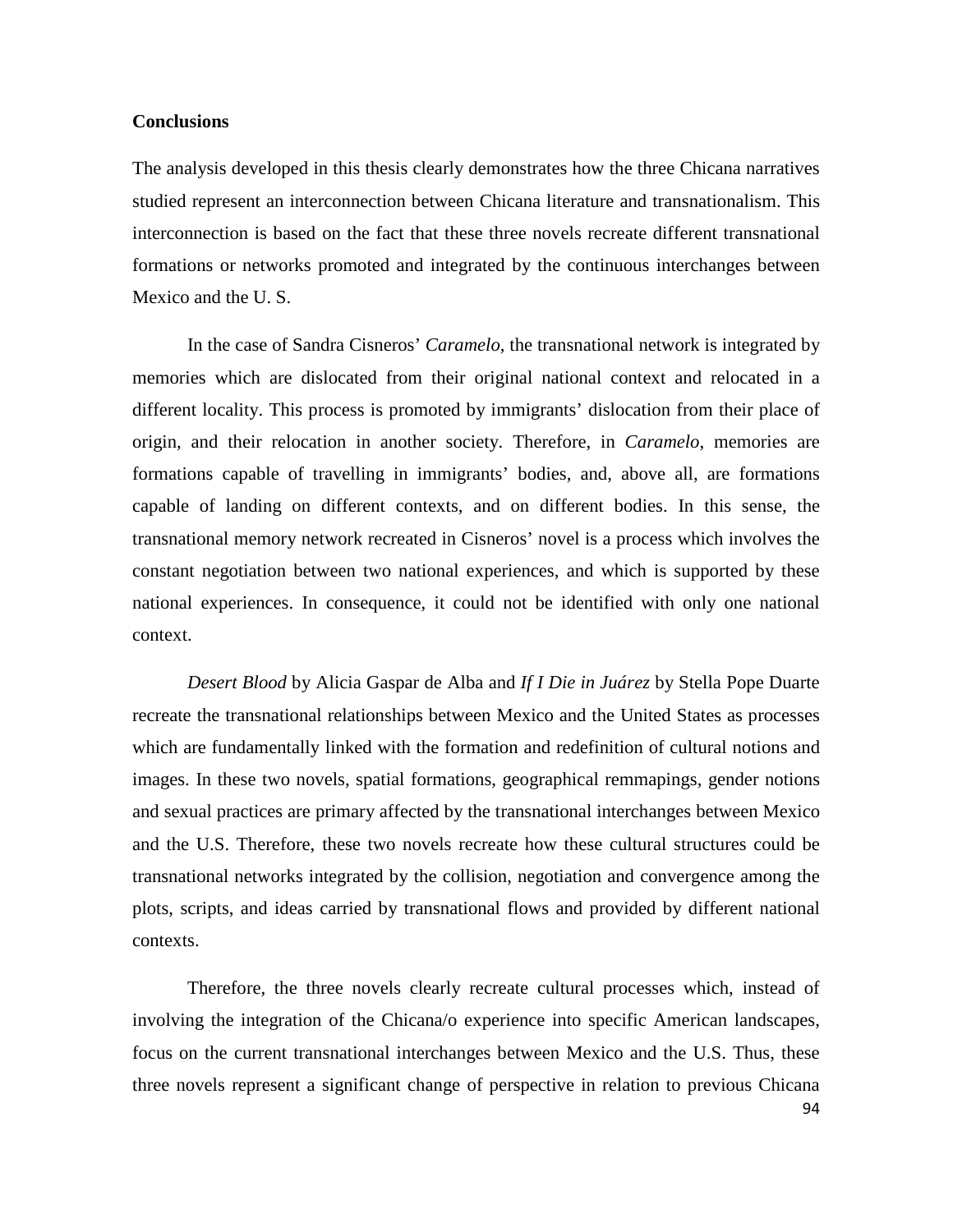narratives. As immigrant transnational studies are not anymore focused only on studying immigrants in relation to their host society, the narrators of these novels are not focused on representing Chicanas/os' experiences and position in the U.S; but they are focused on recreating issues which concern and involve Mexicans, Americans, and Mexican-Americans in similar degrees. Consequently, these three novels could be defined as transnational literary formations themselves, which produce a literary transnational interconnection between Chicanas/os and Mexicans. This means that these novels by recreating issues which concern Chicanas/os and Mexicans as well, such as Mexican national memories or the gender violence in Mexican border cities, are producing literary forms that clearly link Chicanas with what is currently happening in their place of origin.

In this sense, the analysis of these three novels illustrates how recent Chicana narratives are becoming transnational not only by the representation of Mexican-Americans' bicultural experiences in the U.S, but also by the recreation of a transnational perspective, which allows narrators to recreate fundamental topics in Chicana literature, such as memory, space, gender and sexuality, as transnational formations fundamentally integrated and promoted by the current transnational interchanges between Mexico and the U.S.

As such, this thesis does not attempt to argue that all recent Chicana narratives are transnational, but that, nowadays, there are Chicana narratives that clearly recreate a transnational perspective and transnational formations. This implies that in this work, the transition of Chicana literature from a nationalistic-based critic to transnationalism is understood not only as the biculturalism or multiculturalism expressed by post-national literary forms, but as the convergence among recent Chicana narratives which clearly recreate a transnational perspective, post-national literary forms, and nationalistic narratives.

Finally, the analysis developed in this thesis also illustrates how transnational phenomena are not limited to material interchanges, but also imply the convergence, interchange and transformation of cultural notions. As the networks recreated by *Caramelo*, *Desert Blood*, and *If I Die in Juárez* demonstrate, transnationalism also has a fundamental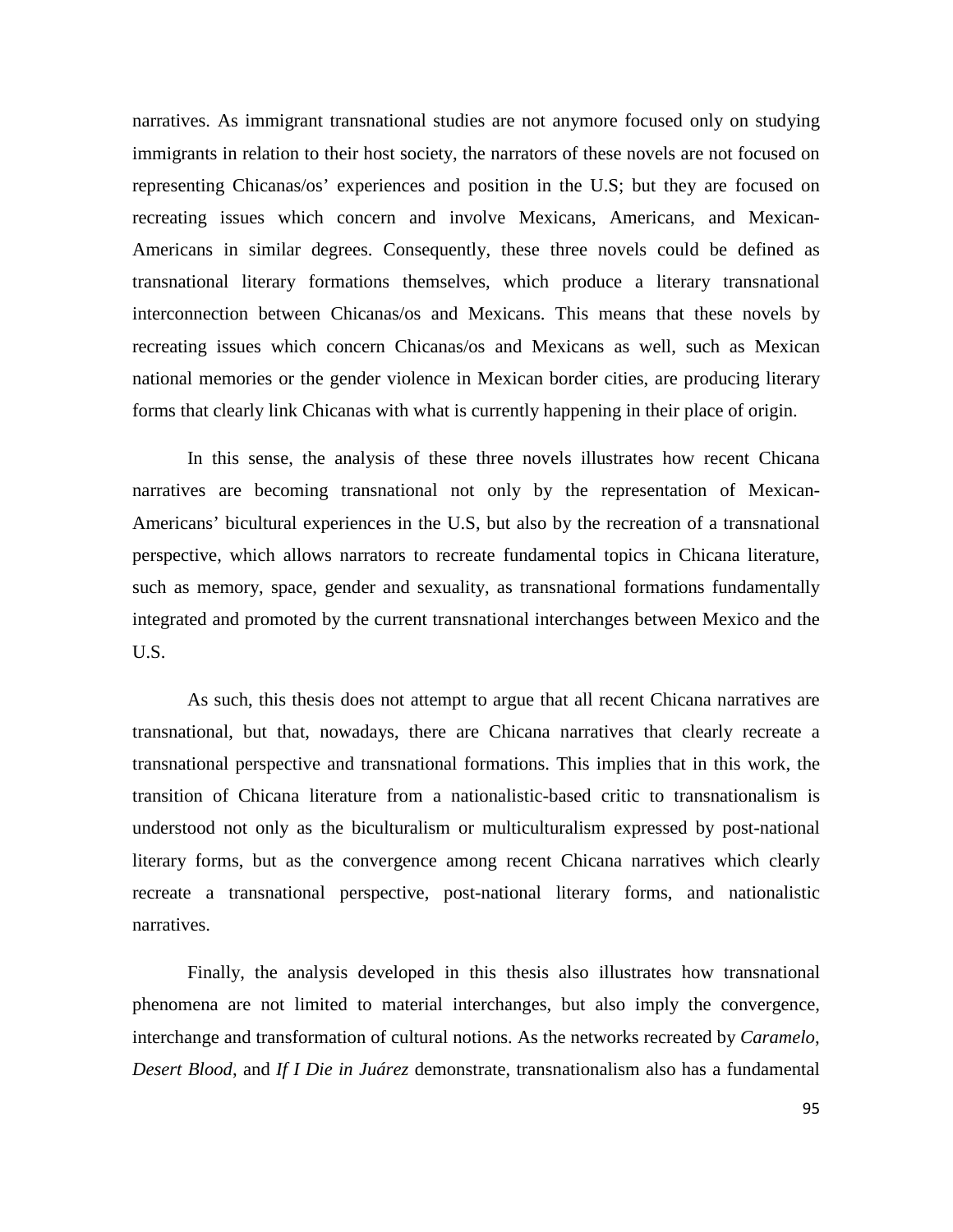influence in the definition and redefinition of cultural formations and systems of representation. Therefore, transnational networks and relationships could be defined not only by the quantity of material interchanges among two or more national contexts, but also by how individuals, ideas, and images are defined by the collision and convergence of cultural formations promoted by transnational interchanges. In consequence, as the three novels studied in this thesis illustrate, transnational formations could also be identified and studied in systems of representation such as literature. In this sense, transnationalism is a current phenomenon which is not only affecting and transforming economic, social and political relationships, but also cultural formations, and the artistic representation of them.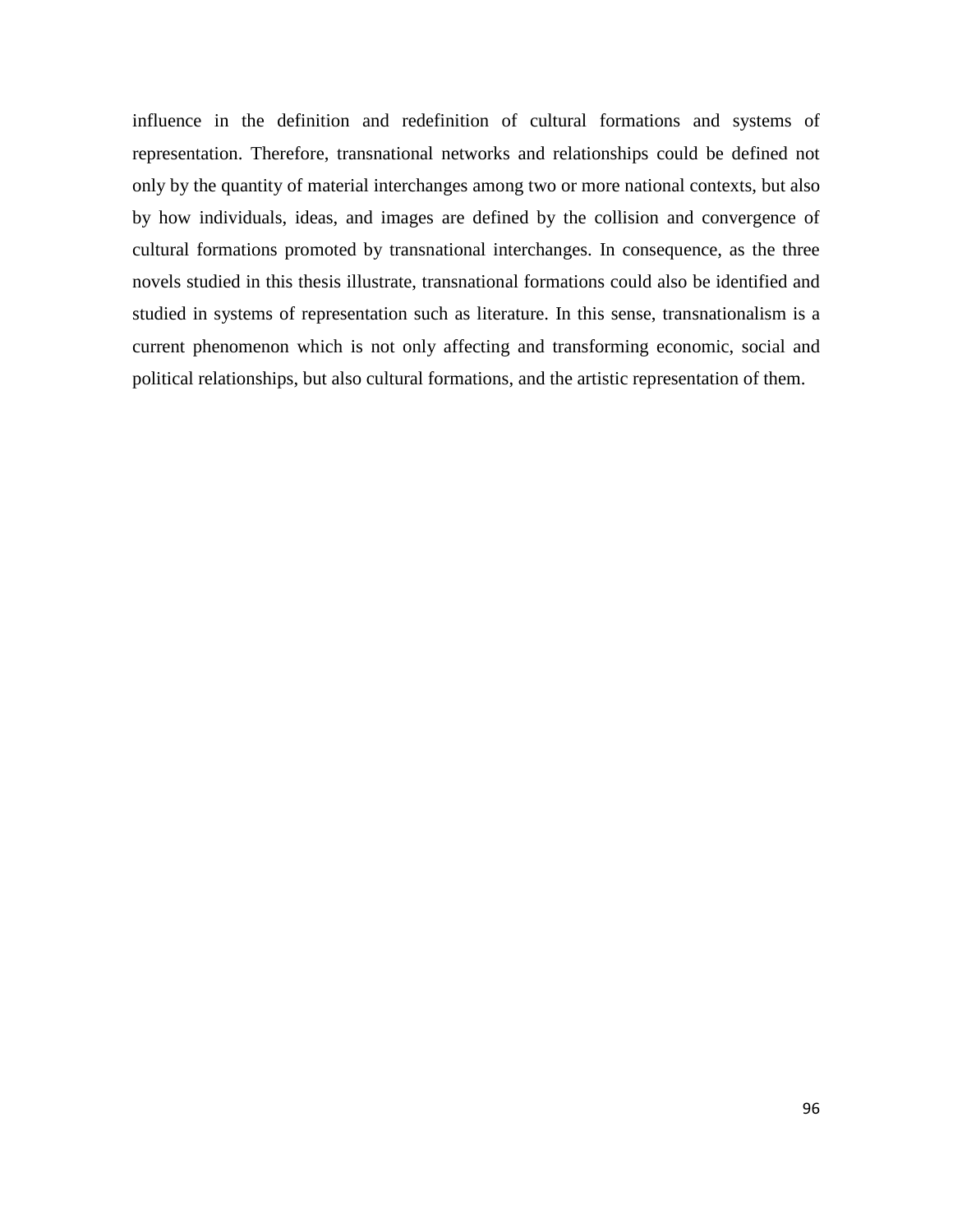## **Bibliography**

Anaya, Rudolfo A, and Francisco Lomeli, eds. 1989. *Aztlán Essays on the Chicano Homeland*. Albuquerque: University of New Mexico Press.

Anderson, Benedict. 2006. *Imagined Communities: Reflections on the Origin and Spread of Nationalism*. London: Verso.

Anzaldúa, Gloria. 2007. *Borderlands. La Frontera. The New Mestiza*. 3rd ed. San Francisco: Aunt Lute Books.

Arredondo, Gabriela et al., eds. 2003. *A Critical Reader Chicana Feminism*. Durham: Duke University Press.

Assmann, Jan. 1991. "Die Katastrophe des Vergessen. Das Deuteronumium als Paradigma Kutureller Mnemotechnik", in *Mnemosyne Formen und Funktionen der Kulurellen Erinnerung,* eds. Aleida Assmann and Dietrich Harth, 337-355. Frankfurt: Fischer.

Bart, Pauline B, and Eileen Geil Moran. 1993. "Violence Against Women", in *Violence Against Women. The Bloody Footprints,* eds. Pauline B. Bart and Eileen Geil Moran. Newbury Park, California: Sage Publications.

Basch, Linda, Nina Glick Schiller, and Cristina Blanc-Szanton. 1994. *Nations Unbound: Transnational Projects, Post-colonial Predicaments, and Deterritorialized Nation-States*. Langhorne, PA: Gordon and Breach.

Bauman, Zygmunt. 2000. *Liquid Modernity*. Malden, MA: Blackwell.

Brady, Mary Pat. 2002. *Extinct Lands, Temporal Geographies. Chicana Literature and the Urgency of Space*. Durham/London: Duke University Press.

Caputi, Jane. 1993. "The Sexual Politics of Murder", in *Violence Against Women. The Bloody Footprints*, eds. Pauline B. Bart and Eileen Geil Moran, 5-25. Newbury Park, California: Sage Publications.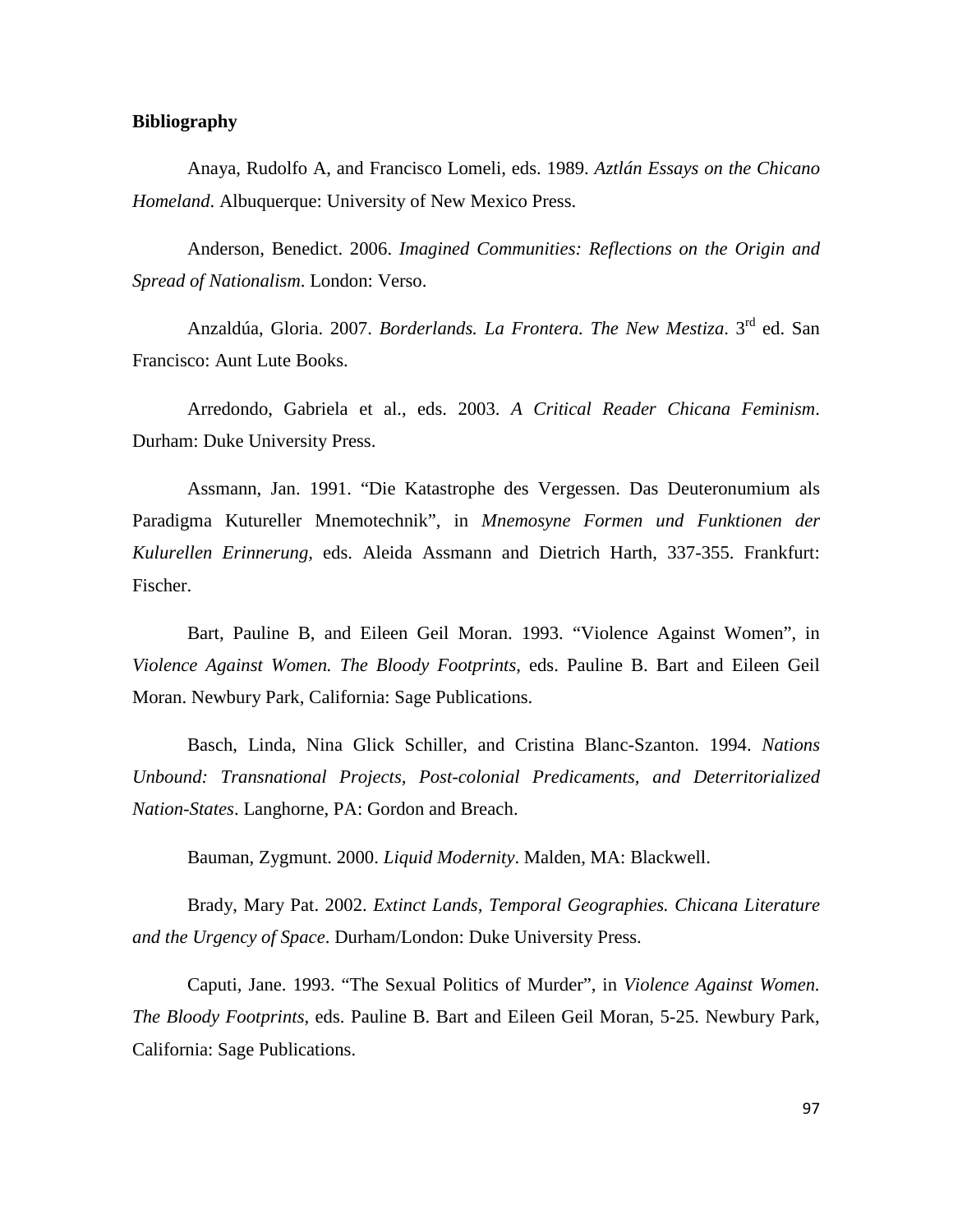Cisneros, Sandra. 2002. *Caramelo*. New York: Vintage.

Collins, Patricia Hill. 1993. "The Sexual Politics of Black Womanhood", in *Violence Against Women. The Bloody Footprints*, eds. Pauline B. Bart and Eileen Geil Moran, 85-104. Newbury Park, California: Sage Publications.

Cotera, Marta P. 1976. *Diosa y Hembra The History and Heritage of Chicanas in U.S.* Austin: Information Systems Development.

Davids, Tine, and Francien Van Driel, eds. 2005. *The Gender Question in Globalization. Changing Perspectives and Practices*, Hants, England: Ashgate.

Duarte, Stella Pope. 2008. *If I Die in Juárez*. Tucson: The University of Arizona Press.

Erll, Astrid. 2010. "Whiter Memory Studies? Considering the Transnational, Global and Cosmopolitan Options". Lecture given at Utrecht University, March 5<sup>th</sup>, in Utrecht, The Netherlands.

Fawcett, Barbara et al, eds. 1996. *Violence and Gender Relations: Theories and Interventions*. London: Sage Publications.

García, Alma M, ed. 1997. *Chicana Feminist Thought The Basic Historical Writings*. New York/London: Routledge.

Gaspar de Alba, Alicia. 2004. *Desert Blood The Juárez Murders*. Houston: Arte Público Press.

Gilman, S.L. 1985. "Black Bodies, White Bodies: Toward an Iconography of Female Sexuality in Late Nineteenth Century Art, Medicine, and Literature". *Critical Inquiry*, Volume 12, Issue 1: 205-243.

Guarnizo, Luis E, and M. P. Smith. 1998. "The Locations of Transnationalism", in *Transnationalism from Below*, eds. M. P Smith and L. E Guarnizo, 3-34. New Brunswick, NJ: Transaction Publishers.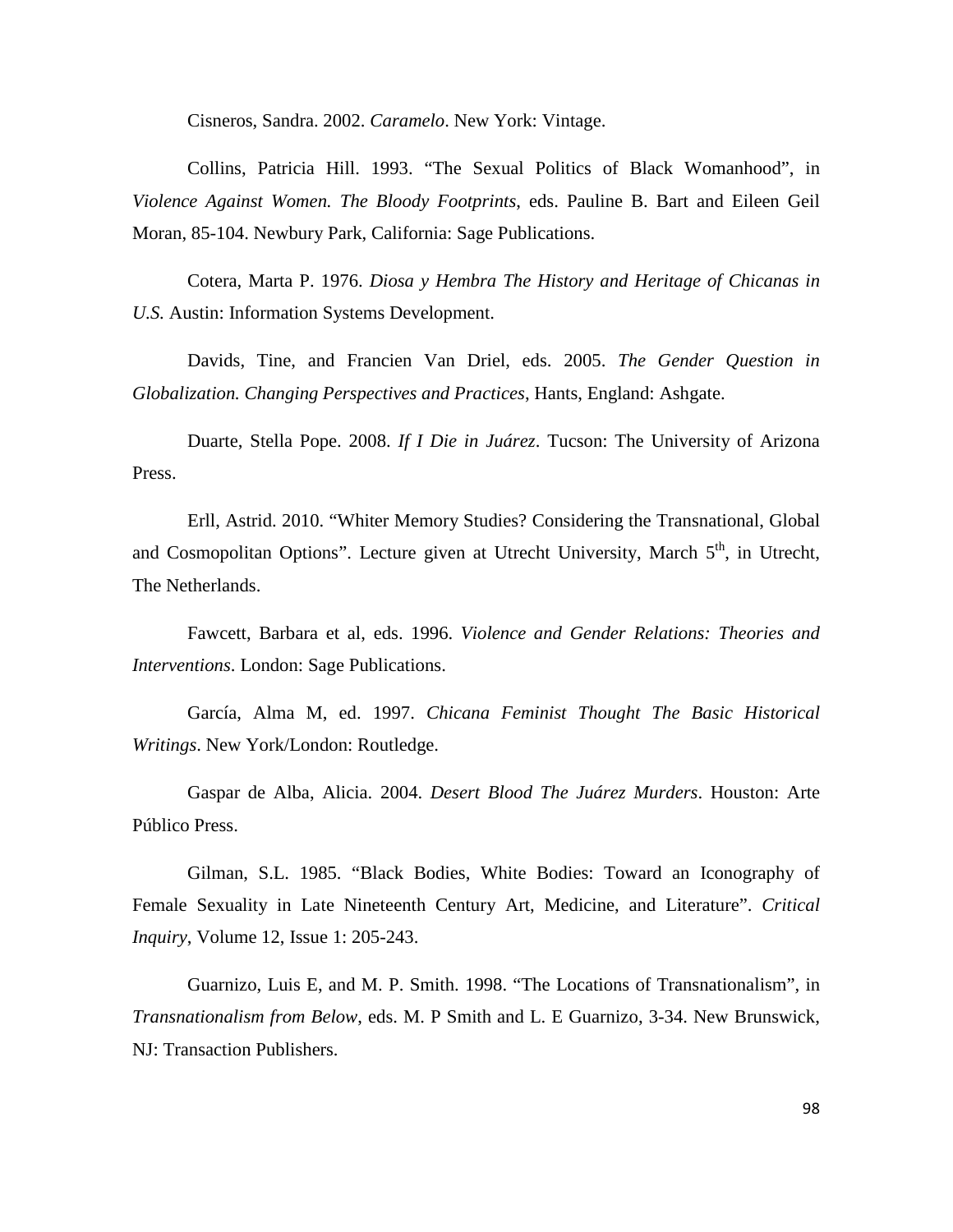Guarnizo, Luis E, Alejandro Portes, and Willliam Haller. 2003. "Asimilation and Transnationalism: Determinants of Transnational Political Action among Contemporary Migrants". *The American Journal of Sociology*, Volume 108, N°. 6 (May 2003): 1121- 1248.

Guibernau, Montserrat. 2007. "National Identity", in *Encyclopedia of Globalization*, eds. Jan Aart Scholte and Roland Robertson. New York: MTM Publishing.

Halbwachs, Maurice. 1980. *The Collective Memory*. New York: Harper & Row.

Hansberry, Lorraine. 1969. *To Be Young, Gifted and Black*, New York: Signet.

Hermann-Jozwiak, Elizabeth. 2004. "Cartographies of Resistance: Politics and Poetics of Space in Chicano/a writing". *Modern Fiction Studies*, Volume: 50, Issue 2, (June): 469-476.

Hernández, Ellie D. 2009. *Postnationalism in Chicana/o Literature and Culture*. Austin University of Texas Press.

Hilton, Sylvia, and Cornelis A. Van Minnen. 2004. "Frontiers and Boundaries in US History: An introduction" in *Frontiers and Boundaries in U.S: History*, eds. Sylvia Hilton and Cornelis A. Van Minnen. Amsterdam: VU University Press.

Inda, Jonathan Xavier, and Renato Rosaldo. 2008. "Tracking Global Flows" in *The*  Anthropology of Globalization: A Reader, 2<sup>nd ed</sup>., eds. Jonathan Xavier Inda and Renato Rosaldo. Malden, MA: Blackwell.

Jones, Adam. 2009. *Gender Inclusive: Essays on Violence, Men and Feminist International Relations*. London/New York: Routledge.

Kaup, Monika. 2001. *Rewriting North American Borders in Chicano and Chicana Narrative*. New York: Peter Lang.

Klahn, Norma. 2003. "Literary (Re)Mappings: Autobiographical (Dis)Placements by Chicana Writers" in *A Critical Reader Chicana Feminism*, ed. Gabriela Arredondo et al., 114-141. Durham: Duke University Press.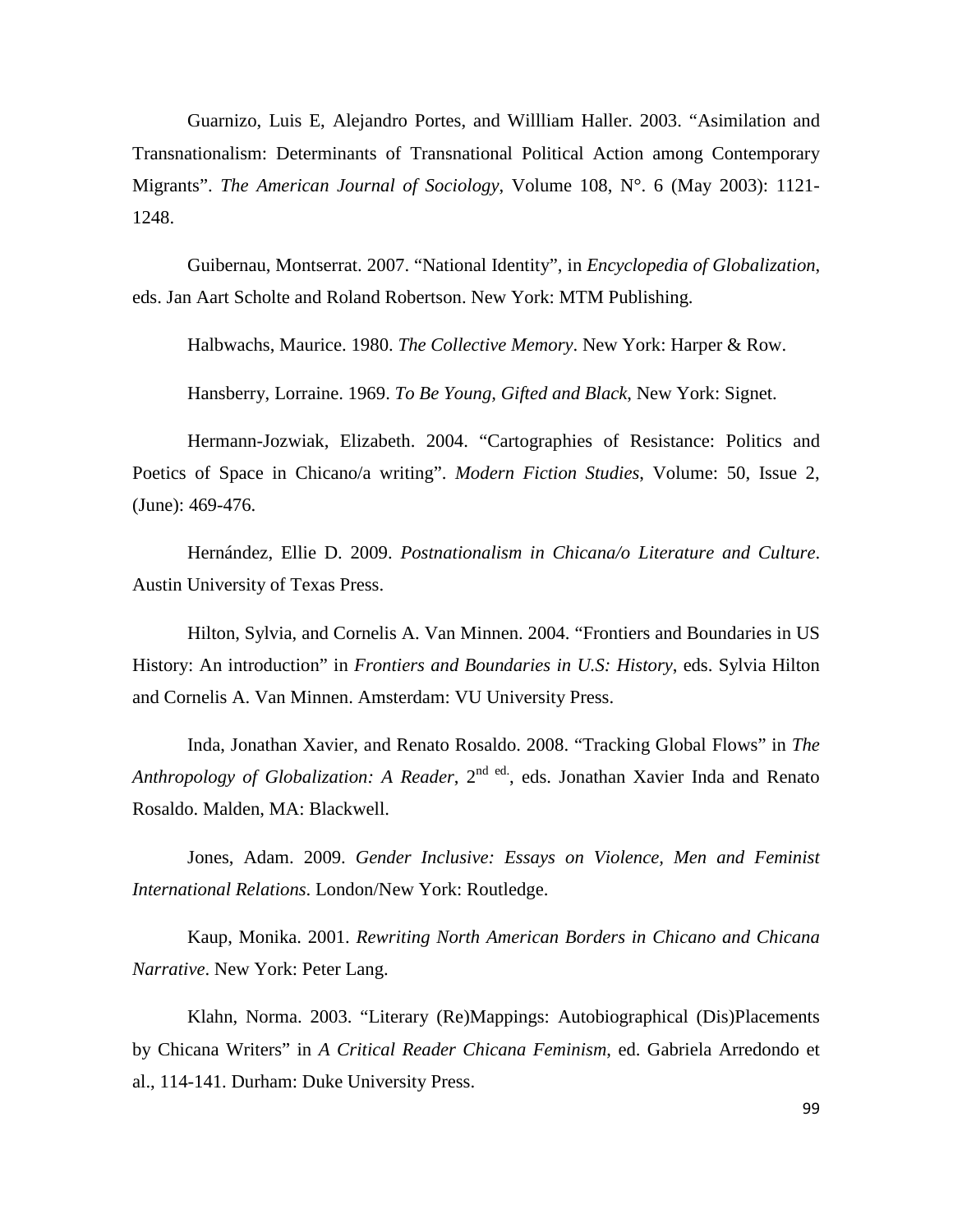Levy Daniel and Natan Sznaider. 2002. "Memory Unbound: The Holocaust and the Formation of Cosmopolitan Memory". *European Journal of Social Theory*, Volume 5, Issue 1: 87-106.

Limerick, Patricia Nelson. 1994. "The adventures of the Frontier in the Twentieth Century", in *The Frontier in American Culture*, ed. James R. Grossman. Berkeley: University of California Press.

Martínez, Oscar J. 1978. *Border Town: Ciudad Juárez Since 1848*. Austin: University of Texas Press.

Morales, Ed. 2002. "Imaginary Homeland". Interview with Sandra Cisneros. *Críticas*, Volume 2, Issue 5, (Sep/Oct): 29-31.

Olick, Jeffrey, K. 1998. "Introduction: Memory and the Nation: Continuities, Conflicts and Transformation". *Social Science History*, Volume 2, N° 4, Special Issue: Memory and the Nation (Winter): 377-387.

Otto, Paul. 2004. "Reassessing American Frontier Theory: Culture, Cultural Relativism and the Middle Ground in Early America", in *Frontiers and Boundaries in U.S: History*, eds. Sylvia Hilton and Cornelis A. Van Minnen. Amsterdam: VU University Press.

Pettman, Ian Jindy. 2003. "International Sex and Service", in *Globalization: Theory*  and Practice, 2<sup>nd</sup> ed. Eds. Eleonore Kofman and Gillian Youngs, 157-170. London/New York: Contiuum.

Portes, Alejandro, Luis E. Guarnizo, and Patricia Landolt. 1999. "The Study of Transnationalism: Pitfalls and Promises of an Emergent Research Field". *Ethnic and Racial Studies*, Volume 22, Issue 2: 217-237.

Portes, Alejandro. 2001. "Introduction: The Debates and Significance of immigrant transnationalism". *Global Networks*, Volume 1, Issue 3: 181-194.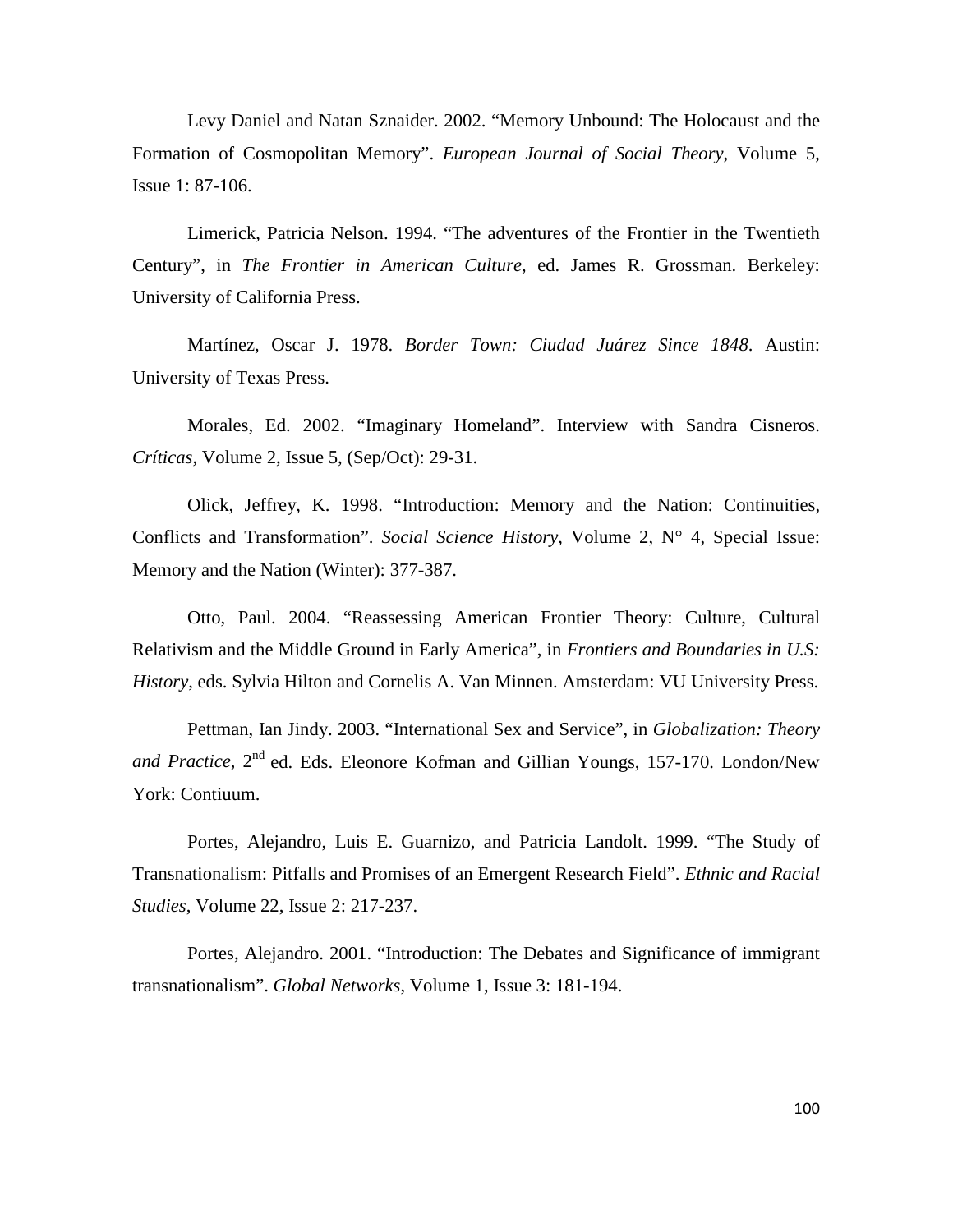Portes Alejandro. 2003. "Conclusion: Theoretical Convergences and Empirical Evidence in the Study of Immigrant transnationalism". *International Migration Review*, Volume 37, N°. 3, "Transnational Migration: International Perspectives": 874-892.

Rebolledo, Tey Diana and Eliana S. Rivero, eds. 1993. *Infinite Divisions. An Anthology of Chicana Literature*. Tucson: The University of Arizona Press.

Rebolledo, Tey Diana. 1995. *Women Singing in the Snow: a Cultural Analysis of Chicana literature*. Tucson: The University of Arizona Press.

Rigney, Ann. 2008. "The Dynamics of Remembrance: Texts Between Monumentality and Morphing", in *Handbook of Cultural Memory Studies*, eds. Astrid Erll and Ansgar Nünning, 345-353. Berlin: de Gruyter.

Ritzer, George. 2010. *Globalization A Basic Text*. Malden, MA: Wiley-Blackwell.

Sanchez, Rosaura. 1996. "Reconstructions and Renarrativizations: Trends in Chicana Literature". *Bilingual Review*, Volume: 21, Issue 1 (Jan-Apr): 52-58.

Scholte, Jan Aart. 2005. *Globalization a Critical Introduction*. 2<sup>nd</sup> Ed. New York: Palgrave-Macmillan.

Schuerkens, U. 2005. "Preface: Transnational Migration and Social Transformation". *Current Sociology*, Volume 54, Issue 4: 533-534.

Scully, Diana, and Joseph Marolla. 1993. "Riding the Bull at Gilley's: Convicted Rapists Describe the Rewards of Rape" in *Violence Against Women. The Bloody Footprints*, eds. Pauline B. Bart and Eileen Geil Moran, 26-46. Newbury Park, California: Sage Publications.

Sisson, Anne. 2003. "The Places of Women in Trading Places Revisited. Gendered Global/Regional Regimes and Inter-nationalized Feminist Resistance", in *Globalization: Theory and Practice*, 2<sup>nd</sup> ed, eds. Eleonore Kofman and Gillian Youngs, 139-156. London/New York: Contiuum.